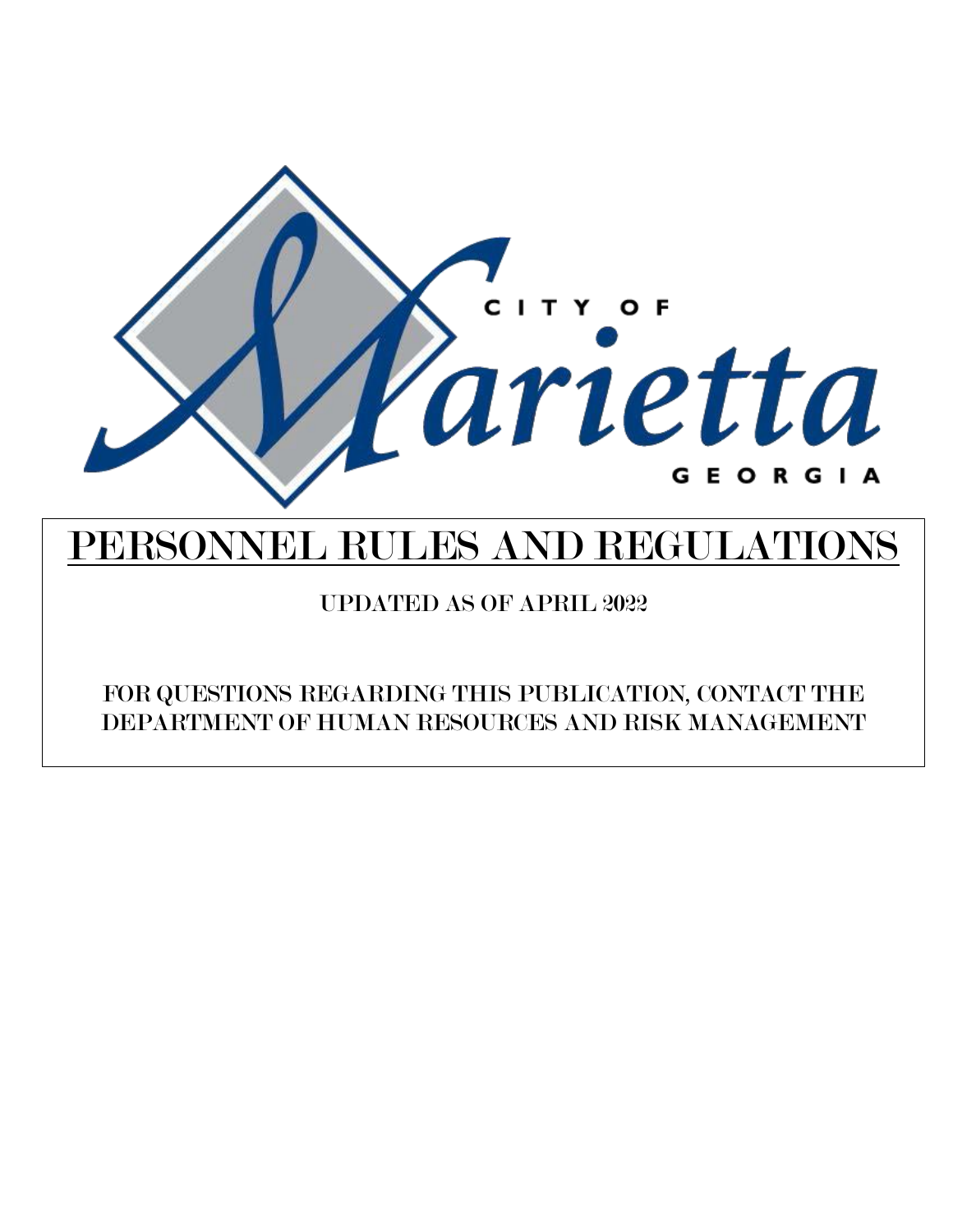# **TABLE OF CONTENTS**

| <b>ARTICLE 4-4-2 - ADOPTION, PURPOSE AND SCOPE</b>                   |                         |
|----------------------------------------------------------------------|-------------------------|
| 4-4-2-010 - Adoption.                                                | 1                       |
| 4-4-2-020 - Purpose.                                                 | 1                       |
| 4-4-2-030 - Applicability.                                           | $\overline{\mathbf{c}}$ |
| 4-4-2-040 - Administration of the personnel system.                  | 3                       |
| <b>ARTICLE 4-4-4 - EQUAL EMPLOYMENT OPPORTUNITY</b>                  |                         |
| 4-4-4-010 - Policy.                                                  | 5                       |
| 4-4-4-020 - Administration.                                          | 5                       |
| 4-4-4-030 - Discrimination complaints.                               | 6                       |
| <b>ARTICLE 4-4-6 - RECRUITMENT AND SELECTION</b>                     |                         |
| 4-4-6-010 - Recruitment.                                             | 7                       |
| 4-4-6-020 - Application process.                                     | 8                       |
| 4-4-6-030 - Selection process.                                       | 9                       |
| 4-4-6-040 - Limitation on employment of relatives.                   | 14                      |
| 4-4-6-050 - Certification of employability.                          | 15                      |
| 4-4-6-060 - Orientation of new employees.                            | 15                      |
| 4-4-6-070 - Initial working test period.                             | 15                      |
| 4-4-6-080 - Working test period; promotions/demotions/transfers.     | 16                      |
| <b>ARTICLE 4-4-8 - SEPARATION AND REEMPLOYMENT</b>                   |                         |
| 4-4-8-010 - Resignation.                                             | 16                      |
| 4-4-8-020 - Reduction in force, layoffs.                             | 17                      |
| 4-4-8-030 - Loss of job requirements.                                | 18                      |
| 4-4-8-040 - Abandonment of job.                                      | 18                      |
| 4-4-8-050 - Dismissal.                                               | 19                      |
| 4-4-8-060 - Retirement.                                              | 19                      |
| 4-4-8-070 - Death.                                                   | 19                      |
| 4-4-8-080 - Activities required upon separation.                     | 19                      |
| 4-4-8-090 - Reemployment.                                            | 20                      |
| ARTICLE 4-4-10 - CONFLICT OF INTEREST, POLITICAL ACTIVITIES AND CODE |                         |
| OF ETHICS                                                            |                         |
| 4-4-10-010 - Acceptance of gifts, gratuities, special privileges.    | 21                      |
| 4-4-10-020 - Proprietorship of creations.                            | 22                      |
| 4-4-10-030 - Confidential information.                               | 22                      |
| 4-4-10-040 - Conflict of interest.                                   | 22                      |
| 4-4-10-050 - Political activity.                                     | 22                      |
| <b>ARTICLE 4-4-11 - COMPUTER AND COMMUNICATION SYSTEM USAGE</b>      |                         |
| 4-4-11-010 - Internet and electronic mail acceptable use policy.     | 23                      |
| 4-4-11-020 - Use of microcomputer software.                          | 28                      |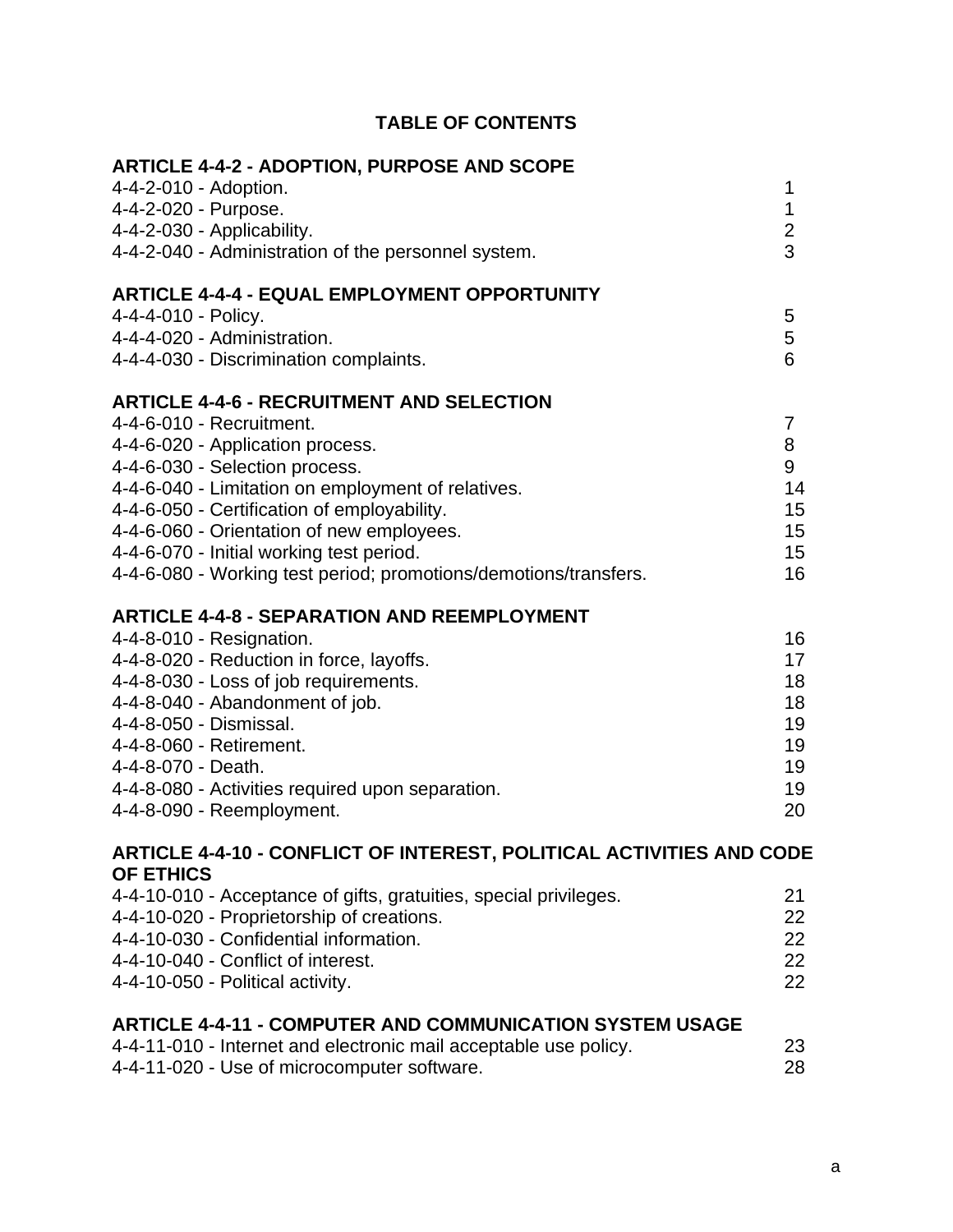| 4-4-11-030 - Information security policy.                                                                                                                                                                                                                                                                                                                                                                                                                                                                                                  | 28                                                                   |
|--------------------------------------------------------------------------------------------------------------------------------------------------------------------------------------------------------------------------------------------------------------------------------------------------------------------------------------------------------------------------------------------------------------------------------------------------------------------------------------------------------------------------------------------|----------------------------------------------------------------------|
| <b>ARTICLE 4-4-12 - OUTSIDE EMPLOYMENT</b><br>4-4-12-010 - Limitations and approval requirement.                                                                                                                                                                                                                                                                                                                                                                                                                                           | 32                                                                   |
| <b>ARTICLE 4-4-14 - UNIFORMS, APPEARANCE AND ISSUED EQUIPMENT POLICY</b><br>4-4-14-010 - General appearance.<br>4-4-14-020 - Uniforms.                                                                                                                                                                                                                                                                                                                                                                                                     | 33<br>34                                                             |
| <b>ARTICLE 4-4-16 - ATTENDANCE AND LEAVE POLICY</b><br>4-4-16-010 - Hours of work.<br>4-4-16-020 - Absenteeism and tardiness.<br>4-4-16-030 - Holidays observed.<br>4-4-16-040 - Vacation leave.<br>4-4-16-050 - Sick leave.<br>4-4-16-060 - Military leave.<br>4-4-16-070 - Court leave.<br>4-4-16-080 - Funeral leave.<br>4-4-16-085 - Maternity leave.<br>4-4-16-090 - Family and medical leave of absence without pay.<br>4-4-16-100 - Leave of absence for religious holidays, education or special work.<br>4-4-16-110 - Disability. | 34<br>35<br>36<br>38<br>40<br>48<br>53<br>53<br>54<br>54<br>60<br>61 |
| <b>ARTICLE 4-4-18 - SEXUAL HARASSMENT OR CONDUCT</b><br>4-4-18-010 - Policy.<br>4-4-18-020 - Rights and responsibilities.<br>4-4-18-030 - Definitions.<br>4-4-18-040 - Resolution procedure.<br>4-4-18-050 - Remedial action.                                                                                                                                                                                                                                                                                                              | 61<br>61<br>63<br>63<br>64                                           |
| <b>ARTICLE 4-4-20 - DISCIPLINARY ACTION POLICY AND PROCEDURE</b><br>4-4-20-010 - Goal and purpose.<br>4-4-20-020 - Definitions.<br>4-4-20-030 - Procedure.<br>4-4-20-040 - Reasons for disciplinary action.<br>4-4-20-050 - Safety and departmental personnel rules.<br>4-4-20-060 - Appeal rights.                                                                                                                                                                                                                                        | 64<br>65<br>66<br>70<br>72<br>72                                     |
| <b>ARTICLE 4-4-22 - GRIEVANCE AND APPEALS POLICY AND PROCEDURE</b><br>4-4-22-010 - Policy.<br>4-4-22-020 - Definitions, coverage and applicability.<br>4-4-22-030 - Formal grievance procedure.<br>4-4-22-040 - Salary of suspended, demoted, or dismissed employees.                                                                                                                                                                                                                                                                      | 72<br>73<br>74<br>78                                                 |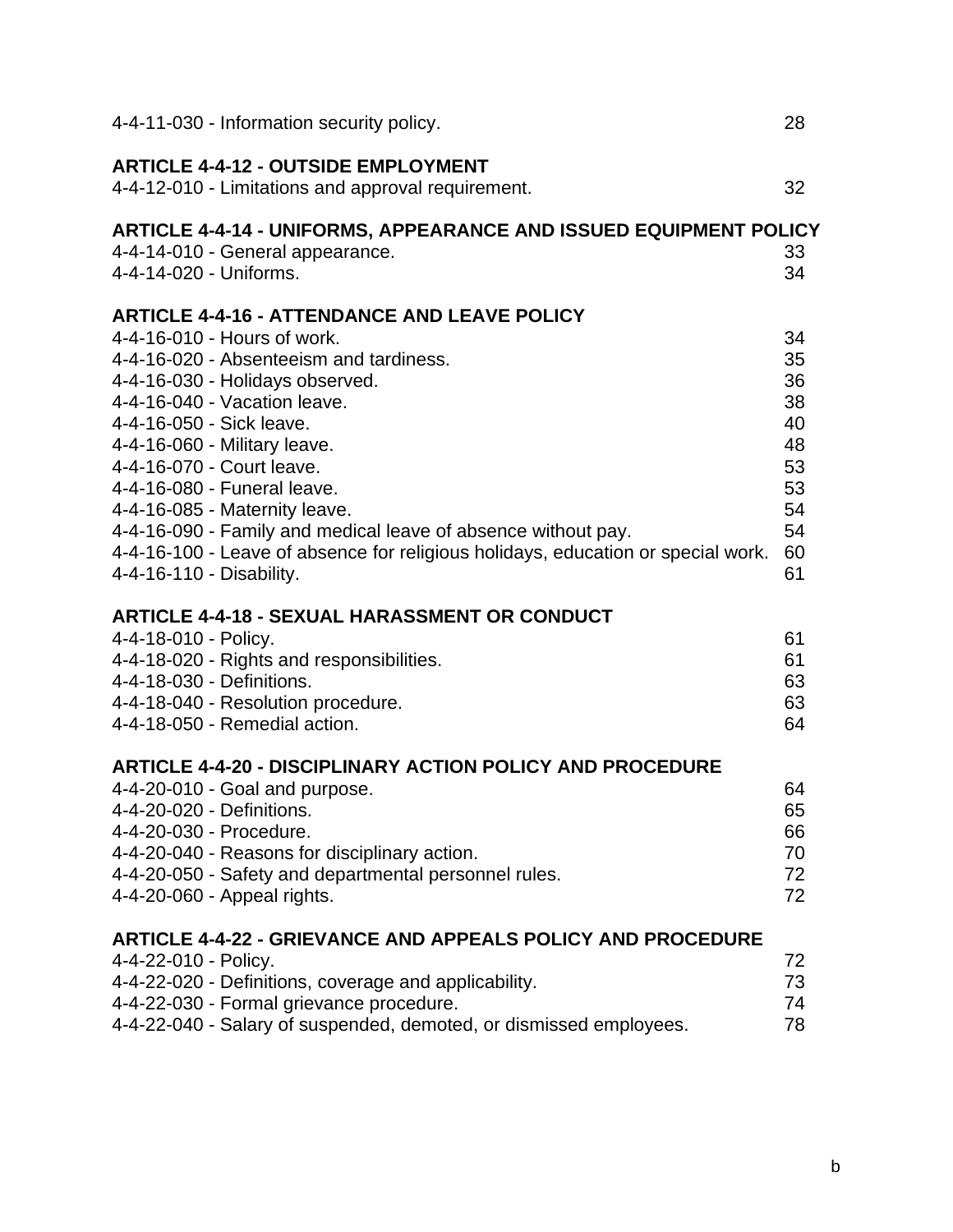# **ARTICLE 4-4-24 – [ADMINISTRATION OF THE CITY'S PAY AND CLASSIFICATION](https://www.municode.com/library/ga/marietta/codes/code_of_ordinances?nodeId=COOR_PT4PE_CH4-4PERURE_ART4-4-24PACLPL)  [SYSTEM](https://www.municode.com/library/ga/marietta/codes/code_of_ordinances?nodeId=COOR_PT4PE_CH4-4PERURE_ART4-4-24PACLPL)**

| 4-4-24-005 - Definitions.                                       | 79 |
|-----------------------------------------------------------------|----|
| 4-4-24-010 - Purpose.                                           | 80 |
| 4-4-24-020 - Content.                                           | 81 |
| 4-4-24-030 - Plan administration and maintenance.               | 81 |
| 4-4-24-040 - Employee requests for review of classification.    | 83 |
| 4-4-24-050 - Pay schedules and setting individual employee pay. | 84 |
| 4-4-24-060 - Original appointments.                             | 85 |
| 4-4-24-070 - Trainee status.                                    | 86 |
| 4-4-24-080 - Promotions.                                        | 86 |
| 4-4-24-090 - Demotions.                                         | 86 |
| 4-4-24-100 - Lateral transfers.                                 | 87 |
| 4-4-24-110 - Reclassifications.                                 | 87 |
| 4-4-24-120 - Compensation policies and procedures.              | 87 |
|                                                                 |    |

# **ARTICLE 4-4-26 - [ALCOHOL AND CONTROLLED SUBSTANCE POLICY AND](https://www.municode.com/library/ga/marietta/codes/code_of_ordinances?nodeId=COOR_PT4PE_CH4-4PERURE_ART4-4-26ALCOSUPOPRGU)  [PROCEDURAL GUIDE](https://www.municode.com/library/ga/marietta/codes/code_of_ordinances?nodeId=COOR_PT4PE_CH4-4PERURE_ART4-4-26ALCOSUPOPRGU)**

| 4-4-26-010 - Policy.                                  | 94  |
|-------------------------------------------------------|-----|
| 4-4-26-015 - Definitions.                             | 95  |
| 4-4-26-020 - Prohibited acts.                         | 96  |
| 4-4-26-030 - Alcohol or controlled substance testing. | 97  |
| 4-4-26-040 - Procedural guide for violations.         | 98  |
| 4-4-26-050 - Confidentiality.                         | 100 |
| 4-4-26-060 - Awareness program.                       | 100 |
| 4-4-26-070 - Referral for rehabilitation.             | 102 |
| 4-4-26-080 - Screening test program.                  | 103 |
| 4-4-26-090 - Disciplinary actions.                    | 107 |

#### **ARTICLE 4-4-28 - [EMPLOYEE EVALUATION](https://www.municode.com/library/ga/marietta/codes/code_of_ordinances?nodeId=COOR_PT4PE_CH4-4PERURE_ART4-4-28EMEV)**

| 4-4-28-010 - Purpose.<br>4-4-28-020 - Types of evaluations. | 108 |  |
|-------------------------------------------------------------|-----|--|
|                                                             | 108 |  |
| 4-4-28-030 - Supervisory responsibilities.                  | 109 |  |

# **ARTICLE 4-4-30 - [SAFETY AND WORKERS' COMPENSATION POLICY](https://www.municode.com/library/ga/marietta/codes/code_of_ordinances?nodeId=COOR_PT4PE_CH4-4PERURE_ART4-4-30SAWOCOPO)** 4-4-30-010 - Safety policy. 109 4-4-30-020 - On-the-job injuries. 110

| 4-4-30-030 - Weapons policy.                            | 114 |
|---------------------------------------------------------|-----|
| <b>ARTICLE 4-4-34 - TRAVEL AND TRAINING POLICY</b><br>. |     |

| 4-4-34-010 - Policy.                                                  | 116 |
|-----------------------------------------------------------------------|-----|
| 4-4-34-020 - Scope.                                                   | 116 |
| 4-4-34-030 - Responsibilities.                                        | 117 |
| 4-4-34-040 - Definitions.                                             | 118 |
| 4-4-34-050 - General guidelines for authorization of travel/training. | 119 |
| 4-4-34-060 - Authorization for travel/training.                       | 119 |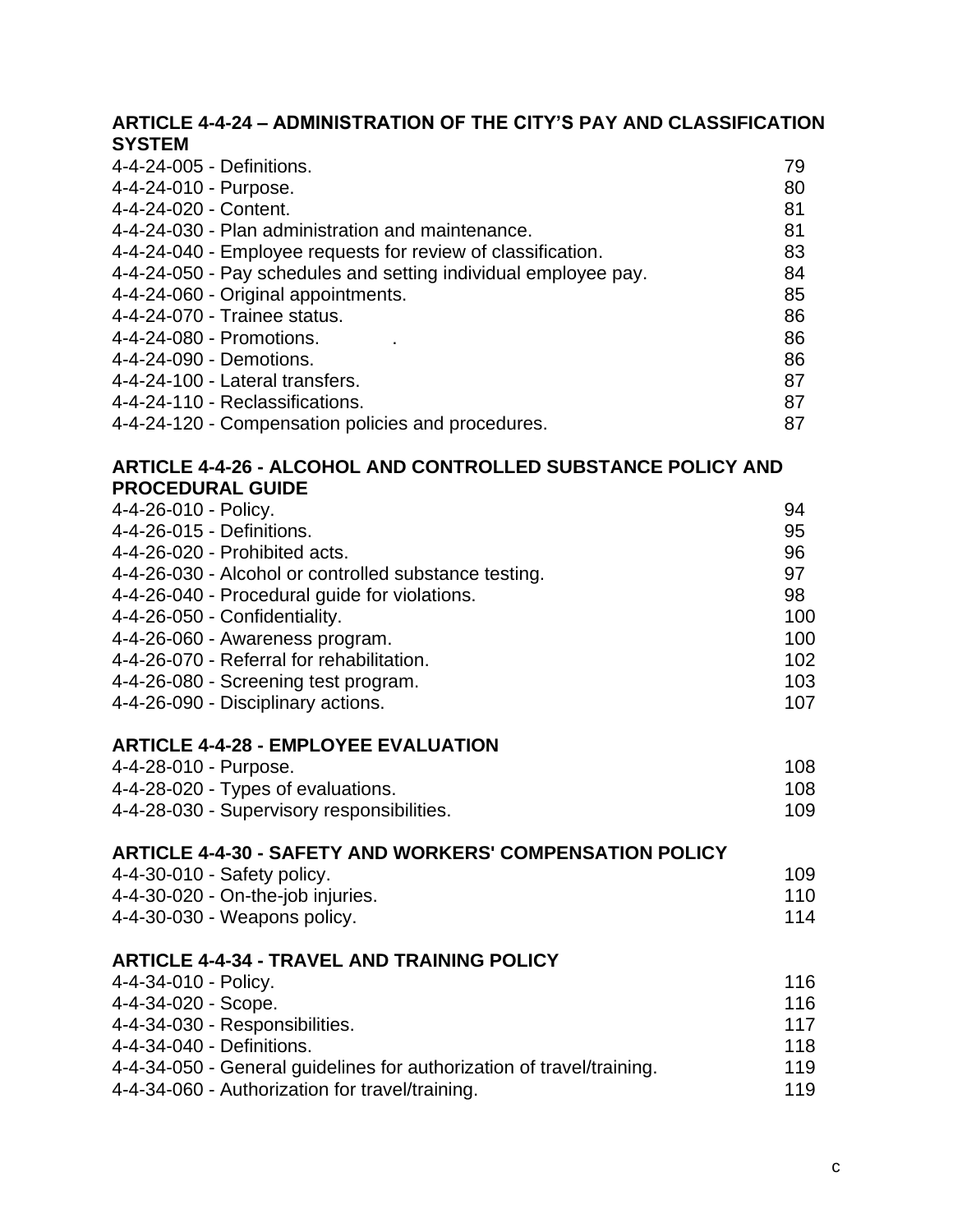| 121  |
|------|
| 126. |
|      |
|      |
| 126. |
| 127  |
| 127  |
|      |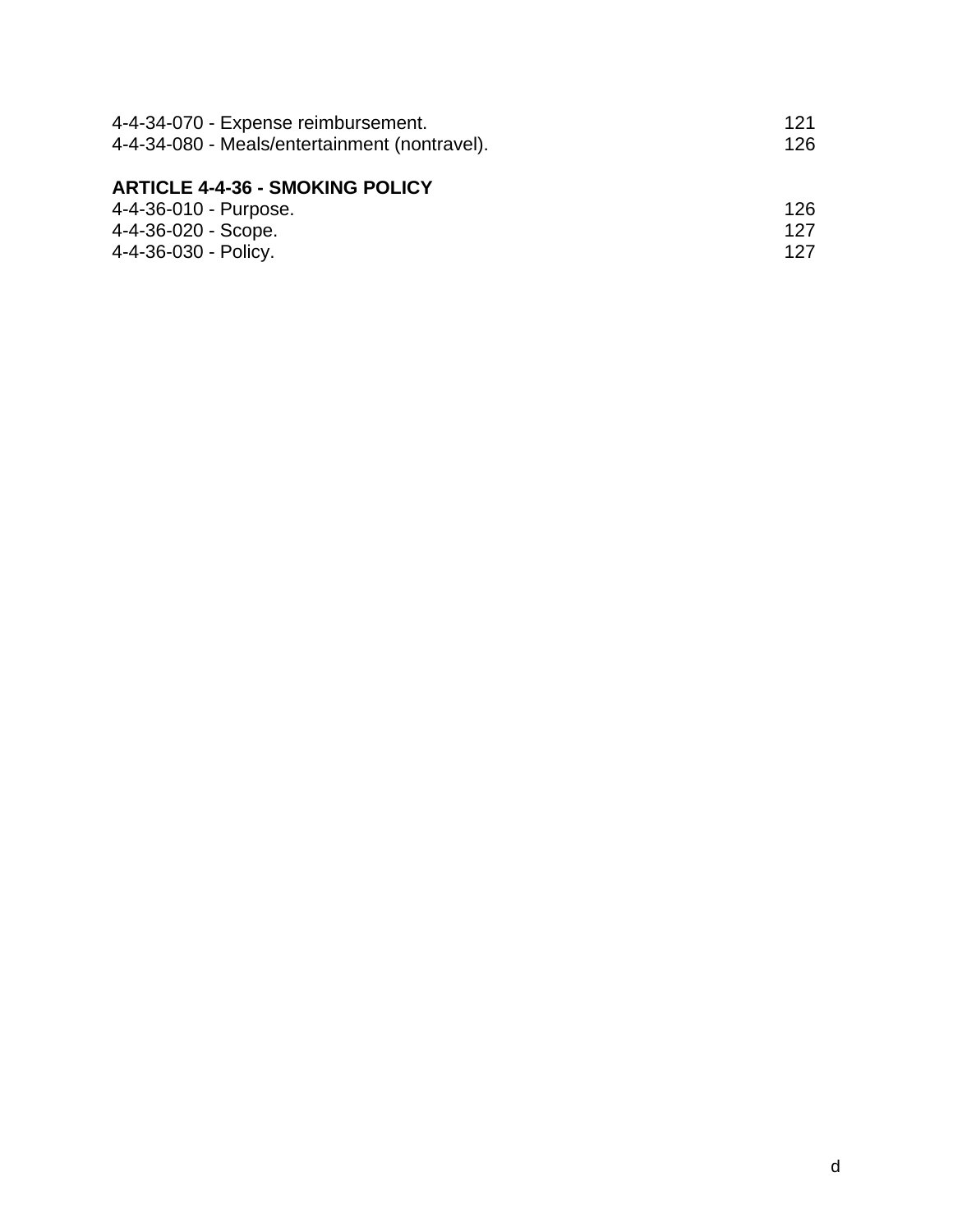# **PART 4 - PERSONNEL**

#### **CHAPTER 4-4 - PERSONNEL RULES AND REGULATIONS**

#### **ARTICLE 4-4-2 - ADOPTION, PURPOSE AND SCOPE**

#### **4-4-2-010 - Adoption**.

The personnel rules and regulations, marked Exhibit A, attached to Ordinance No. 4828 and incorporated therein by reference, are adopted for the city. Such personnel rules and regulations are set out in the remainder of this chapter.

(Code 1978, § 4-1001; Ord. No. 5575, 6/12/96)

#### **4-4-2-020 - Purpose**.

- A. The purpose of these policies is to establish a system of personnel administration that will recruit, select, develop and maintain an effective work force for the City of Marietta/Marietta Board of Lights and Water.
- B. Any and all references to the term "city" shall include the entities known as the Marietta Board of Lights and Water and/or Marietta Power and/or Marietta Water.
- C. Any and all usage of the pronouns, "he, his, or him" shall refer to both sexes throughout the personnel rules and regulations.
- D. These policies and procedures apply to employees classified as civil service employees except where the subject matter hereof is in conflict with Chapter 4-8 of Part 4 of the Code of Marietta, Georgia, in which event, the provisions of said Chapter 4-8 shall prevail.
- E. The system outlined herein shall be consistent with the following principles:
	- 1. Recruiting, selecting and advancing employees on the basis of their relative ability, knowledge and skills, including competition of qualified applicants for initial appointment;
	- 2. Establishing and maintaining adequate and equitable compensation;
	- 3. Training employees, as needed, to assure high quality performance;
	- 4. Retaining employees on the basis of the adequacy of their performance, correcting inadequate performance and separating employees whose inadequate performance cannot be corrected;
	- 5. Assuring fair treatment of applicants and employees in all aspects of personnel administration without regard to political affiliation, race, color, national origin, age, sex, religion, or disability;
	- 6. Establishing a procedure for the presentation and adjustment of employee grievances based on alleged inequitable treatment or based on alleged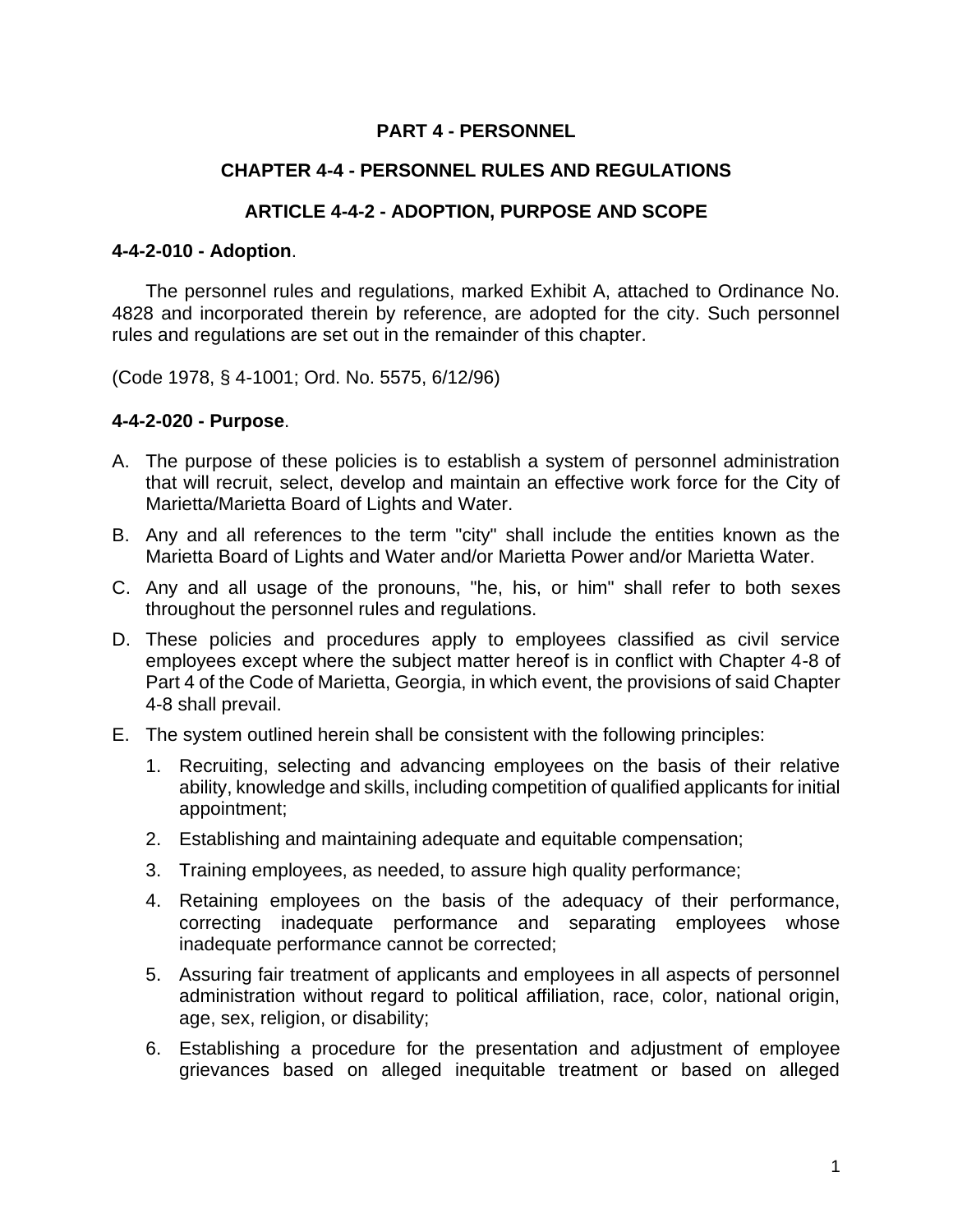discrimination because of political affiliation, race, color, national origin, age, sex, religion or disability;

7. Assuring the city's protection against partisan political coercion and prohibiting its use of official authority for interfering with or affecting the results of an election or the nomination for an office.

(Code 1978, § 4-1002; Ord. No. 5139, 3/10/93, § 1; Ord. No. 5575, 6/12/96)

# **4-4-2-030 - Applicability**.

- A. Except where specifically noted, the personnel rules and regulations shall apply to all employees except the mayor and members of the city council.
- B. The personnel rules and regulations, the pay and classification plans and benefit programs do not apply to independent contractors. Persons retained to conduct a temporary or special project, investigation or inquiry on behalf of the city/BLW or committee thereof, including all contracted labor will be considered an independent contractor through certain factors as follows:
	- 1. A written agreement between the worker, agency or company and the city/BLW demonstrating the worker's economic independence;
	- 2. The city/BLW does not control the manner in which the worker completes the assigned tasks;
	- 3. The worker may solicit and undertake other business opportunities; and
	- 4. The worker has no guarantee of future continued work with the city/BLW.

Further, the following appointed individuals will be considered independent contractors as a matter of course such as:

- 1. Members of any council appointed advisory boards or committees;
- 2. All municipal court associate judges; and
- 3. All municipal court assistant prosecuting attorneys.
- C. The following persons are considered employees, are required to abide by the personnel rules and regulations and may be eligible for benefit programs only as provided by separate contract or as specifically referenced herein:
	- 1. The following personnel appointed by the mayor or city council: the city manager, city clerk, administrative assistant to the mayor, municipal court judge, and municipal court prosecuting attorney;
	- 2. Persons employed part-time, temporary full-time or for provisional positions unless specifically referenced in any provision herein.

(Code 1978, § 4-1003; Ord. No. 5262, 2/9/94; Ord. No. 5575, 6/12/96; Ord. No. 6016, 8/11/1999, § 1)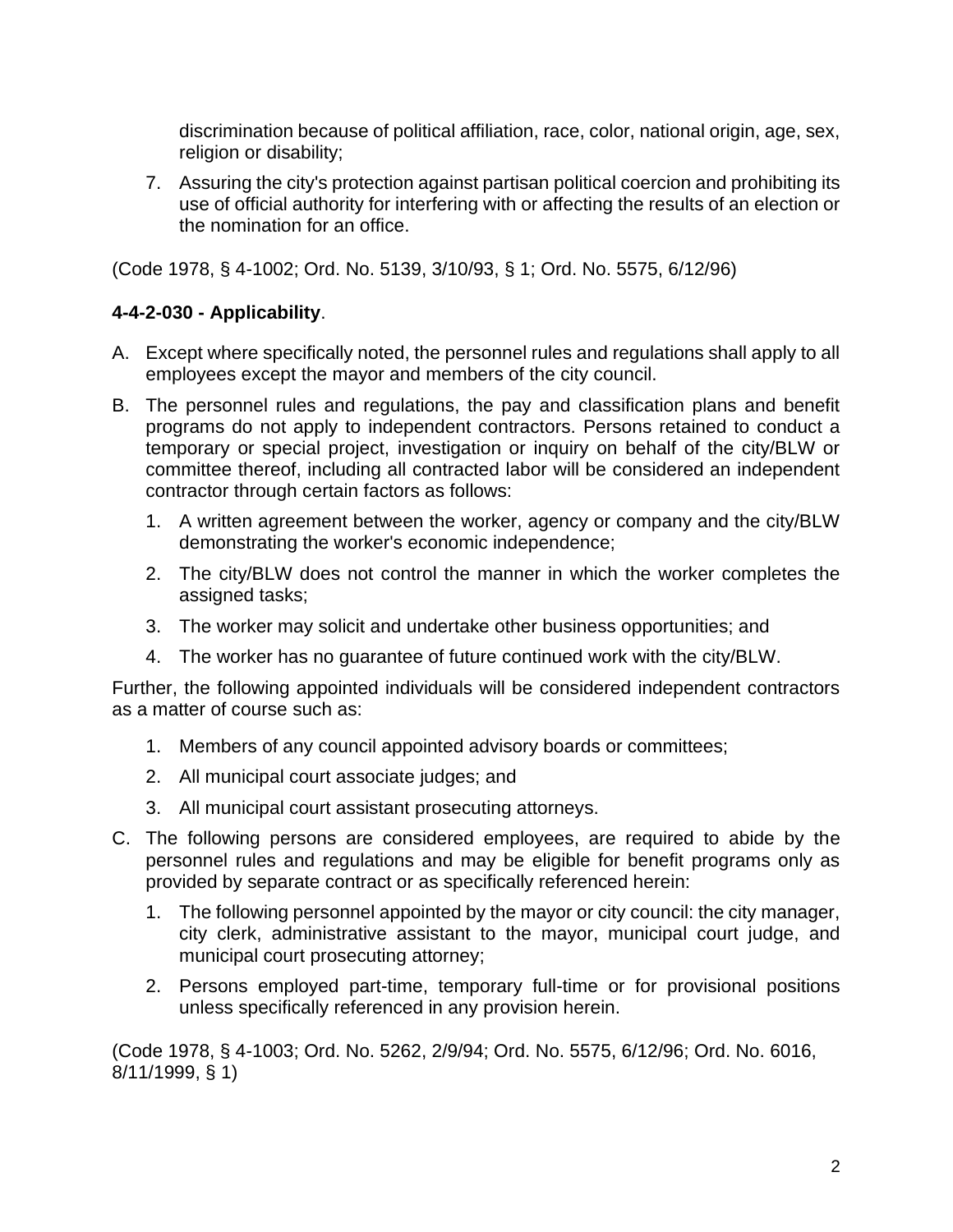#### **4-4-2-040 - Administration of the personnel system**.

- A. City Manager. The city manager shall review recommendations of the human resources director regarding personnel policies and procedures, wage and salary administration, classification system and any other matters pertaining to administrative policies.
- B. Human Resources Director. The city manager shall select a qualified individual to serve as human resources director. This employee shall have full responsibility for all administrative and technical activities of the personnel system under the direction of the city manager.
- C. Department Heads. Department heads will be responsible for the proper and effective administration and enforcement of these rules and regulations within their respective departments.
- D. Amendment of Rules. The city manager or council members may propose additional rules and regulations, deletions or amendments to the personnel rules and regulations manual. Such revisions or amendments will only be effective upon approval by council in ordinance form and upon a date designated by the council.
	- 1. All approved revisions or amendments shall be implemented by the city manager with copies posted on all approved employee bulletin boards and distributed to all departments for information and compliance. All employees should be given a hard copy or access to an electronic copy of all approved revisions or amendments in order to update their issued manuals.
	- 2. Employees' continued employment constitutes acceptance of all approved revisions or amendments.
- E. Departmental Personnel Policies.
	- 1. Departmental personnel policies and procedures shall serve as a supplement to these rules and regulations and are enforceable as such. In the event of a conflict in any section, the more restrictive rule shall prevail.
	- 2. Departmental personnel policies and procedures shall be in writing. The human resources director and the city manager shall review proposed policies and procedures. No such policies and procedures will be effective without the approval of city council. Approval by the city council shall carry the irrebuttable presumption that all required procedures have been followed, and no policy or procedure shall be defective because either the human resources director or the city manager has not reviewed them.
- F. Management and Employee Rights and Responsibilities.
	- 1. Nothing contained in these rules and regulations shall be construed to affect or diminish the city's or the civil service board's prerogatives in accordance with applicable laws, city charter and ordinances.
	- 2. The use herein of mandatory language such as "shall" or "will" is not intended and is not to be construed as creating enforceable interests in continued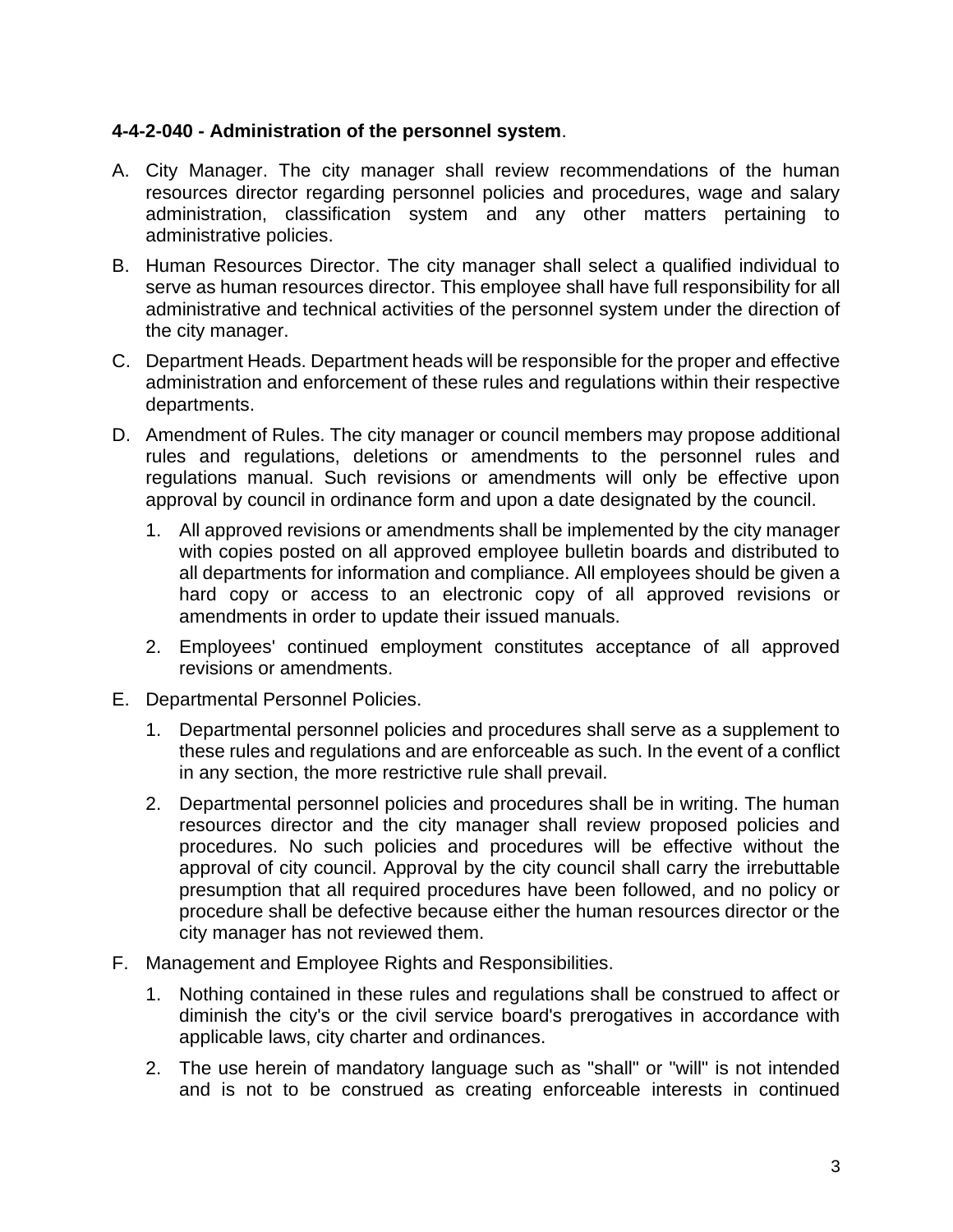employment or benefits of employment or otherwise as limiting or restricting the authority of the city/BLW.

- 3. Additionally, the powers of city management include, but are not limited to, all the following:
	- a. To determine the organization of the city/BLW government;
	- b. To determine the purpose of each of its units and departments;
	- c. To exercise control and judgment over city/BLW operations;
	- d. To set standards for services to be offered to the public;
	- e. To hire, examine, classify, promote, train, transfer, assign, schedule and retain employees in positions with the city/BLW;
	- f. To discipline employees as necessary;
	- g. To alter the composition and size of the work force, including the option to relieve employees from duty because of lack of work, funds, or for other reasons within the discretion of the city/BLW;
	- h. To determine how operations are to be conducted, including the right to contract and subcontract existing and future work activities;
	- i. To determine the number of employees to be employed by the city/BLW within budget constraints;
	- j. To establish or modify the wage and salary administration and classification and compensation policies including number, types and grades of positions or employees assigned to an organization, unit, department or project;
	- k. To establish or modify job responsibilities.
- 4. Employees are also entitled to certain rights and privileges which will be safeguarded through administration of these rules and regulations. Employees have a right:
	- a. To equitable treatment in the assignment and compensation of work;
	- b. To compete for advancement;
	- c. To work under safe conditions to the extent reasonably possible in the provision of services to the public and the privilege to recommend means of creating safer working conditions;
	- d. After following the appropriate chain of command, employees have the right to communicate with the city manager and department heads regarding job related problems, suggestions, ideas, inquiries, etc. Employees must initially discuss such issues with the appropriate supervisory staff except as specifically described herein.
	- e. To seek redress for a grievance;
	- f. To work freely and unimpeded by political, social or personal influences;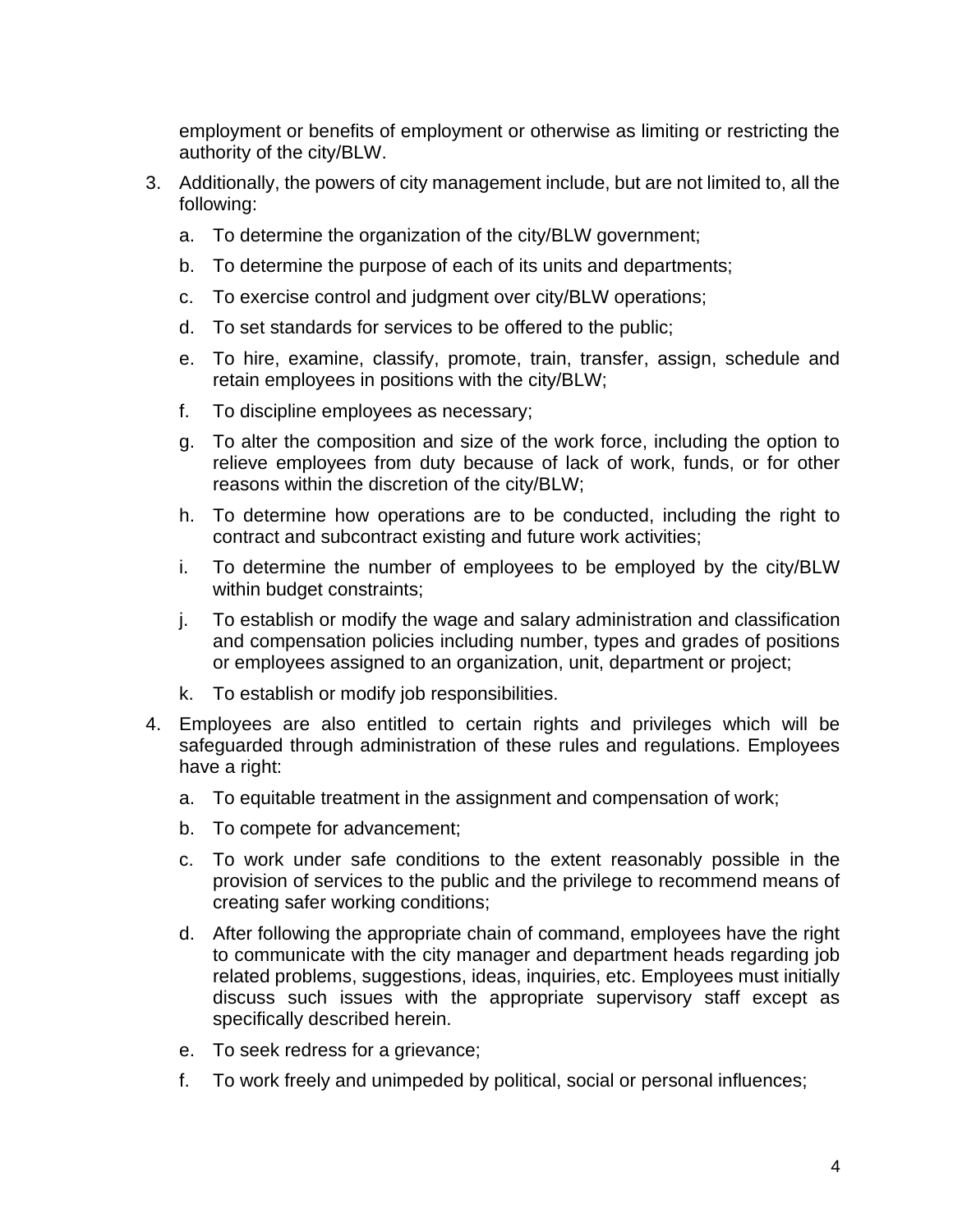- g. To reasonable standards of work and reasonable resources to accomplish the work;
- h. To fringe benefits which the city may, in its discretion, provide;
- i. To receive constructive criticism without ridicule and embarrassment;
- j. To nondiscrimination;
- k. To all applicable employment rights granted or implied by the Constitution of the United States, Georgia State Statutes, charter and ordinances of the city/BLW and applicable federal and state regulations.

(Code 1978, § 4-1004; Ord. No. 5575, 6/12/96; Ord. No. 7024, 3/15/2007, §§ 1, 2; Ord. No. 7191, 6/11/2008, § 1)

# **ARTICLE 4-4-4 - EQUAL EMPLOYMENT OPPORTUNITY**

## **4-4-4-010 - Policy**.

- A. It is the policy of the city/BLW to foster, maintain and promote equal employment opportunities. All applicants and employees of the city/BLW shall be assured of fair and equitable treatment in all aspects of personnel administration without regard to race, color, religion, national origin, and political affiliation. Discrimination on the basis of age, sex, physical or mental disabilities is prohibited except where specific age, sex, physical or mental requirements constitute a bona fide occupational qualification necessary for proper and efficient operations or where an attempt to accommodate such limitation would impose an undue hardship on the operation of a program or activity.
- B. It is the policy of the city/BLW to comply fully and completely with the provisions of Title VII of the Civil Rights Act of 1964, the Age Discrimination in Employment Act, the Pregnancy Discrimination Act, the Americans With Disabilities Act, the Family and Medical Leave Act (FMLA), Uniformed Services Employment and Reemployment Rights Act (USERRA) and other federal and state laws and regulations to the extent that these acts and regulations issued pursuant thereto apply to the city/BLW government. Nothing in this chapter or elsewhere in these rules and regulations shall be interpreted to impose any greater restriction or obligation on the city/BLW than is imposed by the above referenced laws and regulations.

(Code 1978, § 4-1011; Ord. No. 5134, 3/10/93, § 2; Ord. No. 5575, 6/12/96; Ord. No. 7024, 3/15/2007, § 3)

#### **4-4-4-020 - Administration**.

A. The human resources director and the city manager shall regularly review the implementation of this policy and relevant practices to assure that equal employment opportunity is being actively observed through reasonable performance related job requirements and standards.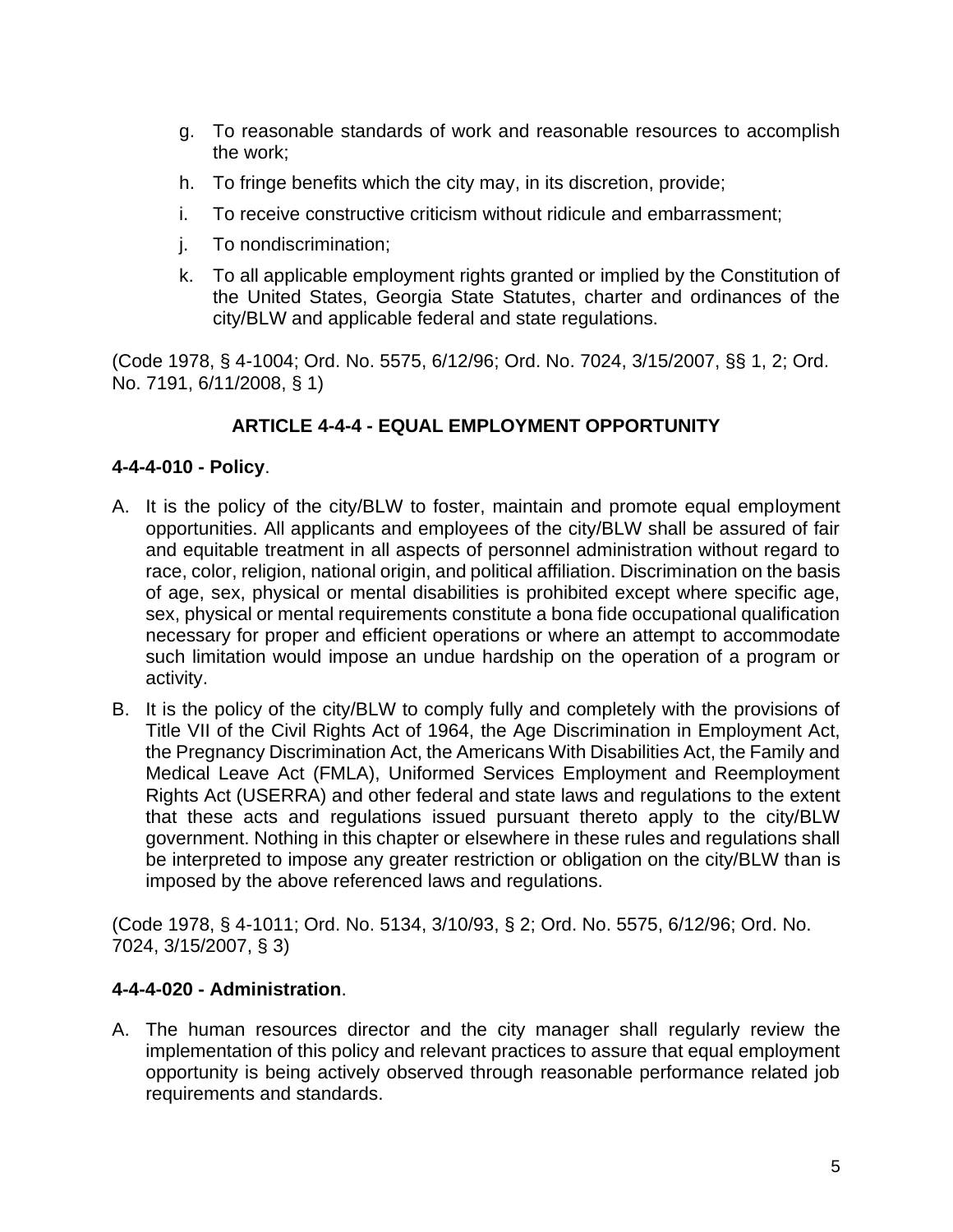B. The human resources director shall serve as the equal employment opportunity officer for the city/BLW.

(Code 1978, Sec. 4-1012; Ord. No. 5575, 6/12/96; Ord. No. 7191, 6/11/2008, § 1)

#### **4-4-4-030 - Discrimination complaints**.

- A. A discrimination complaint is defined as an allegation by an applicant for employment, an employee, or a former employee that the city/BLW has engaged in an improper practice by discrimination against the applicant, employee or former employee because of race, color, religion, national origin, political affiliation, age, sex, or physical or mental disabilities.
- B. A complaint of discrimination in violation of these regulations shall receive prompt treatment.
- C. Applicants and Former Employees. A discrimination complaint by an applicant for employment or a former employee shall be made in writing to the human resources director within ten calendar days after the applicant for employment or former employee knew or, in the exercise of due diligence, should have known of the conduct or acts upon which the complaint is based. Upon receiving such a complaint, the human resources director shall make an investigation in order to determine whether discrimination has occurred. The human resources director may terminate his investigation and dismiss the complaint if the complainant fails or refuses to cooperate in the investigation. If the human resources director finds that a preponderance of the evidence indicates that discrimination has occurred, he shall recommend to the city manager an appropriate remedy therefor. When possible, discrimination complaints made by applicants for employment or former employees shall be investigated and resolved within 30 calendar days of the date that the complaint is received.
- D. Employees. A discrimination complaint by an employee shall be considered a grievance and shall be received and treated in accordance with the grievance procedure described elsewhere in these regulations, including the time limits established by said grievance procedure.
- E. In all cases, if there is a finding that discrimination has occurred, the city manager shall take such disciplinary action against the person or persons responsible for the discrimination as may be appropriate under the circumstances.

(Code 1978, § 4-1013; Ord. No. 5575, 6/12/96; Ord. No. 7191, 6/11/2008, § 1)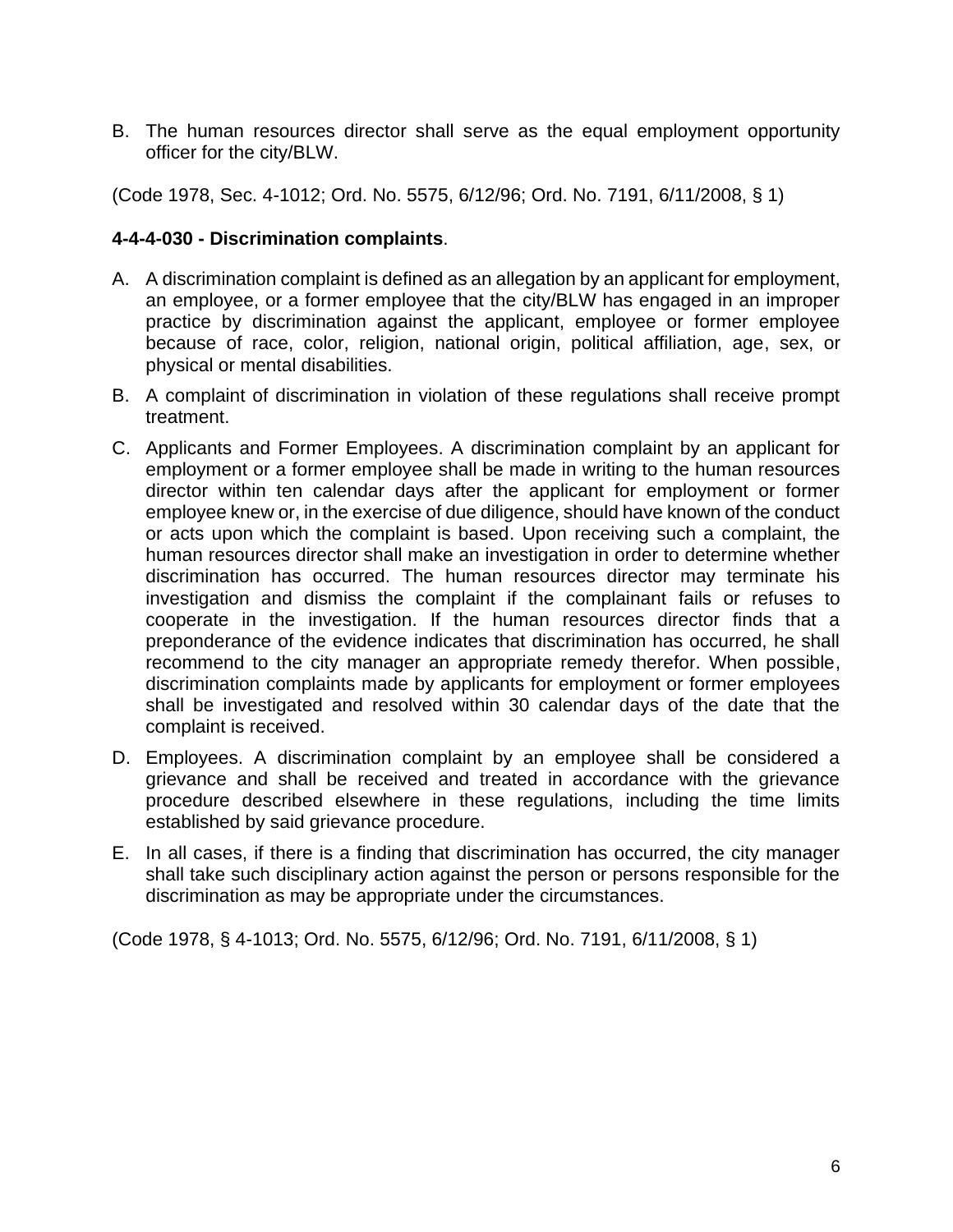# **ARTICLE 4-4-6 - RECRUITMENT AND SELECTION**

#### **4-4-6-010 - Recruitment**.

- A. Personnel Requisition.
	- 1. When a department head or designee wishes to fill any vacancy of a budgeted position or would like to create a hiring eligibility list as provided in Section 4-4-6- 020(E), he will submit a request to the human resources department to fill the position. The human resources director and the department head or their designees will develop a plan to either open the position competitively to the public and employees or to open the position promotionally to employees only. The request to fill the position must include class title, assigned pay grade, and current minimum job requirements.
	- 2. The human resources director or designee shall review the information submitted by the department head or designee to ensure that information necessary for recruitment, selection, appointment or promotion is provided, and to ensure that suggested employment standards are consistent with equal employment opportunity laws and regulations. All requests must be approved by the human resources director and the city manager or BLW general manager or their designees.
- B. Posting and Advertisement.
	- 1. All vacancies should be announced on the city/BLW website. If the position is open to the public, the announcement may also be sent to a listing of appropriate organizations and individuals and such other organizations and websites on file in the human resources department that might attract potential candidates. Employees are encouraged to refer qualified applicants to the human resources department.
	- 2. The human resources department, with input from the requesting department head, may advertise to other organizations, universities and schools, and the news media, and make reasonable efforts to publicize open vacancies so that potential candidates are informed and qualified persons are attracted to compete for the position.
	- 3. Announcements shall specify title, minimum starting salary, shift assignment or special hours of work, exemption status, whether the position is "at-will," minimum requirements including alcohol and controlled substance testing, manner of making application, final date on which applications will be accepted, and assurance of equal employment opportunity.

(Code 1978, § 4-1021; Ord. No. 5485, 9/13/95; Ord. No. 5575, 6/12/96; Ord. No. 6705, 8/11/2004, § 1; Ord. No. 7024, 3/15/2007, § 4; Ord. No. 7061, 6/13/2007, § 1; Ord. No. 7191, 6/11/2008, § 1; Ord. No. 8161, 6/10/2020, § 1)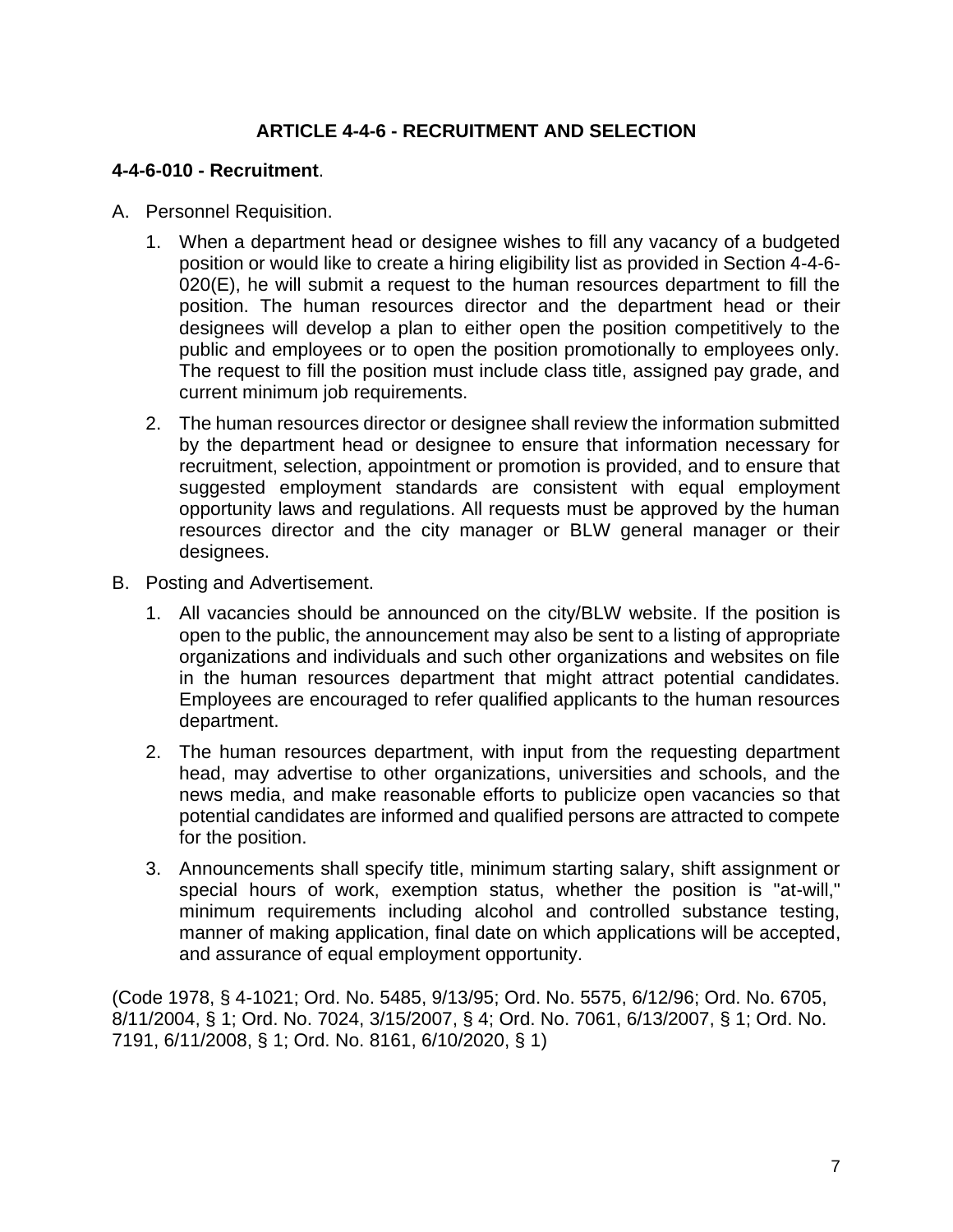#### **4-4-6-020 - Application process**.

- A. Applications will only be reviewed and considered for advertised or posted positions. Unsolicited applications or resumes will be destroyed in accordance with applicable law.
- B. Applications for positions with the city/BLW shall be made through the human resources department on application forms which require information covering training, experience, skills, and such other job related information as may be necessary to determine the abilities of the applicant to meet the requirements of the position or by resume for certain designated positions.
- C. All applications and letters of interest must be signed or otherwise verified (in a manner deemed sufficient by the human resources director) by the applicant. If, at any time, the applicant's information is, in the sole discretion of the city/BLW determined to be materially false or to contain material omissions, the applicant or employee is subject to either elimination from further consideration or disciplinary action up to and including discharge. The human resources director or the department head may disqualify an applicant who practices or attempts to practice fraud or deception in the application or selection process.
- D. The human resources director or applicable department head may require the applicant to submit proof of education, military service, necessary certifications or licenses or any other job related documentation deemed necessary.
- E. Applicants are considered for advertised positions for which they specifically apply. Except for the police or fire departments, should the same or similar position become open in the same department within 30 days of the closing date of the first announcement, or longer at the discretion of the human resources director, the same applicant pool or group will be used without further announcement or advertisement. In order to utilize this applicant pool or group in this manner, the department hiring manager should create and send to the human resources department an eligibility list of other candidates deemed best qualified at the time the original vacancy is filled.
- F. Applications may be updated to be considered for a new vacancy at the request of the applicant if the applicant can provide the title of the position that he previously applied for and the request for update is within three months of the previous application.
- G. Individuals with passing scores on police and fire entrance examinations are eligible for further selection processing for a time period to be determined at the discretion of the respective chief of each department; provided, however, that absent the approval of the director of human resources, no eligibility list may remain in effect for more than two years with a maximum allowable time period of three years.
- H. The police chief or fire chief may waive their respective police officer/firefighter entrance examination requirement as described above for eligible former employees.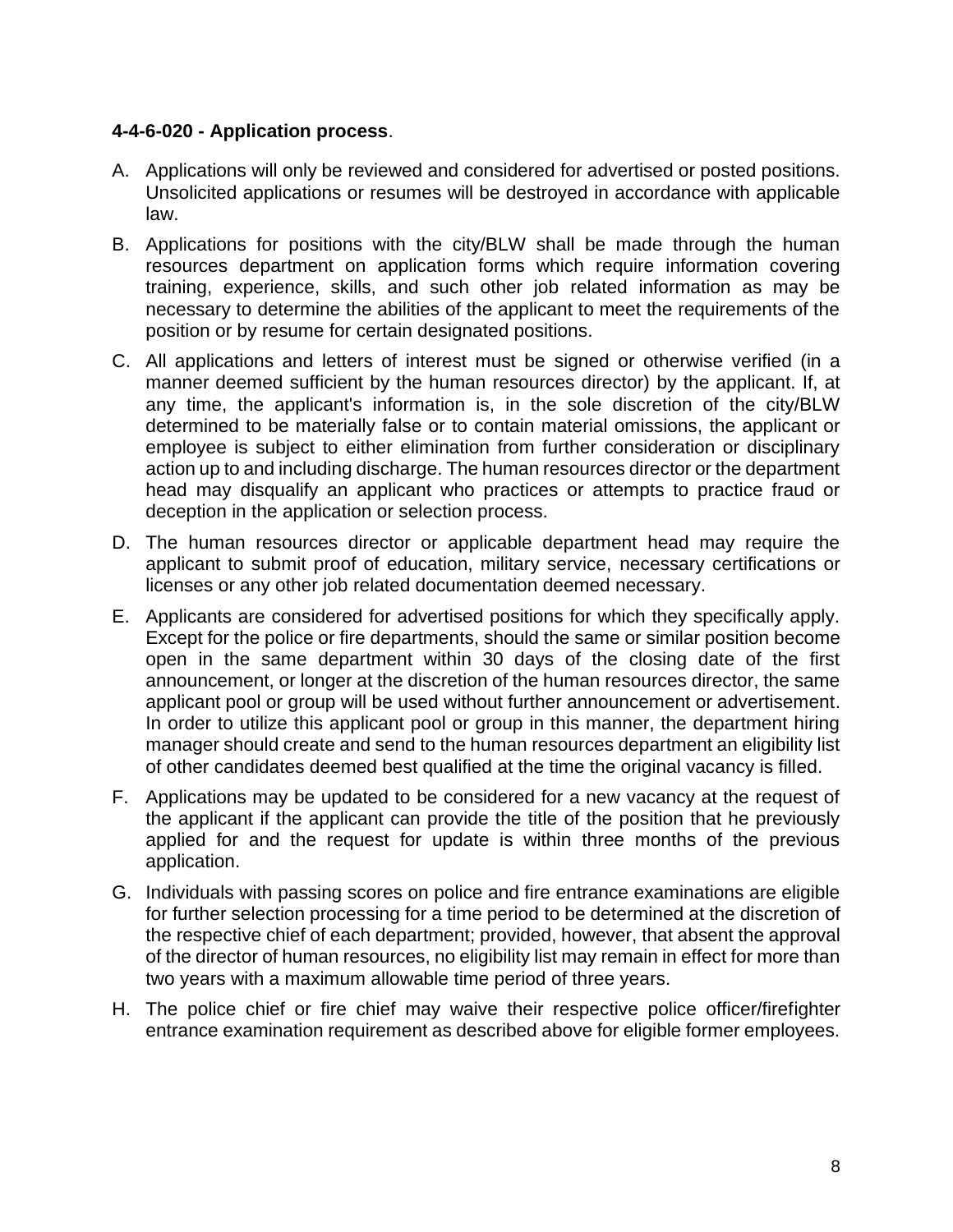Eligibility at a minimum will include:

- 1. The candidate must have left employment with the city/BLW in good standing in accordance with all departmental and city/BLW policies and rules and regulations.
- 2. The candidate must have successfully passed an entrance examination given by the human resources department just prior to their previous employment as a police officer or firefighter.
- 3. The candidate must not have been out of the employ of the city/BLW any longer than 12 months.
- 4. In their previous employment with the police or fire department, the candidate must have successfully completed the working test period.
- 5. The candidate must have maintained all required certifications for the position.
- 6. The candidate's last evaluation must reflect that the individual met minimally acceptable performance standards.
- 7. The candidate must have left the department with no disciplinary action pending or with no active investigation into their conduct underway. The candidate's disciplinary history must not include a suspension of one day or more or demotion dating back one year from the date the employee left the department.

All candidates must satisfactorily fulfill the remaining requirements for selection including, but not limited to an updated background investigation, driver's history, physical examination including drug screening and psychological evaluation.

If the police or fire chiefs choose to waive the entrance examination for eligible former employees, they will advise the human resources director in writing of such candidates prior to the date of the scheduled entrance examination.

The police and fire department may issue more restrictive eligibility requirements than the above listing. However, no such supplemental rule or policy will be effective without the approval of the city council. In the event of a conflict, the more restrictive rule will be enforced.

Except as otherwise provided, rehired former employees of the police or fire departments are to be treated as new employees in all other respects including but not limited to working test period, benefits, eligibility for promotion/special assignments and eligibility for performance-based pay raises.

(Code 1978, § 4-1022; Ord. No. 5139, 3/10/93, § 3; Ord. No. 5485, 9/13/95; Ord. No. 5575, 6/12/96; Ord. No. 6216, 2/14/2001, § 1; Ord. No. 7024, 3/15/2007, § 5; Ord. No. 7191, 6/11/2008, § 1; Ord. No. 8161, 6/10/2020, § 1)

#### **4-4-6-030 - Selection process**.

A. Screening Process, Human Resources Department. The human resources department staff will evaluate and screen each application for an advertised position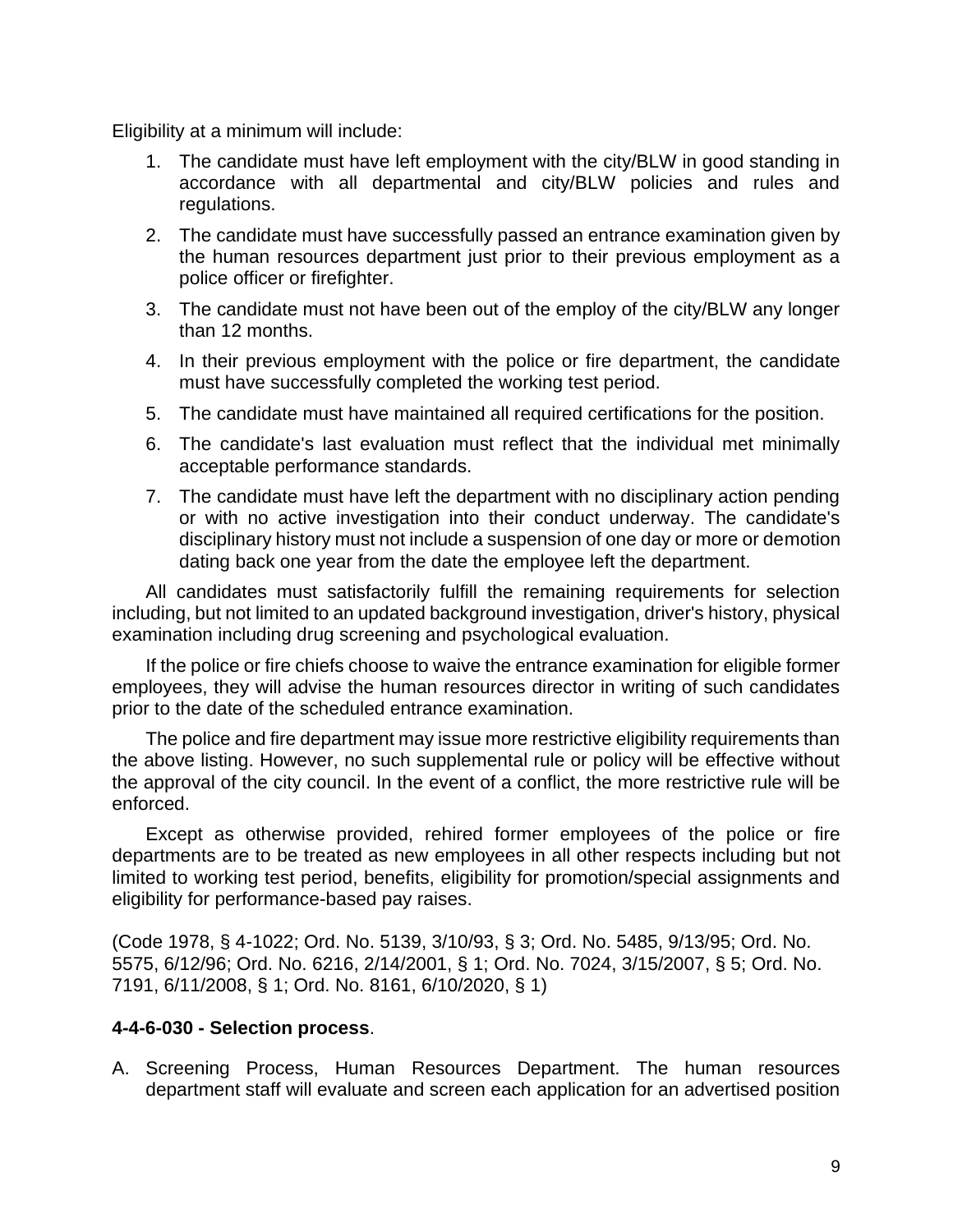for the purpose of determining whether the applicant meets the established employment standards. Applicants may be requested to furnish information or evidence as is necessary to make such a determination including, but not limited to written, oral, physical or performance tests or any combination of these as determined by the hiring department and the human resources department. Applicants best meeting employment standards will be referred to the employing department head or his designee for further review and personal interview.

- B. Screening Process, Department Level. The department head or designee will review referred applications for skill needs and interview at least three of the referred candidates for each vacant position. The department head or his designee may request interviews with additional candidates. However, the department head or his designee may either select an employee from among applicants referred or choose not to select from the provided applicant pool and request that the position be readvertised. The department head shall inform the human resources director or designee of his recommendation for hire as soon as possible after he makes a decision.
- C. Basis of Employment. Employment with the city/BLW shall be based on the ability to perform the essential job functions described for each position, with or without a reasonable accommodation, merit, and moral fitness as evidenced by:
	- 1. Training, experience, education and skill level as reflected by the application form and other requested documentation;
	- 2. Written examination or performance tests when applicable;
	- 3. Drug screening examination for all jobs;
	- 4. References and background investigations;
	- 5. Minimum physical agility standards for non-civilian members of the police and fire departments; and
	- 6. Post-offer medical examinations.
- D. Examinations and Interviews. All applicants are subject to the requirements of the standard examinations and/or performance testing procedures which are currently in practice for the position for which they have applied. Written examinations used by the city/BLW will be validated for job relevancy based on legally acceptable validation methodologies. Interview questions used as a basis for making hiring decisions will be uniformly applied to each applicant for a position and will be job-related to determine the merit and fitness of the applicant for the particular position for which they have applied. However, no hiring authority is restricted from following up with additional related questions based on an applicant's response to any standard interview question or from deleting a standard question if the answer is obvious or well-known to the hiring authority.
- E. References and Background Investigations. The human resources department, the department head or their designee may perform, depending on the nature of the job: reference checks, criminal history checks, credit history checks, education and other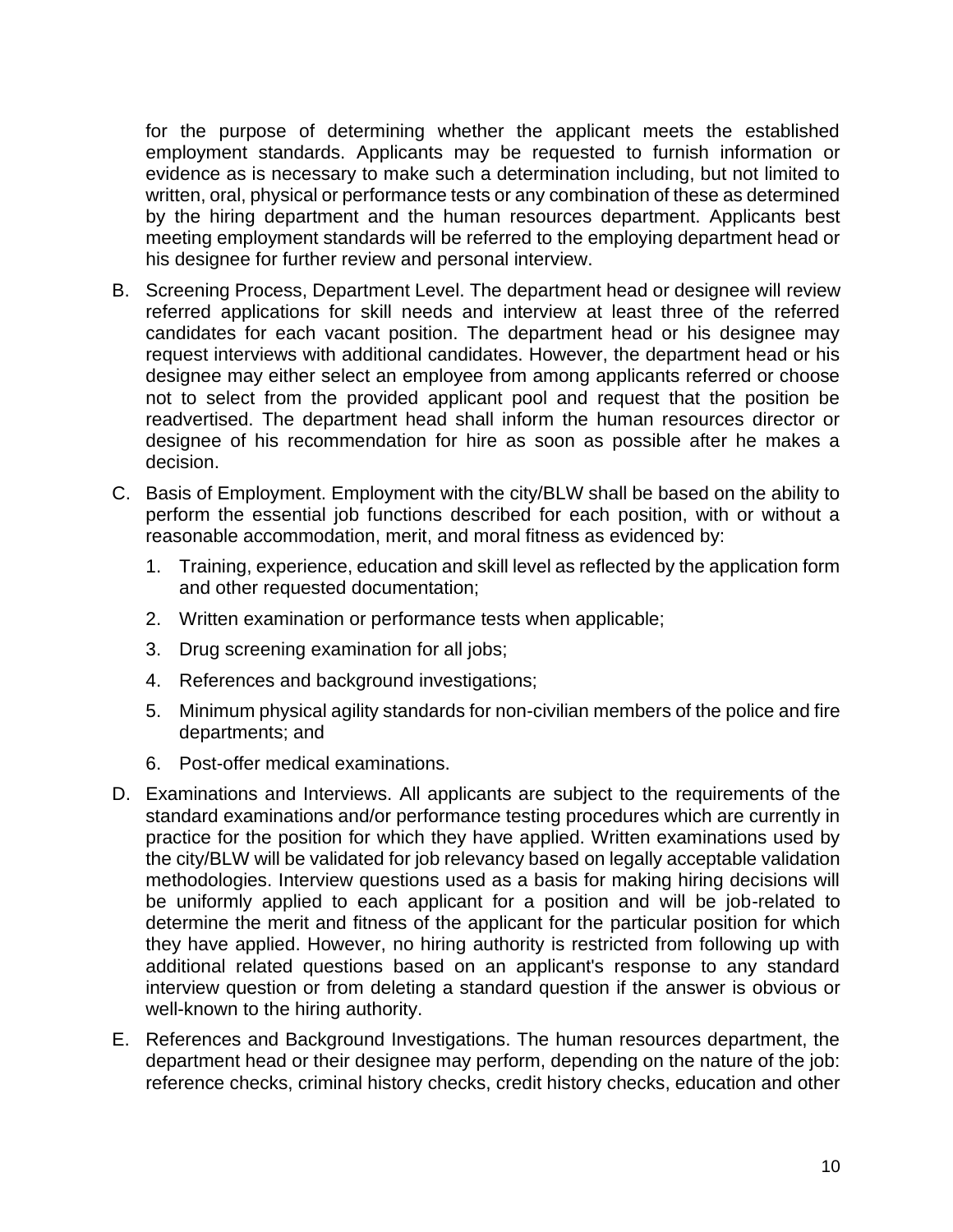asserted credentials verification or other background investigations including polygraph testing and driving history checks as part of the preemployment procedure.

- F. Post-Employment Offer Physical Examinations and Drug Screening. For certain designated positions, individuals who have received a conditional offer of employment or offer of promotion, transfer or demotion to such designated positions shall receive a physical and/or psychological examination that is job-related and is consistent with business necessity and/or drug screening test prior to their first day of employment or service in the new position. If a current employee who is seeking a promotion, transfer or demotion to a position in a different department fails the drug screen for the new position; the employee's current department head as well as the prospective department head will be notified of such failure.
- G. Selection Decision. The authority for making the final decision as to which applicant will be hired rests with the department head. No offer of employment shall be made until a completed City of Marietta/BLW employment application is on file with the human resources department and the results of all preemployment tests, reference checks and background information are completed and analyzed. All appointments and conditions of employment will be reviewed and approved by the department head and the human resources director.
- H. Establishment of Trainee Position. If, in the judgment of the department head and the human resources director, there appear to be no qualified candidates as a result of a recruitment effort, a position may be temporarily reclassified as a trainee position. The trainee position will be readvertised with lower qualification requirements and starting wage. If the trainee position becomes vacant or the occupant of the position fully meets the requirements of the original position, the trainee position reverts to the original, budgeted classification.
- I. Establishment of Apprenticeship Programs. The city council may establish certain career apprenticeship programs, for example: apprentice electrical lineworker. The purpose of this type of program is to recruit and train individuals with little or no previous experience or training in order to provide an adequate stream of qualified individuals into a high skilled trade or profession. Any individual employed on or after July 1, 2007, in such apprenticeship program is designated as an "at-will" employee. Employment in such an apprenticeship program does not in any way grant, imply, or create a contract of employment for any specific period of time. A program designated as a formal apprenticeship program is a specific training program and success will depend on the ability of the participant to learn and apply specific skills. Employment may be terminated by the city/BLW or the employee for any or no reason whatsoever. However, in consideration of such training opportunity, if the apprentice employee terminates his/her employment, in order to leave the city/BLW's service in good standing, he/she must inform his/her department head of his/her resignation, in writing, at least 14 calendar days in advance of the date of resignation. Failure to comply with this procedure may be cause for denying such individual future employment with the city/BLW. Further, employees serving a formal apprenticeship program do not have the right to administrative appeal, grievance procedures or hearing rights except that such employees have the right to utilize the procedure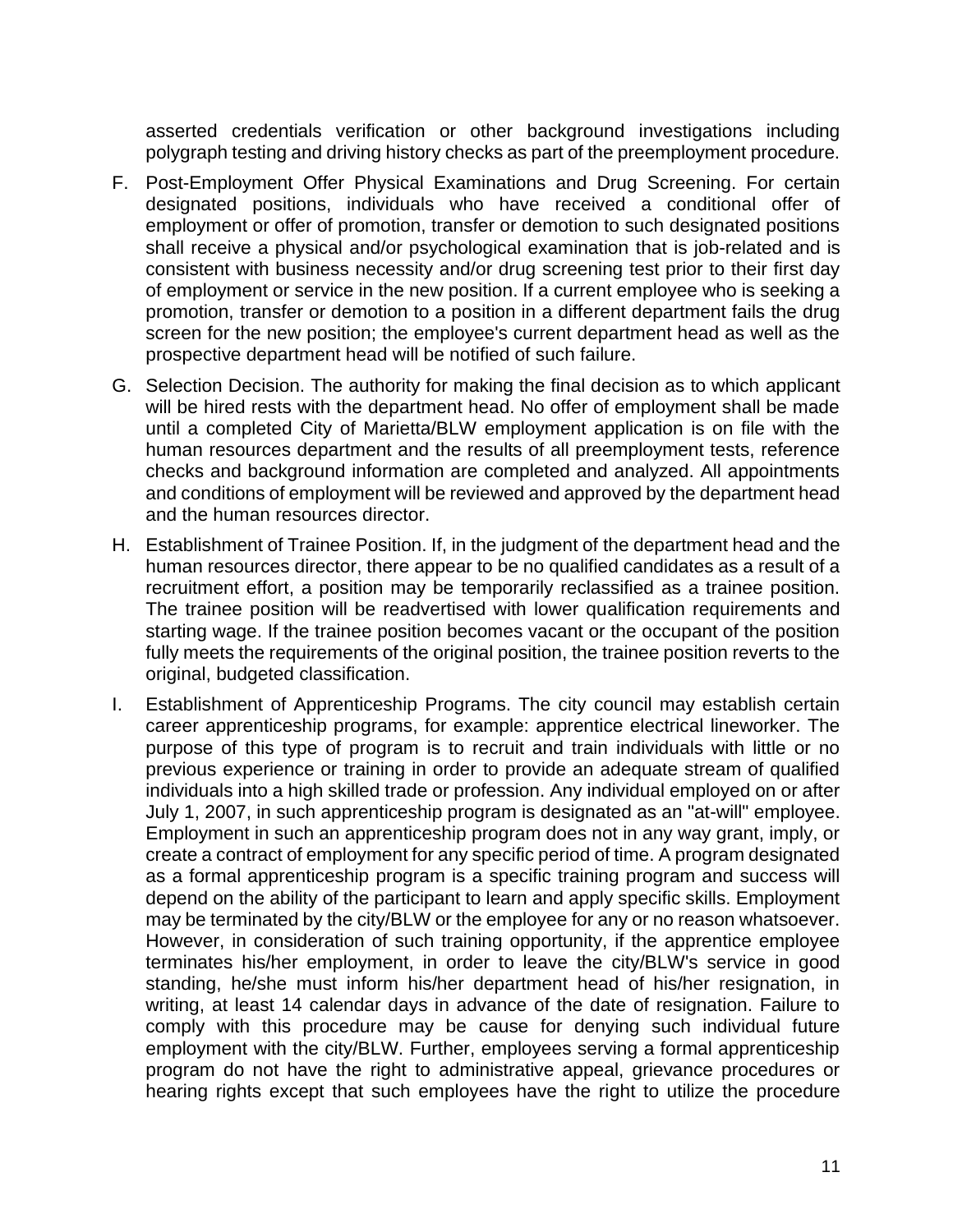outlined in Section 4-4-4-030 to file complaints of discrimination on the basis of race, color, religion, national origin, age, sex, disability and political affiliation in accordance with Article 4-4-4 herein. A post-employment name-clearing hearing for such apprentice workers may be conducted if deemed appropriate at the discretion of the city manager.

- J. Reasonable Accommodation Policy.
	- 1. It is the policy of the city/BLW to provide reasonable accommodation to the known physical and/or mental limitations of qualified applicants or employees with disabilities, when to do so does not result in undue hardship. The policy is implemented to:
		- a. Ensure equal opportunity in the application process;
		- b. Enable a qualified individual with a disability to perform the essential functions of a job; and
		- c. Enable a qualified employee with a disability to enjoy equal benefits and privileges of employment.
	- 2. It is the obligation of an individual with a disability to request a reasonable accommodation unless the qualified employee has an obvious or otherwise known disability and it appears that he cannot perform an essential function of the job.
	- 3. A qualified individual with a disability has the right to refuse a reasonable accommodation. However, after refusing a reasonable accommodation, if the individual cannot perform the essential functions of the job, he can be considered unqualified for the job.
	- 4. The following process will be followed to identify the kind of accommodation best suited for the activity:
		- a. The activity or job will be examined to determine its purpose and essential functions.
		- b. The ADA coordinator in the human resources department will consult with the individual with the disability to determine their specific physical and/or mental abilities and limitations as they relate to the essential job functions.
		- c. The ADA coordinator in consultation with the individual and/or sources providing technical assistance for reasonable accommodations, will identify potential reasonable accommodations and assess how effective each would be in enabling the individual to perform essential job functions.
- K. The chiefs of the fire and police departments shall establish bona fide occupational qualifications for non-civilian members of their departments in order to assure the initial and continued fitness and ability of such members to perform their duties. These qualifications shall include, but are not limited to, mental and physical qualifications. In addition, all individuals hired as police officers and firefighters after the date of approval of this ordinance are required, with or without a reasonable accommodation, to meet minimum physical agility standards, established by the city and as may be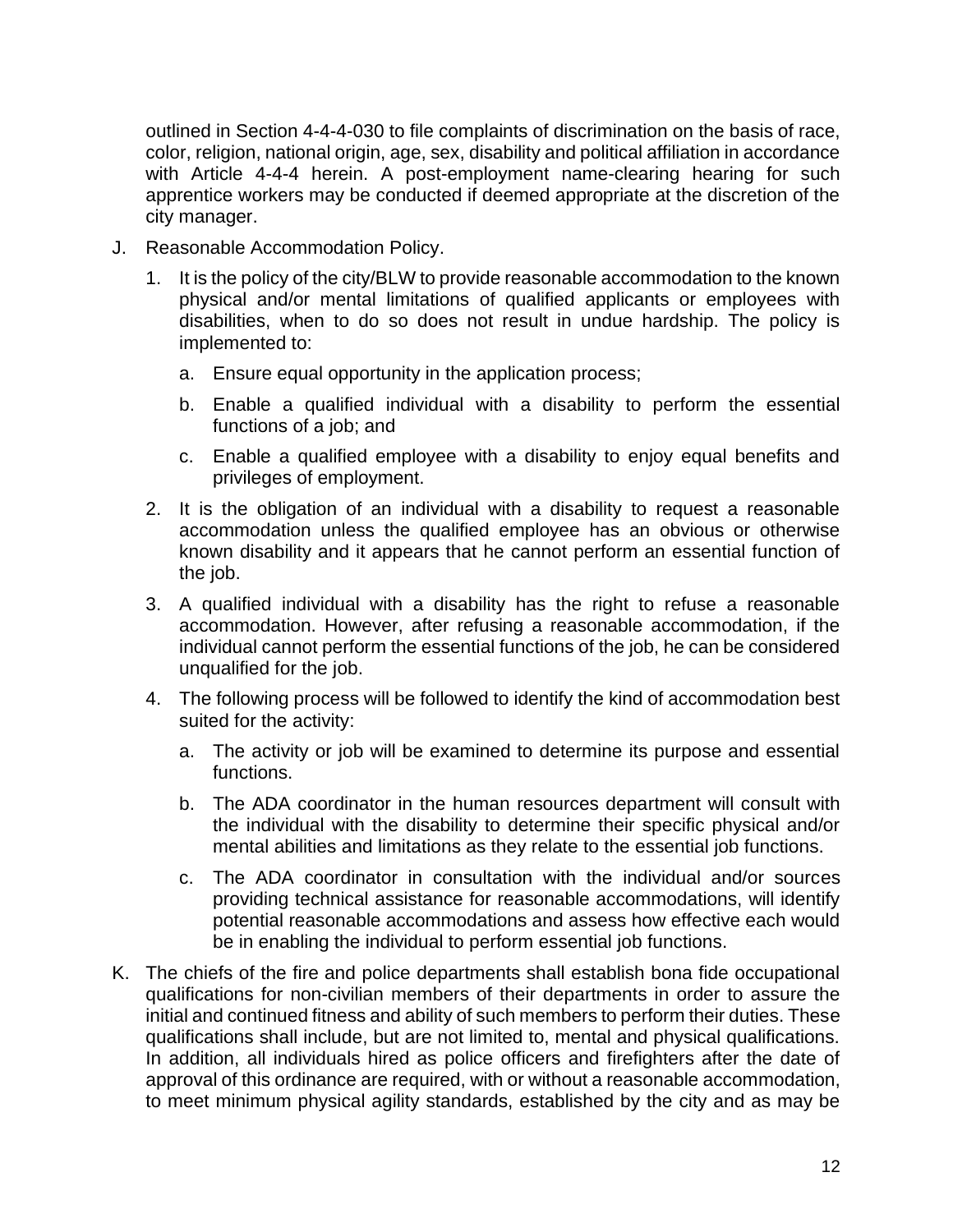amended, in order to be initially employed and shall continue to meet these minimum physical agility standards throughout their career with the city. Failure to meet minimum physical agility standards will constitute a failure to meet minimum fitness for duty requirements and as such will be cause for separation from employment in accordance with Section 4-4-8-030.

- L. When vacancies occur in non-civilian positions in the police and fire departments above entry level and below a deputy chief appointment, the chiefs of the fire and police departments shall have authority to select individuals to fill such vacancies in the following manner:
	- 1. The chief will post or cause to be posted a notice on all employee bulletin boards within their respective departments soliciting applications for the promotional process from eligible candidates.
	- 2. The selection process may include, but is not limited to:
		- a. A written examination;
		- b. An assessment center;
		- c. A review of the candidates' departmental employment history;
		- d. An evaluation of the candidates' promotional potential by all ranking officers and/or supervisors in the candidates' chain of command below the rank of chief;
		- e. A background investigation including, but not limited to, criminal history, credit history and driving history;
		- f. An alcohol and illegal drug screen;
		- g. For those employees hired after October 12, 1994, either successful completion of a physical agility test or successful completion of a physical agility test within the previous 12 months provided the employee is not participating in any physical agility remediation program at the time of application to participate in the promotional process; and
		- h. Oral interviews may, at the discretion of the chief, be conducted with the chief or his designee.
		- i. Failure to successfully complete or pass any portion of the selection process as outlined in this subsection (L)(2) will eliminate such employee from further consideration; provided, however, that all selection procedures will be uniformly applied to all eligible candidates for the same position to determine their relative qualifications and fitness for the position. The specific selection instruments will be periodically reviewed and validated for job relevancy.
	- 3. To facilitate the decision-making process regarding promotions, the chief of each department may, in his discretion, utilize an eligibility list. In such event, individuals who have successfully completed the selection process as described in subsection (L)(2) of this section will be listed in ranking order by total score, but shall have no enforceable expectation of promotion. The duration of each list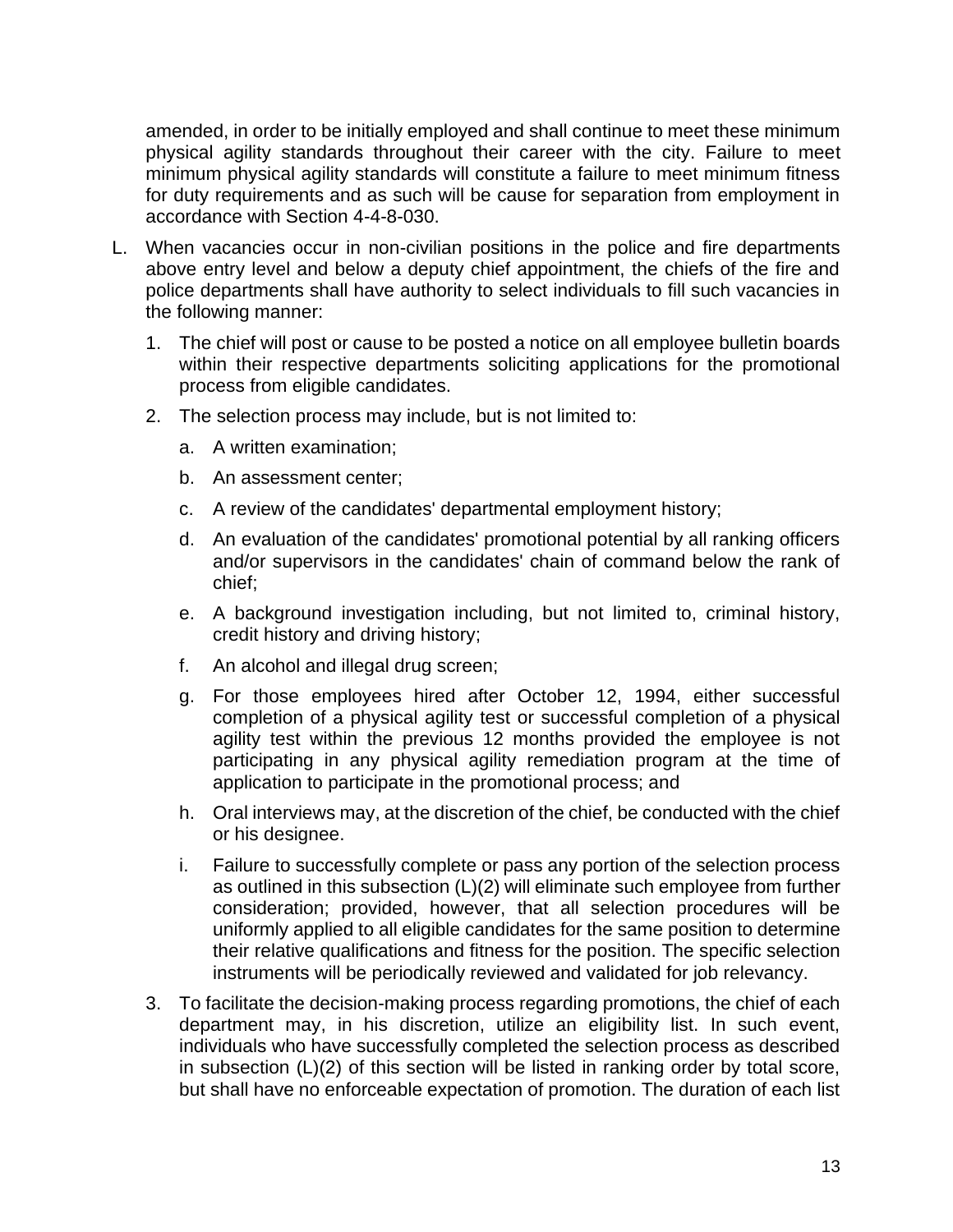will be at the discretion of the respective chief of each department; provided, however, that absent the approval of the director of human resources, no eligibility list may remain in effect for more than three years with a maximum allowable time period of four years.

4. The authority for making the final decision as to which candidate will be promoted rests with the chiefs of each department. No offer of promotion shall be made until the results of all of the selection procedures have been completed and analyzed.

(Code 1978, Sec. 4-1023; Ord. No. 5139, 3/10/93, §§ 4—7; Ord. 5360, 10/12/94; Ord. No. 5485,9/13/95; Ord. No. 5575, 6/12/96; Ord. No. 7024, 3/15/2007, § 6; Ord. No. 7061, 6/13/2007, § 2; Ord. No. 7191, 6/11/2008, § 1; Ord. No. 7790, 3/11/2015, § 1; Ord. No. 8161, 6/10/2020, § 1)

#### **4-4-6-040 - Limitation on employment of relatives**.

- A. No relative of the mayor, any council member, the city manager, the BLW general manager, any BLW board member, any civil service board member, or any staff member of the human resources department shall be employed in any position with the city. In addition, relatives of city employees shall not be employed if such employment will result in one relative supervising another relative, or where one relative occupies a position which has an influence over the other relative's employment, promotion, salary administration, or other related management or personnel considerations.
- B. For the purpose of this policy, the term "relative" shall mean wife, husband, mother, father, brother, sister, son, daughter, grandmother, grandfather, grandson, granddaughter, aunt, uncle, nephew, niece, or cousins of the first generation. Also included are the step, half and in-law relationships as appropriate based on the above listing. Also included are others living within the same household or otherwise so closely identified with each other as to suggest a family unit.
- C. In the event of a marriage between two employees of the same department in which there is a supervisory influence or relationship, one employee is required to make arrangements for a transfer or submit his or her resignation within 30 calendar days of such event. If no prior arrangements are made with the human resources department, the employee hired last will forfeit their position.
- D. Any person who is a relative of the mayor, city council member, BLW general manager, BLW board member, civil service board member, or the city manager, or a staff member of the human resources department who is employed by the city at the time such mayor, council member, BLW general manager, BLW board member, civil service board member, city manager or human resources department staff member is elected or appointed to office or hired may continue in his employment with the city/BLW.
- E. The foregoing section shall not apply to employees of the city/BLW hired or who became related prior to February 13, 1985 (the effective date of adoption of the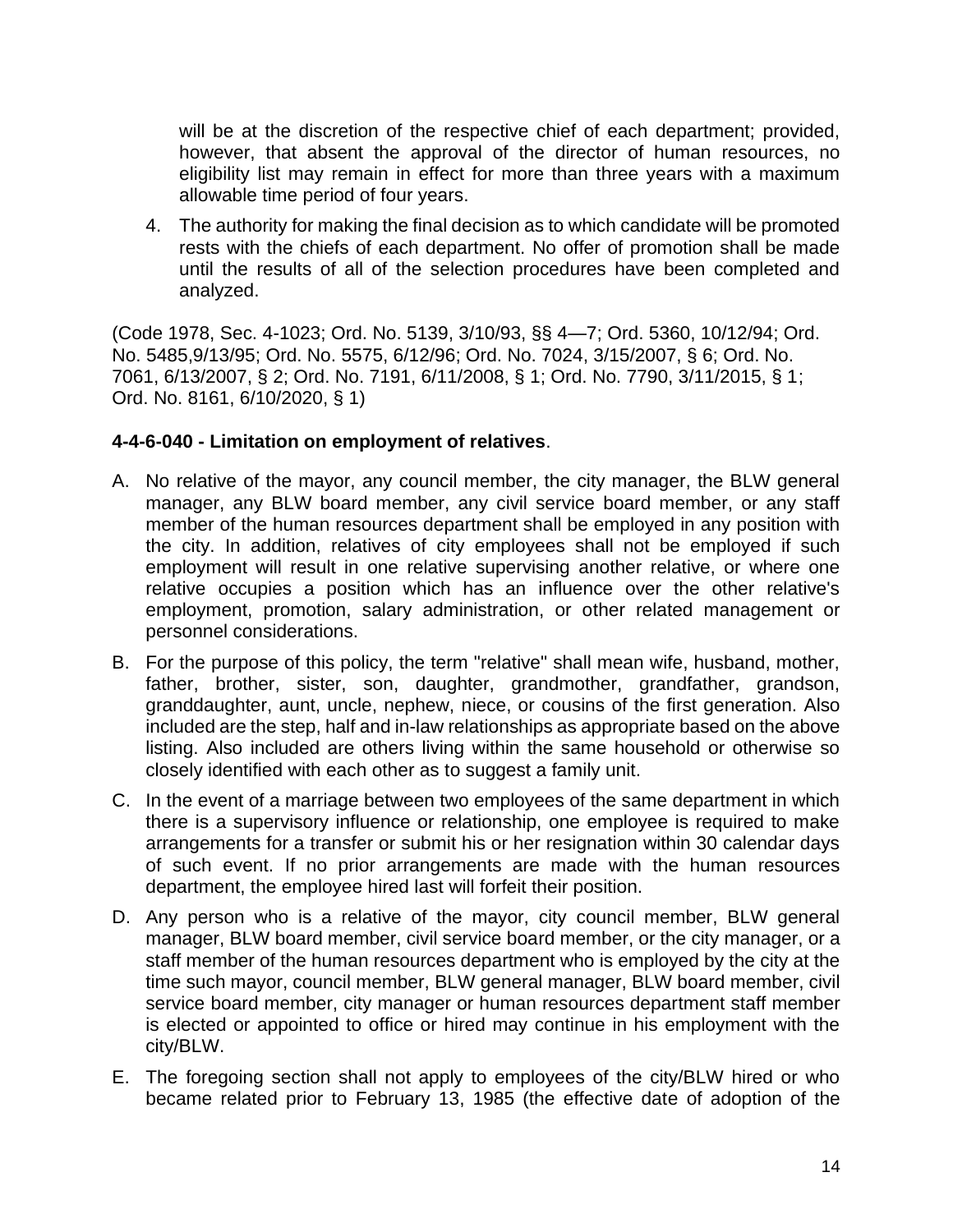original relative limitation policy), but shall apply to all employees hired or who became related thereafter.

(Code 1978, § 4-1024; Ord. No. 5575, 6/12/96; Ord. No. 7024, 3/15/2007, § 7; Ord. No. 7191, 6/11/2008, § 1)

# **4-4-6-050 - Certification of employability**.

All employees hired after November 6, 1986, are required to complete an employment eligibility verification form within 72 hours of their hire date and to provide documents proving both authorization to work and identity as may be required by federal law and regulations.

(Code 1978, § 4-1025; Ord. No. 5575, 6/12/96; Ord. No. 7024, 3/15/2007, § 8; Ord. No. 7028, 4/11/2007, § 1)

# **4-4-6-060 - Orientation of new employees**.

The human resources department will complete the processing of required documents and provide a general orientation to city/BLW employment and benefit programs on the first day of employment. All new employees will receive a current copy of the personnel rules and regulations at the orientation session. The hiring department is responsible for providing specific job and safety training and orientation within the first month of employment.

(Code 1978, § 4-1026; Ord. No. 5575, 6/12/96; Ord. No. 7024, 3/15/2007, § 9; Ord. No. 7191, 6/11/2008, §§ 1, 2)

# **4-4-6-070 - Initial working test period**.

- A. The working test period shall be regarded as an integral part of the selection process and shall be utilized for securing the most effective adjustment of a new employee to his position and for rejecting any employee whose performance is not satisfactory.
- B. The length of the working test period is dependent upon the nature of the work required. Sworn or certified employees of the police and fire departments will serve an initial working test period of eighteen months. All other employees have a sixmonth working test period. Regular appointment status may be granted at the end of the working test period if the employee receives a rating of "meets standards" on his working test period evaluation and with approval by the department head.
- C. The human resources director may, upon request of the department head, extend the duration of the working test. An extension to the initial working test period shall be no greater than an additional three months for all classifications.
- D. At any time during the working test period, the department head may terminate the employment of an employee if, in his opinion, such action is warranted in view of the employee's performance or is otherwise in the best interest of the department and/or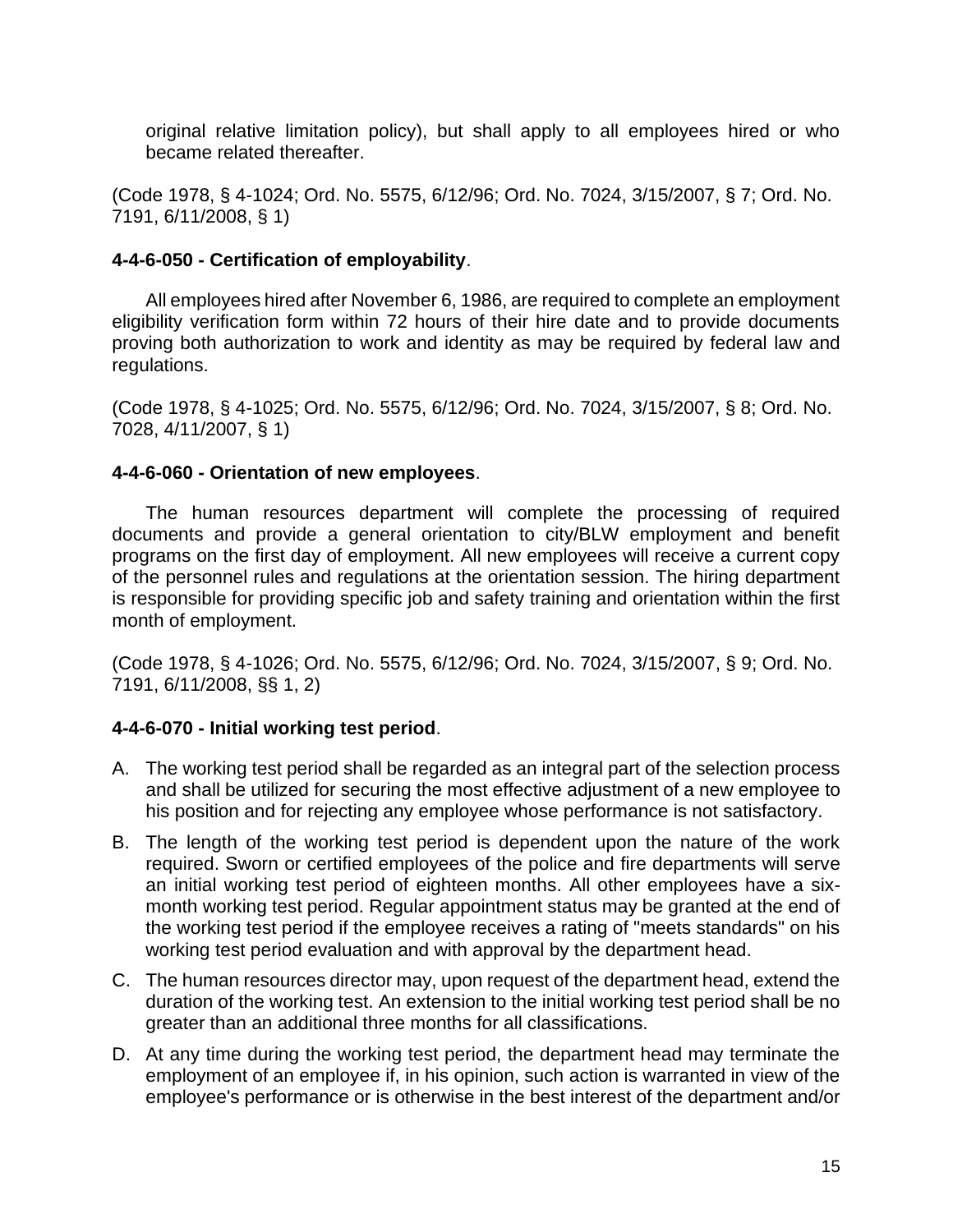the city. This opinion will be arrived at through consideration of factors other than the employee's political affiliation, race, color, national origin, sex, religion, age or disability. The employee serving a working test period does not have the right to administrative appeal, grievance procedures or hearing rights.

E. Moving or other incidental expenses paid to or on behalf of a new occupant of any city/BLW position shall be reimbursed to the city/BLW upon voluntary or involuntary resignation or dismissal from employment with the city/BLW during the initial working test period.

(Code 1978, § 4-1027; Ord. No. 5139, 3/10/93, § 8; Ord. No. 5377, 11/9/94; Ord. No. 5575, 6/12/96; Ord. No. 7024, 3/15/2007, § 10; Ord. No. 7191, 6/11/2008, §§ 1, 3; Ord. No. 7889, 6/8/2016, § 1)

#### **4-4-6-080 - Working test period; promotions/demotions/transfers**.

- A. Changes in classification as a result of a promotion, demotion or lateral transfer will also require a working test period. Sworn or certified employees of the police and fire departments will serve an initial working test period of eighteen months. All other employees have a six-month working test period. Transferred, promoted or demoted employees who have satisfactorily completed an initial working test period and who have attained regular appointment status shall have grievance, appeal and hearing rights.
- B. The working test period shall be used in connection with promotional, transfer, and demotion appointments in the same manner as it is used for initial appointments. If an employee is removed during the working test period following a promotion, transfer, or voluntary demotion such person shall be allowed reemployment in his former class or a similar or lower class if and only if such position is available. A nonvoluntarily demoted employee who is unwilling or unable to meet the requirements of the position will be separated from employment.

(Code 1978, Sec. 4-1028; Ord. No. 5575, 6/12/96; Ord. No. 7024, 3/15/2007, § 11; Ord. No. 7191, 6/11/2008, § 4; Ord. No. 7889, 6/8/2016, § 1)

#### **ARTICLE 4-4-8 - SEPARATION AND REEMPLOYMENT**

#### **4-4-8-010 - Resignation**.

Any employee wishing to leave the city's service in good standing will notify his department head in writing stating the date the employee intends to leave and the reason for leaving. The resignation shall be submitted at least 14 calendar days in advance of the date of resignation. Failure to comply with this procedure may be cause for denying such employee future employment with the city. Vacation leave is not to be considered a part of the notice of resignation unless specifically approved by the appropriate department head.

(Code 1978, § 4-1041; Ord. No. 5575, 6/12/96)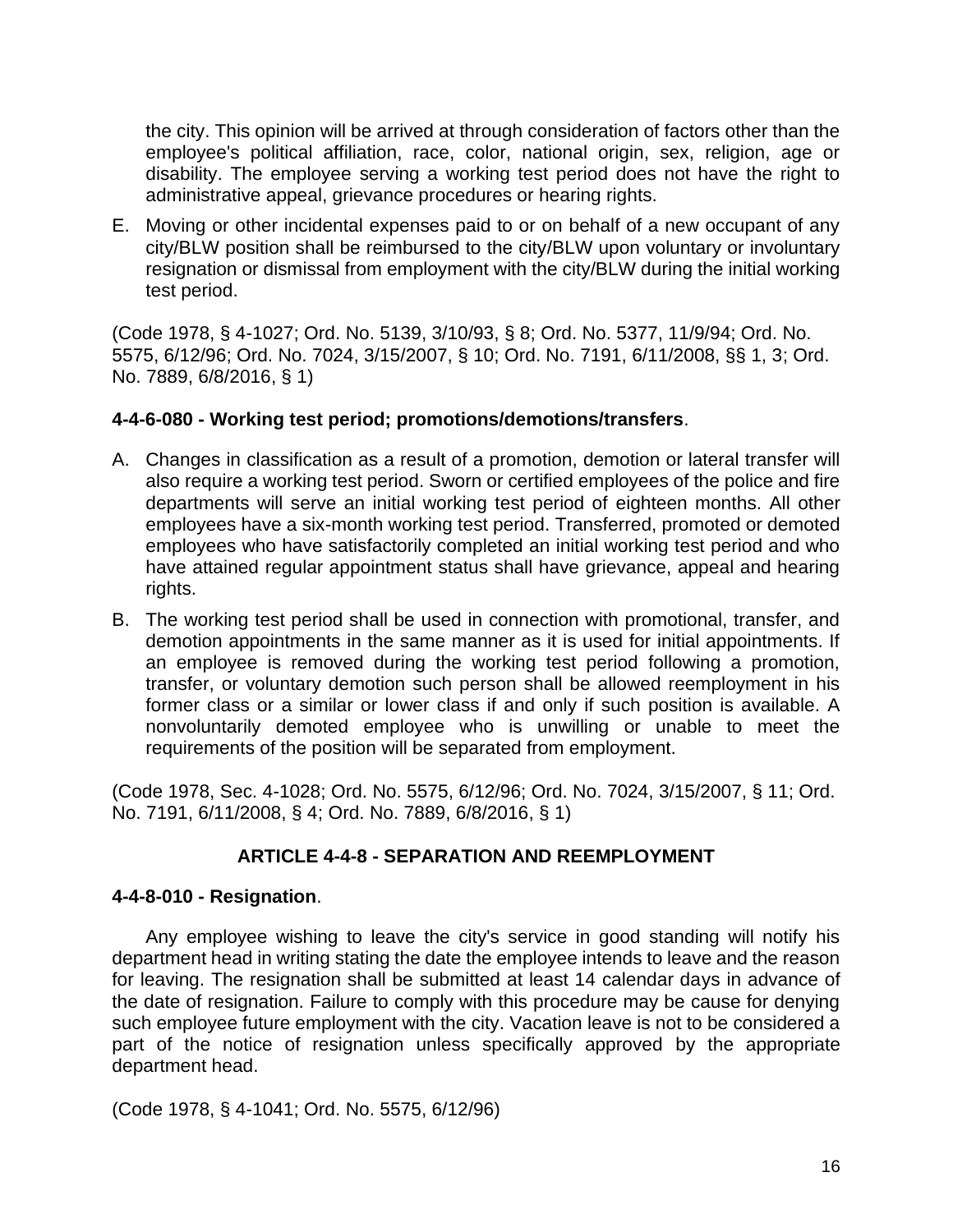# **4-4-8-020 - Reduction in force, layoffs**.

- A. In the event that a reduction in force becomes necessary, the city manager will make known to council the causes necessitating the reduction in force and the positions and order identified. Involuntary separation not related to an employee's conduct or performance when necessary to alter the composition and size of the work force, including the option to relieve employees from duty because of lack of work, funds, or for other reasons within the discretion of the city/BLW. Layoff and reductions in force will be addressed as required by state and federal law.
- B. A department head may recommend to the city manager an abolishment of one or more positions that requires the layoff of an employee or employees when deemed necessary for reasons of, but not limited to: shortage of work, material changes in the functions or activities of a department or division or for related reasons which are outside the department head's control. The duties of an abolished position may be reassigned to other employees already working who hold the same or similar positions. The separation from employment of a laid off employee reflects no dissatisfaction with the service of the employee.
- C. Employees on layoff or reduction in force notice are encouraged to apply for vacant positions in other areas unaffected by such actions. If qualified for the vacant position, employees on layoff or RIF notice will be given priority in hiring for the position.
	- 1. Order of Layoff or Reduction in Force.
		- a. Should it become necessary to reduce the number of employees within a given class, the following order shall pertain:
			- (1) Temporary or seasonal employees;
			- (2) Working test part-time employees;
			- (3) Working test full-time employees;
			- (4) Regular employees.
		- b. Layoff or reduction in force decisions will be based on consideration of the value of employees to the city in terms of operating requirements, the qualifications and performance of individuals to be determined by the last three years of performance appraisals and length of service with the city.
		- c. All regular employees who are to be laid off or are to be a part of a reduction in force shall be notified in writing at least 14 calendar days prior to the effective date of the layoff or RIF.
		- d. Whenever a layoff or RIF becomes necessary, the effected department head shall notify the human resources department of the names and job titles of the employees and the order of reduction to be considered. The human resources director will consider submissions by departments for a reduction in force based on the established criteria defined above and recommend the employees and order to the city manager.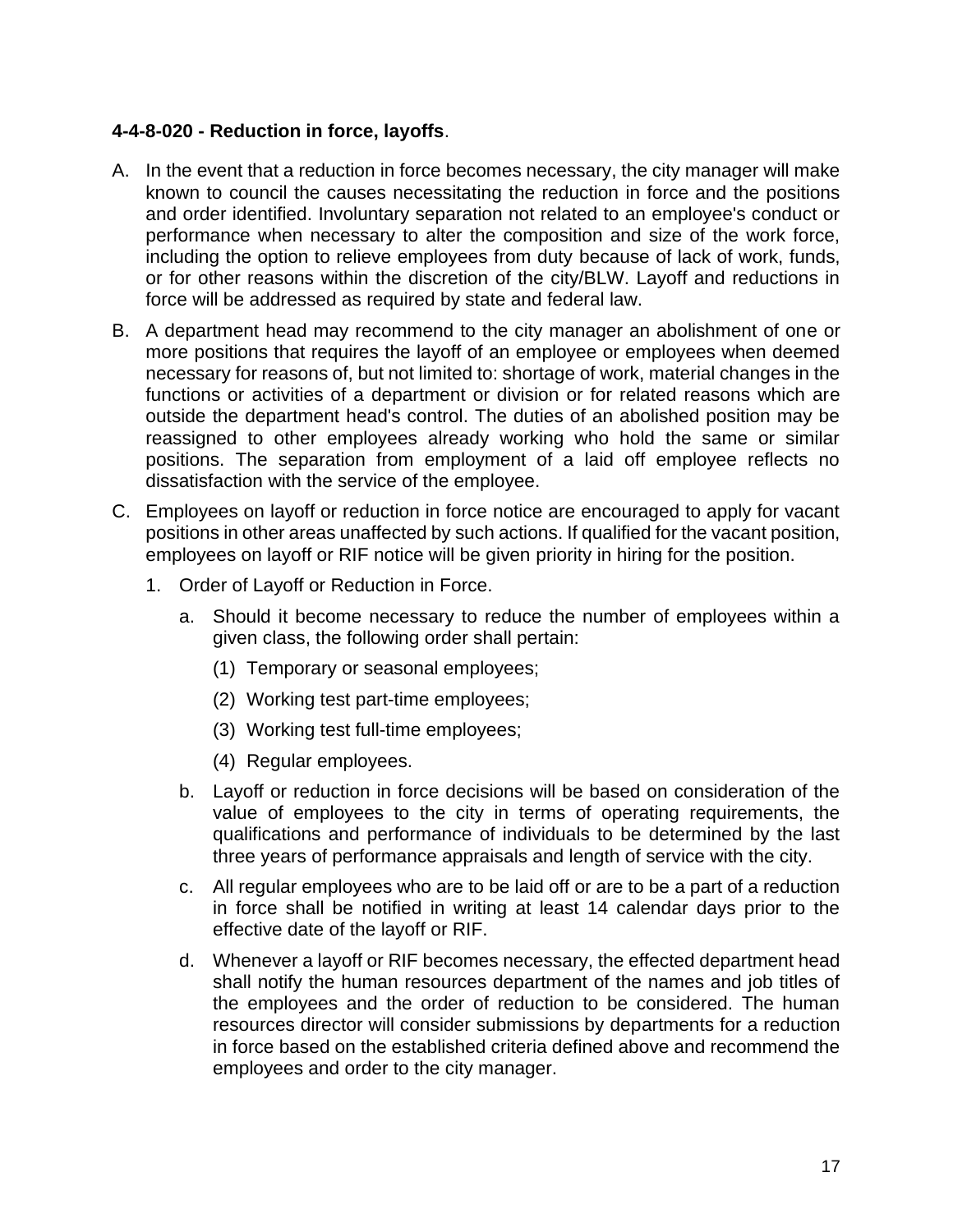- 2. Recall.
	- a. Regular laid off employees or those regular employees who were a part of a reduction in force shall be afforded one opportunity of recall for employment. Such former employees may be recalled to the classification and department from which they were laid off, in the reverse order in which they were laid off. Such former employees shall have precedence for recall to their classification over new applicants for a period of one year. Such recalled employees shall have their tenure of service restored with appropriate adjustments made for time on layoff or RIF. If reemployment occurs after one year, the employee shall be treated as a new employee.
	- b. Such former employees shall be notified of their recall opportunity by certified mail. If such individuals do not respond to or accept the recall opportunity within seven calendar days of receipt of the recall notification, the recall opportunity will be withdrawn and any and all obligation for rehire will be expunged.
	- c. Employees who were serving a working test or who were part-time, temporary or seasonal when the layoff or reduction in force occurred do not have recall rights.

(Code 1978, § 4-1042; Ord. No. 5575, 6/12/96; Ord. No. 7191, 6/11/2008, §§ 1, 5)

# **4-4-8-030 - Loss of job requirements**.

Any employee who is unable to do his job because of:

- 1. A loss of or failure to fulfill a condition of employment including any loss of any required licenses; or
- 2. Loss of the individual's ability to perform the essential functions with or without a reasonable accommodation; or
- 3. Failure to meet minimum fitness for duty requirements of their position including a positive, confirmed testing for controlled substances,

shall be separated from employment. See also Article 4-4-26, Alcohol and Controlled Substances Policy.

(Code 1978, § 4-1044; Ord. No. 5139, 3/10/93, § 10; Ord. No. 5575, 6/12/96; Ord. No. 7024, 3/15/2007, § 12)

# **4-4-8-040 - Abandonment of job**.

An employee not on authorized leave of absence who, without valid reason, fails to report for work for three consecutive work periods or for fire personnel, 36 scheduled work hours, may be terminated from the service of the city for job abandonment.

(Code 1978, § 4-1045; Ord. No. 5575, 6/12/96)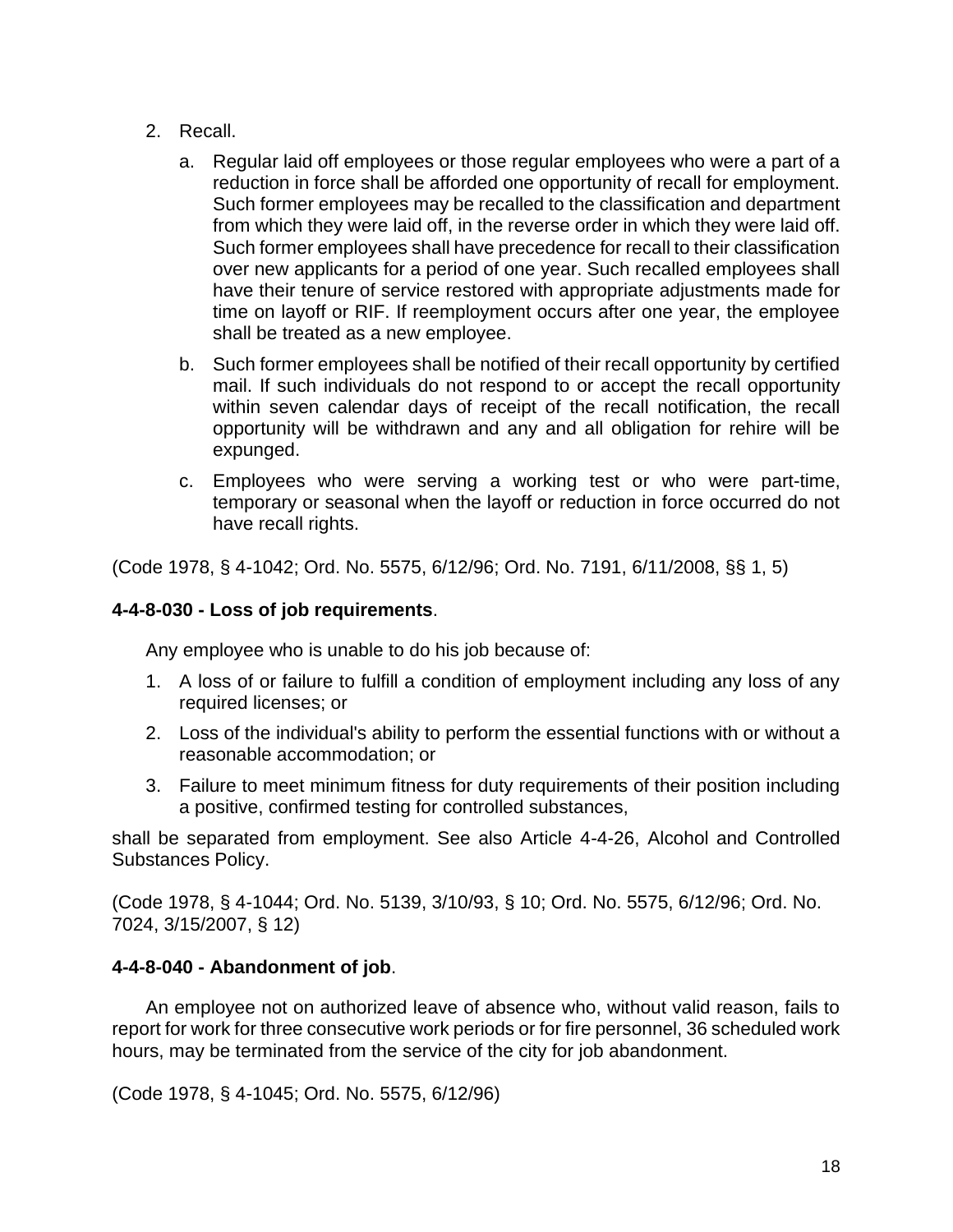#### **4-4-8-050 - Dismissal**.

For all employees, except those employees in 1) formal apprenticeship programs hired, promoted, or transferred into such programs on or after July 1, 2007, or 2) appointed or contract positions or 3) the position classification and pay category of executives department heads who are hired or promoted into such a position after February 9, 1994, dismissals shall constitute involuntary separation from employment or termination for cause. For employees participating in a formal apprenticeship program, appointed or contract positions or department heads hired after February 9, 1994, dismissals shall constitute involuntary separation from employment or termination with or without cause. However, any police chief and fire chief are exempted from these provisions and will be hired and may be terminated in compliance with the City Charter Section 4-12.1.

(Code 1978, § 4-1046; Ord. No. 5262, 2/9/94; Ord. No. 5575, 6/12/96; Ord. No. 7024, 3/15/2007, § 13; Ord. No. 7061, 6/13/2007, § 3; Ord. No. 7191, 6/11/2008, § 6)

#### **4-4-8-060 - Retirement**.

The retirement of an employee shall consist of the voluntary separation of an employee who has met the retirement requirements under the rules governing any applicable pension fund of which such employee may participate.

(Code 1978, Sec. 4-1047; Ord. No. 5575, 6/12/96)

#### **4-4-8-070 - Death**.

Separation shall be effective as of the date of the death of the employee. All compensation, including annual leave pay and accrued allowable compensatory leave pay, due to such deceased employee as of the effective date of separation, shall be paid to the beneficiary of the employee, the surviving spouse of such employee or to the estate of such employee, as may be determined by law or by the applicable executed documents in the official personnel record of such employee. It should be noted that the beneficiary of pension benefits of a deceased employee may differ from the recipient of the monies described in this section.

(Code 1978, § 4-1048; Ord. No. 5575, 6/12/96)

#### **4-4-8-080 - Activities required upon separation**.

- A. Exit Interview. All employees have the right to, but are not required to have, an exit interview with the human resources department. Such interview should take place prior to the last day at work and/or release of the final paycheck.
- B. Determination of Post-employment Benefits. All separating employees shall schedule an appointment with the assigned member of the human resources department prior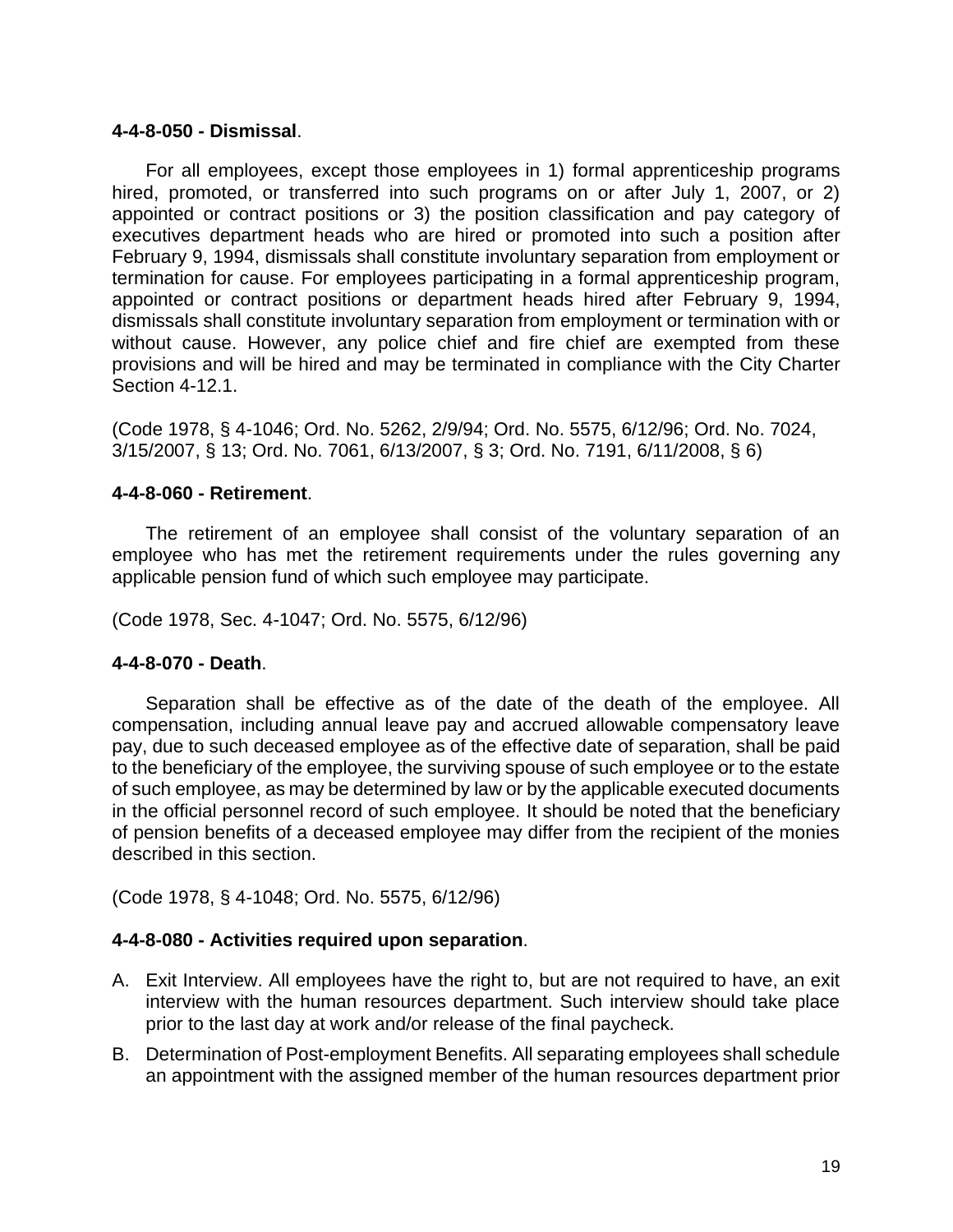to the effective date of separation to sign up for any post-employment benefits for which they may be eligible.

- C. Department Clearance. All employees separating from city service shall return all issued property, keys, tools, etc., regardless of condition, to their department head or his designee before close of business on the last day actually worked. Failure to turn in city/BLW property or pay the value of such property to be determined by the department head and the finance department will be considered misappropriation of city/BLW property and the city/BLW will have the discretion to pursue all legal remedies.
- D. Credit Union. It is the employee's responsibility to make arrangements for their outstanding loans with the credit union upon separation from city employment.
- E. Final Paycheck. The employee's final paycheck will be tendered to the employee on the next regularly scheduled payday after the effective date of separation. This paycheck will include payment for any unused accrued vacation leave, holiday leave (if accrued) and allowed accrued compensatory leave. There is no payment for accrued sick leave upon termination. If monies are owed to the city/BLW, such debts will be deducted from the employee's final pay.
- F. Direct Deposit. The city/BLW will void any employee authorization for direct deposit for the final paycheck unless specifically authorized by the human resources director.

(Code 1978, § 4-1049; Ord. No. 5575, 6/12/96; Ord. No. 7024, 3/15/2007, § 14; Ord. No. 7191, 6/11/2008, § 1)

# **4-4-8-090 - Reemployment**.

- A. Employees who fail to give 14 days' notice prior to resignation or abandon their jobs will not be reemployed for a period of three years. The department head, with the approval of the human resources director, may waive this restriction if it is in the best interests of the city/BLW as determined at time of separation. This waiver must be documented on the separation personnel action form.
- B. Employees who were terminated for cause are not eligible for reemployment.
- C. Employees who have resigned in good standing may reapply for any position with the city's employment.
	- 1. Rehired employees will be required to fulfill all responsibilities and requirements of a new employee.
	- 2. Exceptions.

a. Recalled regular employees from a layoff or reduction in force may have some requirements waived by the human resources director. See Section 4-4-8-  $020(C)(2)$ .

b. A former employee who has been out of the city/BLW's employ for less than 12 months and who is determined to possess exceptional and demonstrated qualifications and/or experience superior to other candidates for a technical or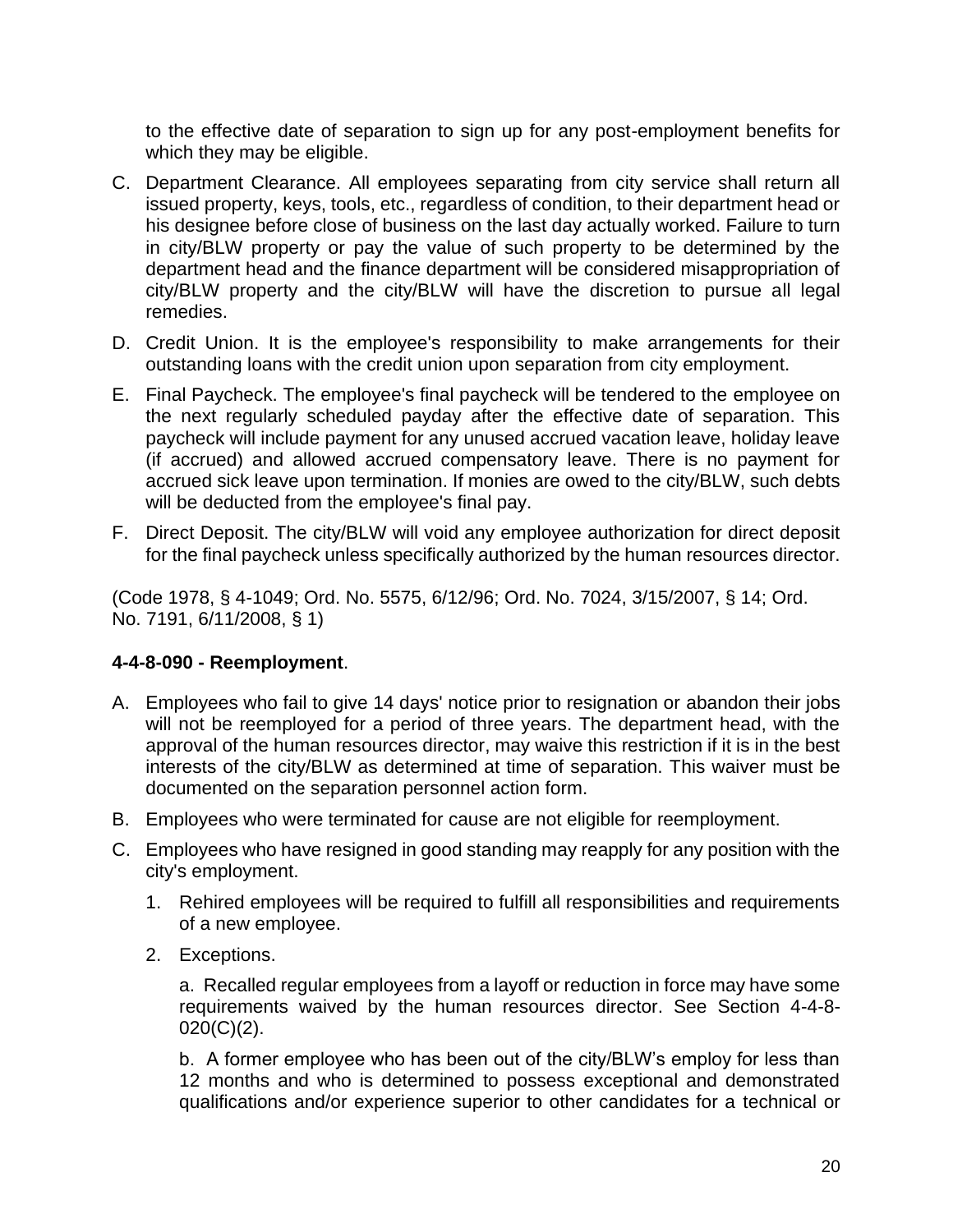professional position, which position is designated in the pay plan as having an EEOC category of 01, 02, or 03, may have some requirements waived by the human resources director. In addition, when a former employee is rehired under this paragraph or provision, the department head may request authorization to place the employee at the same level of seniority and benefits held immediately prior to his separation, with the approval of the human resources director.

(Code 1978, § 4-1050; Ord. No. 5575, 6/12/96; Ord. No. 7043, 5/9/2007, § 1; Ord. No. 7191, 6/11/2008, § 1; Ord. No. 8161, 6/10/2020, § 2)

# **ARTICLE 4-4-10 - CONFLICT OF INTEREST, POLITICAL ACTIVITIES AND CODE OF ETHICS**

## **4-4-10-010 - Acceptance of gifts, gratuities, special privileges**.

- A. Employees shall not accept any gifts, loans, rewards, favors or services that may reasonably tend to improperly influence them in the discharge of their official duties. This limitation is not intended to prohibit the acceptance of articles of negligible value which are distributed generally nor to prohibit employees from accepting loans from regular lending institutions. It is particularly important that employees guard against relationships which might be construed as or give the appearance of favoritism, coercion, unfair advantage or collusion.
- B. Employees shall not use or attempt to use their position to secure an economic benefit or advantage, special privileges or exemptions for themselves or others including the use of knowledge obtained through their employment or by virtue of their position and/or assignment. All fundraisers conducted on city/BLW time or worksites for charities and/or other causes must be specifically approved in writing by the city manager or his designee. All employees who have supervisory authority over any other employee are strictly prohibited from actively soliciting contributions, donations, etc., for any fundraiser or other cause from any employee under their supervision.
- C. Employees shall not accept employment or engage in any business or professional activity which they may reasonably expect would require or induce them to disclose confidential information acquired by them by reason of their official position.
- D. Employees shall not accept payment from outside sources for professional services rendered (i.e. teaching, instructing, speaking engagements, consulting, honorariums) when such activities are done on city time or when such services pertain to the purchase or sale of city/BLW property.
- E. City/BLW employees are prohibited from performing any non-city/BLW work inside the city limits or within the BLW service district if such work would require the inspection and/or approval for a city/BLW permit issued by their department. Nothing herein shall prohibit an employee from performing work on property owned by the employee.

(Code 1978, § 4-1061; Ord. No. 5575, 6/12/96; Ord. No. 7028, 4/11/2007, § 2)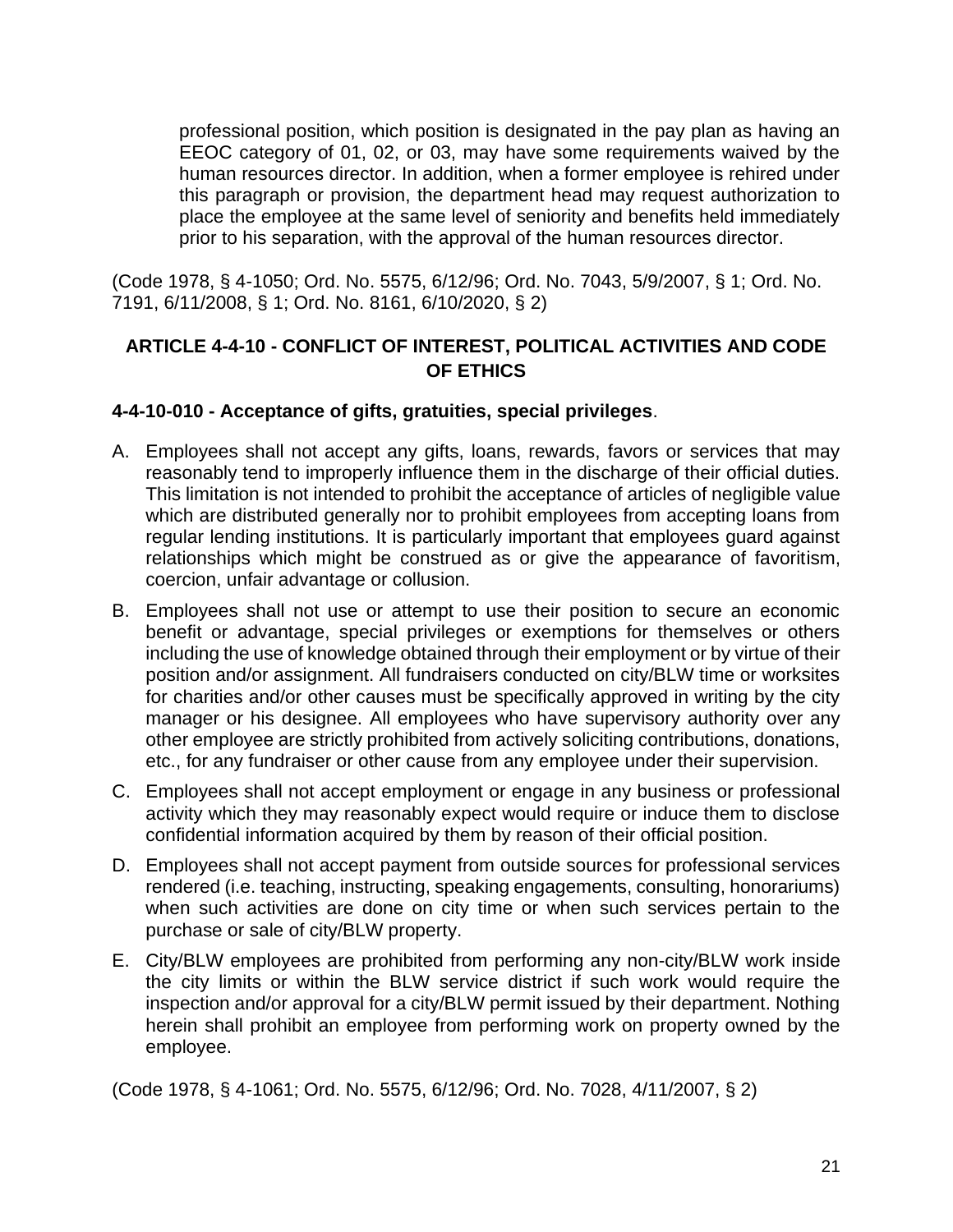#### **4-4-10-020 - Proprietorship of creations**.

All plans, designs, reports, specifications, drawings, devices, inventions, and other items produced or created by employees during working hours or through the use of city/BLW facilities or equipment or at the request of the city/BLW shall be and become the sole property of the city/BLW.

(Code 1978, § 4-1062; Ord. No. 5575, 6/12/96)

## **4-4-10-030 - Confidential information**.

Employees shall not disclose confidential information gained by reason of their official position and/or assignment, nor shall they otherwise use such information for their personal gain or benefit.

(Code 1978, § 4-1063; Ord. No. 5575, 6/12/96; Ord. No. 7024, 3/15/2007, § 15)

## **4-4-10-040 - Conflict of interest**.

- A. If an employee of the city is an officer, director, agent or member of, or owns interest in any entity which is subject to the regulation of, or which has financial commitments with the city, they shall file a sworn statement to this effect with the city clerk.
- B. Employees shall not transact any business in their official capacity with any business entity of which he or she is an officer, director, agent, member, or in which he or she owns a controlling interest, excluding civic, charitable or religious organizations.
- C. Employees shall not have personal investment in any enterprise which will create a conflict or a perceived conflict between their private interest and the public interest.

(Code 1978, § 4-1064; Ord. No. 5575, 6/12/96)

# **4-4-10-050 - Political activity**.

- A. No person employed by the city shall either publicly or otherwise hold himself out as a candidate in any city election while holding employment with the city.
- B. City employees shall not take any part in political management or political campaigns in election of the mayor or any member of the city council for the City of Marietta during any period of time for which he is expected to perform work or receive compensation from the city.
- C. No employee, official or other person shall solicit, orally or by letter, or be in any other manner concerned in obtaining any assessments, contributions, or services for any political party from any employee during his hours of duty, service or work with the city. Employees are also prohibited from utilizing at any time any document or information obtained through their employment to solicit assessments, contributions or services for any political party or campaign except such documents or information, as the city/BLW may be required to produce under the Georgia Open Records Act.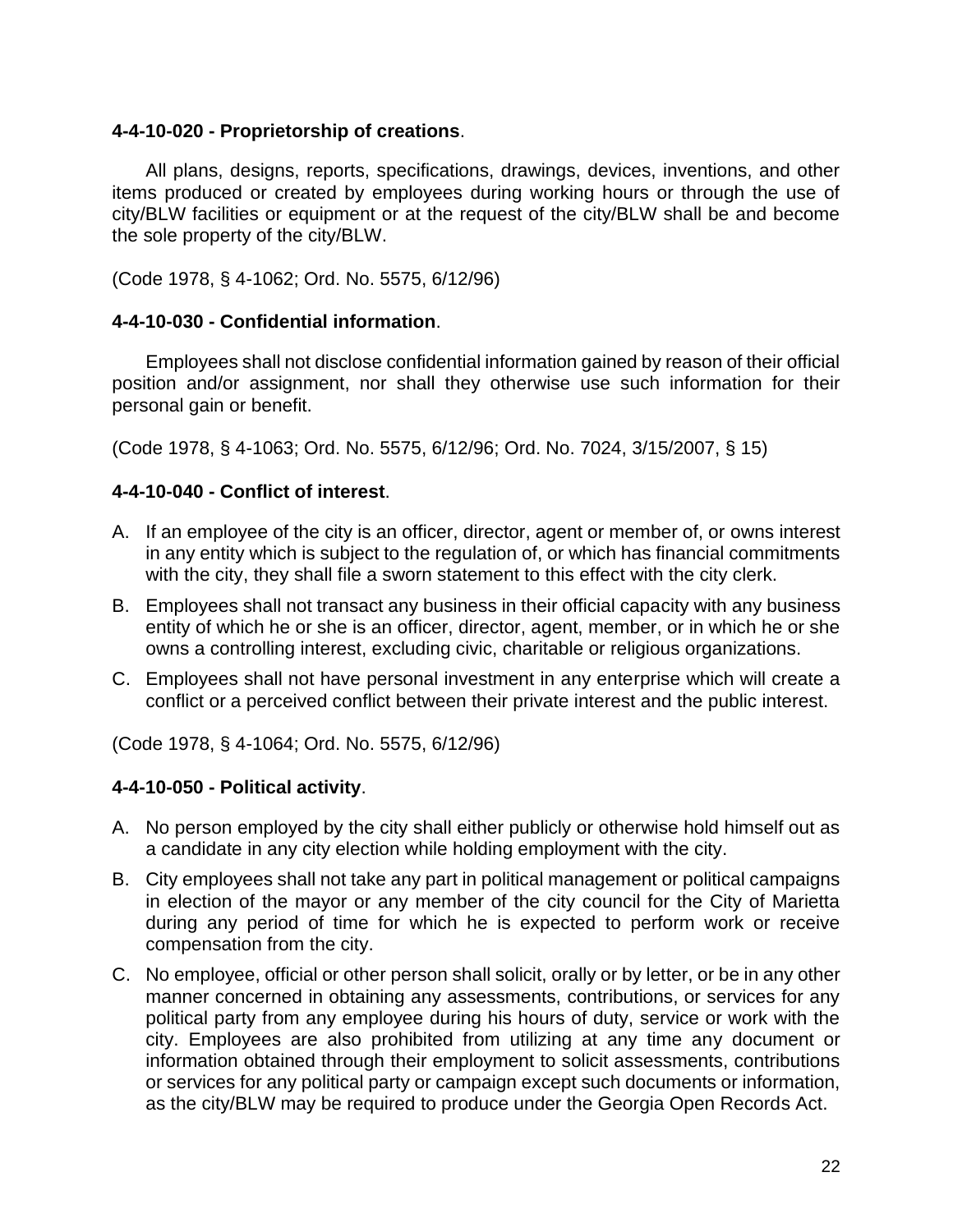- D. Employees shall not wear or represent the city/BLW by wearing any uniform or portion thereof, including, but not limited to clothing, badges, or city/BLW identifying emblems or markings, that is issued by the city/BLW or for any item for which a city/BLW allowance has been provided while he is participating in any campaign activities, demonstrations or political gatherings or while attending any other governmental meeting unless on official business.
- E. The city in no way seeks to influence employees in their choice of party affiliations or candidates, recognizing that this is a matter for each person to decide. Therefore, nothing contained herein shall be construed to restrict the right of the employee to hold membership in and support a political party, to vote as he chooses, to express opinions on political subjects or candidates, to maintain political neutrality, to attend political parties after working hours, or to campaign actively during off duty hours in all areas of political activity.
- F. Employees shall not utilize any city equipment or vehicles in support of any political campaign.

(Code 1978, § 4-1065; Ord. No. 5575, 6/12/96; Ord. No. 7024, 3/15/2007, § 16)

#### **ARTICLE 4-4-11 - COMPUTER AND COMMUNICATION SYSTEM USAGE**

#### **4-4-11-010 - Internet and electronic mail acceptable use policy**.

A. General Principles. This statement sets forth the policy of the City of Marietta (city) and Marietta Board of Lights and Water (BLW) with regard to access to and disclosure of electronic mail (E-mail), instant messaging (IM), and other electronic records sent or received by employees, utilizing city/BLW-provided technology and Internet technology.

Internet, instant messaging (IM), and E-mail services are provided by the city/BLW to support open communications and exchange of information and the opportunity for collaborative government-related work. The city/BLW encourages the use of electronic communications by its agencies and employees. Although access to information and information technology is essential to the missions of government agencies and their users, use of Internet, instant messaging (IM), and E-mail services is a revocable privilege. Conformance with acceptable use, as expressed in this policy statement is required. Departments of the city/BLW are expected to maintain and enforce this policy.

Internet, instant messaging (IM), and E-mail communications to and from city/BLW employees are presumed to be work-related. City/BLW computers and any data stored in them are the property of the city/BLW, and may be accessed at any time by authorized officials of the city/BLW. Employees shall not expect privacy in the use of city/BLW computers. The city/BLW may, without notice, monitor Internet, instant messaging (IM), and/or E-mail to ensure it is being used only for business purposes.

At a minimum, users of Internet, instant messaging (IM), and E-mail services provided by the city/BLW are expected to: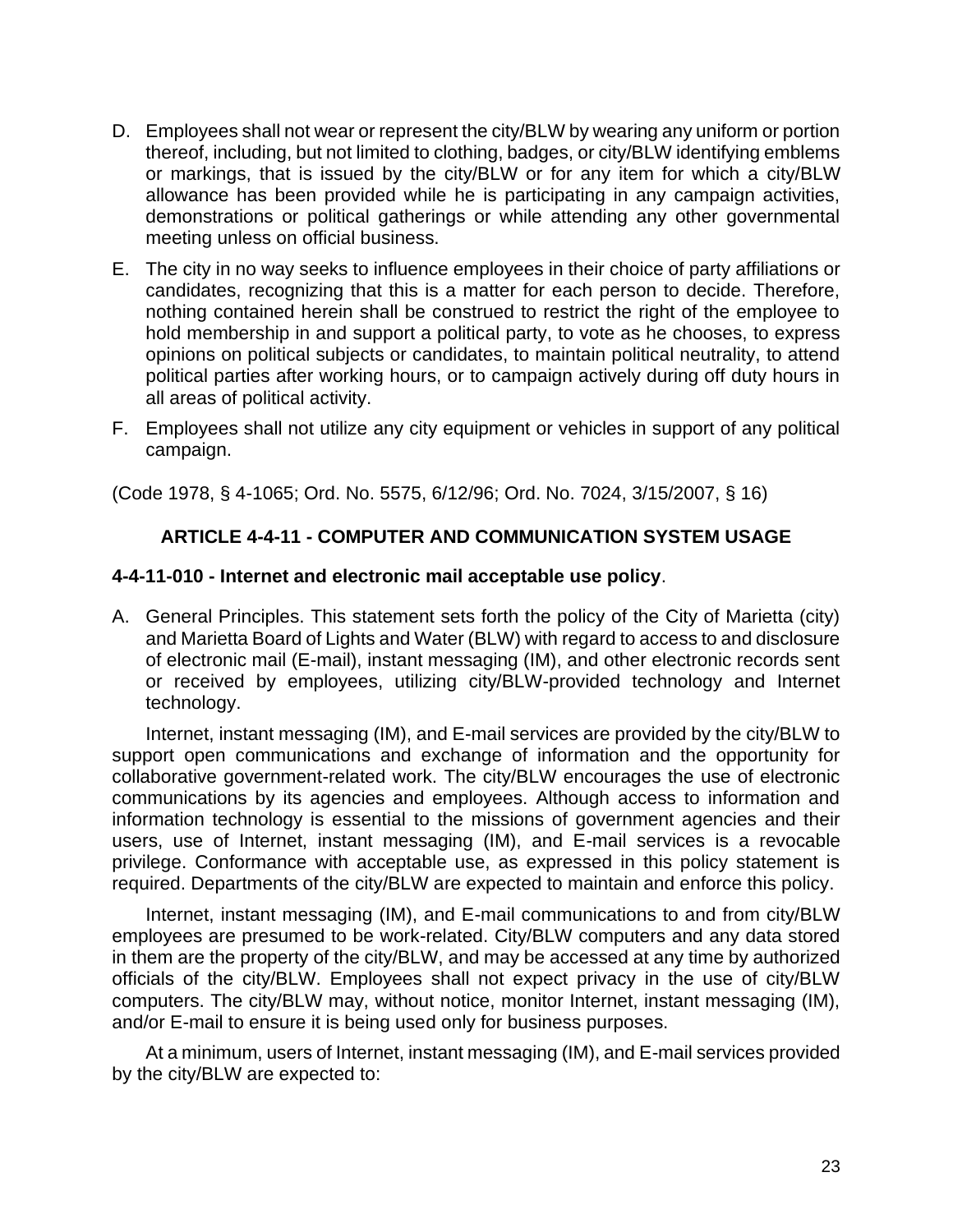- 1. Inform themselves of this acceptable use policy and acceptable and unacceptable uses on the Internet, instant messaging (IM), and with E-mail used both internally to the city/BLW and externally to the world at large. The burden of responsibility is on the user to abide by the acceptable and unacceptable uses, or prior to use, inquire about uses not cited. Compliance with applicable acceptance use restrictions is mandatory.
- 2. Use city/BLW-provided Internet, instant messaging (IM), and E-mail services for city/BLW government-related activities and not for personal business.
- 3. Abide by the legal protection provided by copyright and license to programs and data.
- 4. Know and follow the generally accepted etiquette of the Internet. For example, use civil forms of communication when using E-mail, instant messaging (IM), and/or the Internet.
- 5. Avoid uses of the network E-mail, instant messaging (IM), blogging, and/or the Internet that reflect poorly on their department or on the city/BLW. Statements on E-mail, instant messaging (IM), and/or the Internet should reflect the same language used in the presence of a department head or the city manager. City/BLW Conflict of Interest Code and other existing and evolving rules, regulations, and guidelines on ethical behavior of government employees and the appropriate use of government resources apply to the use of electronic communications systems supplied by the city/BLW.
- 6. Make each electronic communication truthful and accurate.
- B. Specifically Acceptable Uses of the Internet, Instant Messaging (IM), and E-mail.
	- 1. Communication and information exchange directly related to the mission, charter, or work tasks of the city/BLW department.
	- 2. Communication and exchange for professional development, to maintain currency of training or education, or to discuss issues related to the user's city/BLW research or programs.
	- 3. Use in applying for or administering grants or contracts for the city/BLW's research or programs.
	- 4. Use for advisory, standards, research, analysis, and professional society activities related to the user's city/BLW work tasks and duties.
	- 5. Announcements of new city/BLW regulations, ordinances, procedures, policies, rules, services, programs, information, or activities.
	- 6. Any other government administrative communications not requiring a high level of security.
- C. Specifically Unacceptable Uses of the Internet, Instant Messaging (IM) and E-mail.
	- 1. Use of the Internet, instant messaging (IM), and/or E-mail for any purpose that violates a federal, state, or local law.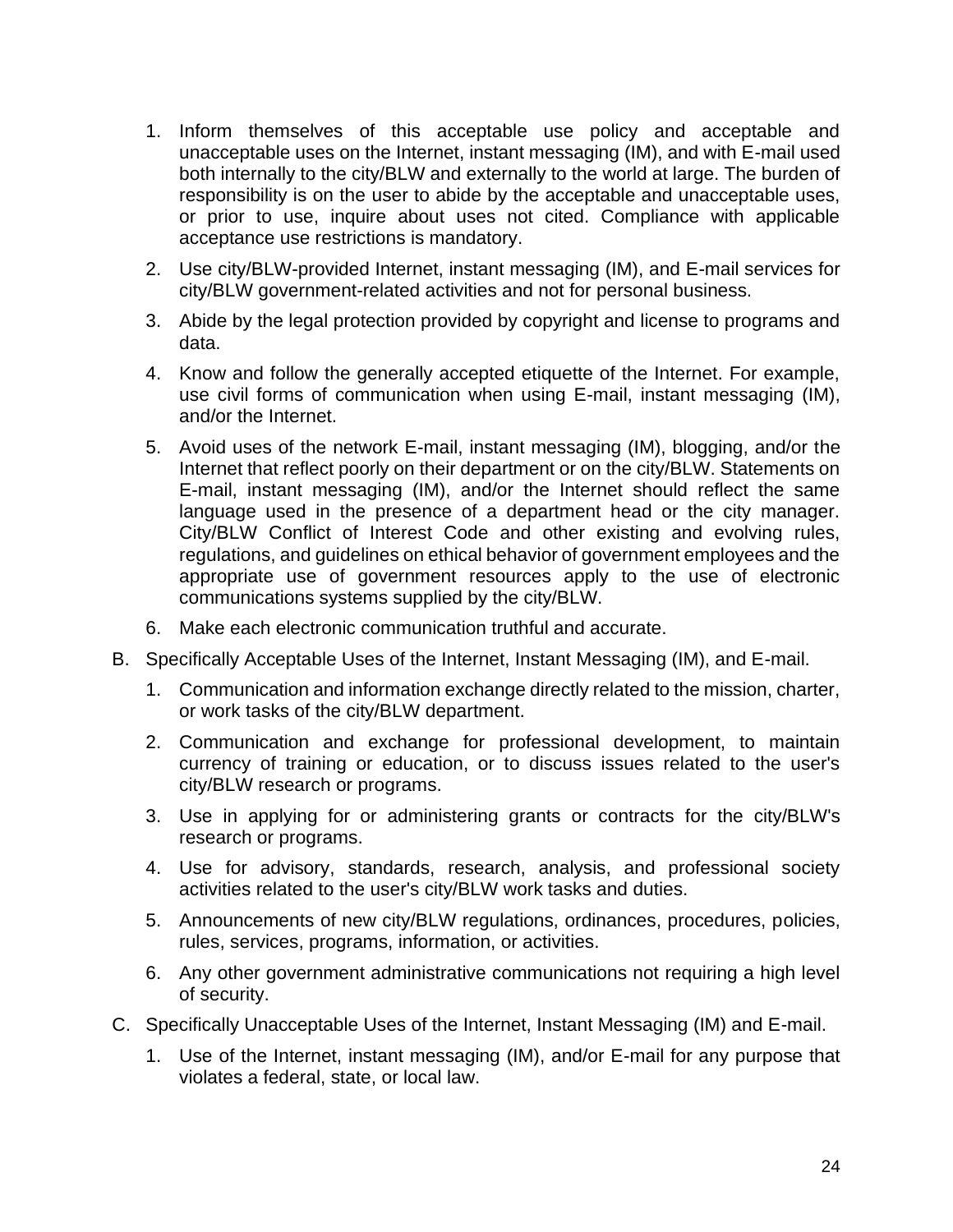- 2. Use for any for-profit activities unless specific to the charter, mission, or duties of the city/BLW department.
- 3. Use for purposes not directly related to the mission, charter, or work tasks of the city/BLW department during normal business hours.
- 4. Use for private business, including commercial advertising.
- 5. Use for access to and distribution of:
	- a. Patently offensive representations or descriptions of ultimate sexual acts, normal or perverted, actual or simulated or patently offensive representations or descriptions of masturbation, excretory functions, or lewd exhibition of the genitals;
	- b. Material sent or received in violation of the Protection of Children Against Sexual Exploitation Act of 1977, as amended, 18 U.S.C. 2252.
- 6. Use for, access to and distribution of computer games and/or music that have no bearing on the department's mission. Employees may not use the Internet to download games or other entertainment software. Employees may not download screen-savers, music files (e.g., MP3) or messaging software from the Internet. This includes messaging software such as AOL, Yahoo, and MSN. Some games that help teach, illustrate, train, or simulate agency-related issues may be acceptable.
- 7. Use city/BLW-provided Internet, instant messaging (IM), and/or E-mail services so as to interfere with or disrupt network users, services, or equipment.
- 8. Intentionally seek out information on, obtain copies of, or modify files and other data, which are confidential under federal, state, or local law, unless specifically authorized to do so once the legal conditions for release are satisfied.
- 9. No intentional copy is to be made of any software, electronic file, program, music, or data using city/BLW-provided Internet, instant messaging (IM), and/or E-mail services without a prior, good faith determination that such copying is, in fact, permissible. Any efforts to obtain permission should be adequately documented. Copyrighted materials include text and pictures, video, and audio (to include music).
- 10. Intentionally seeking information on, obtaining copies of, or modifying files or data belonging to others without authorization of the file owner. Seeking passwords of others or the exchange of passwords is specifically prohibited.
- 11. Users intentionally representing themselves electronically as others, either on the city/BLW internal network or elsewhere on the Internet unless specifically authorized to do so by those other users. Users shall not circumvent established policies defining eligibility for access to information or systems.
- 12. Intentionally developing programs designed to harass other users or infiltrate a computer or computing system and/or damage or alter the software components of same.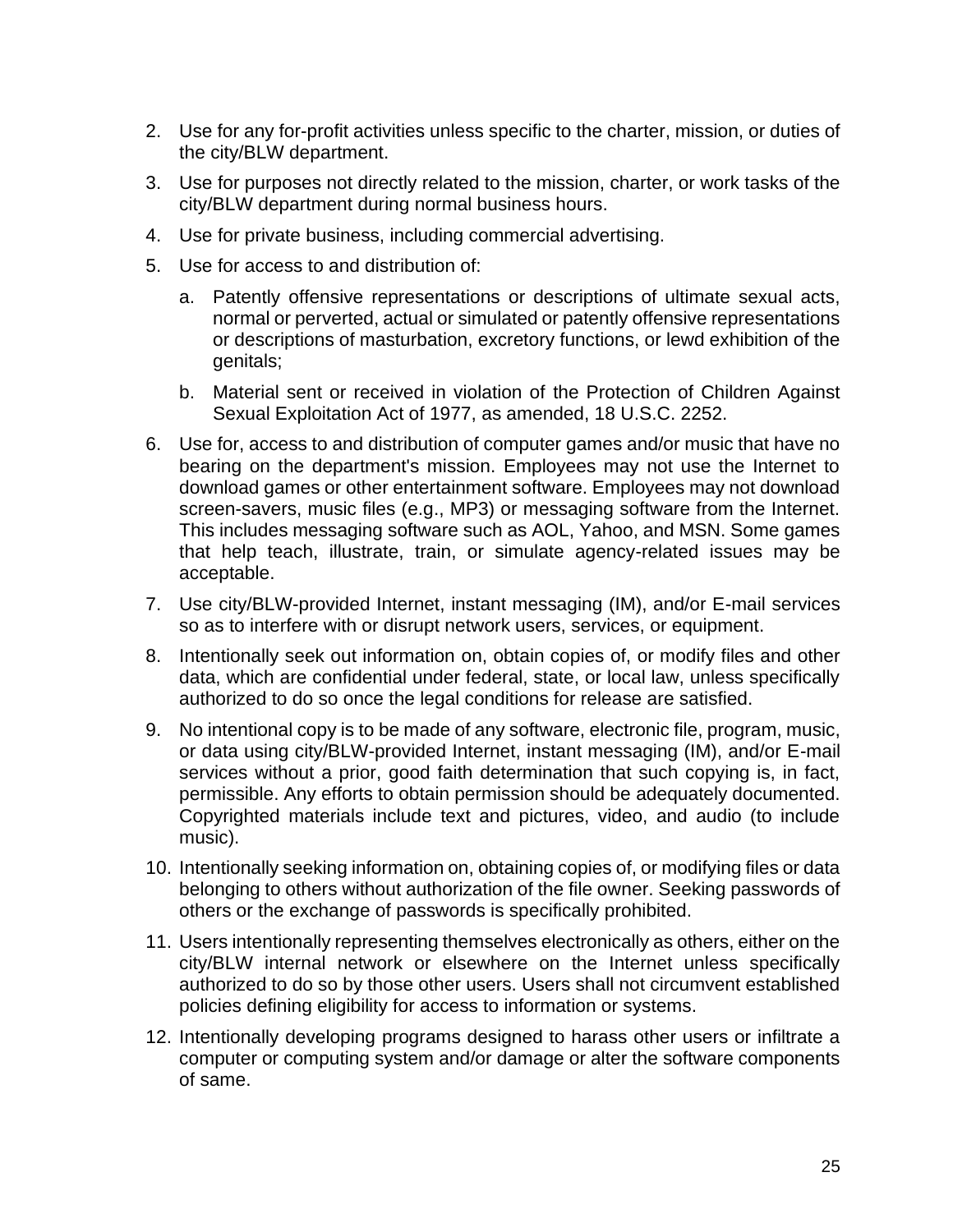- 13. Use for fundraising or public relations activities not specifically related to city/BLW-approved activities. Approved city/BLW fundraising must be approved by the city manager.
- 14. Intentionally playing MP3, or equivalent, music files on a network-connected PC.
- 15. Intentionally playing XM or other satellite radio on a network-connected PC.
- 16. Intentionally misusing PDA generated pictures for harming another person's reputation, harassing, defaming, or violating the city/BLW EEO policy.
- 17. Intentionally tampering with, and/or disabling, automatic vehicle location (AVL) devices in city/BLW vehicles.
- 18. Intentionally tampering with, and/or disabling, wireless access points installed on city/BLW networks. Only IT staff may install wireless access points on city/BLW networks.
- 19. Without the express permission of their supervisors, employees may not send unsolicited electronic mail and/or instant messages to persons with whom they do not have a prior relationship.

City Code Section 44-20-040, Rule Z, requires disciplinary action for improper or inappropriate use of the city/BLW computer hardware or software or communications systems and, specifically, violations of this section of the Code of Ordinances.

- D. Additional Guidelines.
	- 1. Computer Viruses on Downloaded Software. Any software obtained from outside the city/BLW government shall be virus checked prior to use.
	- 2. Use by Contractors. Contractors and other non-city/BLW employees may be granted access to city/BLW-provided Internet services at the discretion of the city manager. Acceptable use by contractors and other non-city/BLW employees working for the city/BLW is the responsibility of the city/BLW contract administrator. The city/BLW contract administrator is expected to provide contractors who use city/BLW Internet, instant messaging (IM), and/or E-mail services with this policy.
	- 3. Passwords. Use passwords associated with a city/BLW information system only on that system. When setting up an account at a different information system that will be accessed using the Internet, choose a password that is different from ones used on city/BLW information systems. Do not use the same password for both local and remote Internet-accessed systems. If the password used at the remote, Internet-accessed remote site were to be compromised, the different password used locally would still be secure. Passwords should not be so obvious so that others could easily guess them, and passwords shall be changed at least every 60 days.
	- 4. Logoff (Exiting). Always make a reasonable attempt to complete the logoff or other termination procedure when finished using a remote, Internet-accessed system or resource. This will help prevent potential breaches of security.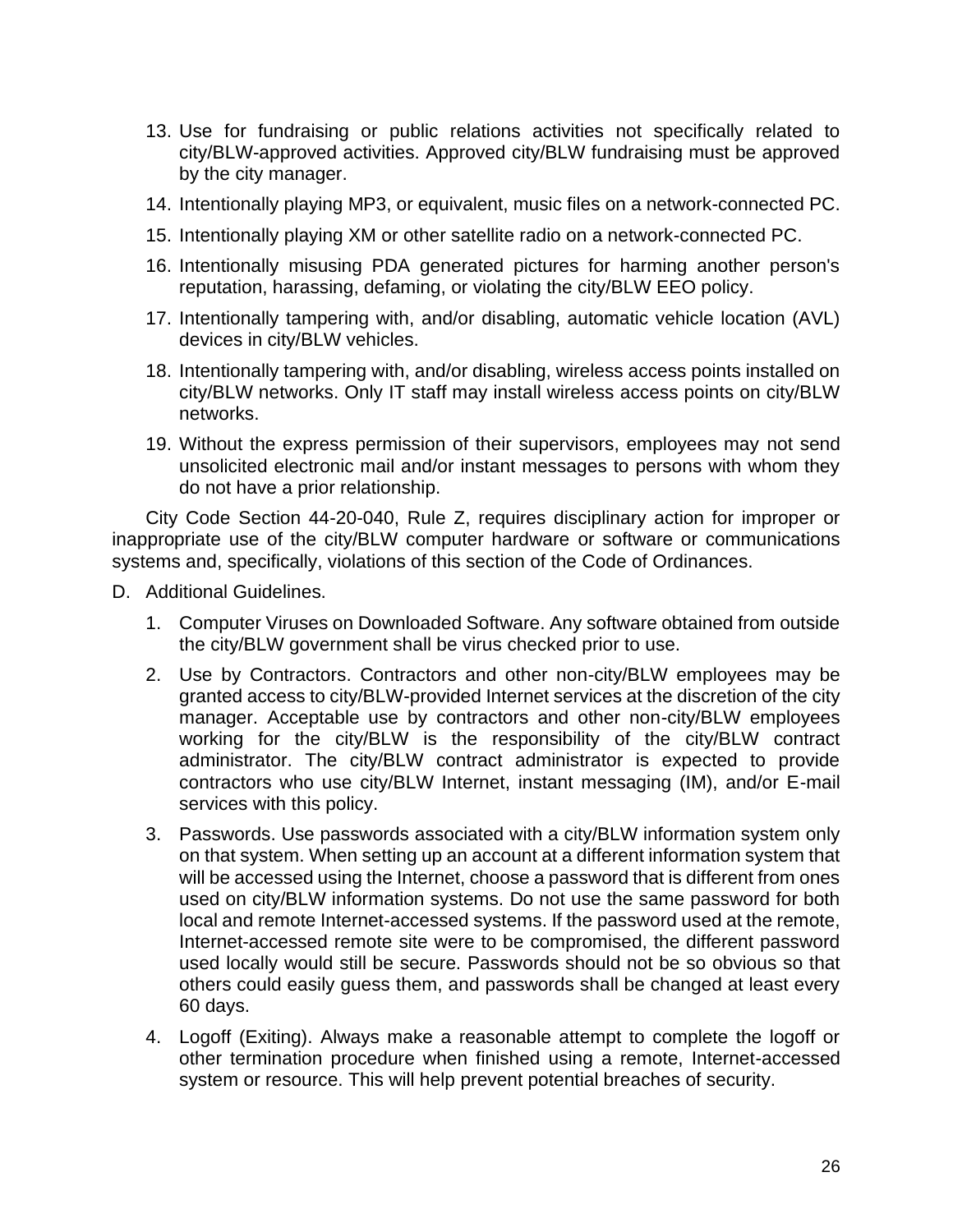- 5. E-mail and Instant Messaging (IM) Security. Unencrypted electronic mail and instant messages (IM) sent or received outside any department and on the Internet cannot be expected to be secure.
- 6. Large File Transfers and Internet Capacity. The Internet connection is a shared resource. While routine E-mail, instant messaging (IM), and file transfer activities won't impact other users much, large file transfers and intensive multimedia activities will impact the service levels of other users. Users contemplating file transfers of over ten megabytes per transfer or interactive video activities shall, to be considerate of other users, schedule these activities early or late in the day or, better, after business hours.
- 7. Disclaimers. Users shall avoid being drawn into discussions where disclaimers like "this represents my personal opinion and not that of my department of the city/BLW" need to be used. When you are using Internet, instant messaging (IM), and or E-mail services provided by the city/BLW, users shall remember that they are representing the city/BLW and shall act accordingly.
- 8. Retention. Only essential E-mail and/or instant messages shall be saved. The IT department will delete E-mail transactions greater than 60 days old. It is the responsibility of the department head to establish retention criteria in compliance with federal and state law for essential E-mail and other electronic records within his/her department.
- 9. Open Records Act. All public departments are subject to the Open Records Act. All records, including computer-based or generated information fall under this Act. Therefore, users of the city/BLW information systems should treat computerbased information as they would written communications. All information on the city/BLW computer system is confidential. Such information may not be shared with other users internally or externally except through the procedures outlined in the Georgia Open Records Act. Department heads will be responsible for determining what information is appropriate for dissemination via E-mail, instant messaging, and other forms of electronic dissemination.
- 10. Permanence. Users shall exercise the same care in drafting E-mail and instant messages that would be applied to any other written communication. E-mail is more permanent than paper communications. Anything said in E-mail and instant messaging may be discovered by an opponent in litigation.
- 11. Enforcement. All provisions of this policy are deemed rules of the city/BLW and violation of any could result in disciplinary action up to and including termination under the City Code (Section 4-4-20-040).
- E. Procedures. The department head, or their delegated representative is responsible for their employees' compliance with the provisions of this policy and for investigating noncompliance. When an instance of noncompliance with this policy is discovered or suspected, the agency shall proceed in accord with departmental and city/BLW personnel policies. Complaints about inappropriate or offensive E-mail, instant messaging, and/or other forms of electronic communication should be promptly reported to the immediate supervisor. Such reports shall be taken seriously by the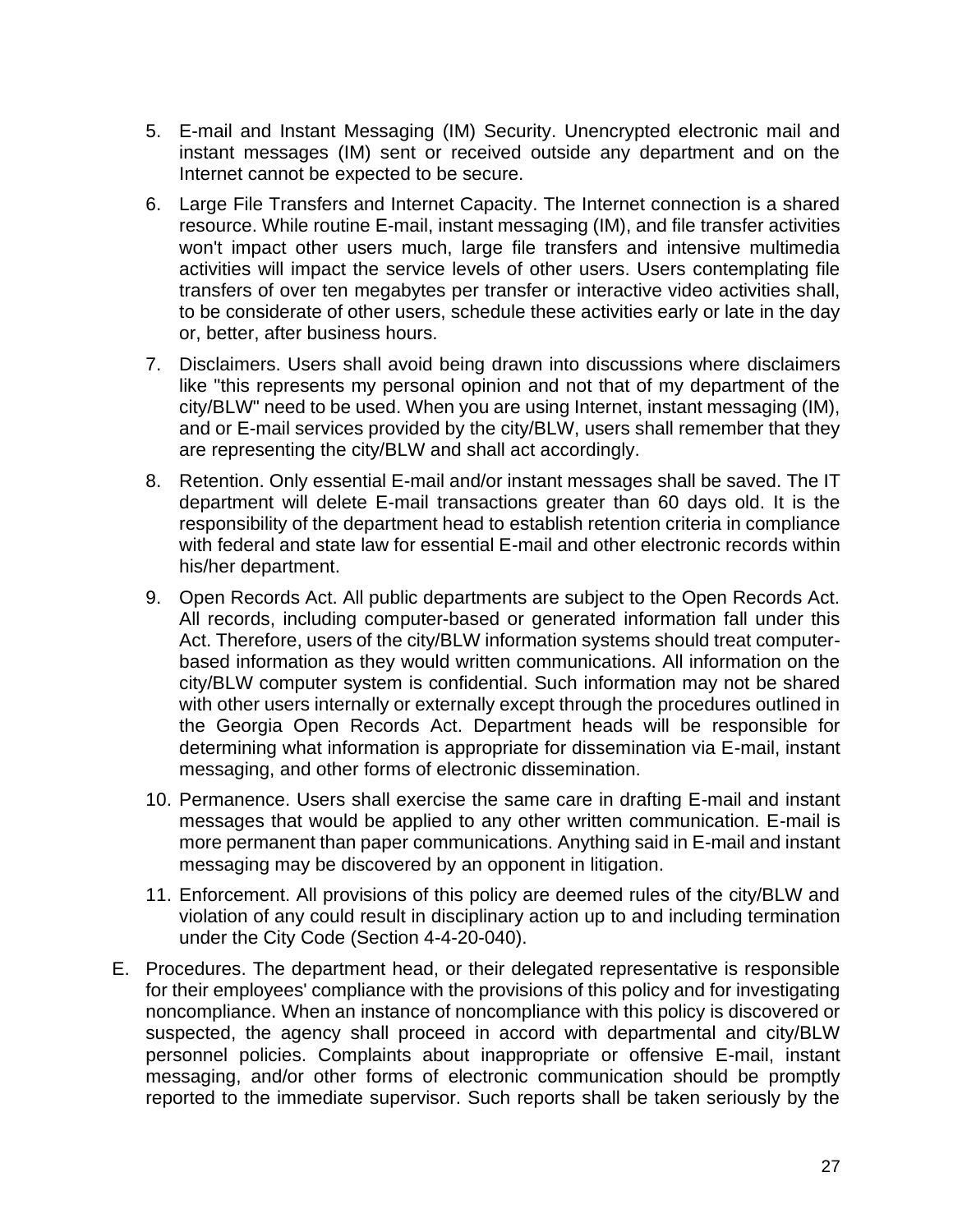supervisor and carefully investigated. Suspension of service to users may occur when deemed necessary to maintain the operation and integrity of the city/BLW network. User accounts and password access may be withdrawn without notice if a user violates the acceptable use policy. Disciplinary action up to and including termination of employment may be imposed depending on the severity of the violation. Criminal or civil action against users may be initiated when laws are violated.

(Ord. No. 5683, 4/9/97; Ord. No. 7024, 3/15/2007, § 17; Ord. No. 7545, 7/13/2011, § 1)

#### **4-4-11-020 - Use of microcomputer software**.

In compliance with federal copyright laws, the city/BLW will not participate in or condone the illegal duplication of licensed microcomputer software and/or music. Such activity is strictly prohibited on city/BLW premises and/or machinery. The city/BLW does not own the copyright to any software or its related documentation and, unless authorized by the software developer, does not have the right to reproduce it for use on more than one computer.

With regard to use on local area networks or on multiple machines, city/BLW employees shall use the software only in accordance with the license agreement. City/BLW employees are required to report any misuse of software or related documentation within the city/BLW to their department head or the IT director. City/BLW employees, who make, acquire, or use unauthorized copies of computer software and/or music on city/BLW premises or machinery shall be subject to disciplinary action up to and including termination of employment.

(Code 1978, § 4-1066; Ord. No. 5100, 11/11/92, § 1; Ord. No. 5575, 6/12/96; Ord. No. 5683, 4/9/97; Ord. No. 7024, 3/15/2007, § 18; Ord. No. 7545, 7/13/2011, § 1)

#### **4-4-11-030 - Information security policy**.

- A. Purpose: This document is designed to provide the city/BLW minimum security policies for protection of city/BLW assets inclusive of information, computers and networks.
- B. Information Custodianship: Information, such as data, electronic mail, documents and software, are city/BLW assets. By placing information on a city/BLW system, employees grant the city/BLW the right to edit, delete, copy, republish, and/or distribute such information. The city/BLW at all times retains the right to access, search, and monitor all directories, electronic mail messages, instant messages, voice mail messages, Internet sites visited by employees, chat groups and newsgroups, material downloaded or uploaded by users of the Internet, or any other electronic or telephonic transmissions contained in or used in conjunction with the city/BLW's computer, electronic mail, instant messaging, and voice systems and equipment with no prior notice. This right applies both during employees' employment by the city/BLW and after its cessation for any reason or no reason, including whether the cessation was voluntary or involuntary. In determining the value of an asset,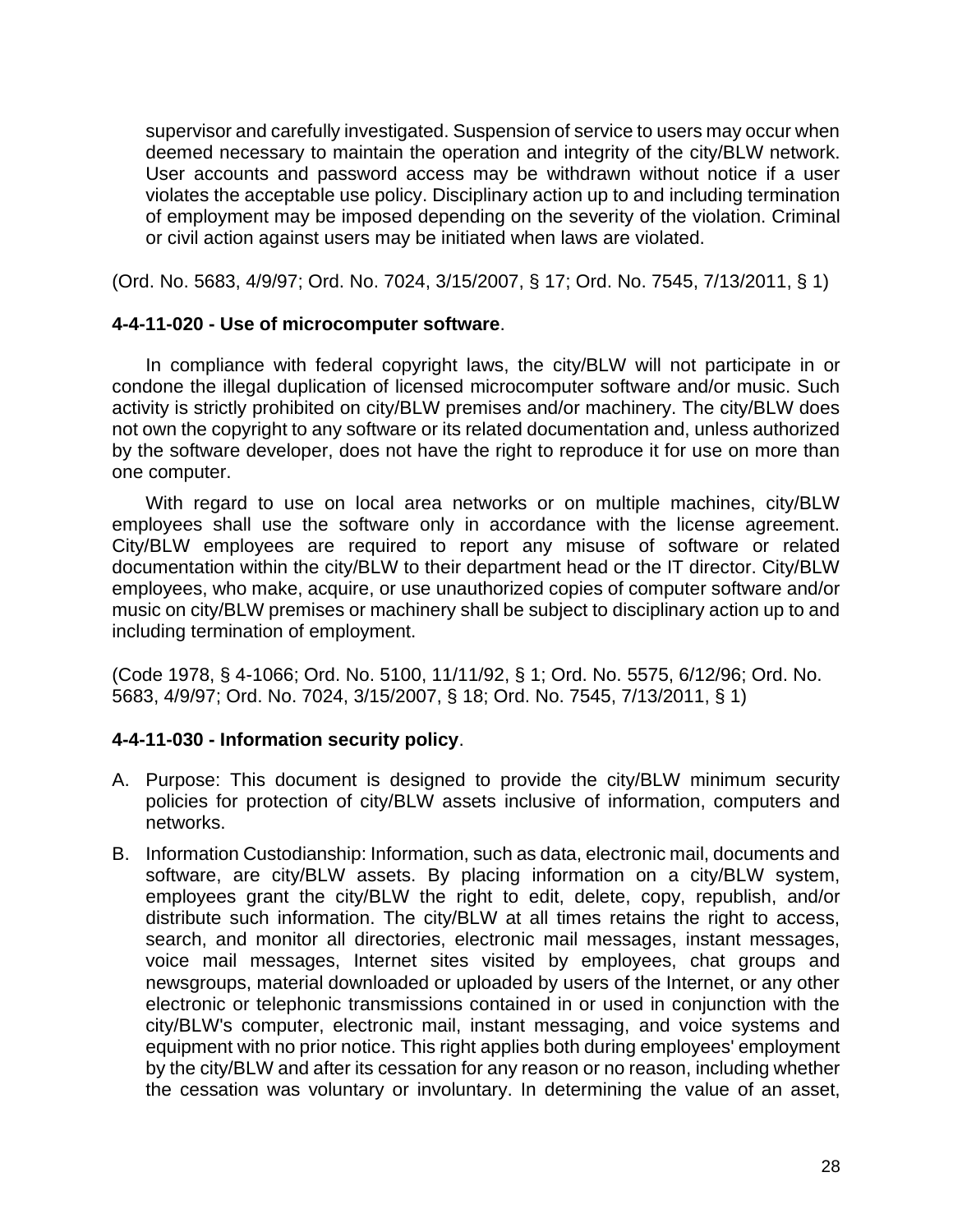consideration shall be given not only to the sensitivity of the information, but also to the consequences of unauthorized disclosure, modification, destruction, or unavailability of the information. The value of these assets will determine the level of controls needed to provide adequate safeguards, backup and access controls. However, ownership, custodial responsibility and rights to these assets are herein established.

- 1. Records. A "record" includes any information kept, held, filed, produced or reproduced by, with or for a department in any form or media including, but not limited to, reports, statements, examinations, memoranda, opinions, folders, files, books, manuals, pamphlets, forms, papers, designs, drawings, maps, images, photos, letters, microfilms, computer tapes or discs, rules, regulations or codes.
- 2. Property of a Department. All records, software, and hardware that are part of a department's information system are considered property of the city/BLW and shall be used for city/BLW business purposes only.
- 3. Designation of Responsibility. Department heads, or their designee, have the responsibility to ensure that all city/BLW information resources, regardless of medium, are used, maintained, disclosed and disposed of according to law, regulation or policy.
- 4. Copyright and Licensing of Vendor Hardware and Software. Departments shall adhere to copyright laws and licensing agreements.
- 5. Records Retention and Destruction. City/BLW information shall be retained and/or destroyed in accordance with records retention schedules developed in cooperation with the State Archives and Records Administration (SARA) and policies and procedures established by the city/BLW, unless required otherwise by applicable laws.
- 6. State and Federal Access, Privacy and Confidentiality Laws. All information, regardless of the medium in which it is maintained or communicated, is subject to pertinent state and federal laws governing access, the protection of privacy and prohibitions against unauthorized disclosure.
- 7. Access Categories—Classification of Information. Information classification provides a means for separating information into categories with different protective requirements. The city/BLW determines, in advance, the extent to which information shall be disclosed to specified users. Determinations shall be made based on the nature of the information and the duties of city/BLW employees. The following general categories of information serve to provide guidance in identifying appropriate users or recipients:
	- a. "Public information" is information accessible under Freedom of Information Law and the Georgia Open Records Act and is available to any person, notwithstanding one's status or interest within the limitations as provided in those laws.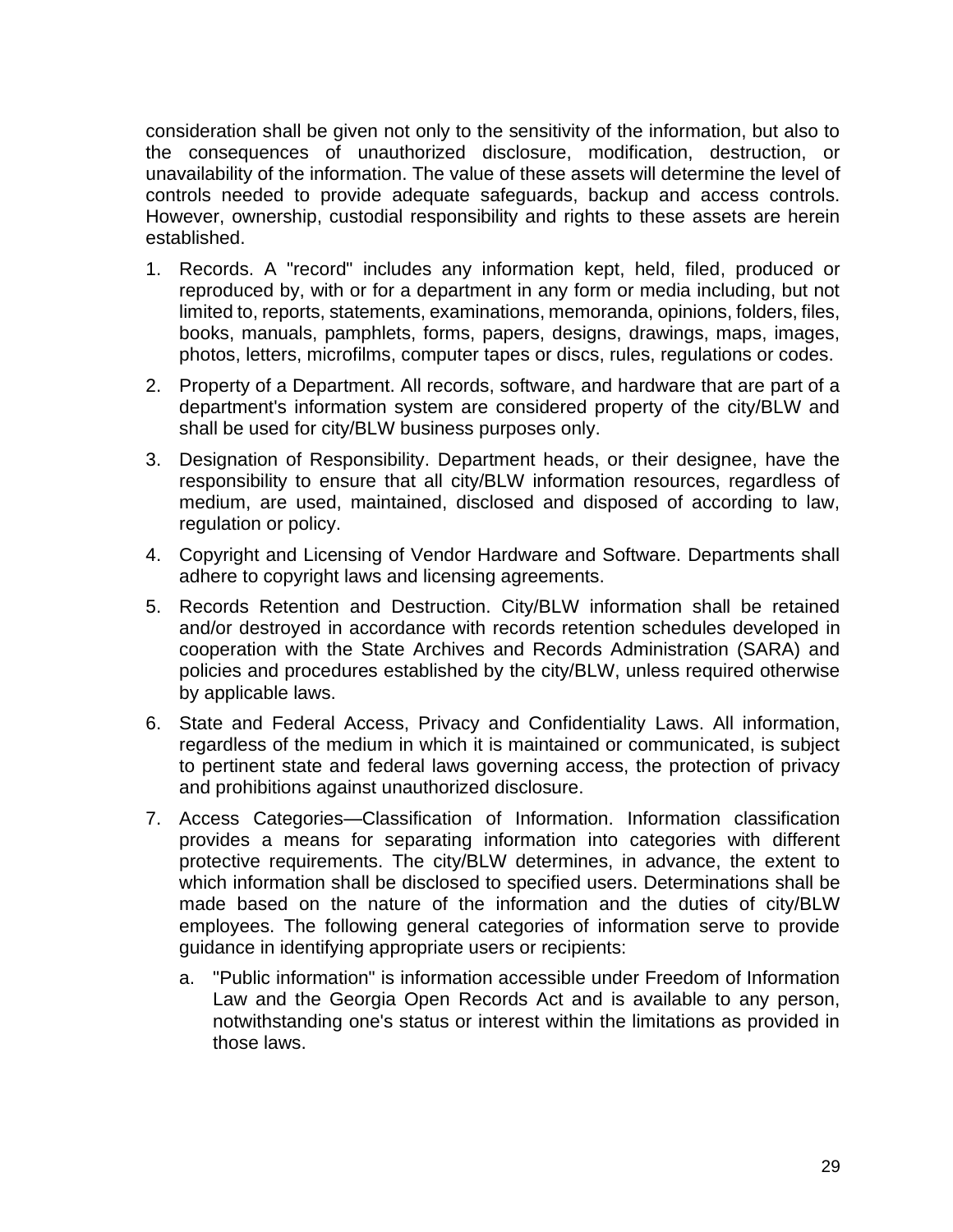- b. "Restricted information" pertains to information that is not public information, but can be disclosed to or used by city/BLW representatives to carry out their duties, so long as there is no legal bar to disclosure.
- c. "Confidential information" including protected health information (PHI) is information that is protected by law. Access to confidential information is prohibited unless permitted by an exception in law.
- C. Physical Access Security: The department head shall put into place appropriate safeguards to limit physical access to any radio, computer, or computer-related device.
	- 1. Secure Locations. Mainframe, servers and other essential computer devices shall be stored in a location that protects them from unauthorized physical access. Physical access to such equipment potentially provides access to information stored therein.
	- 2. Location Selection. Physical locations for all computer-related equipment shall be selected to protect against equipment and information loss by flood, fire, and other disasters, natural or manmade.
	- 3. Review of New Connections to Outside Sources. Proposed access to or from a network external to the city/BLW shall be reviewed and approved by the department head or designee prior to establishment of the connection. Final approval shall be obtained from the director of IT.
	- 4. Review of Installation. Installation, upgrades, changes and/or repairs of radios, computer equipment, or computer-related devices (hardware, software, firmware) are to be reviewed by the IT department for potential physical security risks.
	- 5. Platform-Specific Physical Security. Platform-specific physical security shall be established, implemented and periodically reviewed and revised as necessary to address physical vulnerabilities of that platform.
	- 6. City/BLW Laptop, Notebook, PDA, Cell Phone, and Portable Computer Devices. Portable computing devices shall not be left unattended at any time unless the device has been secured. When traveling, portable computers and PDAs shall remain with the employee's carry-on hand luggage.
- D. Information Security: The security officer (IT director or designee) is responsible for the security of all electronic information resources. Specific procedures will be developed and disseminated by the security officer to conform to the following policies. These procedures will be reviewed frequently to reflect changes in personnel and technology.
- E. Information Security Administration Functions: The security officer will formally delegate responsibility for information security matters. Multiple individuals across organizational lines may be involved as long as there is a clear separation of duties and responsibilities which provide effective checks, balances and accountability.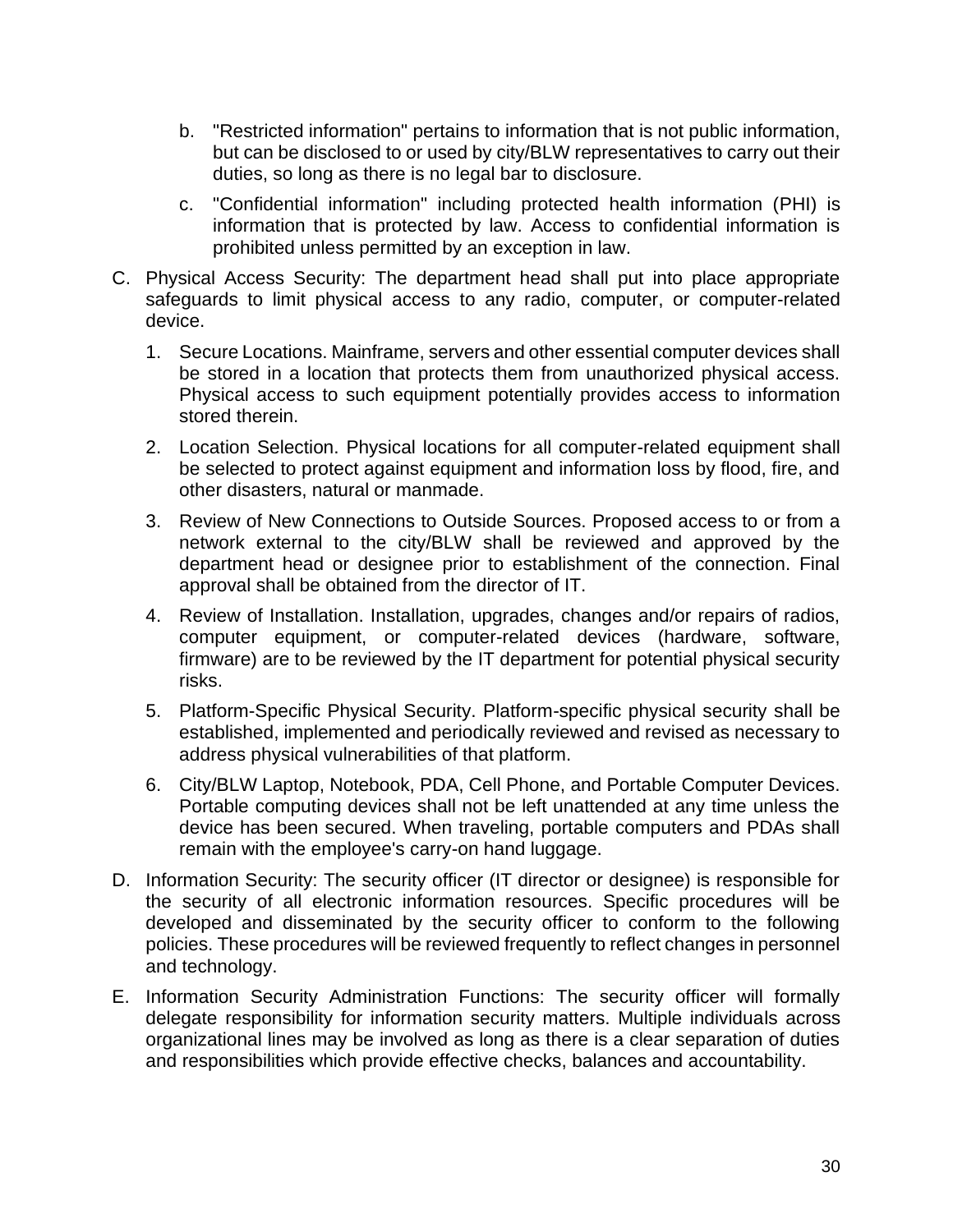- F. Logon Security: Access to computer systems requires identification and authentication. Any exceptions to this rule require approval of the security officer or designee.
- G. Remote Access to City/BLW Information: Remote external access to a city/BLW network, which contains restricted or confidential information, requires extended authentication procedures. Any method for providing this remote access (e.g., modem, firewall) requires Security Officer or designee approval prior to its installation.
- H. External Network Access to City/BLW Information: External network access to a city/BLW network that contains restricted or confidential information including PHI requires at least a firewall. Firewalls provide network security similar to the installation of a perimeter security system on a building by blocking or permitting traffic.
- I. Transaction Controls and Database Security: Transactions entered into the city/BLW production databases shall be checked for accuracy and authenticity. Database management systems (DBMS) shall implement security and authorization subsystems adequate to protect against unauthorized access and modification.
- J. Downloading Software: The security officer, upon request of a department head, will determine whether downloading of software from an external site will be permitted.
- K. City/BLW Owned IT Components: City/BLW hardware shall be reviewed and cleansed (sanitized) before being reassigned or discarded. The security officer shall work with IT department staff to ensure compliance with this policy. Department heads shall maintain adequate documentation of hardware/software taken off city/BLW premises by employees.
- L. Electronic Communications: When transmitting confidential information, such as protected health information (PHI), on an external network (outside the firewall), city/BLW shall employ a secure technology rendering the information unusable to an unauthorized or intercepting third party.
- M. Virus Protection: All city/BLW computers shall be equipped with up-to-date virus protection software. The IT department will ensure that all network attached PCs are virus protected.
- N. City/BLW Security Management: Accountability and appropriate separation of duties and responsibilities are essential elements of security administration. Departments shall develop security awareness among all staff.
	- 1. Security Training. All employees, agents and others who access city/BLW computer systems shall be provided with sufficient training and/or supporting reference materials to allow them to properly protect city/BLW information.
	- 2. Employment Changes. Department heads or their designees shall report changes in employment status of their staff to the security officer and/or systems administrator in the IT department.
	- 3. Audit Trails. The department head shall maintain audit trail records of individuals accessing city/BLW records sufficient to meet the requirements of the law, the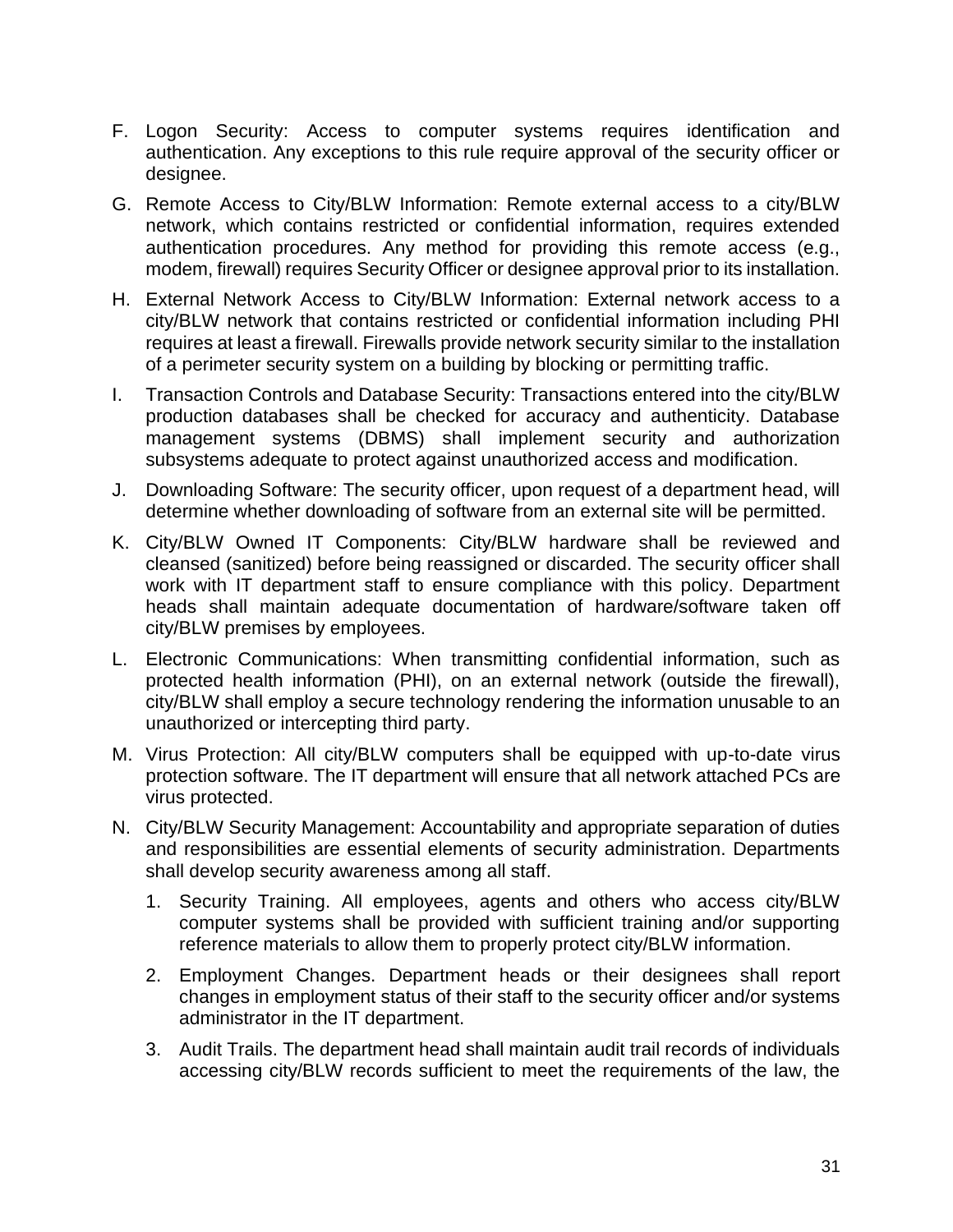city/BLW internal controls and audit requirements, and as necessary, disaster recovery requirements.

- O. Information Recovery: All business applications shall have backup and recovery procedures that are documented, maintained and the backup media stored off site. The city/BLW shall test these procedures on an annual basis.
- P. Data Exchange Agreements; Third Party Agreements: All agreements with third parties such as vendors, other government agencies, or contractors shall include requirements to adhere to city/BLW information security policies.
- Q. Vendor/Contractor Agreements: All vendor agreements shall contain a requirement that any city/BLW information obtained as a result of such an agreement shall be the property of the city/BLW and shall not be utilized, including but not limited to, secondary release or disclosure, without written authorization of the city/BLW.
- R. Employee/Agent Responsibilities: As a condition of continued employment, all employees/agents by signature of the city/BLW's Personnel Policies and Procedures, as may be amended, indicate that they have read and understand the city/BLW's policies and procedures regarding information security, and agree to comply in all respects to those policies and procedures.
	- 1. Password Protection. Employees/agents shall not post or share their personal passwords, and shall develop secure passwords according to IT department security guidelines.
	- 2. Use of Automatic Logons. Employees/agents shall not facilitate any logon procedure with local programming such as keyboard programming or scripting.
	- 3. Unattended Computers. Unattended computers shall be logged off or protected in such a way as to protect the computer and network from unauthorized access.
- S. Reporting Suspicious Events: Any observations of suspicious activity shall be reported to the appropriate department head and/or the information security officer. Suspicious activity can include: signs of unauthorized equipment usage during evenings and weekends, phone requests from unidentifiable callers for access to PHI, unidentifiable files found on file servers, and unusual activity recorded in log files.

(Ord. No. 6491, 3/12/2003, § 2; Ord. No. 7024, 3/15/2007, § 19; Ord. No. 7545, 7/13/2011, § 1)

# **ARTICLE 4-4-12 - OUTSIDE EMPLOYMENT**

# **4-4-12-010 - Limitations and approval requirement**.

A. City employment shall be considered to be the primary employment of all full-time employees. No employee may engage in outside employment which will interfere with the interests of city service. Standards by which some employment is not acceptable include, but is not limited to: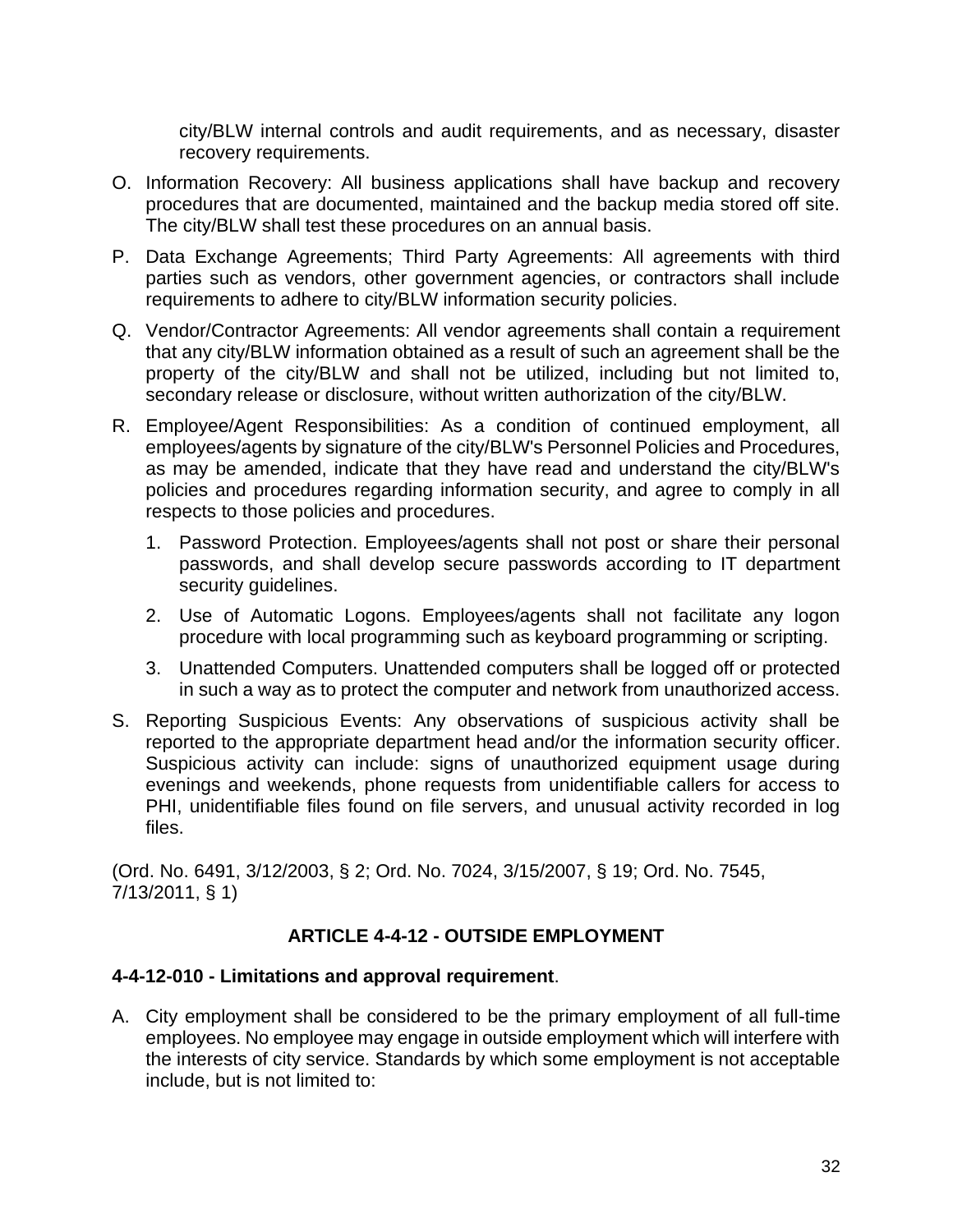- 1. Illegal activity;
- 2. Employment that by virtue of association will reflect upon the reputation of the city/BLW;
- 3. High hazard or fatiguing work which might detract from or reduce city/BLW performance;
- 4. Any work which requires inspection and/or approval for a city/BLW issued permit by the requesting employee's department.
- B. Prior to beginning any regularly scheduled outside employment, employees will obtain specific written approval from their department head or his designee on request forms which indicate the name of the outside employer, the nature of the work, hours of work, address and telephone number where the employee can be reached. Such information will become a part of the employee's official personnel record. Employees are required to obtain approval from their department head or his designee for any change in a previously approved outside employment request.
- C. Any employee accepting or engaging in outside employment under the terms of this rule shall make arrangements with the outside employer to be available to respond immediately to any emergency call of duty whenever the department head or his designee shall determine that the employee's services are necessary.
- D. Employees sustaining injuries while engaged in outside employment are normally ineligible to receive benefits under the city's worker's compensation program. If an employee sustains an injury while engaged in outside employment, but is performing duties within the scope of his city responsibilities (i.e., a police arrest), he may be eligible for partial city worker's compensation benefits.
- E. Failure to comply with the provisions of this section will result in disciplinary action.

(Code 1978, § 4-1071; Ord. No. 5575, 6/12/96)

# **ARTICLE 4-4-14 - UNIFORMS, APPEARANCE AND ISSUED EQUIPMENT POLICY**

# **4-4-14-010 - General appearance**.

- A. The most noticeable expression of conscientiousness that a public employee can make is the care which is taken to present a clean, neat and presentable appearance to the general public. Employees will consider this in all aspects of their appearance and conduct.
- B. Hair styles, facial hair, jewelry and similar appearance factors will be displayed in a manner which does not interfere with the worker's safety or productivity or the safety and productivity of his coworkers.

(Code 1978, § 4-1081; Ord. No. 5575, 6/12/96)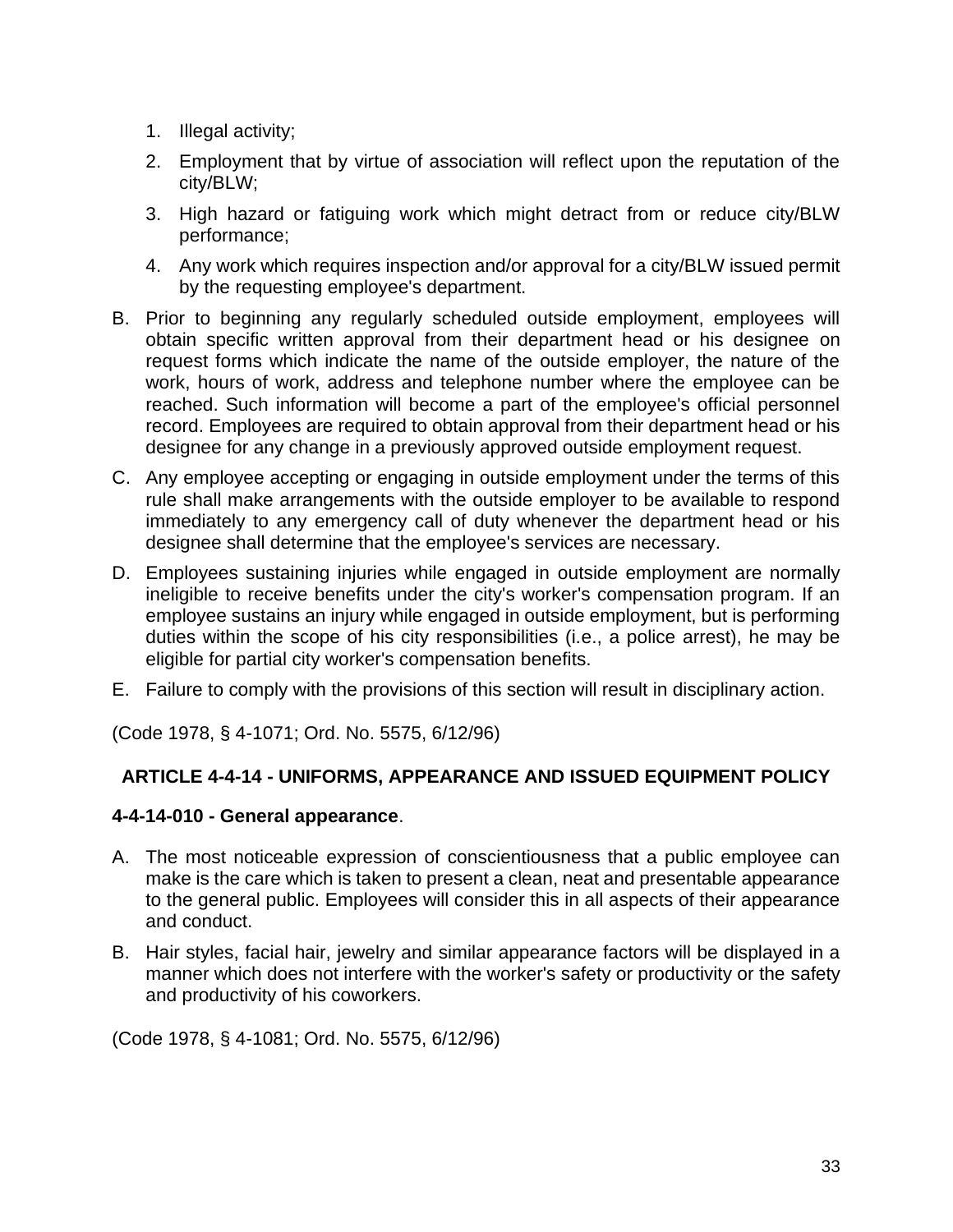# **4-4-14-020 - Uniforms**.

- A. As the nature of the city's work varies greatly, it is recognized that what is appropriate for employees in one department may not be appropriate for another. Work clothes and/or uniforms provided for some departments generally set the standard for their functions. Determination of any employee's specific dress and appearance is a supervisory responsibility and will be treated as such; but any such dress or appearance standards prescribed by any department must be relevant to the work to be accomplished.
- B. All uniforms issued, including all required equipment such as clothing, hats, gloves, safety shoes/boots, etc. shall be worn on duty unless excused in writing by a licensed physician and approved in writing by the department head. Such excuse may be verified by an individual or entity appointed by the city/BLW. Such excuse shall be presented to the employee's supervisor. Nevertheless, employees will still be required to perform the essential functions of their position with or without a reasonable accommodation. If the wearing of safety equipment and/or the uniform are essential functions of the position, and the employee cannot, by physician's statement, wear the equipment and/or uniform, then the employee will be separated from employment. See Section 4-4-8-040. No part of the uniform or equipment issued by the city/BLW shall be utilized in any manner while off duty unless permission is granted by the appropriate department head. It is the employee's responsibility to maintain and protect issued uniforms and equipment.
- C. All uniforms and any issued equipment, tools, keys, etc., will be returned to the city/BLW upon separation from employment.

(Code 1978, § 4-1082; Ord. No. 5575, 6/12/96)

# **ARTICLE 4-4-16 - ATTENDANCE AND LEAVE POLICY**

### **4-4-16-010 - Hours of work**.

- A. The hours of work which constitute full-time regular employment shall, as a minimum, be 30 hours per week.
- B. The city manager or his designee shall determine the hours of work that constitutes a regular workweek for all classifications of employees. The number of hours in a regular workweek for different job classes may vary depending on the nature and demands of each classification's responsibilities. Department heads shall file and maintain current work schedules for the department and place them on file with the human resources department.

(Code 1978, § 4-1091; Ord. No. 5575, 6/12/96; Ord. No. 7191, 6/11/2008, § 1)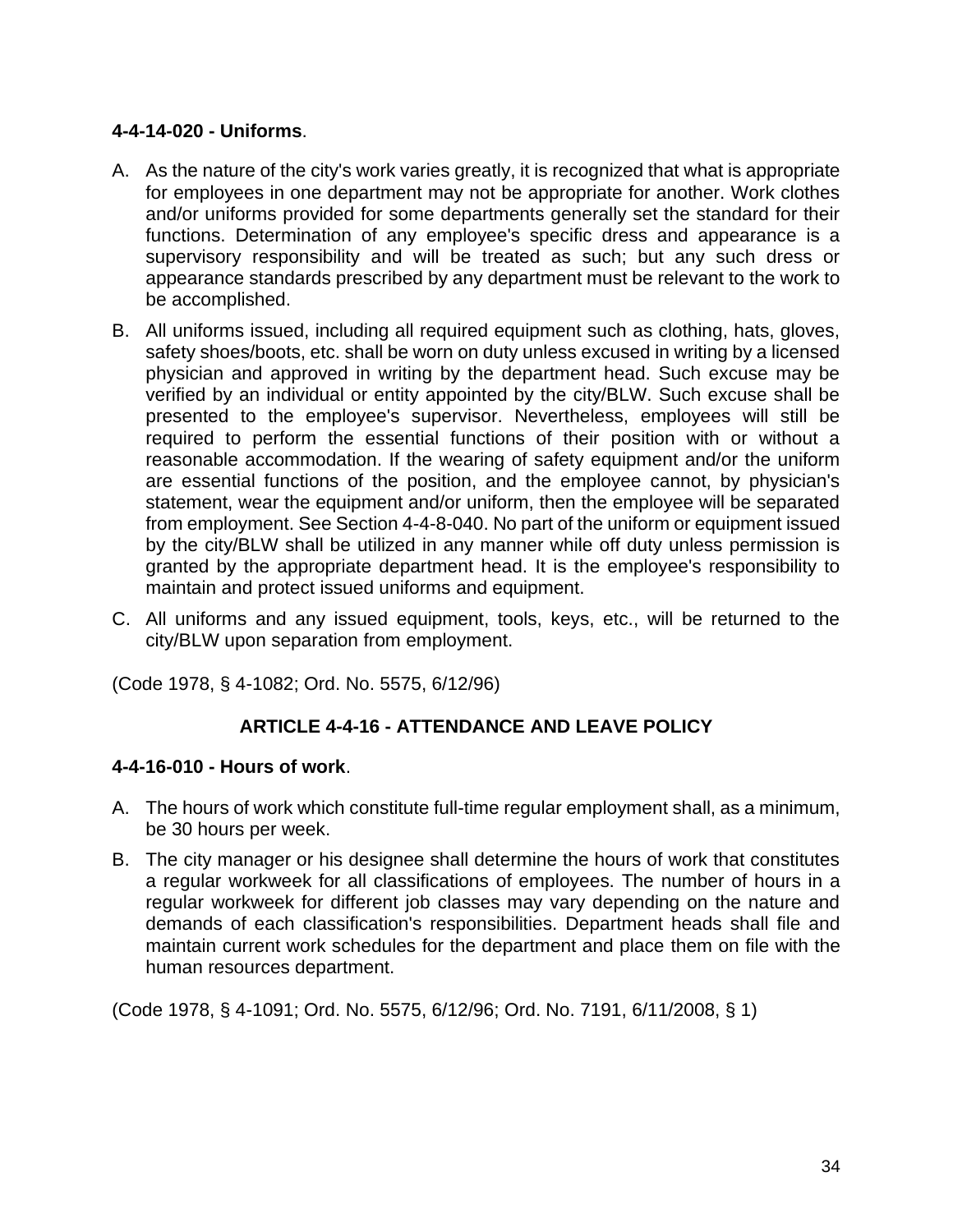### **4-4-16-020 - Absenteeism and tardiness**.

- A. Definitions.
	- 1. Absence: Failure of an employee to report for scheduled work.
		- a. Excused Absence: A prearranged absence which the employee obtained prior approval from the appropriate supervisory level or an absence that is due to an unforeseen need or problem which requires being away from the job and which in the judgment of the supervisor is a legitimate need.
		- b. Unexcused Absence: Any absence without leave or proper authorization.
	- 2. Tardiness: Arriving for work later than the scheduled starting time or from lunch or break periods.
- B. Responsibilities.
	- 1. Employees: It is a condition of employment when employment is accepted with the city/BLW that the employee is not to have unexcused absences or tardiness and by doing so, can result in disciplinary action(s) being taken.
	- 2. Supervisors: A supervisor is responsible for administering prompt and consistent disciplinary action.
- C. Absenteeism and Tardiness; Supervision and Discipline.
	- 1. Verification of absence due to alleged illness or injury.
		- a. Verification of illness or injury by a physician's statement will be required to support a request for sick leave while on vacation leave.
		- b. Medical statements supporting alleged illness or injury may be required to substantiate sick leave for:
			- (1) Absences of three or more consecutive workdays (firefighter equivalent  $= 36$  hours):
			- (2) At any time when absence recurs frequently or habitually, provided the employee has been previously warned that all future incidents would require verification. Verification by supervisors will be in the form of any of the following:
				- (A) Requiring the employee to bring a physician's statement. The frequency of such statements will be determined by the department head or his designee. The physician's statement must verify that the employee's absence was due to medical necessity and that the employee was unable to work on the day(s) of absence. If absence is due to illness or injury of an eligible family member, such statements may be required from the patient's physician as to the necessity for the employee's attendance.
				- (B) Visiting the employee's home.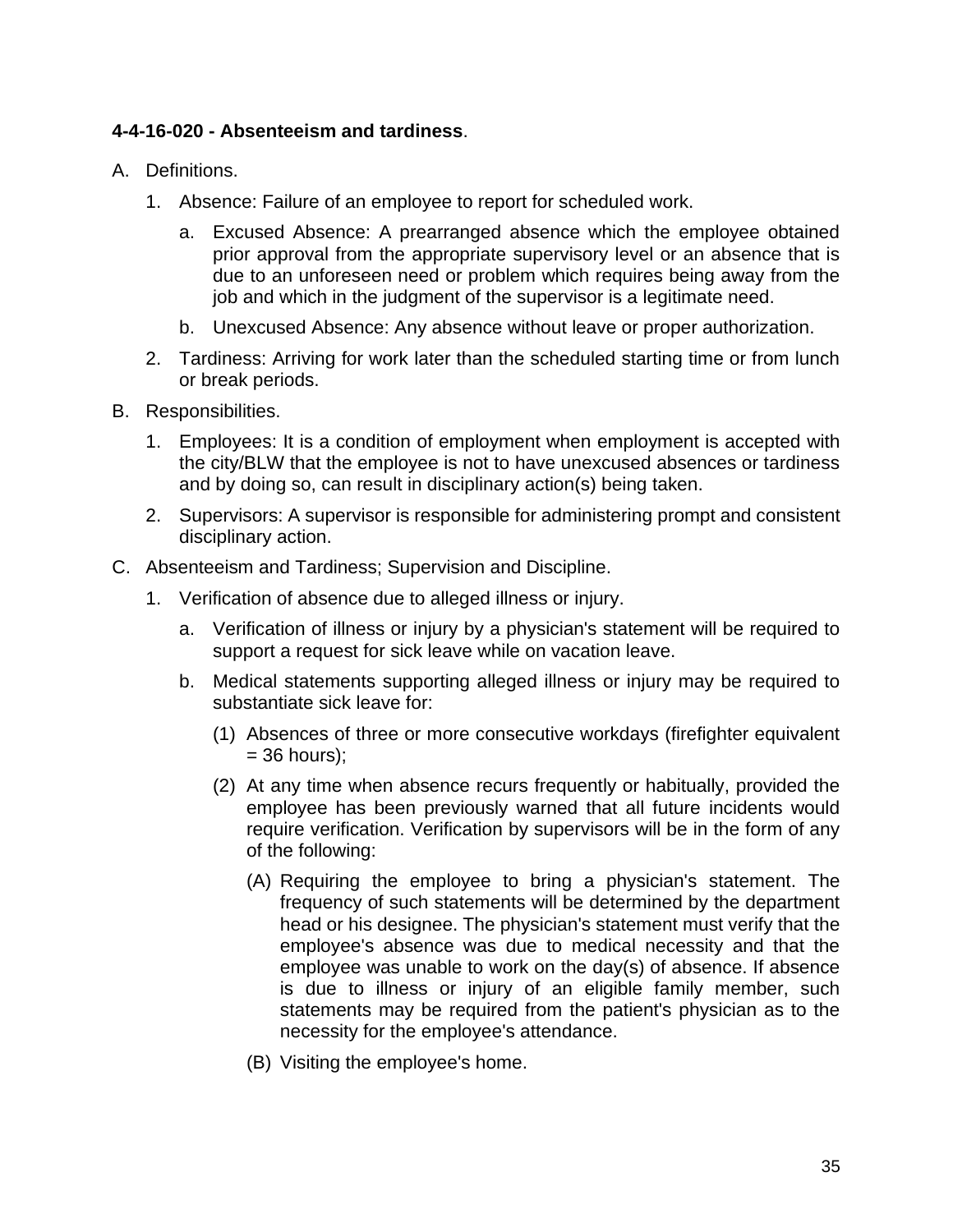- (C) Requiring the employee to have an examination by a city appointed individual or entity, including, but not limited to, a physician, psychologist, or any appropriate medical care provider at city/BLW expense.
- 2. Unexcused employee absenteeism or tardiness shall result in disciplinary action(s) as determined by the department head or his designee.
- D. Absenteeism and Tardiness; Impact on Performance Appraisal. Absenteeism and tardiness records (excused and unexcused) are to be considered in all performance appraisals of an employee.
- E. Absenteeism and Tardiness Records.
	- 1. It is the responsibility of each department to keep accurate absence and tardiness records on each employee and to take immediate action when necessary to do so.
	- 2. The original of any disciplinary action concerning employee violations under this policy are to be sent to the repository of the employee's official personnel file.

(Code 1978, § 4-1092; Ord. No. 5575, 6/12/96)

### **4-4-16-030 - Holidays observed**.

- A. The following days have been designated as paid legal holidays for city employees. These holidays are subject to change, addition, and/or deletion by city council.
	- 1. New Year's Day—January 1
	- 2. Martin Luther King's Birthday—Third Monday in January
	- 3. Spring Day—Friday before Easter
	- 4. Memorial Day—Last Monday in May
	- 5. Juneteenth—June 19
	- 6. Independence Day—July 4
	- 7. Labor Day—First Monday in September
	- 8. Veterans Day—November 11
	- 9. Thanksgiving Day—Fourth Thursday in November
	- 10. Day after Thanksgiving—Friday after Thanksgiving
	- 11. Christmas Eve—December 24
	- 12. Christmas Day—December 25
- B. An employee must be present at work or have an excused or permitted absence on the regularly scheduled workdays immediately before or after a holiday absence in order to receive pay for the holiday. The use of sick leave immediately before or after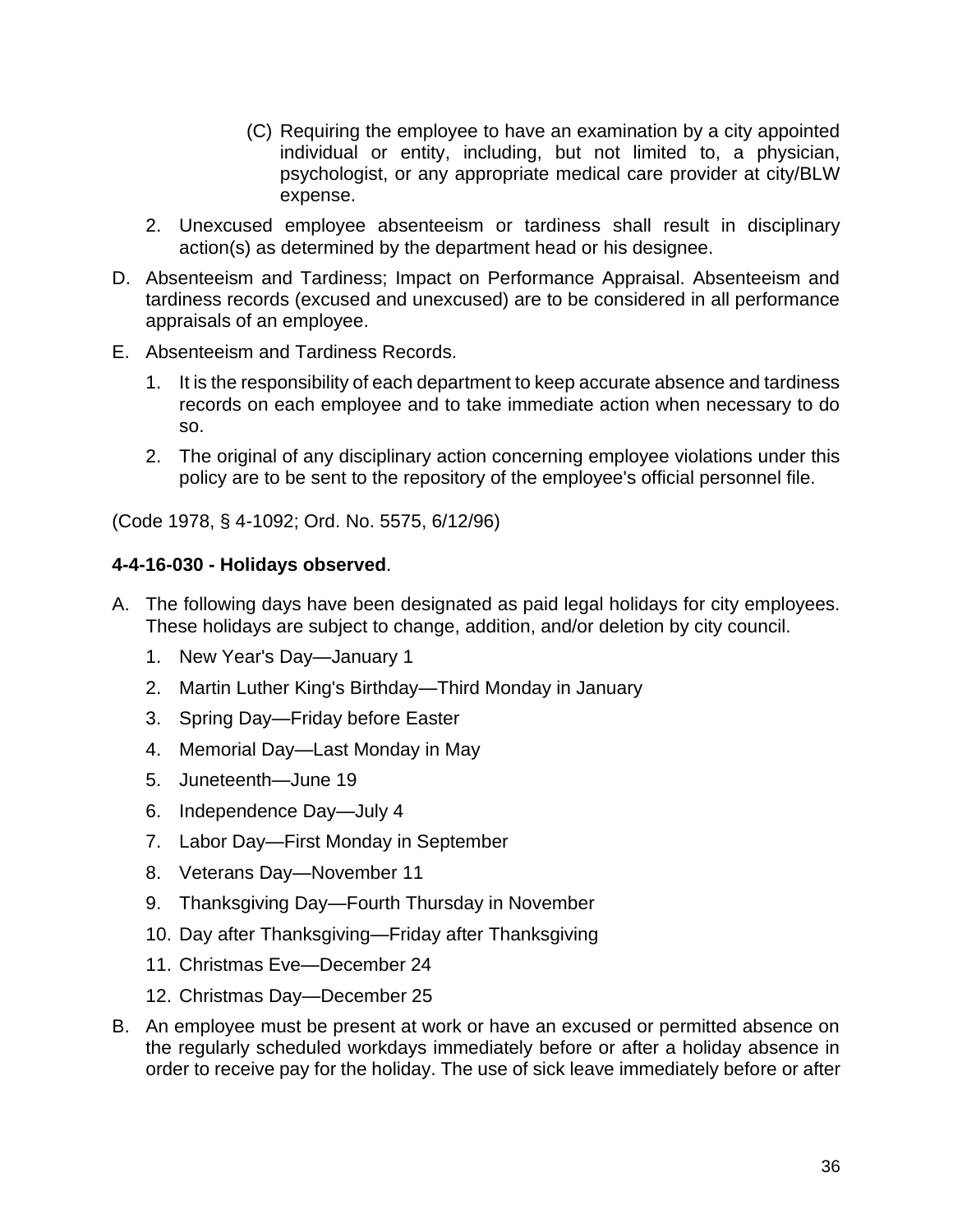a holiday is celebrated or holiday leave is taken must be excused by a physician's certificate.

- C. If a holiday falls on a Saturday, it will be celebrated on a Friday; if a holiday falls on a Sunday, it will be celebrated on a Monday unless otherwise designated by the city manager or city council.
- D. Full-time nonexempt personnel who do not accrue holidays and are required to work on the actual day of the holiday shall be compensated for hours worked at one and one-half times their current hourly rate. Exempt personnel who do not accrue and are required to work on the actual day of the holiday shall accrue compensatory time at straight time rate. Employees who accrue holidays shall take the holiday off at another date within one year after the holiday worked.
- E. Any employee who does not accrue holidays and whose regular day off coincides with a holiday will be paid straight time for such holiday.
- F. Holidays accrued for each calendar year that are not taken or paid by the occurrence of the holiday the following year shall be forfeited. It is the responsibility of the department head to ensure that all employees that accrue holiday leave have the opportunity to take such leave. If not voluntarily scheduled, the department head may assign a schedule of the use of such leave. Leave may only be taken after approval of the department head or their specific designee so that the employee's absence will not unduly burden the work schedule of the department.
- G. All holiday leave will accrue to the credit of an employee on the day of occurrence of each holiday. Firefighters shall receive 144 hours of holiday leave per year or 12 hours per holiday in lieu of holidays observed by general employees. Other personnel specifically designated by the city manager to accrue holidays shall receive 96 hours of holiday leave per year in lieu of holidays observed by general employees. Holiday hours may not be advanced.
- H. Employees who are regularly scheduled to work a ten-hour day and whose department or work unit is closed for the holiday shall receive a ten-hour holiday on the actual day of celebration of the holiday.
- I. Terminating employees who accrue holiday leave shall be entitled to all unused holiday hours accrued as of the date of termination.
- J. Requests to take accrued holiday leave should be made in writing and approved by the department head or their designee.
- K. If a holiday falls on a normal workday for regular part-time employees, such employees will be paid holiday pay for the number of hours that would have been worked. Temporary employees are not eligible for holidays.

(Code 1978, § 4-1093; Ord. No. 5575, 6/12/96; Ord. No. 7028, 4/11/2007, § 3; Ord. No. 8274, 4/29/2022, § 1)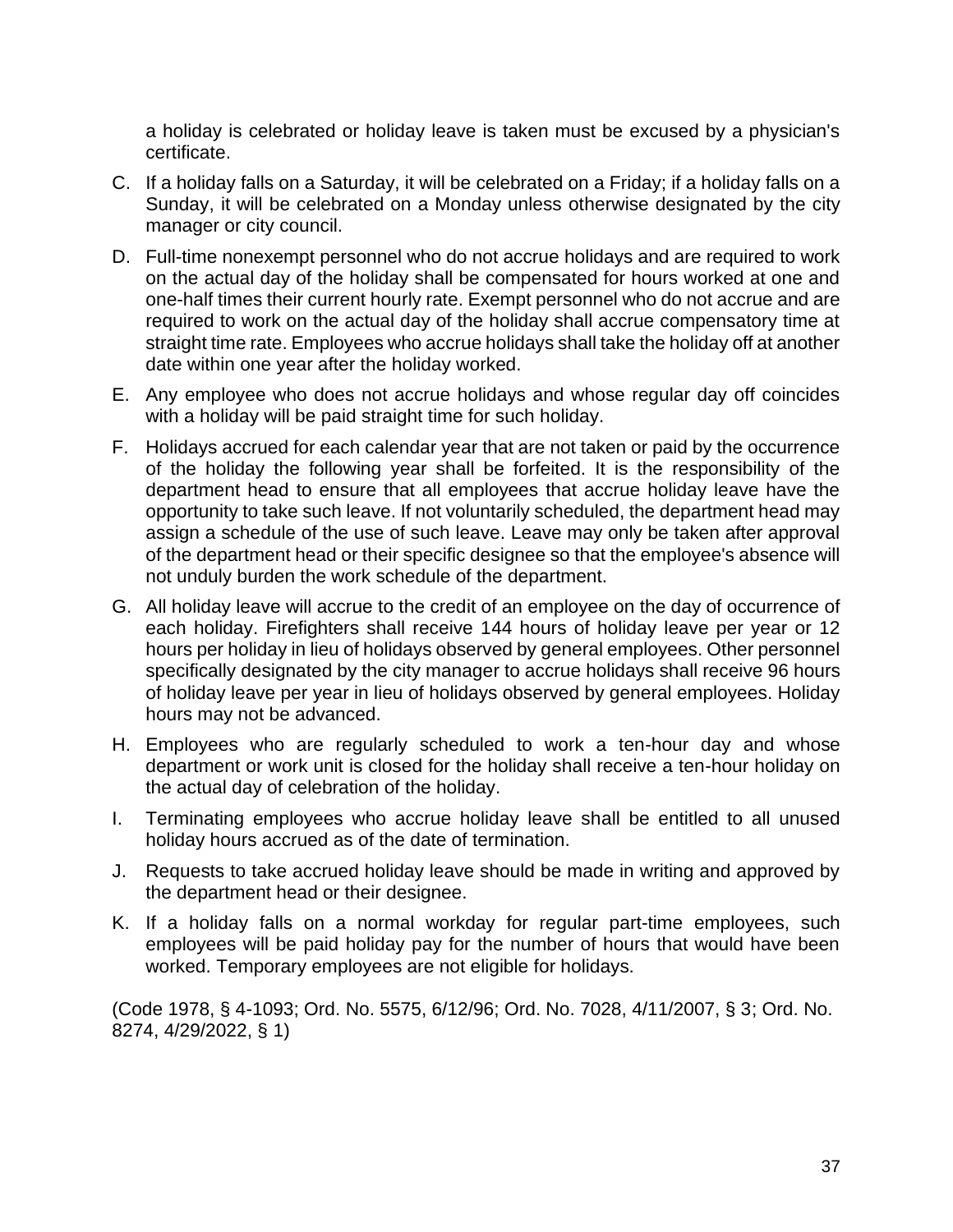### **4-4-16-040 - Vacation leave**.

- A. General. Vacation leave is a fringe benefit for the purpose of rejuvenating both physical and mental faculties. Therefore, employees are strongly encouraged to use their vacation time. Vacation leave may be granted for the following purposes:
	- 1. Vacation;
	- 2. Absences for the transaction of personal business which cannot be conducted during off-duty hours;
	- 3. Religious holidays other than those designated above as official holidays;
	- 4. For absences due to illness or injury when sick leave is exhausted.
- B. Eligibility. All full-time employees in the personnel system shall be entitled to earn and accrue vacation leave. Part-time and temporary employees are not eligible for vacation leave.
- C. Vacation Leave Accrual.
	- 1. All full-time employees, except fire department personnel on a 24-hour shift, shall accrue vacation leave at the following rates:

|                                                   | Hours/<br>Week | Days/<br>Year |
|---------------------------------------------------|----------------|---------------|
| Initial employment to fifth anniversary           | 1.54           | 10            |
| Fifth anniversary to tenth anniversary            | 2.31           | 15            |
| Tenth anniversary to fifteenth anniversary        | 2.77           | 18            |
| Fifteenth anniversary to twentieth anniversary    | 3.08           | 20            |
| Twentieth anniversary to twenty-fifth anniversary | 3.54           | 23            |
| Twenty-fifth anniversary to termination           | 3.85           | 25            |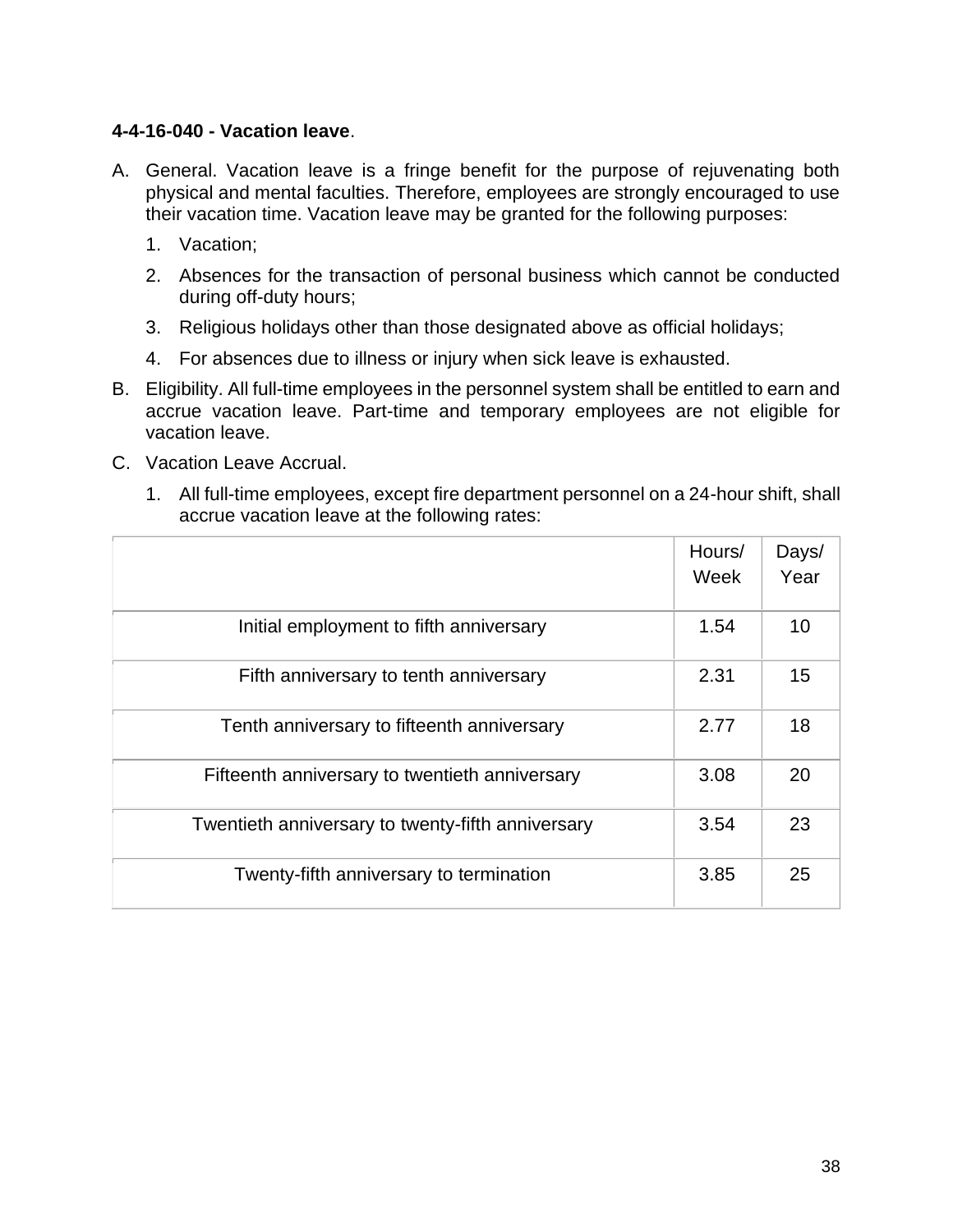| Fire department personnel on a 24-hour shift shall accrue vacation leave at the |
|---------------------------------------------------------------------------------|
| following rates:                                                                |

|                                                   | Hours/<br>Week | Hours/<br>Year |
|---------------------------------------------------|----------------|----------------|
| Initial employment to fifth anniversary           | 2.15           | 112.0          |
| Fifth anniversary to tenth anniversary            | 3.23           | 168.0          |
| Tenth anniversary to fifteenth anniversary        | 3.88           | 201.6          |
| Fifteenth anniversary to twentieth anniversary    | 4.31           | 224.0          |
| Twentieth anniversary to twenty-fifth anniversary | 4.95           | 257.6          |
| Twenty-fifth anniversary to termination           | 5.38           | 280.0          |

- 3. Employees will accrue vacation leave, but it may not be taken until after successful completion of their first six months of continuous employment.
- 4. Vacation leave will also accrue to the credit of an employee who is on leave with pay such as vacation, sick, court, compensatory, military and workers' compensation leave.
- D. Request for Leave.
	- 1. A request for vacation leave shall be submitted to the employee's department head or his or her designee. Leave may only be taken after approval by the department head or their specific designee so that the employee's absence will not unduly burden the work schedule of the department.
	- 2. Vacation leave may not be granted before it accrues.
- E. Maximum Vacation Leave Accrual. Vacation leave may be accrued up to a maximum of 720 hours for fire service personnel and 420 hours for all other employees. Hours earned in excess of the assigned maximums must be used during the calendar year or forfeited after the last pay period of each year. The last pay period is determined on a year-to-year basis, and will be sent to all departments by the human resources department.
- F. Payment for Unused Vacation Leave.
	- 1. Employees who have completed their initial working test period are entitled to be paid for all accrued, unused vacation leave up to the maximum accrual as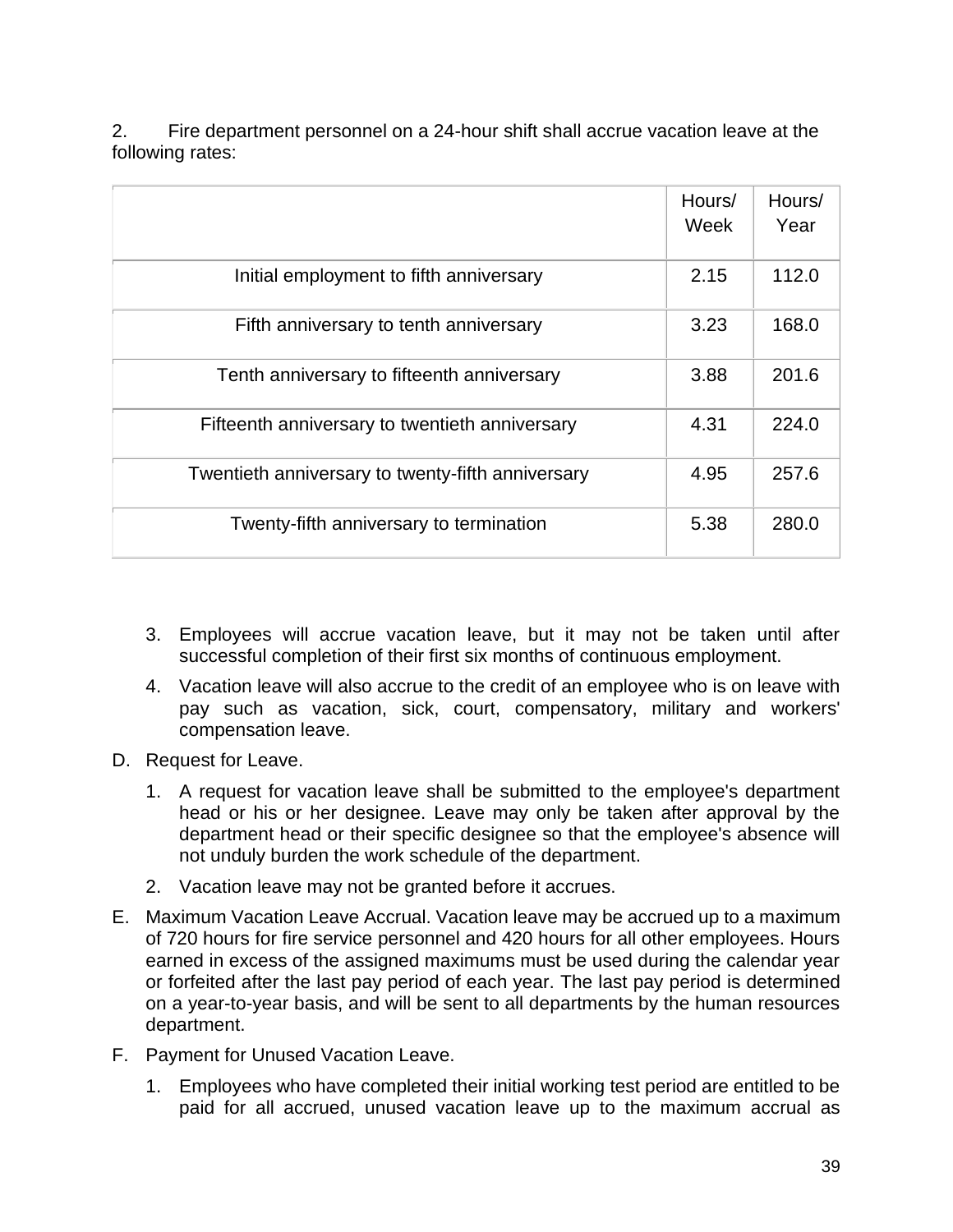designated in subsection E of this section, upon termination of employment for any reason. Employees terminated during their first six months of initial employment are not entitled to be compensated for any vacation leave accrued or if deceased, their beneficiary or estate is not entitled to any compensation for any vacation leave accrued during the first six months.

2. If an employee who has successfully completed his first six months of employment dies, his beneficiary or estate shall be entitled to payment for all accumulated vacation leave credited to the employee up to the maximum accrual as designated in subsection E of this section.

(Code 1978, § 4-1094; Ord. No. 5114, 12/9/92, § 1; Ord. No. 5575, 6/12/96; Ord. No. 6245, 6/13/2001, § 1; Ord. No. 7028, 4/11/2007, § 4; Ord. No. 7191, 6/11/2008, § 1)

#### **4-4-16-050 - Sick leave**.

Sick leave with pay is a privilege granted by the city/BLW for the benefit of an employee.

- A. Eligibility. All full-time employees in the personnel system shall be entitled to accrue sick leave. Part-time and temporary employees are not eligible for sick leave.
- B. Sick Leave Usage. Paid sick leave may be granted upon proper notification and approval of the department head or his designee for the following reasons:
	- 1. Employee's personal illness, pregnancy or disability or mental or drug and/or alcohol counseling;
	- 2. Employee medical, dental or eye appointments which cannot be made outside of working hours;
	- 3. Illness of an employee's family member requiring the personal attendance of the employee; employee's family member's medical, dental, or eye appointments which cannot be made outside of working hours which require the personal attendance of the employee.

Family members for the purpose of this policy are defined as: 1) spouse, 2) children, 3) parents or current spouse's parents; or 4) dependents as defined by the tax code residing in the employee's household. Parents, for the purpose of this policy, include only a biological parent of the employee or current spouse, an individual who adopted the employee or current spouse when the employee or current spouse was a minor and step-parent of the employee or current spouse who stood in loco parentis to the employee or current spouse when the employee or current spouse was a minor.

- C. Rates of Accrual.
	- 1. All regular full-time employees, except fire department personnel assigned to a 24-hour shift, shall accrue sick leave starting with the first day of employment at the rate of 6.66 hours per month. Fire department personnel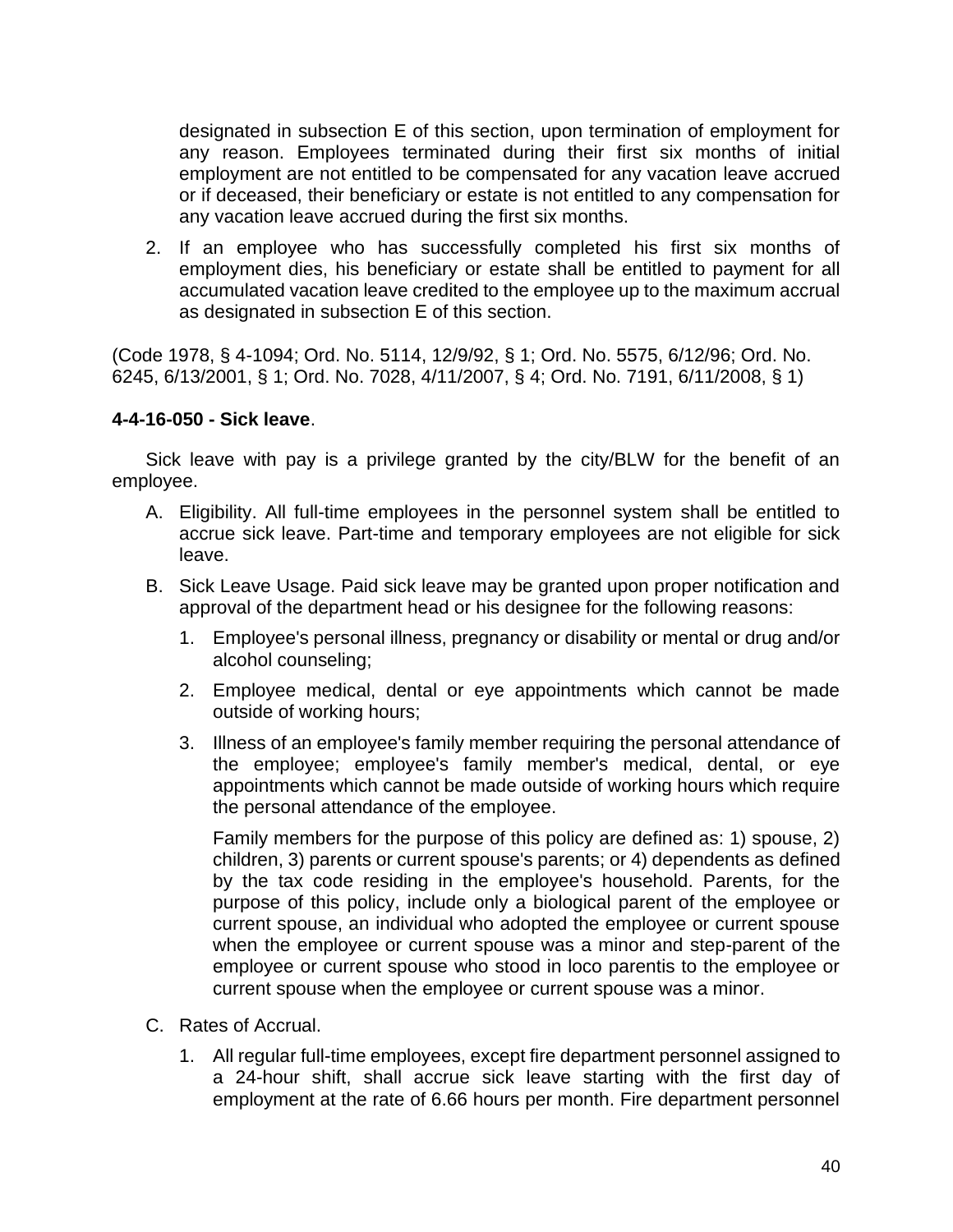assigned to a 24-hour shift shall accrue sick leave starting with the first day of employment at the rate of 9.34 hours per month.

- 2. Sick leave will accrue to the credit of an employee who is on leave with pay such as vacation, sick, compensatory, court, military and workers' compensation.
- D. Maximum Accumulation. There is no maximum limit on the number of sick leave days or hours which may be accumulated by an employee. The city considers sick leave to be a form of disability "insurance" to protect the employee's income in case of serious illness or disability.
- E. Reporting and/or Requesting Sick Leave. Employees are to notify their department head or his designee of any illness covered by this policy and expected period of absence not later than one hour after their normal scheduled starting time for work. This procedure shall be followed for each day the employee is unable to work, unless prior approval is given by the department head or his designee. Shift work and other special circumstances may require different and/or more restrictive notification methods in some departments. Employees should be advised of any other method during their departmental orientation upon employment.
- F. Certification by a Physician.
	- 1. A medical certificate signed by a licensed physician will be required by department heads to substantiate a request for payment of sick leave for the following reasons:
		- a. To support a request for sick leave during a period when the employee is on vacation or days immediately before or after scheduled vacation or a holiday or holiday leave taken.
	- 2. In addition, department heads may also require a medical certificate signed by a licensed physician for the following reasons:
		- a. Any period of absence consisting of three or more consecutive work days or for periods greater than 36 hours for fire personnel on a 24-hour shift.
		- b. Leave of any duration, if absence from duty recurs frequently or habitually, provided the employee has been warned in writing that a certificate will be required.
	- 3. If the employee does not obtain or submit the documentation required above or if documentation is inadequate, payment for sick leave may be denied.
	- 4. The city reserves the right to investigate, in any manner it deems necessary, any possible abuse of sick leave.
- G. Pay for Unused Sick Leave.
	- 1. An employee who is separated from employment for any reason other than disability retirement shall not receive pay for unused sick leave accrued to his credit.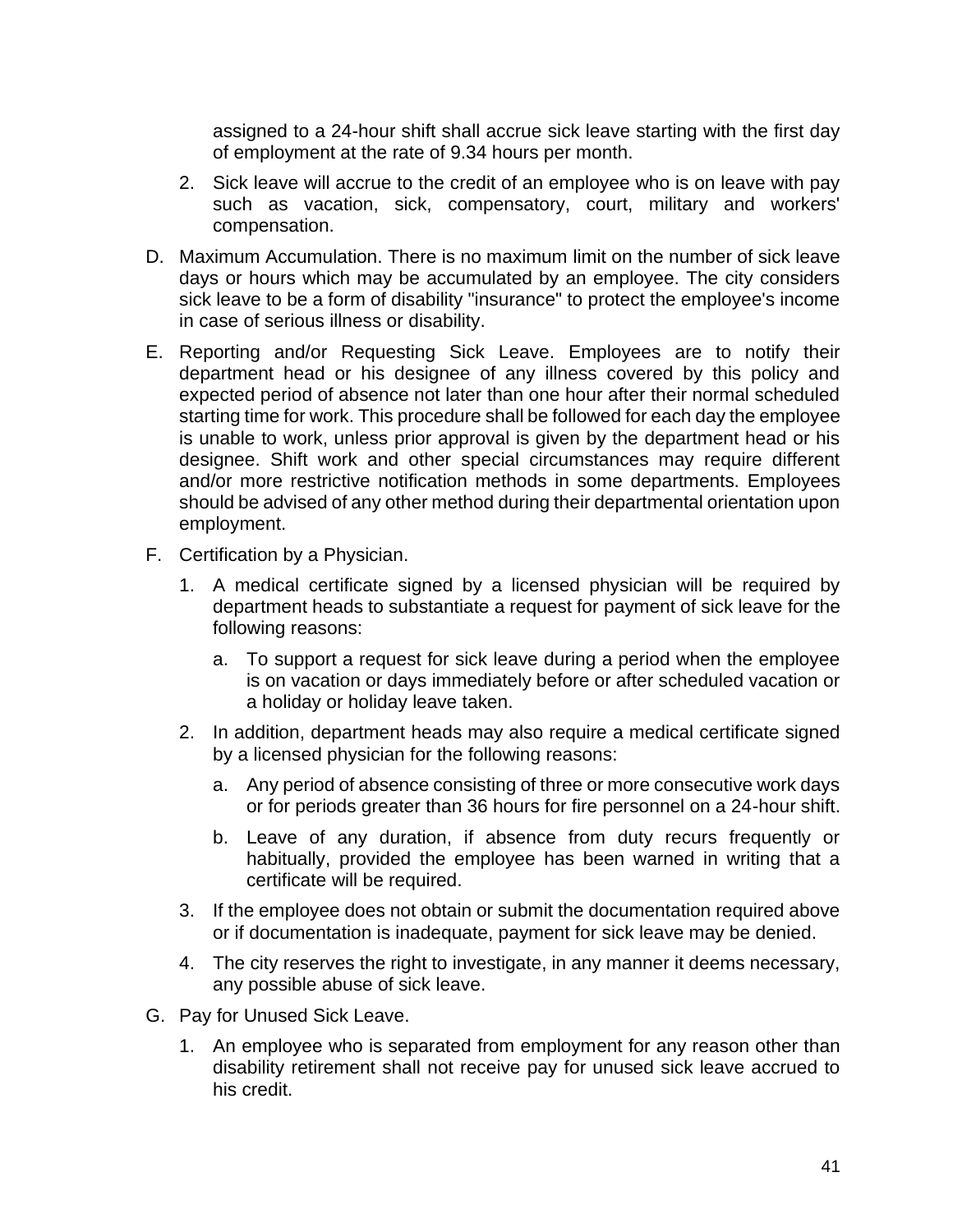- 2. Employees who qualify for disability retirement under any city-sponsored retirement program shall receive payment for up to one-half of the employee's total accrued sick leave in an amount not to exceed 200 hours.
- 3. All sick leave requests for the 30 calendar-day period prior to separation from employment are required to be substantiated by a physician's certificate.
- H. Sick Leave Incentive. Employees who have completed their initial working test period may, if they choose, convert to cash payment 50 percent of their unused sick leave accrued for that year. Such time shall be deducted from the employee's sick leave balance. The base period for calculation of this benefit shall be from the second Sunday in November of the previous year to the second Saturday in November of the year in which the benefit is paid. Incomplete or partial completion of the base period voids this benefit. The base period shall include no part of the initial six months of employment.
- I. Exhausted Sick Leave. No sick leave in excess of that accumulated may be granted. For an extended illness, an employee may elect to use his vacation leave or, if applicable, accrued compensatory time. If all accrued sick, vacation and compensatory time is used, the employee may be granted a leave of absence without pay as provided under Section 4-4-16-090 of these policies and procedures or released from employment.
- J. Public Health Emergency.
	- 1. Applicability.

a. This section applies in the event of a declared public health emergency geographically relevant to the City/BLW, such as a pandemic event as determined by the World Health Organization (WHO) or the U.S. Centers for Disease Control and Prevention (CDC) or comparable circumstances for which the Governor has declared a public health state of emergency pursuant to O.C.G.A. § 38-3-51; provided, however, that the provisions of this section shall not take effect unless or until announced by the City Manager or his/her designee.

b. This section applies to all City employees, whether regular, full-time, parttime, temporary or seasonal, as well as volunteers, interns, and any other individuals performing services on the City's behalf, whether paid or unpaid; provided, however, that the City Manager, in his/her discretion, may exempt or limit the section's application to certain employees and/or departments depending on the nature of the public health emergency and/or the nature of the duties and responsibilities and/or services provided by such employees or departments.

2. Purpose and Intent.

a. Employees who report to work with a Contagious Condition or with Contagious Symptoms and/or Circumstances, as those terms are defined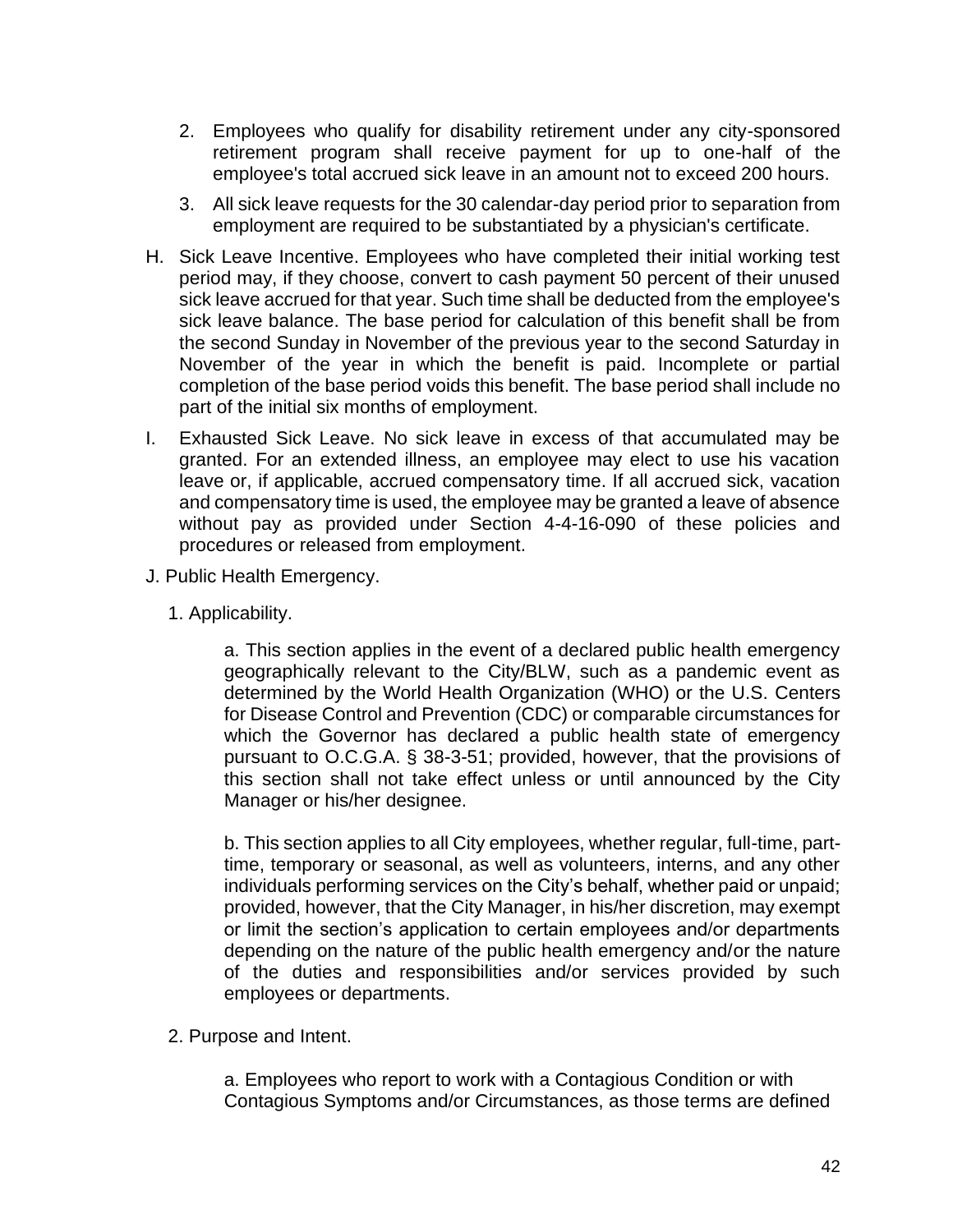herein, pose a risk to the health and safety of other employees and/or the public. This, in turn, may significantly impact City operations, including the safe and effective delivery of critical City/BLW services, through compromised job performance, diminished productivity, inadequate staffing, or other adverse working conditions.

b. In accordance with the relevant guidance and recommendations published by Public Health Agencies, it is the purpose and intent of this section, when in effect, to regulate and impose reasonable restrictions on employees in reporting to work with a Contagious Condition or with Contagious Symptoms and/or Circumstances, as those terms are defined herein.

c. In addition, it is the purpose and intent of this section and the expectation of the City/BLW that employees will remain informed regarding the public health emergency and will take recommended precautions to reduce the risk of contracting and/or transmitting a Contagious Condition, as defined, such as receiving optional but recommended flu vaccinations, as well as covering nose or mouth when coughing or sneezing, washing or sanitizing hands, and consistently applying sanitizers in common work areas and equipment.

#### 3. Definitions.

When in effect, this section shall be interpreted and applied in a manner consistent with the following definitions:

> a. Contagious Condition. As used herein, the term, "Contagious Condition" refers to a medical condition caused by or directly associated with COVID-19/Coronavirus, SARS, swine flu, H1N1, tuberculosis, bacterial meningitis, mononucleosis, mumps, measles, rubella, chicken pox, and the like, which can be transmitted to others, either by direct physical contact with persons with the condition or by indirect contact (e.g., through objects touched by or secretions from such persons or through airborne transmission from such persons' coughing, sneezing, etc.).

> b. Contagious Symptoms. As used herein, the phrase, "Contagious Symptoms" refers to symptoms identified or recognized by a Public Health Agency as indicative of a Contagious Condition. Depending on the Contagious Condition, such symptoms may include influenza-related symptoms, fever, vomiting, diarrhea, headache, cough, sore throat, runny or stuffy nose, and muscle aches.

c. Contagious Symptoms and/or Circumstances. As used herein, the phrase, "Contagious Symptoms and/or Circumstances" refers to the following situations: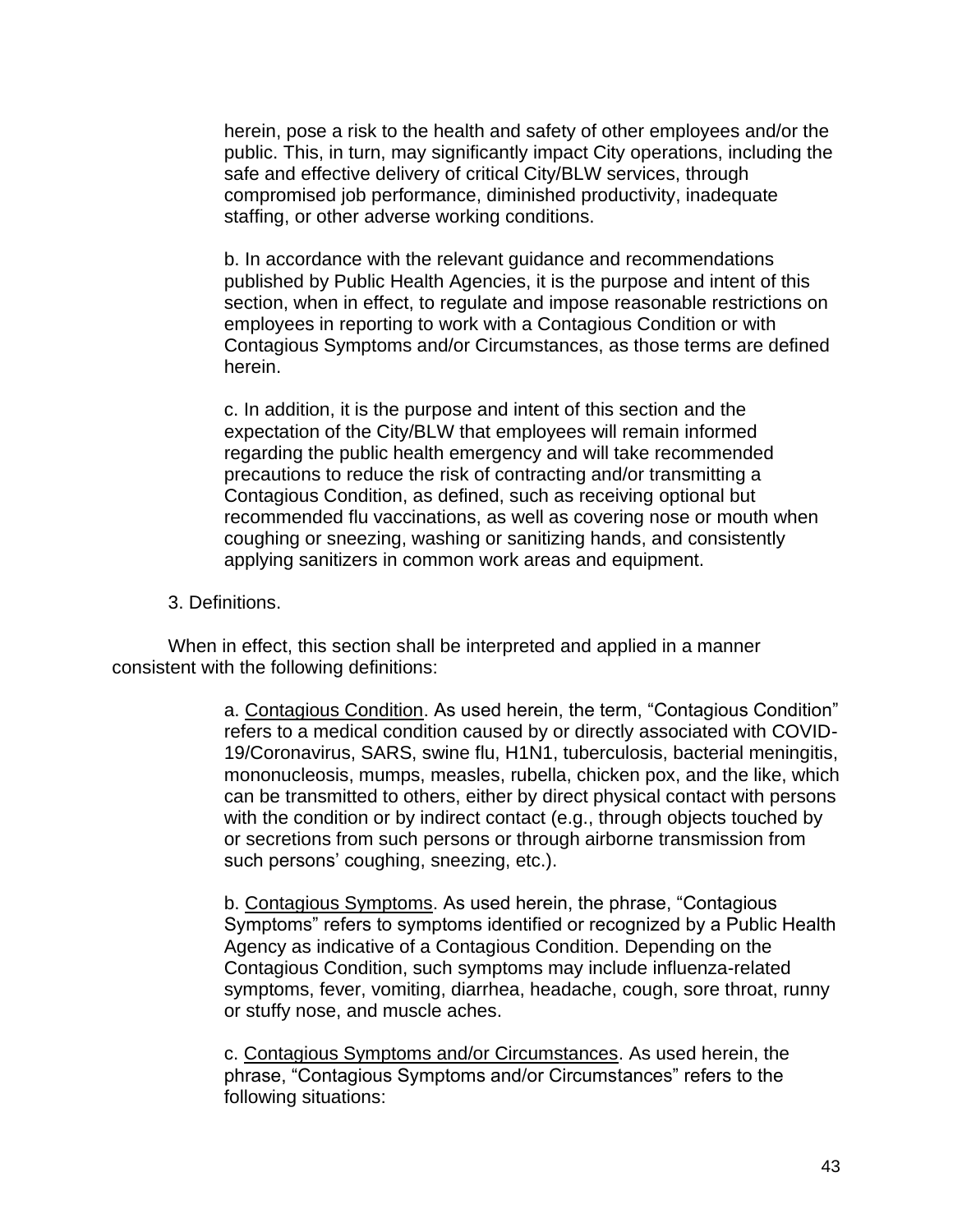- (i) When an employee exhibits or experiences Contagious Symptoms or has been placed under a Quarantine related to the Contagious Condition by a healthcare provider or at the direction of a Public Health Agency; and/or
- (ii) When an employee has had significant or prolonged exposure to, or has been in physical contact with, a family member, household member, or other person [1] who has been diagnosed with a Contagious Condition or [2] who has been placed under a Quarantine related to the Contagious Condition by a qualified healthcare provider or at the direction of a Public Health Agency; and/or
- (iii) When an employee and/or a family member, household member, or other person with whom the employee has had significant or prolonged exposure to, or has been in physical contact with, exhibits Contagious Symptoms; and/or
- (iv) When an employee and/or a family member, household member, or other person with whom the employee has had significant or prolonged exposure to, or has been in physical contact with, has recently traveled to a geographic area or participated in any other activity identified by a Public Health Agency as presenting a heightened risk of exposure to a Contagious Condition (such as travel to an area for which the CDC has issued a Level 2 or 3 travel advisory or time spent on a cruise ship).

Employees with any questions as to whether a given situation meets the abovestated definition of "Contagious Symptoms and/or Circumstances" should contact Human Resources for further guidance.

> d. Incubation Period. As used herein, the term, "Incubation Period" refers to the period of time, as determined by Public Health Agencies, between (i) when a person is exposed to a pathogen known or believed to cause a Contagious Condition and (ii) when Contagious Symptoms would be expected to begin to appear. As a general rule, persons who do not experience such symptoms at the conclusion of the Incubation Period are considered to be no longer at risk for having the Contagious Condition.

> e. Quarantine. As used herein, the term, "Quarantine" refers to a period of time during which a person who was exposed to a pathogen known or believed by Public Health Agencies to cause a Contagious Condition remains physically separated from other persons to minimize the potential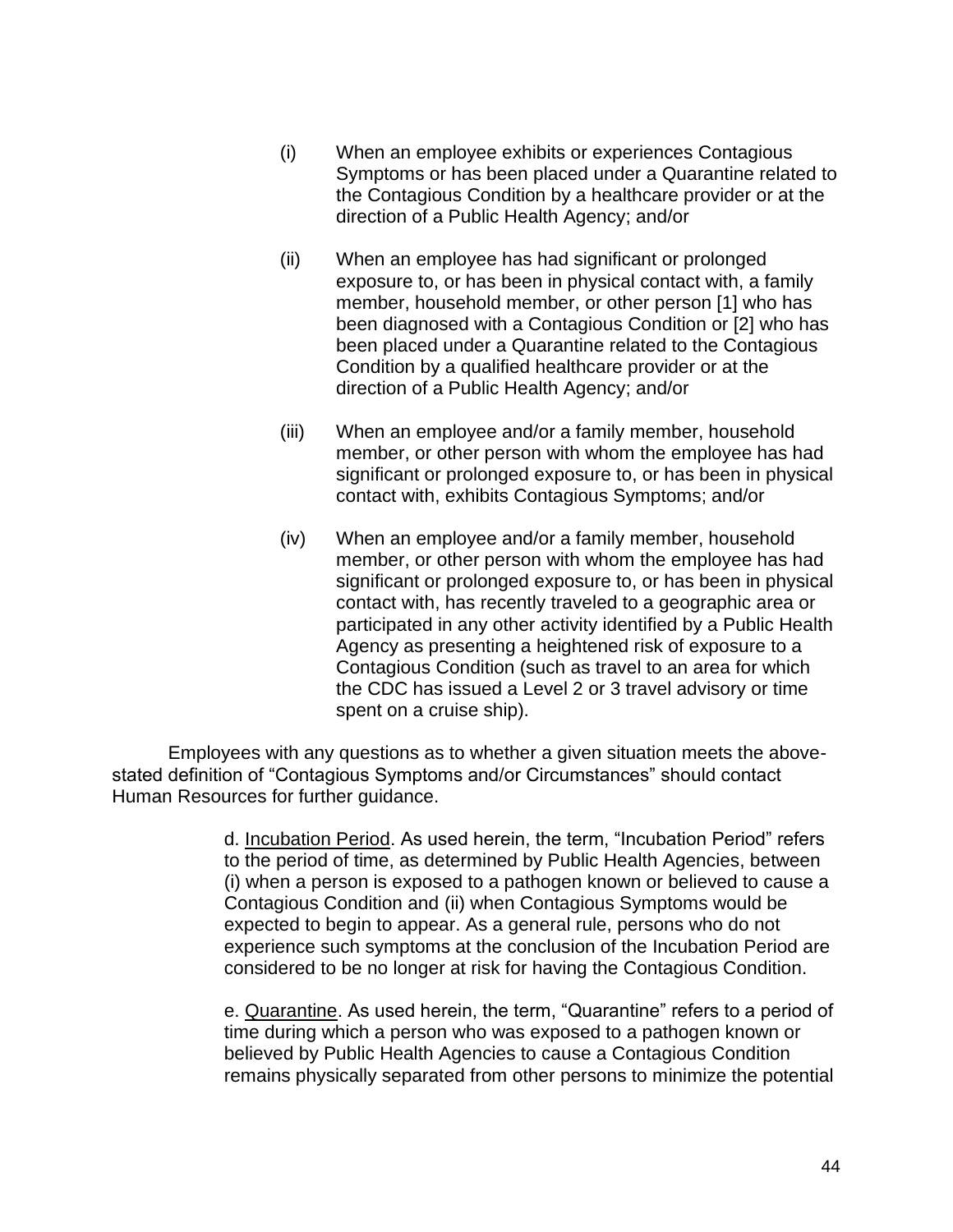for further exposure. The Incubation Period for the Contagious Condition normally determines the duration of the Quarantine.

f. Public Health Agency. As used herein, the term, "Public Health Agency" refers to the CDC, the National Institutes of Health (NIH), the Health Resources and Services Administration (HRSA), the Agency for Healthcare Research and Quality (AHRQ), and the Georgia Department of Public Health (and its health districts and affiliated county health departments).

### 4. Workplace Requirements.

This section reflects the City/BLW's goal of maintaining a safe and healthy work environment for its employees without unduly compromising the productivity and quality of City/BLW operations, including the safe and effective delivery of critical services. Accordingly, employees shall comply with the following workplace requirements:

- a. Any employee diagnosed with a Contagious Condition, as defined above, will not report to the workplace until cleared to return to work as provided in paragraph (d) below.
- b. Any employee with Contagious Symptoms and/or Circumstances, as defined above will not report to the workplace either until cleared to return to work as provided in paragraph (d) below or:
	- (i) In the case of an employee with significant or prolonged exposure to, or physical contact with, a family member, household member, or other person who has been diagnosed with a Contagious Condition or who has been in Quarantine as provided herein, until completion of the relevant Incubation Period as measured from the employee's last exposure to/contact with the person.
	- (ii) In the case of an employee who has exhibited Contagious Symptoms, until his/her symptoms have subsided and the employee is completely symptom-free.
	- (iii) In the case of an employee with significant or prolonged exposure to, or physical contact with, a family member, household member, or other person who has exhibited Contagious Symptoms, until the person's symptoms have subsided and the person is completely symptom-free.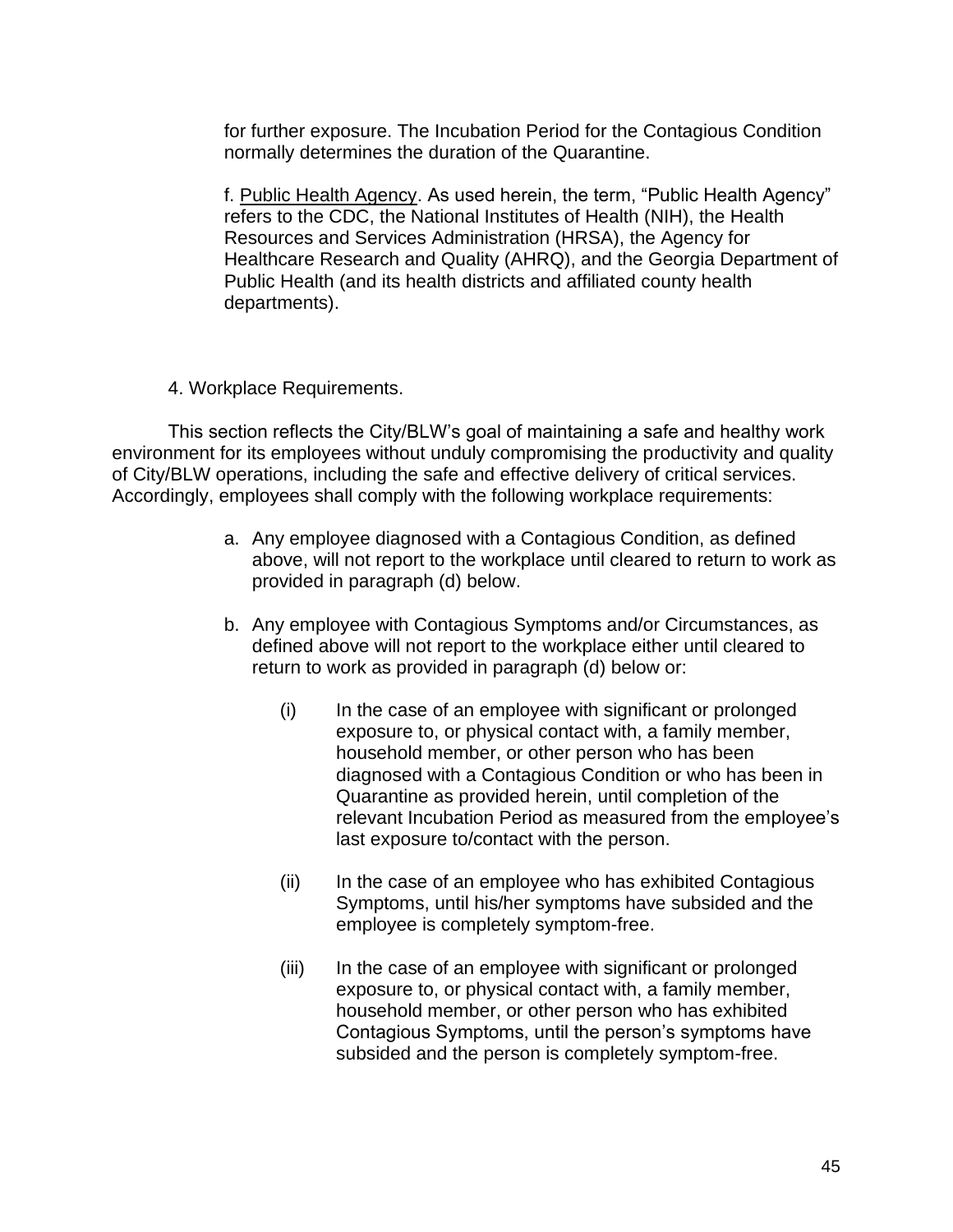(iv) In the case of travel to a geographic area or participation in any other activity identified as presenting a heightened risk of exposure to a Contagious Condition:

> [1] by an employee, until completion of the relevant Incubation Period as measured from the employee's return from travel or cessation of the activity; or

[2] by a family member, household member, or other person with whom the employee has had prolonged exposure to, or physical contact, until completion of the relevant Incubation Period as measured from the employee's last exposure to/contact with such person.

- c. Any employee who reports to work with a Contagious Condition or with Contagious Symptoms and/or Circumstances or who, in the opinion of his/her department head, based on observation and other objective criteria, exhibits Contagious Symptoms, will be sent home.
- d. When an employee who has been absent due to a Contagious Condition or due to Contagious Symptoms and/or Circumstances is ready to return to work and has met Public Health Agency guidelines, he/she must first contact Human Resources. Depending on the precise reason for the absence, the City may require medical documentation from a healthcare provider that the employee has been cleared to return to work.
	- (i) Any such medical documentation must be submitted to Human Resources, via email, fax, or other electronic form, for review and approval in advance of the employee's return to the workplace.
	- (ii) If an employee is unable to obtain any required medical documentation, the case will be reviewed by the Director of Human Resources and Risk Management and the City Manager.
- e. Due to the serious ramifications of non-compliance, any violation of this section may subject the employee to disciplinary action, up to and including, termination.
- f. Any employee not reporting to the workplace in accordance with this section should notify the City/BLW in the same manner as required by Section 4-4-16-050(E) of the Sick Leave Policy.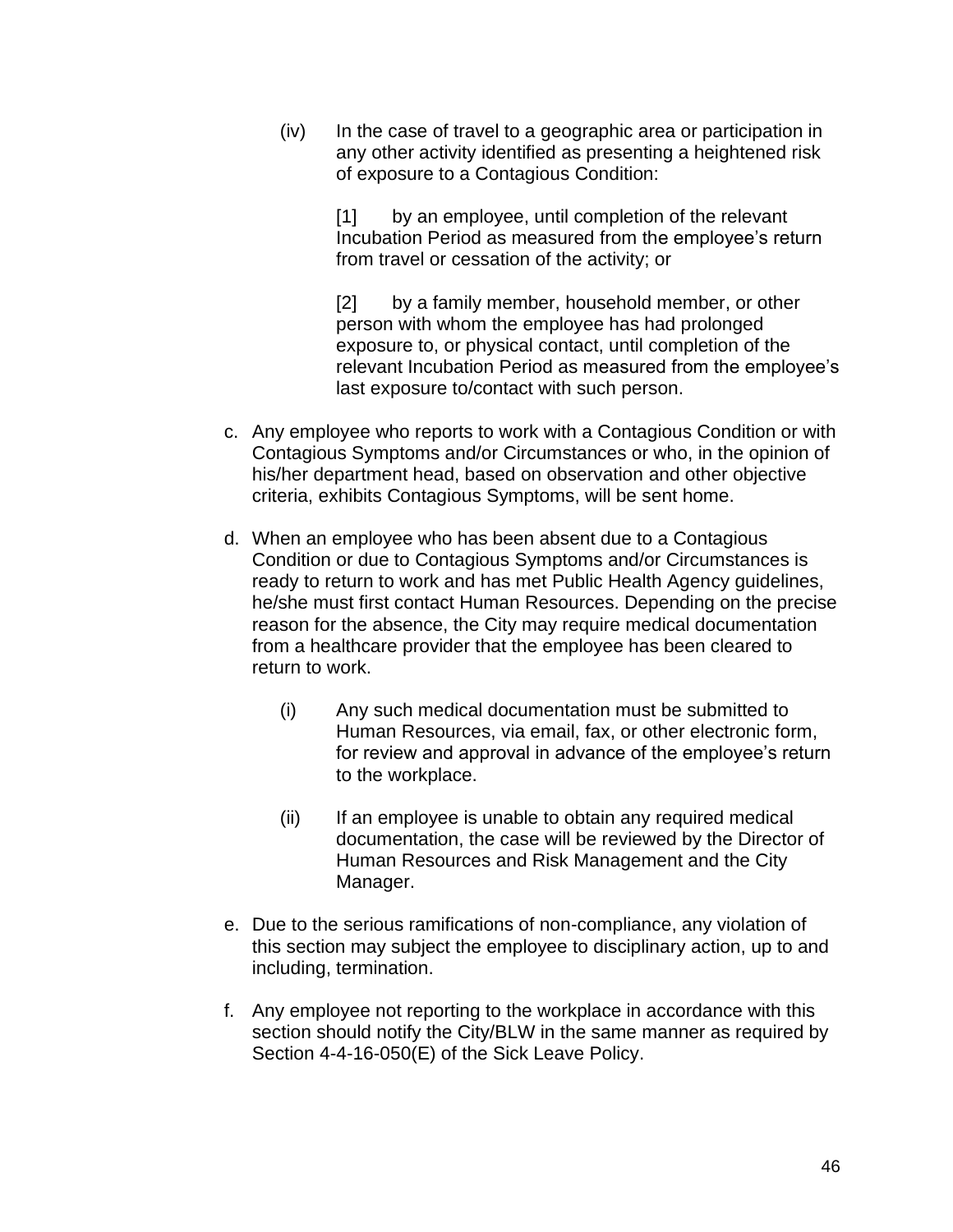- 5. Absence Due to Contagious Condition or Due to Contagious Symptoms and/or Circumstances.
	- a. An employee who is absent from work in accordance with this section may be required to work remotely, whether from home or from another location. The decision whether to require an employee to work remotely will be made by the Director of Human Resources, in consultation with the Department Head, and will depend upon consideration of various relevant factors, including the employee's position, the nature of his/her duties and responsibilities, logistical and other practical considerations, and the precise reason for the absence.
	- b. An employee who is absent from work in accordance with this section who is not required to work remotely may be eligible to be compensated for any (non-overtime) hours they would normally have been scheduled to work during the absence for a period not to exceed fourteen (14) days.
		- (i) Such paid administrative leave will be authorized when the employee submits medical documentation from a healthcare provider or a Public Health Agency confirming that the absence is due to a Contagious Condition or due to Contagious Symptoms and/or Circumstances as defined herein.
		- (ii) If the employee is unable to obtain such medical documentation, the case will be reviewed by the Director of Human Resources and Risk Management and the City Manager.
		- (iii) Unless exempted, employees on paid administrative leave in accordance with this section will be placed on standby status. Consistent with the requirements set forth in Section 4-4-24-130(H) of the City's Personnel Rules and Regulations, employees on standby must be immediately reachable during their normal work schedule by telephone, email, or other means of communication in the event it becomes necessary to contact them for work-related reasons. Exemptions from standby status will be determined by the Director of Human Resources and Risk Management, in consultation with the Department Head, based primarily on consideration of the precise reason for the absence.
		- (iv) An employee who is deemed to be ineligible for paid administrative leave under this section will be required to use accrued sick leave, annual leave, or comp time to cover the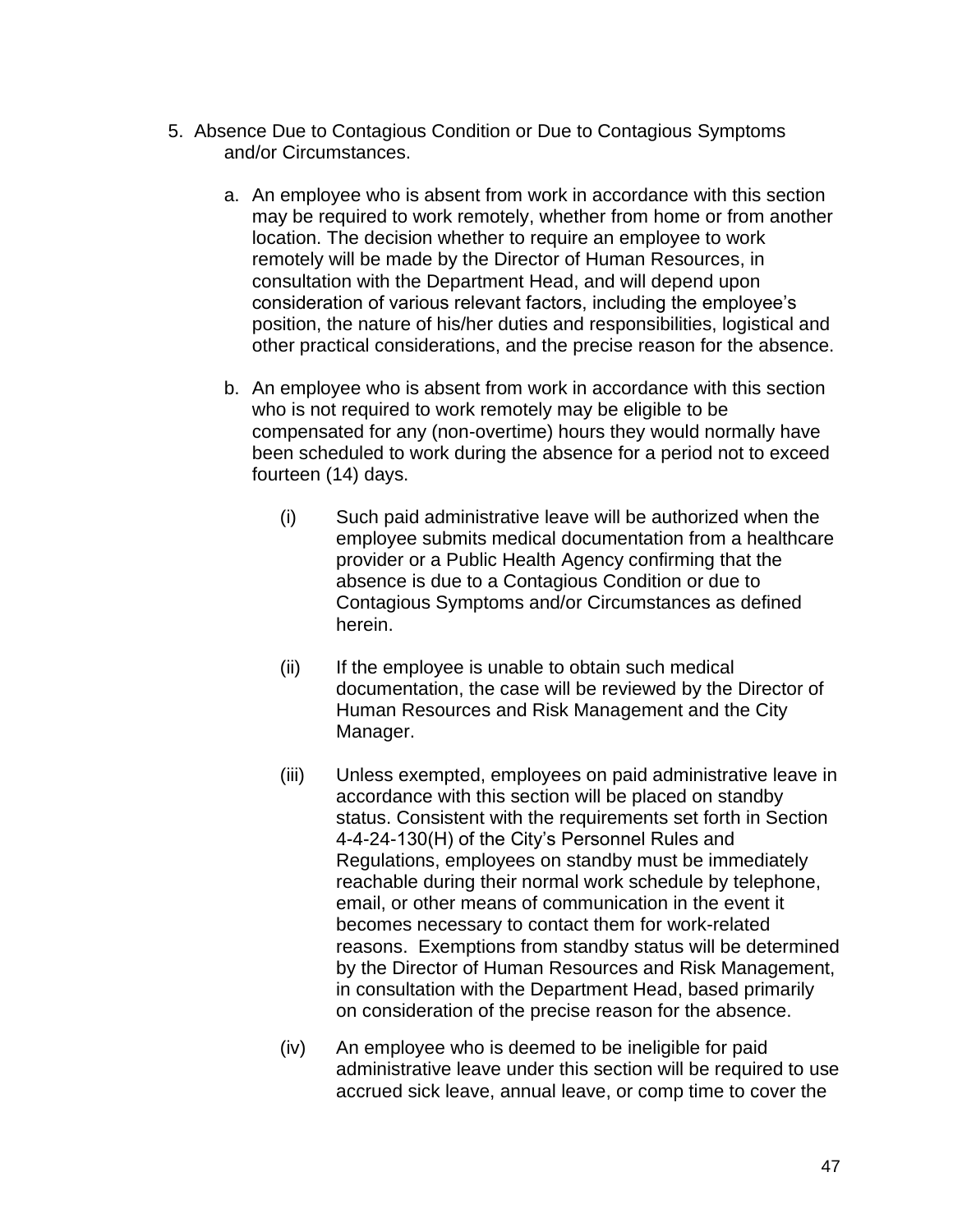absence from work. If accrued leave is unavailable or exhausted, the employee may be recorded as absent with approved unpaid leave.

c. If the event that an employee's absence under this section extends beyond fourteen (14) calendar days, the employee will be required to provide additional medical documentation supporting the extended absence. If the employee is unable to obtain such medical documentation, the case will be reviewed by the Director of Human Resources and Risk Management and the City Manager. Ultimately, the City will handle any extended absences in compliance with all federal and state laws and regulations, including the ADA and the FMLA, as well as the City's Personnel Rules and Regulations.

### 6. Amendments.

Due to the unprecedented nature of the public health emergency precipitating adoption of this section, the ongoing availability of new information, the difficulty in predicting relevant developments, and the need to act more quickly than the local legislative process allows under even ideal circumstances, the Mayor, upon consultation with the City Manager, the City Attorney, and/or the Director of Human Resources, is hereby authorized to make immediate amendments to this section consistent with its stated intent and/or changes implemented by the Federal or State Governments. Any such amendments made to this section by the Mayor shall remain in full force and effect until the next scheduled or called meeting of the City Council, at which time said amendments may be ratified, vacated, or modified.

- 7. Legal Considerations.
	- a. This section shall be interpreted and applied in accordance with all applicable federal and state laws and regulations, including the ADA and the FMLA, as well as the City's Personnel Rules and Regulations. If any aspect of this section is determined to be inconsistent or in conflict with any subsequently enacted or promulgated federal or state law, rule, or regulation, the latter shall control to the extent of said inconsistency or conflict.
	- b. This section is for the City's internal, administrative use only and is not intended and should not be construed or applied as creating a higher duty of care than presently exists under applicable law. Nor does this section create any enforceable rights, entitlements, promises, or expectations or otherwise operate to enlarge the potential civil liability of the City or any City official, officer, or employee in any way.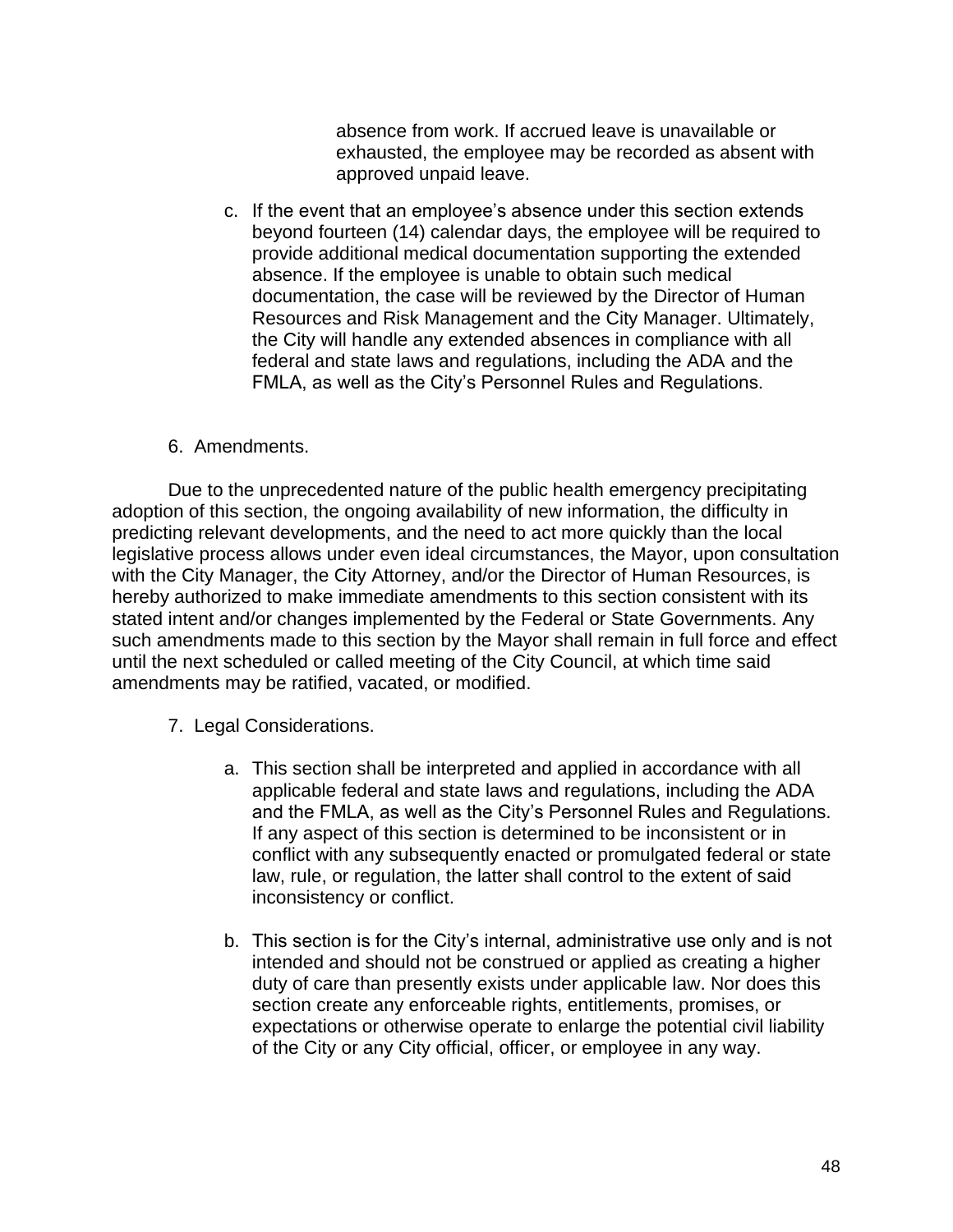(Code 1978, § 4-1095; Ord. No. 5575, 6/12/96; Ord. No. 6547, 8/13/2003, § 1; Ord. No. 6704, 8/11/2004, § 1; Ord. No. 7028, 4/11/2007, §§ 5, 6; Ord. No. 7393, 10/14/2009, § 1; Ord. No. 8142, 4/6/2020, § 1)

#### **4-4-16-060 - Military leave**.

These provisions are intended to comply with federal and state laws regarding military leave and are not intended to add to or detract from those regulations. See the Vietnam Era Veterans' Readjustment Assistance Act (VEVRAA), 38 U.S.C. Section 4301 et seq., commonly known as the Uniformed Services Employment and Reemployment Rights Act of 1994 (USERRA), the Veterans Benefits Improvement Act of 2004, the Veterans' Benefits Improvement Act of 2008, O.C.G.A. § 38-2-54, and O.C.G.A. § 38-2-279. The city/BLW specifically reserves the right to add to, change, or abolish the provisions of this section, in whole or in part, based upon pertinent action by any appropriate legislative, judicial or regulatory authority.

In accordance with these laws, the city/BLW will not discriminate against any employee or job applicant in initial employment, reemployment, retention, promotion, or any benefit of employment on the basis of their membership, application for membership, performance of military service, application for service, or obligation to the uniformed service.

A. Eligibility. Any regular employee who is a member of a uniformed service, or any current employee who is drafted or joins a uniformed service may be granted a leave of absence for the purpose of service, including travel to and from same. Such service may be voluntary or involuntary, in time of peace or war. The "uniformed services" are defined as the U.S. Army or U.S. Army Reserve, U.S Navy or U.S. Navy Reserve, U.S. Air Force or U.S. Air Force Reserve, U.S. Marines or U.S. Marine Corps Reserve, U.S. Coast Guard or U.S. Coast Guard Reserve, National Guard, Commissioned Corps of the Public Health Service, State Defense Force, or the National Disaster Medical System.

B. Advance Notice. An employee, or an appropriate officer of the uniformed service in which his service is to be performed, must notify the city/BLW that the employee intends to leave his position to perform uniformed service. An "appropriate officer" is a commissioned, warrant, or noncommissioned officer authorized to give such notice by the uniformed service concerned. Although verbal notice is acceptable, employees should make every effort to provide written notice at least 30 days prior to departure. No advance notice is required if the notice is precluded by military necessity or the giving of notice is impossible or unreasonable.

C. Health Benefits. All full-time employees on military leave are entitled to continue their health insurance under the Consolidated Omnibus Budget Reconciliation Act (COBRA) for up to 24 months. The city/BLW can charge the employee 102 percent of the full premium for this coverage if the military leave exceeds 31 calendar days. If the leave is 31 calendar days or less, the employee can continue to pay the employee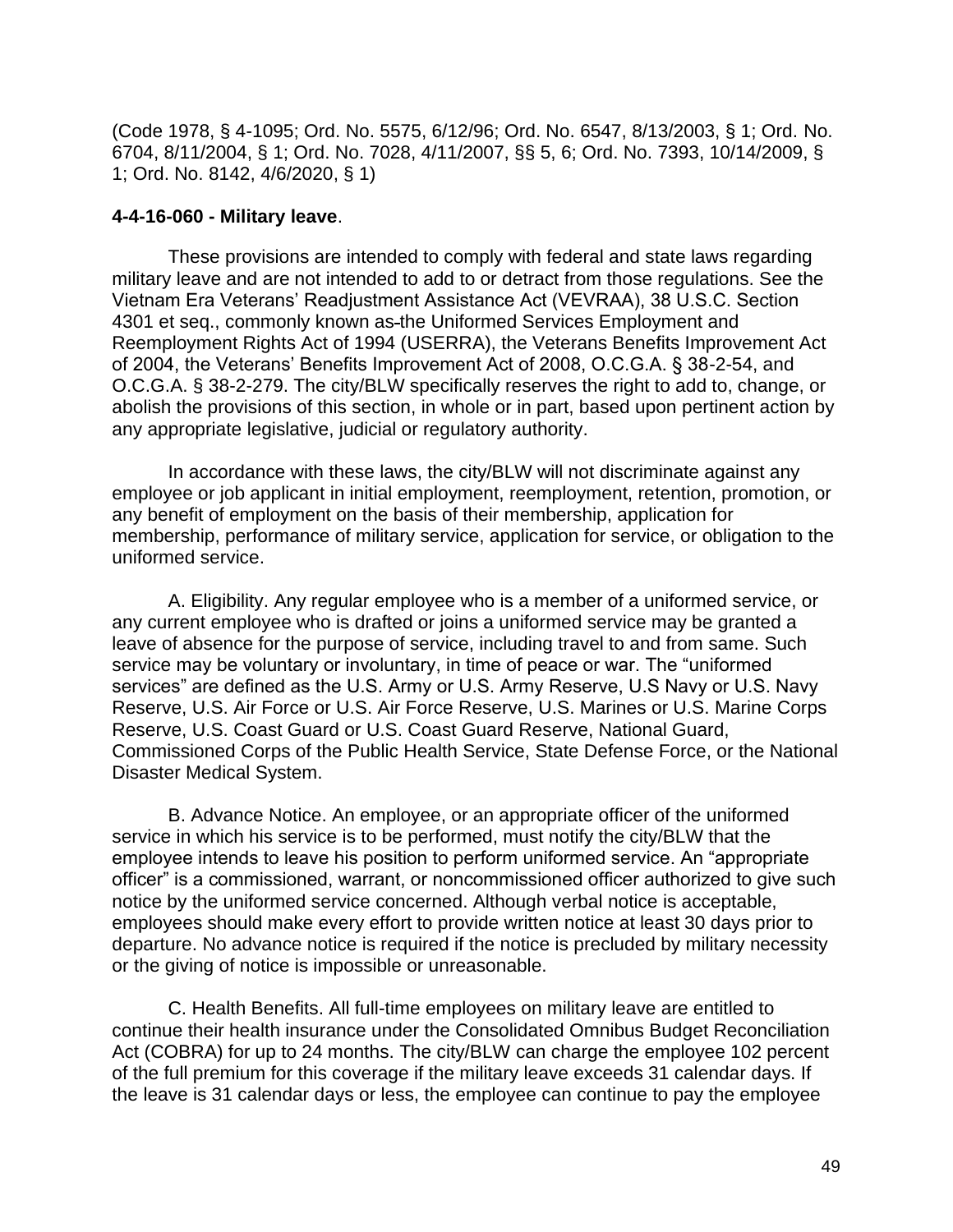portion of the premium and the city/BLW will continue to pay the employer portion until the end of the 31st calendar day.

Employees who do not elect to continue coverage during military leave will have their coverage reinstated upon reemployment without any exclusions or waiting periods except to the extent the exclusion would have applied even if coverage had not been terminated as a result of such service. However, some exclusions or waiting periods could apply to medical problems or conditions that the Secretary of Veterans Affairs determines to be the result of a service-connected disability.

### D. Pension Benefits.

1. Supplemental Pension. The city/BLW will retroactively contribute to the account of returning employees, an amount that would have been contributed had the employee not left for military duty. Allocations will not include earnings or forfeitures.

2. Regular Pension. Time spent in the uniformed service will be credited to all employees toward meeting length of service requirements for eligibility for participating in a retirement plan, for vesting in the retirement plan or in the calculation of benefits under the retirement plan. The city/BLW will suspend pension contributions during uniformed service because the employee is not in pay status. However, upon such employee's return, the city/BLW will retroactively contribute an amount that would have been contributed had the employee not left for duty. Earnings for pension purposes will be computed at the hourly or salary rate at which it would have been earned if the employee were not on leave. The break in service provision of the retirement plans shall not affect an employee on military leave.

E. Reemployment. Employees on a leave of absence for uniformed service or training have varying time limits within which to report to work or apply for reemployment after service has ended, depending on the length of the period of service or training. For service of 30 days or less, employees must notify the city/BLW verbally or in writing of their intent to return to a position of employment no later than the first regularly scheduled work period on the first full calendar day after the service plus eight hours to return home. For service from 31 to 180 days, an application for reemployment must be filed within 14 days after completion of the service. For service for 181 days or more, an application for reemployment must be submitted not later than 90 days after completion of the service. All of these deadlines can be extended for up to two years if the individual is hospitalized or convalescing from a service-connected injury or illness. Such discharge from service must not be disqualifying and the employee must be physically and mentally capable of performing the essential functions of the work involved in his previous or similar position with or without a reasonable accommodation. An examination by an individual or entity appointed by the city BLW at city/BLW expense will be utilized to aid in determining fitness for duty and/or the ability to perform the essential functions of the position with or without a reasonable accommodation. An "application for reemployment" is defined as an employee notifying the Department of Human Resources verbally or in writing that he or she is returning from duty and seeks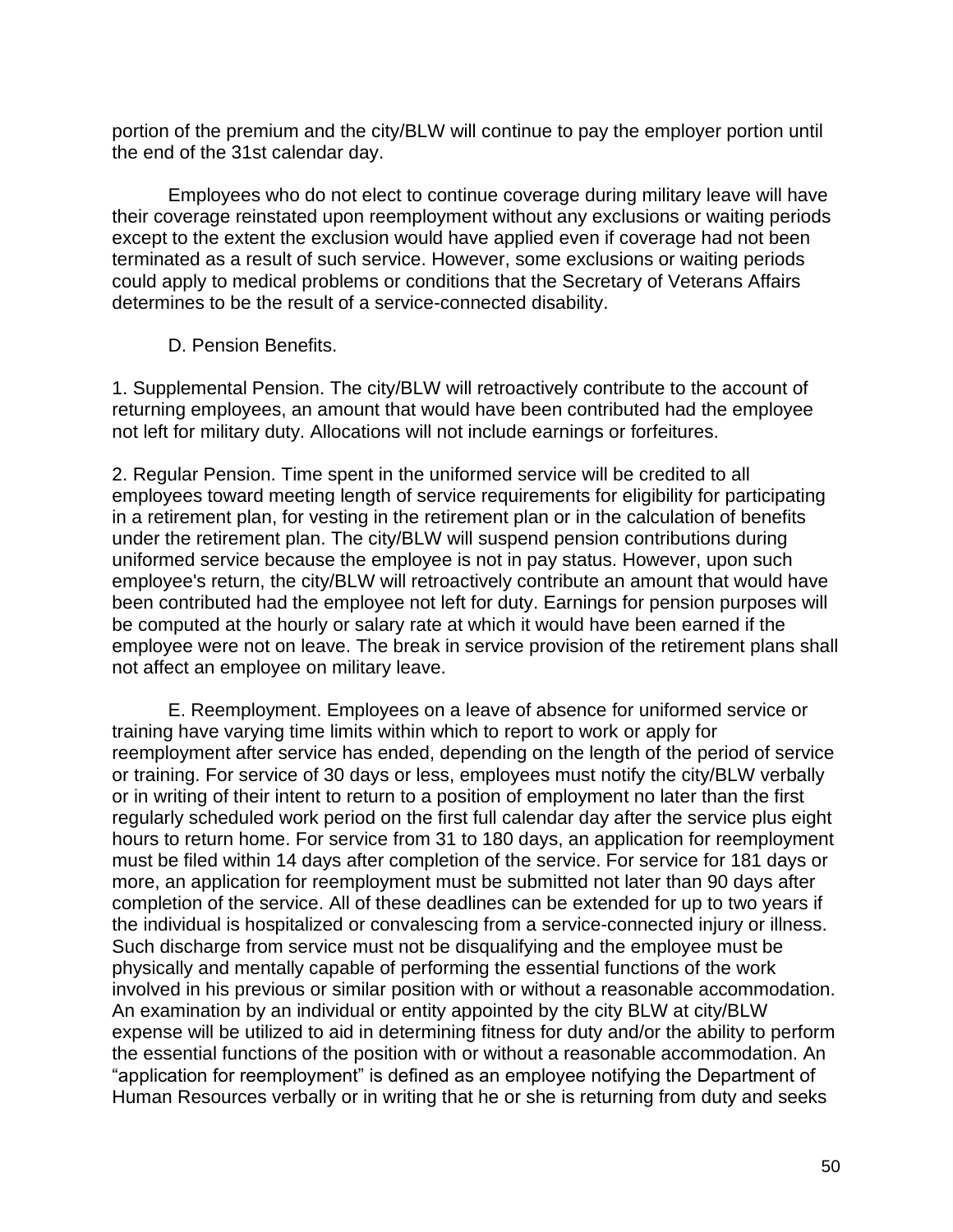reemployment. For any period of service that exceeds 30 days, employees must also submit acceptable documentation that establishes a timely reemployment application, shows that the employee has not exceeded the five-year total time limit on the duration of service, and shows that the employee's separation or discharge from service was not disqualifying. Examples of acceptable documentation include the Department of Defense Form 214 (Certificate of Release or Discharge from Active Duty), military orders carrying an endorsement indicating completion of required service, or copies of payroll documents showing periods of service.

The city/BLW is not required to reinstate returning employees under the following conditions:

1. The city/BLW's circumstances have so changed as to make reemployment impossible or unreasonable;

2. The employment from which the person leaves to serve in the uniformed services is for a brief, nonrecurring period and there is no reasonable expectation that such employment will continue indefinitely or for a significant period;

3. The returning employee is no longer qualified (i.e., no longer has the ability to perform the essential functions of the position) despite the city/BLW's reasonable efforts to requalify such individual (including re-training) and reemployment would cause the city/BLW undue hardship;

4. The returning employee was not released from service under honorable conditions (see 38 U.S.C. Section 4304). NOTE: Reemployment rights are restored upon upgrade of discharge to service under honorable conditions.

F. Reemployment Rights.

All regular employees on military leave will retain a right to reemployment for up to five years of cumulative service, with exceptions listed in 38 U.S.C. Section 4312.

1. An employee who is called to active service for less than 90 days is entitled to:

a. Reemployment in the position in which the employee would have been employed if the continuous employment of such person with the city/BLW had not been interrupted by such service, the duties of which the person is qualified to perform; or

b. Reemployment in the position in which the employee was employed on the date of the commencement of the service in the uniformed services, but only if the employee is not qualified to perform the duties of the position referred to above after reasonable efforts by the city/BLW to qualify the employee.

2. An employee who is called to active service for more than 90 days is entitled to: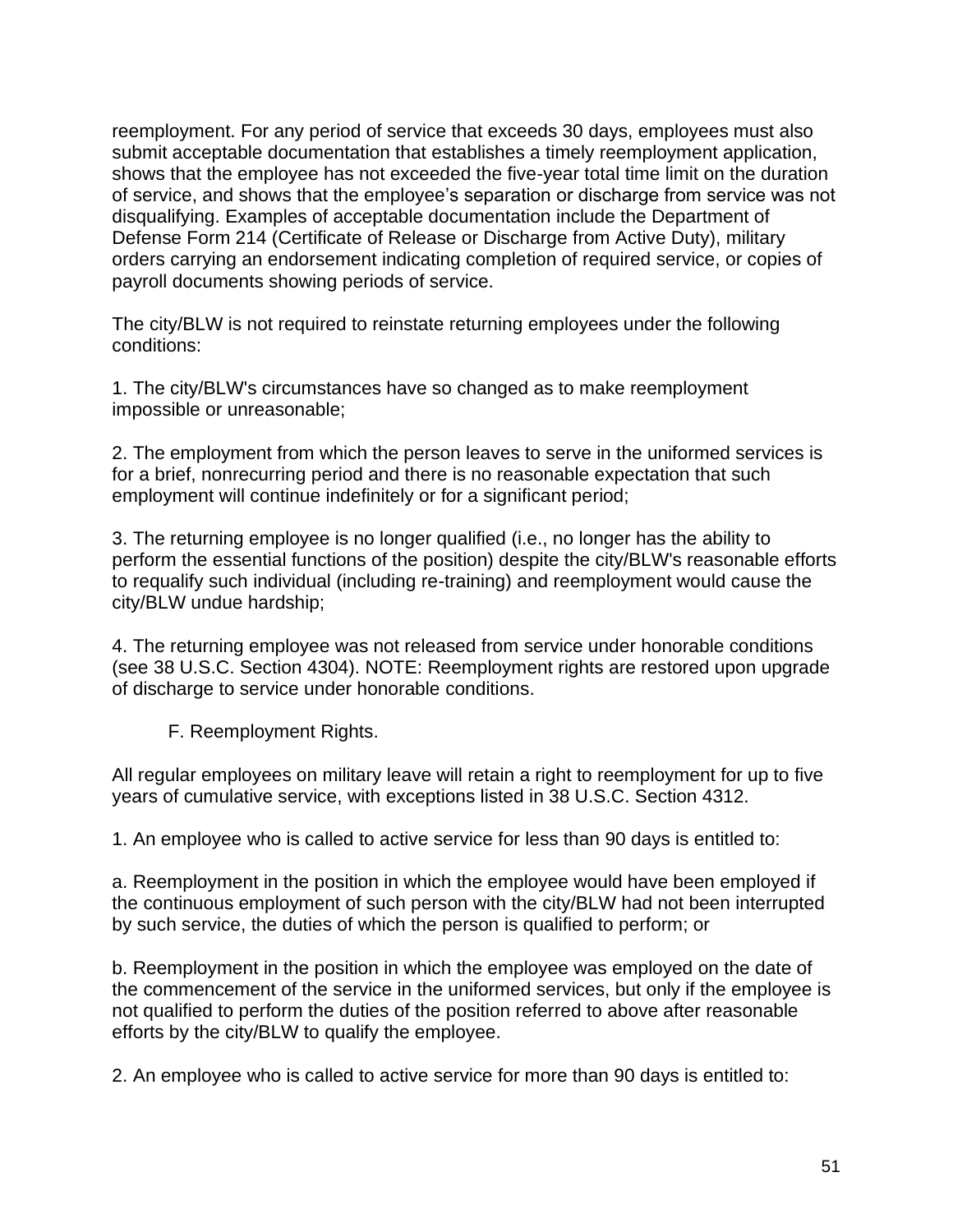a. Reemployment in the position of employment in which the person would have been employed if the continuous employment of such person with the city/BLW had not been interrupted by such service, or a position of like seniority, status or pay, the duties of which the person is qualified to perform; or

b. Reemployment in the position in which the person was employed on the date of the commencement of the service in the uniformed services, or a position of like seniority, status, and pay, the duties of which the person is qualified to perform, only if the person is not qualified to perform the duties of a position referred to above after reasonable efforts by the city/BLW to qualify the person.

3. In the case of a person who has a disability incurred in, or aggravated during such service, and who, after reasonable efforts by the city/BLW to accommodate the disability, is not qualified due to such disability to be employed in the position of employment in which the person would have been employed, the employee is entitled to:

a. Reemployment in any other position which is equivalent in seniority, status and pay, the duties of which the employee is qualified to perform or would become qualified to perform with reasonable efforts by the city/BLW; or

b. Reemployment in a position which is the nearest approximation to a position referred to above in terms of seniority, status and pay consistent with circumstances of such person's case.

4. The employee will not be penalized for having been on duty and shall be entitled to the seniority and other rights and benefits determined by seniority that the employee had on the date of the commencement of service in the uniformed services plus the additional seniority and rights and benefits that such person would have attained if the person had remained continuously employed. The returning employee shall also be entitled to any increase in base salary accorded his position, excluding performance increases, which would normally be accorded to the incumbent in the position.

5. Reemployment will not be dependent upon the laying off of another person who was hired at an earlier date than the date of the person returning from military leave in the same or similar position.

6. The city/BLW will make reasonable efforts to refresh or update the skills of the returning employees from military leave by providing refresher training and any training the employee would have received if he or she would have remained on the job.

G. Paid Leaves of Absence.

1. All employees are entitled to leave of absence without loss of pay, leave benefits, or service time on all days which they are engaged in ordered military duty up to a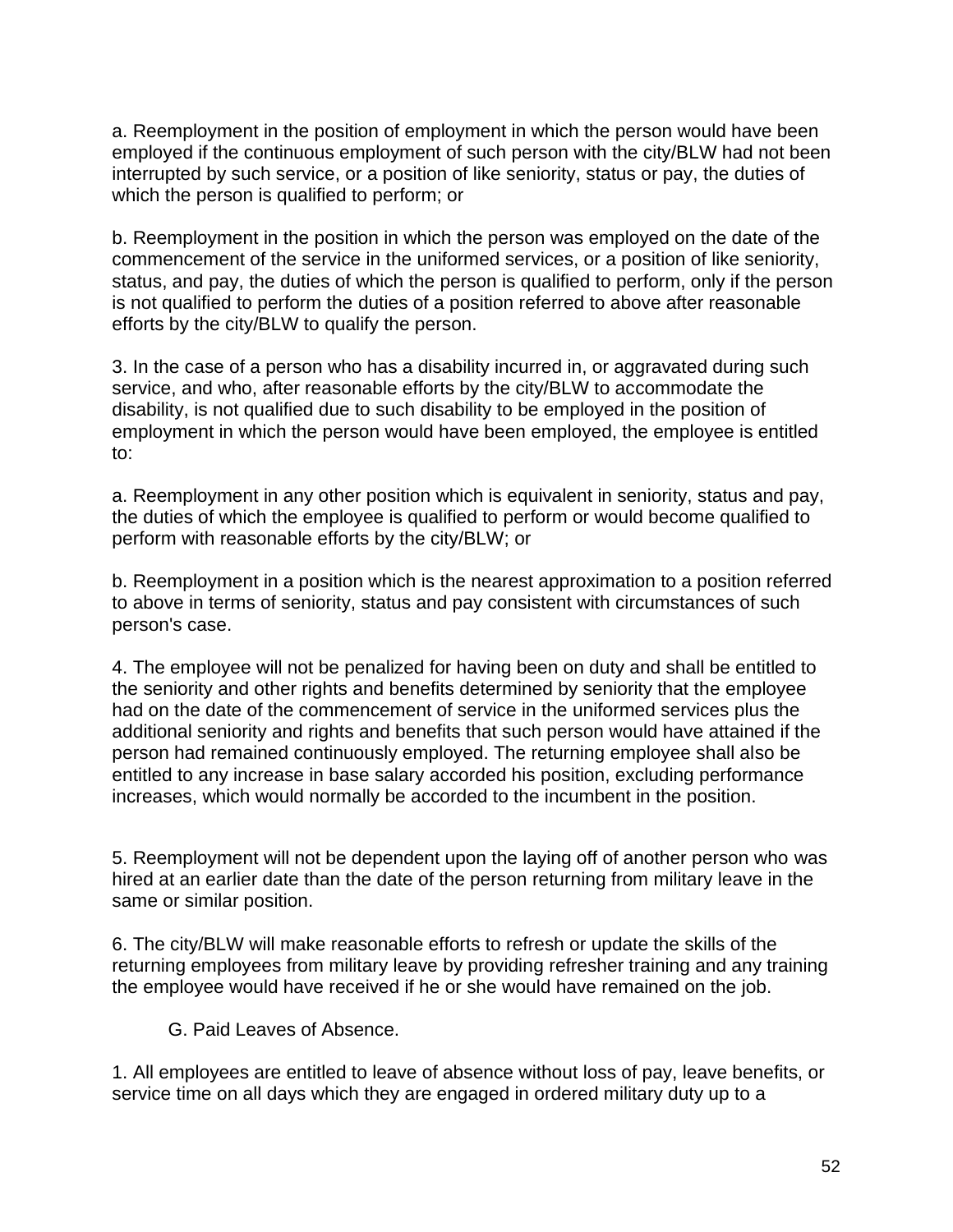maximum of 18 working days in any one federal fiscal year (October 1 – September 30). A shift of 12 hours or less constitutes one workday for the purposes of this policy. For fire personnel who work a 24-hour shift, a maximum of nine shifts or 216 hours will be allowable for paid military leave during any one federal fiscal year. In the event the Governor declares an emergency and orders any employee to ordered military duty as a member of the National Guard, any such employee, while performing such duty, shall be paid his salary or other compensation as an employee for a period not exceeding 30 days in any one federal fiscal year (October 1 – September 30).

2. Leaves of absence exceeding 18 working days (or 216 hours for fire personnel) in any one federal fiscal year shall be granted for assignment to duty functions of a military character, without pay, but not less in service time. For National Guard members who are ordered by the Governor to perform military duty for a declared emergency, leaves of absence exceeding 30 working days (or 360 hours for fire personnel) in any one federal fiscal year shall be granted, without pay, but not less in service time.

3. Employees will be paid the difference between their city salary and their military basic pay for any or all periods of absence while engaged in the performance of ordered military duty after expiration of the payment periods provided for in paragraphs 1 and 2. Employees must submit proof of military pay to the director of human resources and risk management to justify payment.

(Code 1978, § 4-1096; Ord. No. 5575, 6/12/96; Ord. No. 6787, 3/9/2005, §§ 1—3; Ord. No. 7844, 10/14/2015, § 1; Ord. No. 7891, 6/8/2016, § 1)

# **4-4-16-070 - Court leave**.

- A. An employee called for jury duty or subpoenaed as a witness, except on cases in which the witness is a plaintiff, cross-complainant or counter complainant, shall be granted court leave and shall be excused from work upon presentation of a court notice to the department head to that effect. Employees called to court for the purposes of this policy shall promptly notify their immediate supervisor so that arrangements can be made for their absence from work. The employee will be paid his regular pay provided he submits evidence of the actual days spent in court. Monies received or which could be received for said service from any court (except actual receipted expense) shall be endorsed to the city/BLW. Only the number of actual days or hours spent in court will be considered in granting leave and the employee must return to duty promptly when released by the court.
- B. Employees who become plaintiffs or defendants are not eligible for court leave with pay.

(Code 1978, Sec. 4-1097; Ord. No. 5575, 6/12/96)

### **4-4-16-080 - Funeral leave**.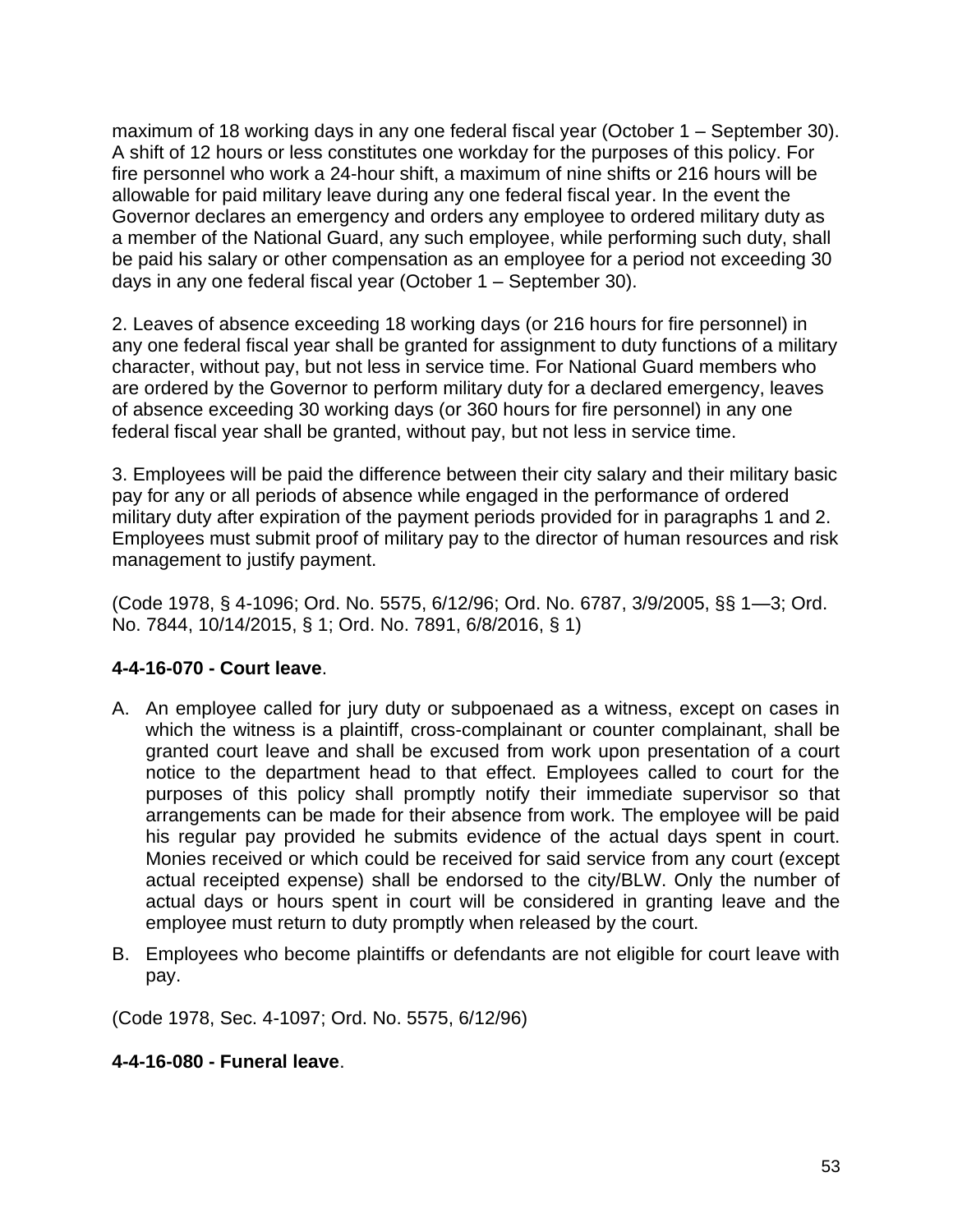- A. All full-time, regular employees may be granted upon approval of the department head or their designee, time off with pay not to exceed three consecutive workdays or 36 hours for 24-hour shift fire personnel in the event of a death in their family. Two additional workdays or 20 hours for 24-hour fire personnel may be granted at the discretion of the department head.
- B. The maximum allowed funeral leave in one calendar year is five workdays or 56 hours for 24-hour shift fire personnel. Such time is not chargeable to vacation or sick leave.
- C. The employee may be required to provide the department head with proof of death in the family before compensation is approved.

(Code 1978, § 4-1098; Ord. No. 5575, 6/12/96; Ord. No. 7133, 2/13/2008, § 1)

### **4-4-16-085 – Maternity leave**.

- A. A full-time employee who has been employed with the City/BLW for at least one year and gives birth to a child/children shall be entitled to time off with pay not to exceed four weeks.
- B. Employees shall provide documentation of the basis for any leave requested under this section.
- C. Maternity leave provided in this section shall run concurrently with Family and Medical Leave Act (FMLA) leave as provided in Section 4-4-16-090.

(Ord. No. 7892, 6/8/2016, § 1)

### **4-4-16-090 - Family and medical leave of absence without pay**.

The provisions of this section are regulated by the Family and Medical Leave Act of 1993 (P.L. 103-3) and pertinent Department of Labor regulations as they may be promulgated. The city/BLW specifically reserves the right to add to, change or abolish the provisions of this section, in whole or in part, based upon pertinent action by any appropriate legislative, judicial or regulatory authority.

A. Eligibility and Reasons Granted. The provisions of this section apply only to those employees who have been employed for at least 12 months (such 12 months of employment does not have to be consecutive) and who have provided at least 1,250 hours of service during the 12 months before any leave is requested. In determining the hours worked, paid leave, such as vacation, sick or compensatory leave is not included.

The city manager or a department head will grant up to a total of 12 workweeks of Family and Medical Leave Act (hereinafter FMLA) leave to any eligible employee during any 12-month period for one or more of the reasons listed below. The 12-month period for purposes of this section shall be measured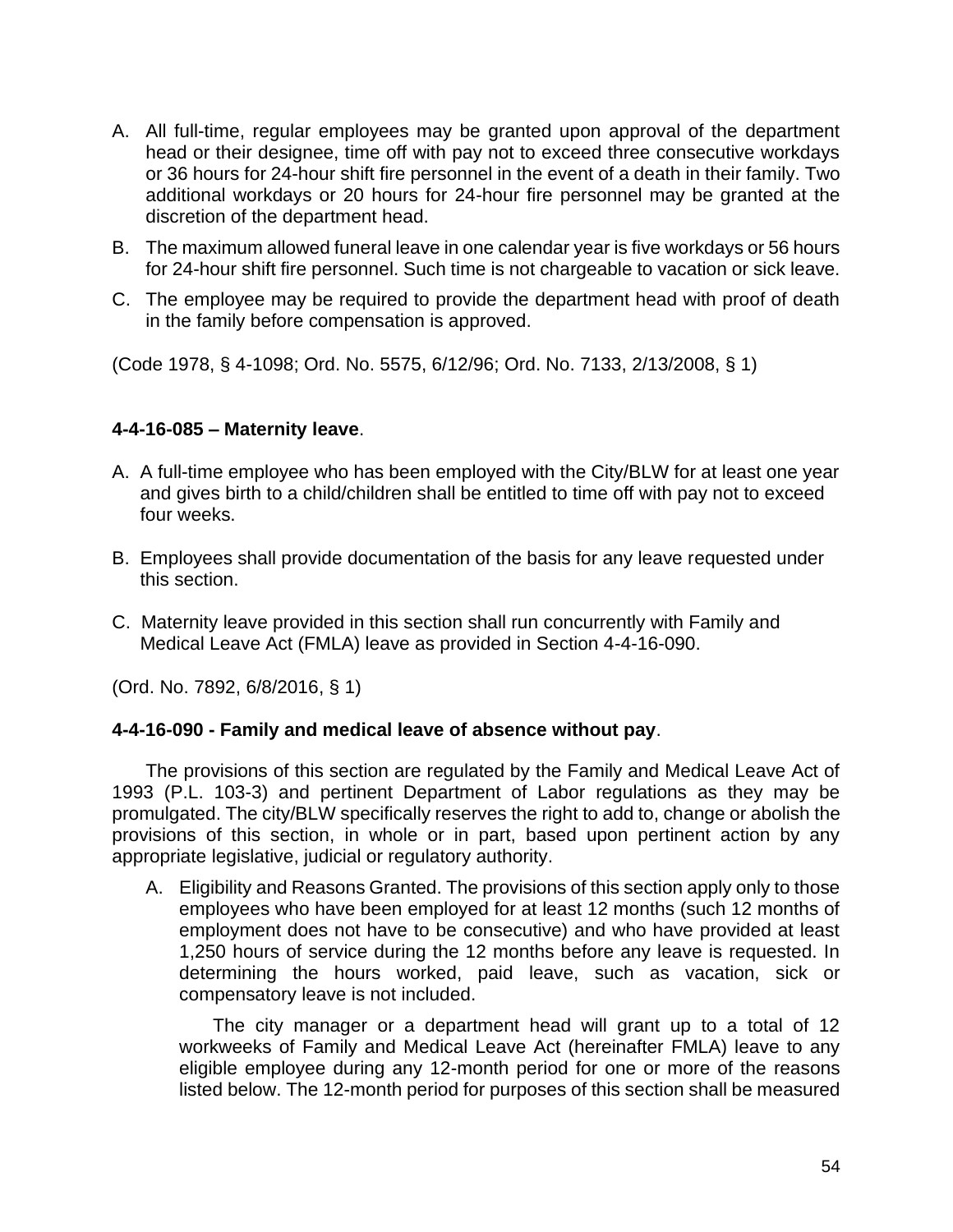forward from the beginning date of an employee's first approved FMLA leave. Employees are required to first use any accrued vacation, sick, holiday or compensatory leave for all or any part of this 12-week period. When an employee uses paid leave in lieu of unpaid FMLA leave, the city/BLW will only provide sufficient unpaid leave to total 12 workweeks in the designated 12-month period of time in accordance with FMLA regulations.

- 1. Reasons.
	- a. Birth of a child and to care for that child if requested within one year after birth of the child. Employees are required to give at least 30 days notice for a request for this reason and specify the amount of time requested. If, due to unforeseeable circumstances, some adjustment must be made to the requested leave, employees are required to provide the city/BLW with reasonable notice of such adjustment. Failure to comply with this notice requirement may be grounds for postponement of the requested leave.
	- b. Placement for adoption or foster care of a child if requested within one year after placement of the child. Employees are required to give at least 30 days notice for a request for this reason and specify the amount of time requested. If, due to unforeseeable circumstances, notice is not able to be given within the 30-day time period, employees are required to provide reasonable notice within two business days of learning of the need for leave. Failure to comply with this notice requirement may be grounds for postponement of the requested leave.
	- c. Serious personal health condition making the employee unable to perform the essential functions of his job. Employees are required to give notice as soon as practicable after the need for FMLA leave becomes known to the employee, and specify the amount of time requested.
	- d. Care for a parent, spouse, or child with a serious health condition. A qualifying child must be under 18 years of age, or if older, incapable of self care because of a mental or physical disability. Employees are required to give notice as soon as practicable after the need for FMLA leave becomes known to the employee, and specify the amount of time requested. For purposes of this policy, a parent includes only a biological parent or an individual who stands or stood in loco parentis to the employee when the employee was a child. Parents-in-law are not included. For purposes of this policy, child includes biological children, adopted children, foster children, step children, legal wards or a child of an employee standing in loco parentis and the child is either under age 18 or age 18 or older and incapable of self care because of a mental or physical disability. For purposes of this policy, spouse means a husband or wife as defined or recognized under state law for purposes of marriage in the state where the employee resides, including common law marriage in states where it is recognized. Domestic partners are not eligible for the provisions of this section. Leave for care of any other relatives or for any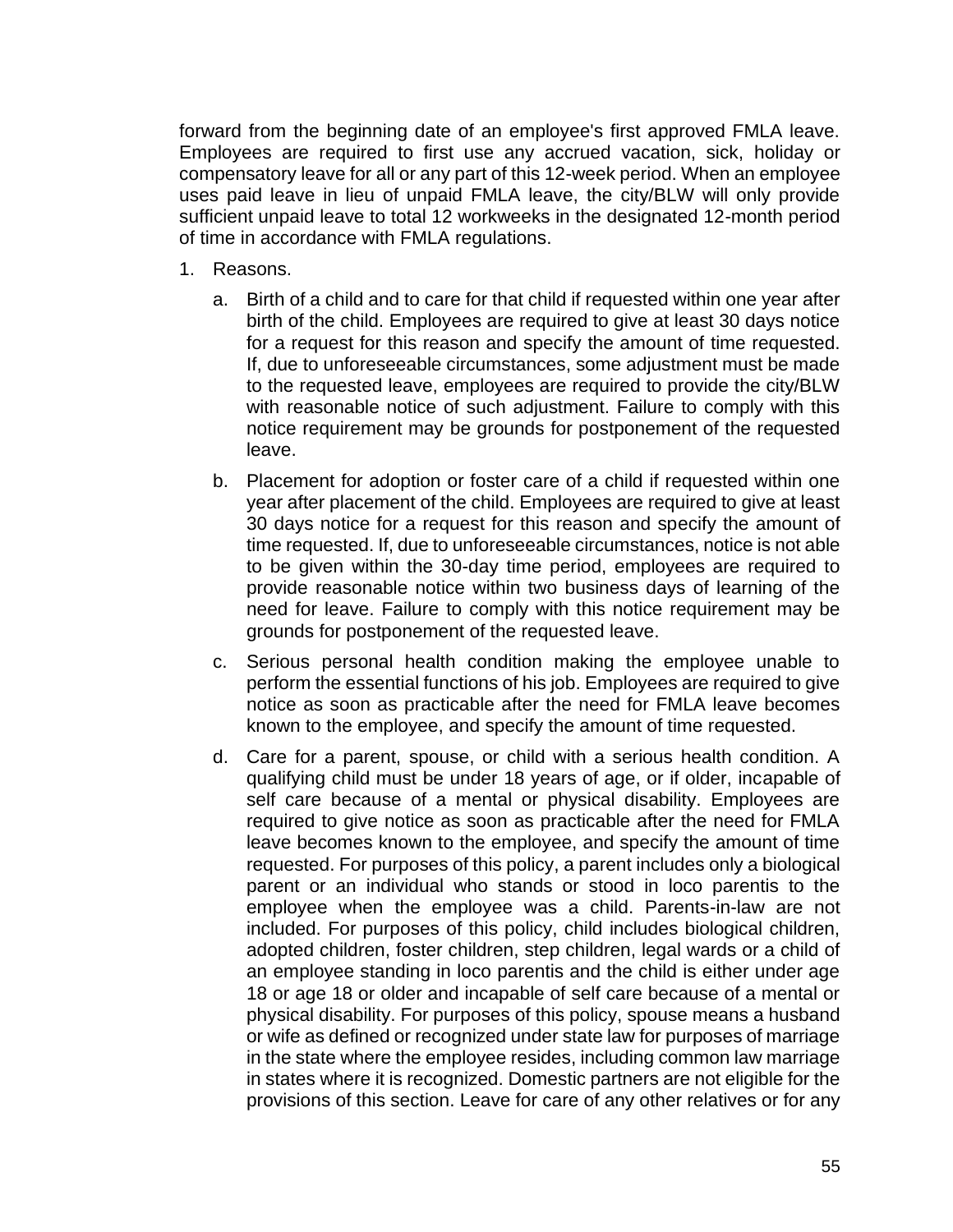other individuals who may be a part of an employee's household is not authorized by this section.

- e. Military Family Leave: The National Authorization Act for FY 2008 amended the FMLA to provide eligible employees working for the city/BLW additional leave rights related to military service.
	- (1) Eligible employees are entitles to up to 12 weeks of leave because of "any qualifying exigency" arising out of the fact that the spouse, son, daughter, or parent of the employee is on active duty, or has been notified of an impending call to active duty status, in support of contingency operation.
	- (2) An eligible employee who is the spouse, son, daughter, parent, or next of kin of a covered service member who is recovering from a serious illness or injury sustained in the line of duty on active duty is entitled to up to 26 weeks of leave in a single 12-month period to care for the service member. The military caregiver leave is available during "a single 12-month period" during which an eligible employee is entitled to combined total of 26 weeks of all types of FMLA leave.
- 2. For the purposes of this section, a serious health condition is an illness, injury, impairment or physical or mental condition that involves one of the following:
	- a. Hospital Care. Inpatient care (i.e., an overnight stay) in a hospital, hospice, or residential medical care facility, including any period of incapacity or subsequent treatment in connection with, or as a consequence of, such inpatient care. Incapacity for the purposes of FMLA is defined to mean inability to work, attend schools, or perform other regular daily activities due to the serious health condition, treatment for it, or recovery from it.
	- b. Absence Plus Treatment. A period of incapacity of more than three consecutive calendar days (including any subsequent treatment or period of incapacity relating to the same condition) that also involves:
		- (1) Treatment two or more times by a health care provider, a nurse, or physician's assistant under direct supervision of a health care provider or by a provider of health care services (e.g., physical therapist) under orders of, or on referral by, a health care provider; or
		- (2) Treatment by a health care provider on at least one occasion that results in a regimen of continuing treatment under the supervision of the health care provider.
	- c. Due to Pregnancy, or for Prenatal Care. Any period of incapacity due to pregnancy or for prenatal care.
	- d. Chronic Conditions Requiring Treatments. A chronic condition that: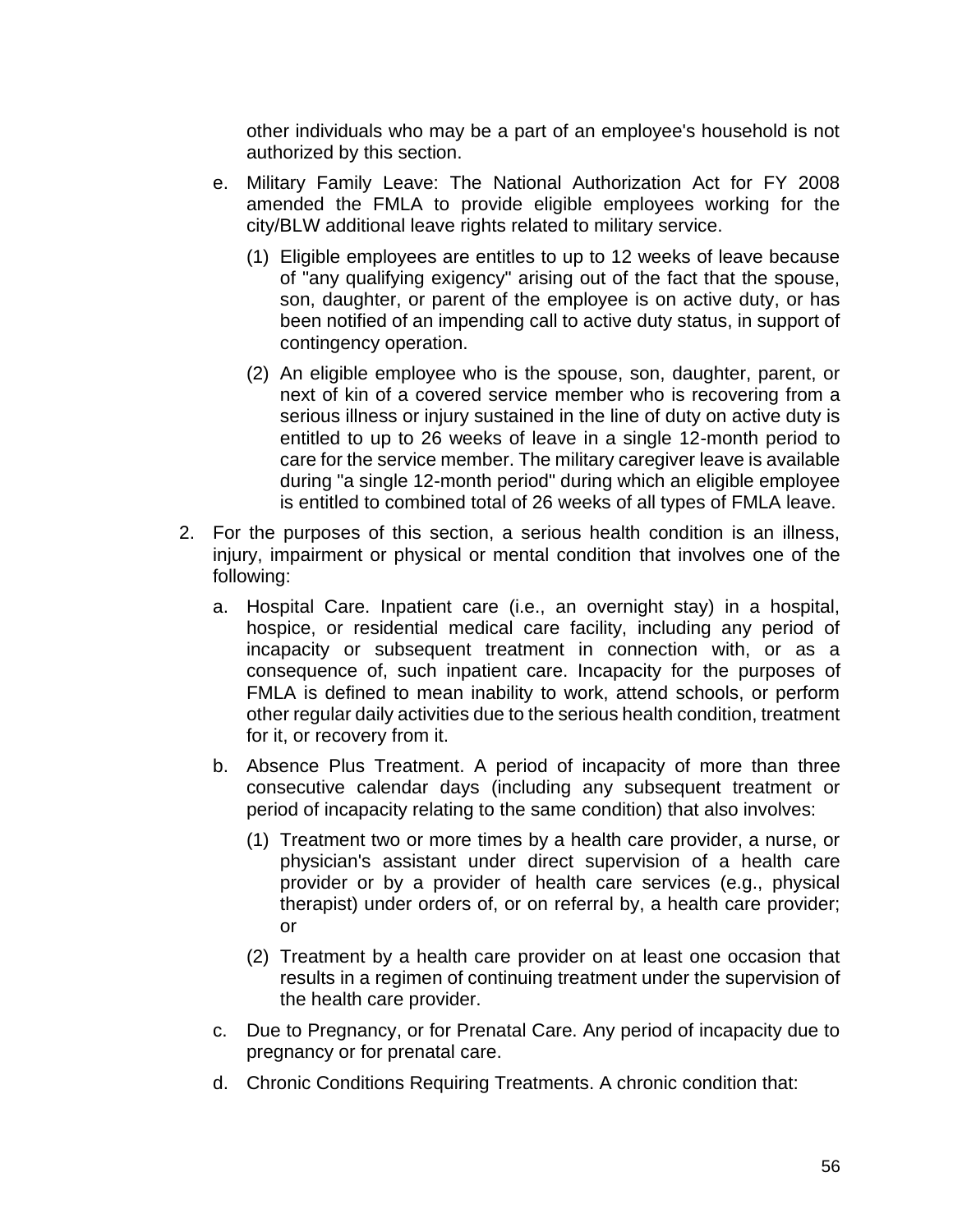- (1) Requires periodic visits for treatment by a health care provider or a nurse or physician's assistant under the direct supervision of a health care provider;
- (2) Continues over an extended period of time (including recurring episodes of a single underlying condition); and
- (3) May cause episodic incapacity rather than a continuing period of incapacity (e.g., asthma, diabetes, epilepsy, etc.)
- e. Permanent/Long-Term Conditions Requiring Supervision. A period of incapacity that is permanent or long term due to a condition for which treatment may not be effective. The employee or family member must be under the continuing supervision of but need not be receiving active treatment from a health care provider. Examples include Alzheimer's, a severe stroke, or the terminal stages of a disease.
- f. Multiple Treatments (Non-chronic Conditions). Any period of absence to receive multiple treatments (including any period of recovery from them) by a health care provider or a provider of health care services under orders of, or on referral by, a health care provider, either for restorative surgery after an accident or other injury or for a condition that would be likely to result in a period of incapacity of more than three consecutive calendar days in the absence of medical intervention or treatment, such as cancer, chemotherapy, radiation, etc., severe arthritis (physical therapy) or kidney disease (dialysis).

Employees must give 30 days notice for all requests for leaves of absence for any planned medical treatment. If the employee fails to give 30 days notice, when requested, for foreseeable leave, with no reasonable excuse for the delay, the city manager or department head may deny the taking of FMLA leave until at least 30 days after the date the employee provides notice to the city manager or department head of the need for FMLA leave.

All requests for FMLA leave for the serious medical condition of the employee, spouse, parent or child must be substantiated by a health care provider's certification of the existence of such medical condition. The initial certification must be provided within 15 days after the city/BLW requests such certification. The city/BLW'S request for certification shall be written and addressed to the employee.

The employee is required to provide his department head on the beginning day of the sixth and twelfth week of FMLA leave, a recertification by the health care provider of the status of the employee's, spouse's, parent's or child's serious medical condition, and a written statement by the employee as to his intention to return to work. If the employee's FMLA leave is intermittent or a reduced schedule of work, the employee shall provide the required recertification and written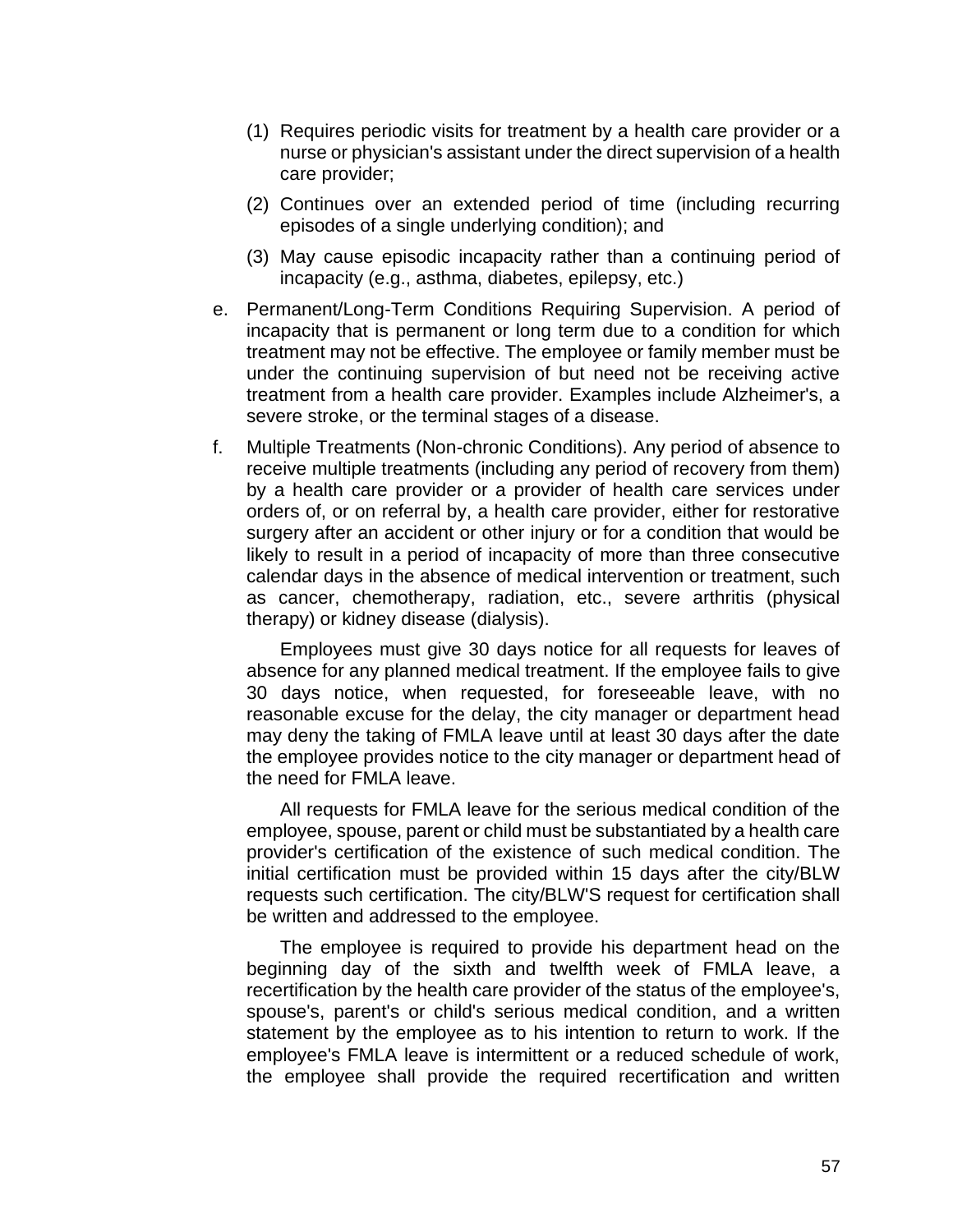statement of intent at such time as the employee's accumulated FMLA leave totals six weeks and 12 weeks.

Intermittent leave or a reduced schedule of work may be taken whenever medically necessary to care for a seriously ill family member or because the employee is seriously ill and unable to work. Employees needing intermittent leave or leave on a reduced schedule must attempt to schedule their leave so as not to disrupt the department's operations. Intermittent leave or a reduced work schedule will not be approved for birth of a child, placement for adoption or foster care of a child. The city/BLW reserves the right to temporarily transfer an employee on intermittent leave or a reduced schedule of work to an alternative position, with equivalent pay and benefits, that better accommodates the recurring periods of leave than the employee's regular position.

- 3. If a husband and wife are employed by the city/BLW, they are limited to a combined total of 12 work weeks of FMLA leave during any 12-month period for the following reasons only:
	- a. Birth of a child, and to care for the newborn child; or
	- b. Placement of a child with the employee for adoption or foster care.
- B. Employee Benefits During Leave.
	- 1. Health Insurance. The city/BLW will provide and pay for the same group health care coverage during the FMLA leave in the same manner as for active employees. The city/BLW will notify the employee on FMLA to pay the employee portion of any health insurance premium owed to the city/BLW during his absence. If the employee elects not to return to work after the FMLA leave, the city/BLW will initiate proceedings to collect the city/BLW's portion of the premium paid during the leave of absence. The city/BLW will not collect such premiums if the employee fails to return to work after the FMLA leave due to a continuation, recurrence or onset of the medical condition or other circumstances affecting the employee or other family members which are clearly beyond the employee's control.
	- 2. Life Insurance. The employee may elect to continue coverage of the city/BLW's life insurance benefit. The employee is responsible for timely payment of all premiums, including the city/BLW's portion, during his absence. The employee is responsible for timely payment of all premiums for any supplemental policies the employee wishes to continue. Failure to pay the monthly premiums within 30 days of the due date will result in termination of the coverage.
	- 3. Vacation and Sick Leave. No vacation or sick leave will be earned by an employee on leave of absence without pay status.
	- 4. Pension Plans. No contributions will be made to the employee's supplemental pension fund while on leave without pay status. However, credit for service time for the employee's regular pension plan will be credited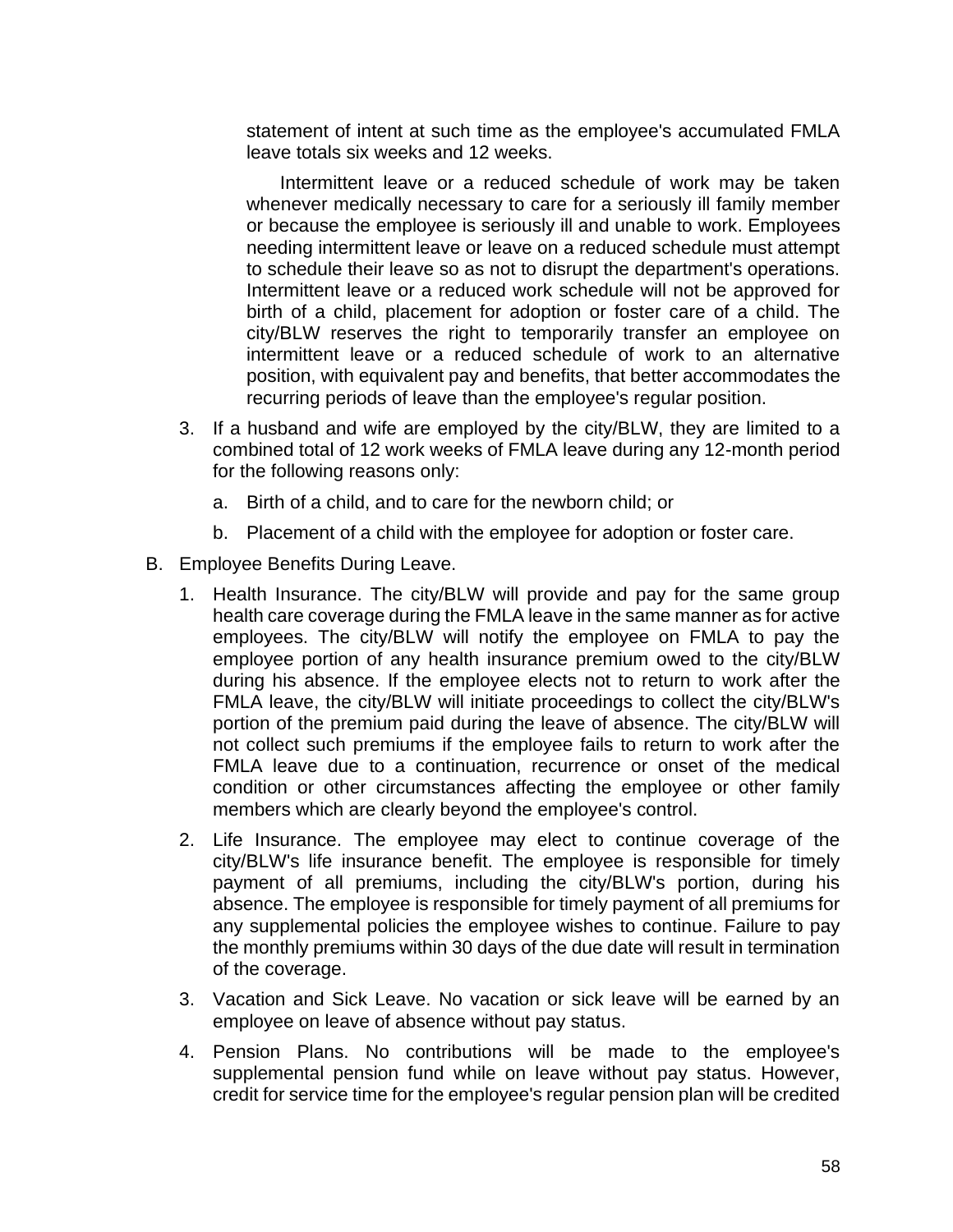to an employee while on leave without pay status for family and medical leave purposes only.

- 5. Performance Evaluations, Performance Awards and Longevity Bonuses. Any leave of absence without pay for four or more work weeks will result in a corresponding adjustment of evaluation date and, if eligible, the effective date of award of any eligible performance raise or bonus or longevity bonus will also be adjusted.
- C. Return to Work. An employee is expected to return to work no later than the first work day of the week following the expiration of the FMLA leave for the above reasons. Failure to do so for any reason will constitute abandonment of city/BLW employment by the employee.

Upon return from FMLA leave, an employee will be restored to his original job, or to an equivalent job with equivalent pay, benefits, and other employment terms and conditions.

If the employee's absence is due to personal illness, the employee may return to work at any time upon providing a fitness for duty certification by his health care provider. Employees who desire to return to work prior to the end of their leave must give the city/BLW notice as soon as possible, but no later than two work days prior to their return.

If an employee who requests leave under this section is identified as a key employee (a salaried employee who is compensated among the highest ten percent of all city/BLW employees at the time of the request) when he requests such leave, then such employee may be denied restoration to his employment with the city/BLW under the following conditions:

- 1. The restoration of the employee to employment will cause substantial and grievous economic injury to the operations of the city/BLW;
- 2. The city manager or department head gives written notice to the employee of his status as a "key" employee in response to the employee's notice of intent to take FMLA leave, and informs the employee of the potential consequences with respect to reinstatement and maintenance of health benefits if the city/BLW determines that substantial and grievous economic injury to the city/BLW's operations will result if the employee is reinstated from FMLA leave;
- 3. The city manager or department head gives the employee written notice as soon as a decision is made to deny job restoration and explains the reasons for the decision;
- 4. The city manager or department head offers the employee a reasonable opportunity to return to work from FMLA leave after giving notice; and
- 5. The city manager or department head makes a final determination as to whether reinstatement will be denied at the end of the FMLA leave period if the employee then requests restoration.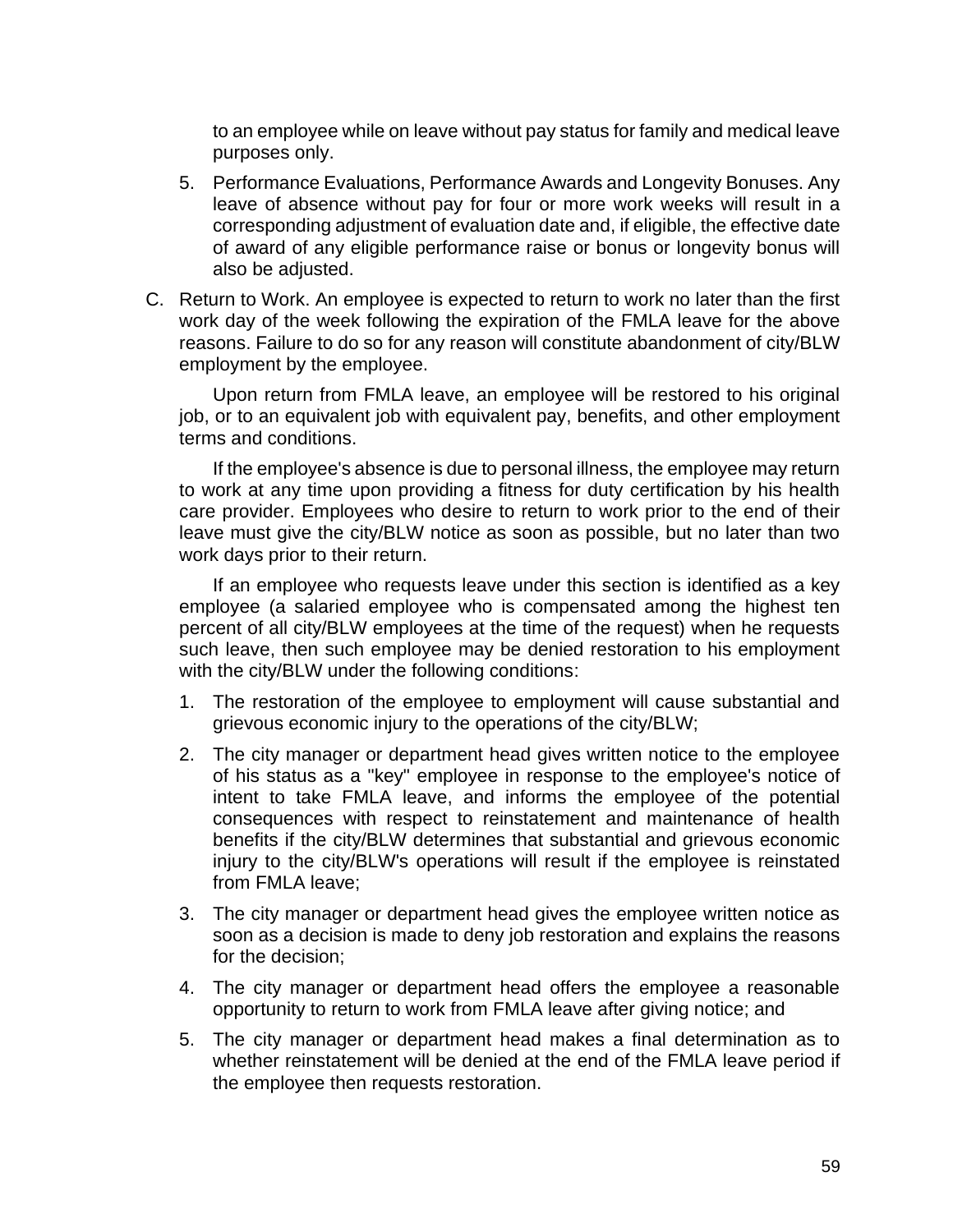### D. Procedure.

- 1. Employee's Responsibilities. The employee requesting family/medical leave should complete a request form as provided by the human resources department. Such request form should be submitted to the employee's department head and forwarded to the human resources department. The employee should meet with a human resources department staff member to explain the circumstances of the leave and for the personnel staff member to explain the employee's rights and obligations under this Act. The employee is also responsible for providing all information required on the form, notice of absence when required and for all certifications by any treating health care provider. An employee must work cooperatively with supervisors and department managers to work out a treatment schedule which best suits the needs of both the city/BLW and the employee.
- 2. Department Responsibilities. The department head is required to approve leave as outlined in this section for eligible employees. Department heads or supervisors are prohibited from discriminating against employees who take family and medical leave in employment decisions such as performance evaluations, promotions or disciplinary actions. Department and division managers are required to maintain the departmental and/or division poster notifying employees of the provisions of the FMLA. If an employee verbally notifies a supervisor, division manager or department head of the need for leave which may be eligible under this policy, such supervisor should inquire further of the employee of the need to have more information about whether FMLA leave is being sought by the employee, and to obtain the necessary details of the leave to be taken.
- 3. Human Resources Department. The human resources department will serve as advisor to employees and supervisors on the requirements of eligibility for family/medical leave and the provisions of the FMLA. All records pertaining to family and medical leave will be maintained in the employee's confidential medical file in the custody of the human resources department. The human resources department will be responsible for notification of any premiums due from the employee and the collection of same.

(Code 1978, § 4-1099; Ord. No. 5198, 8/11/93; Ord. No. 5575, 6/12/96; Ord. No. 7028, 4/11/2007, § 7; Ord. No. 7191, 6/11/2008, §§ 1, 7; Ord. No. 7545, 7/13/2011, § 3)

### **4-4-16-100 - Leave of absence for religious holidays, education or special work**.

The city manager may grant a regular full-time employee a leave of absence without pay for a period of one day up to but not to exceed 12 calendar months for reasons of celebrations of religious holidays, education or special work which will permit the city/BLW to profit by the experience gained or the work performed.

No benefits will be provided to any employee while on a leave of absence without pay for these reasons unless discontinuance and reinstatement of any such benefit is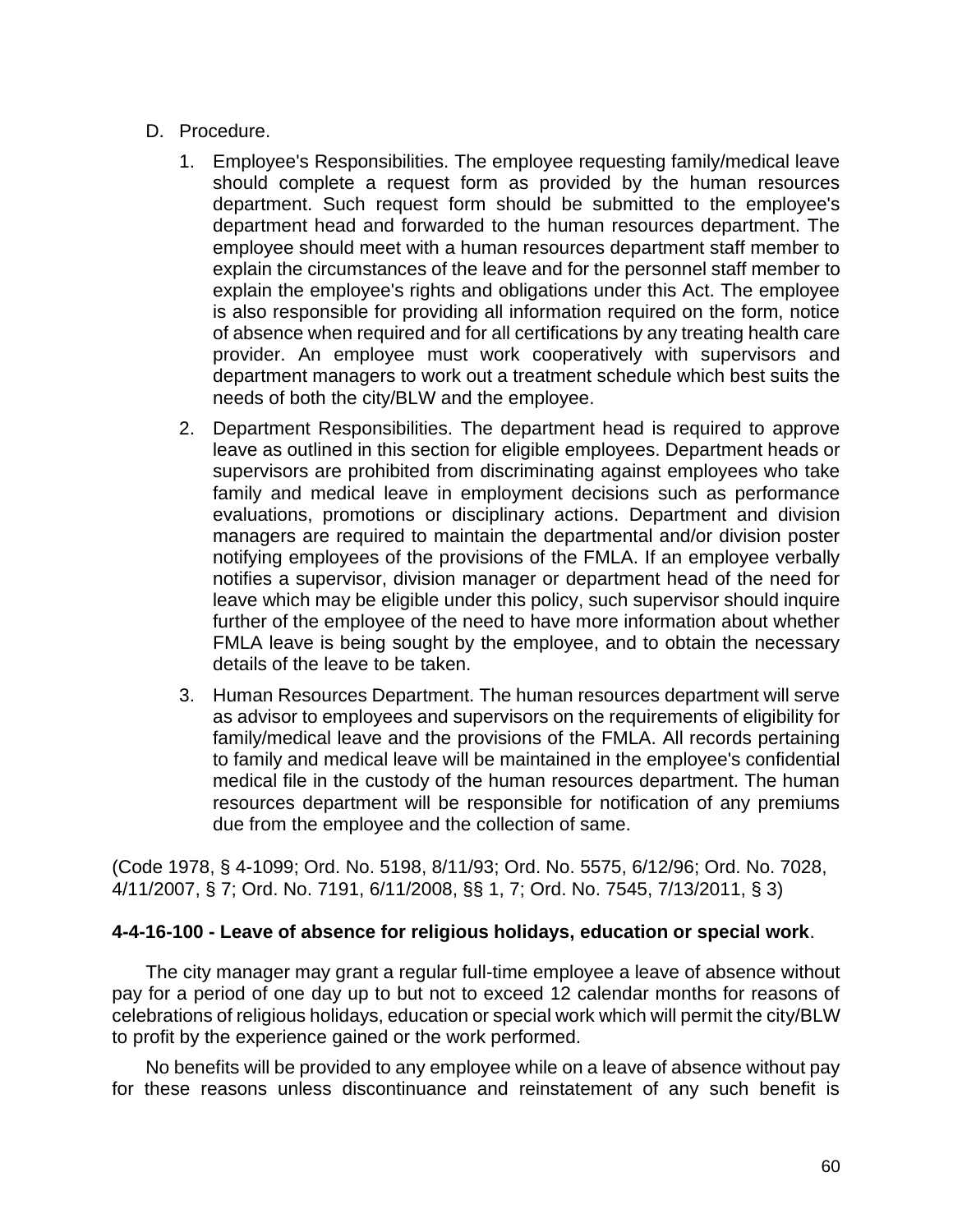impractical due to the short length of the absence in the discretion of the human resources director.

Performance Evaluations, Performance Awards and Longevity Bonuses. Any leave of absence without pay for four or more work weeks will result in a corresponding adjustment of evaluation date and, if eligible and funded by the city/BLW, the award of any performance raise or bonus or longevity bonus.

The employee is required to keep the human resources department (payroll section) advised of his current address at all times.

An employee is expected to return to work no later than the first work day of the week following the end of the requested leave of absence. Failure to do so will constitute abandonment of city/BLW employment.

(Code 1978, § 4-1100; Ord. No. 5198, 8/11/93; Ord. No. 5575, 6/12/96; Ord. No. 7191, 6/11/2008, § 1)

# **4-4-16-110 - Disability**.

- A. A department head, with the concurrence of the human resources director, shall have the right to direct any employee within such department to be examined by an individual or entity, including, but not limited to, a physician, psychologist, or any appropriate medical care provider, designated by the city/BLW at city/BLW expense to aid in determining fitness for duty and/or the ability to perform the essential functions of the position with or without a reasonable accommodation and/or whether the employee poses a direct threat to the health or safety of himself or others. Upon the discovery of a disability of any kind which, with or without a reasonable accommodation, precludes the ability to perform the essential functions of the position or results in the employee becoming a direct threat to the health and/or safety of himself or others, the employee will be allowed sick leave, pursuant to city/BLW policy, until able, by certification of the designated individual or entity, to perform the duties of his position, or if sick leave is exhausted, he may apply for a leave of absence without pay as provided under Section 4-4-16-090 of these policies and procedures. If the city/BLW concludes that the employee is not disabled, but cannot meet or satisfy the minimum fitness for duty requirements, it may take any appropriate action including, but not limited to termination of employment as provided under Section 4-4-8-040.
- B. It is the policy of the city/BLW to make all employment decisions without regard to any disability status unless required as a bona fide job qualification.

(Code 1978, § 4-1043; Ord. No. 5139, 3/10/93; Ord. No. 5362, 10/12/94; Ord. No. 5575, 6/12/96; Ord. No. 7191, 6/11/2008, § 1)

# **ARTICLE 4-4-18 - SEXUAL HARASSMENT OR CONDUCT**

**4-4-18-010 - Policy**.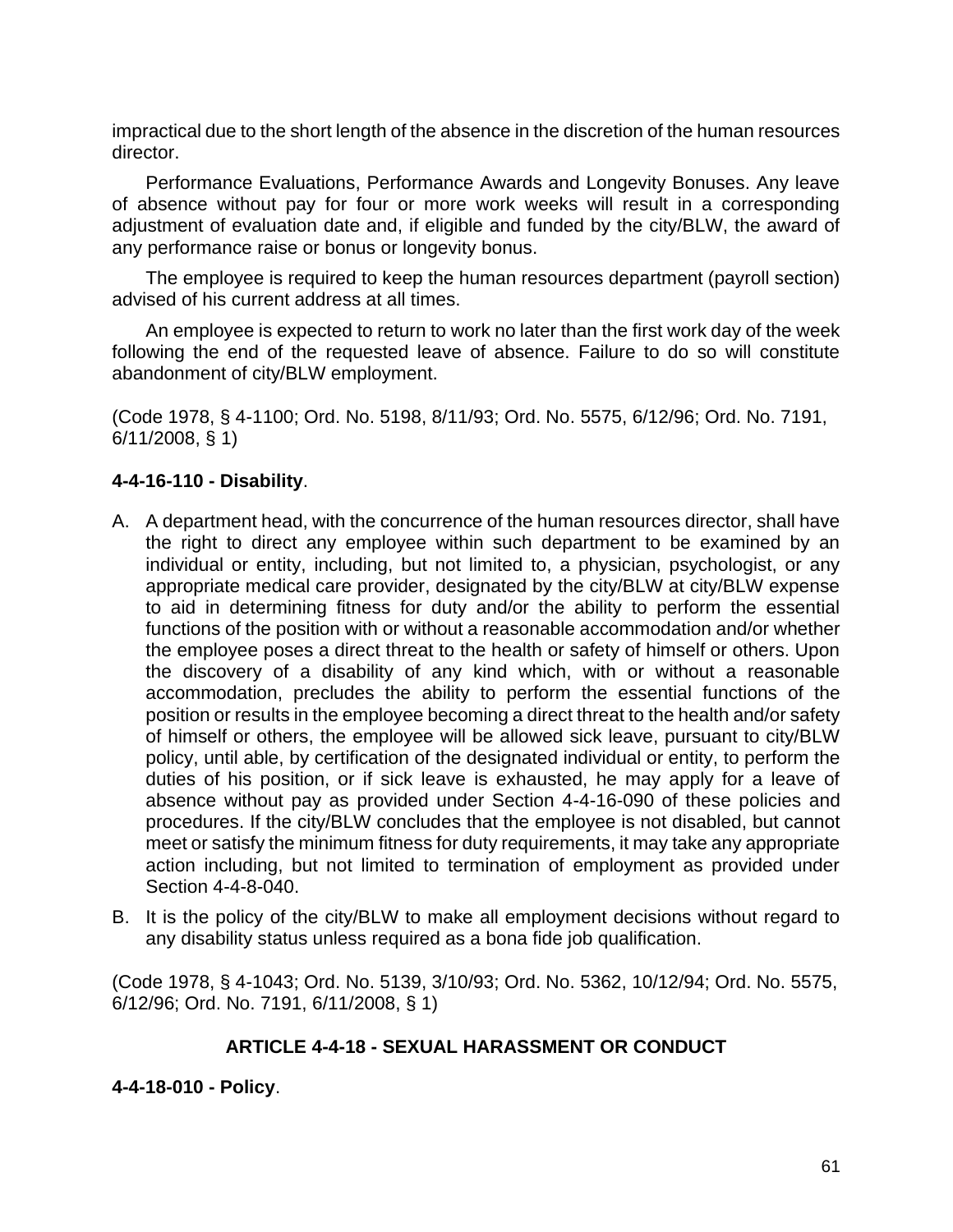- A. Sexual harassment is a form of employee misconduct which undermines the integrity of the work environment. Sexual harassment is also a form of sex discrimination in violation of various federal and state civil rights laws.
- B. It is the policy of the city/BLW to seek prevention of sexual harassment of its employees and applicants for employment.

(Code 1978, § 4-111; Ord. No. 5575, 6/12/96)

#### **4-4-18-020 - Rights and responsibilities**.

In order to preserve the rights of all employees to work in an environment free from sexual harassment and, also, to protect the legitimate privacy interests of innocent parties, the city/BLW will provide a method for the confidential resolution of sexual harassment complaints. All parties should but are not required to exhaust the informal remedies described herein before they resort to the formal grievance procedure.

- A. Supervisory Responsibilities. Supervisors are responsible for maintaining a positive work environment, setting a good example for others and promptly investigating all complaints of sexual harassment to determine what, if any, remedial action may be warranted. In resolving sexual harassment complaints, supervisors should seek advice and guidance from the human resources director and cooperate fully with his efforts to resolve any complaints referred to the human resources director by other parties. Supervisors should strive first and foremost to prevent any recurrence of prohibited activities or retaliation against victims.
- B. Aggrieved Employee/Applicant Responsibilities.
	- 1. An aggrieved party should try to tell the aggressor directly that his behavior is unwelcome, harmful or offensive to the aggrieved party. Some offenders may be genuinely oblivious to the effect of their words or conduct on other people and would be willing to change if only they knew they were hurting or offending someone. Aggrieved parties are strongly encouraged to promptly report the incident to the offender's supervisor or department head, or alternatively to the human resources department, so as to minimize the risk of repeated incidents or retaliation by the aggressor. Although supervisors and managers of the city/BLW are to take appropriate action when they have reason to suspect that harassment has occurred, employees should not assume that the city/BLW is aware of any problem. It is also the employee's responsibility to bring any complaint to the attention of the management of the city/BLW so that the problem may be resolved.
	- 2. Aggrieved parties should make reasonable, good faith efforts to resolve their complaints before they resort to the formal grievance process. However, failure to do so does not preclude resorting to the formal grievance procedure and/or disciplinary action or any other resolution by the appropriate manager as a result of such grievance.
- C. Human Resources Director Responsibilities.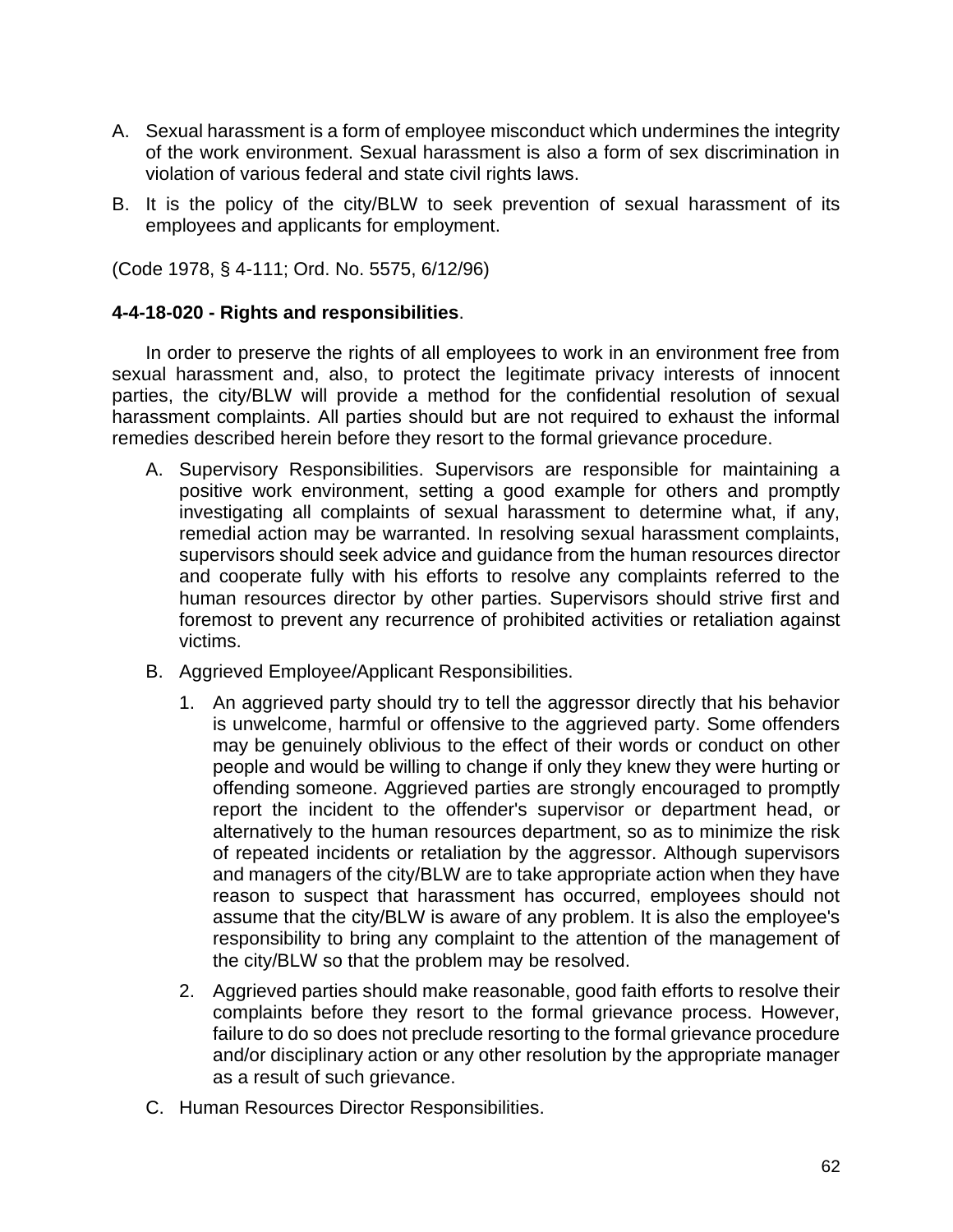- 1. The human resources director shall facilitate the resolution of any complaints brought to his attention. Upon request, the human resources director will provide counseling and support to victims, supervisors and other involved parties. The human resources director shall serve as expert advisor to any supervisor who is part of the reviewing procedure in the formal grievance process. In this capacity, the director shall offer his best professional judgment as to whether certain allegations, if true, would constitute sexual harassment.
- 2. The human resources director is responsible for providing training to city/BLW supervisors and managers on the subject of sexual harassment. The training should provide supervisors with current information on applicable laws, rules, regulations and procedures and provide techniques for the careful investigation and mediation of sexual harassment allegations.

(Code 1978, § 4-1112; Ord. No. 5575, 6/12/96; Ord. No. 7028, 4/11/2007, § 8; Ord. No. 7191, 6/11/2008, § 1)

# **4-4-18-030 - Definitions**.

- A. "Sexual harassment" includes, but is not limited to, unwelcome sexual advances, requests for sexual favors, or other verbal or physical conduct of a sexual nature where:
	- 1. Submission to said conduct is made, either explicitly or implicitly, a term or condition of an individual's employment; or
	- 2. Submission to or rejection of such conduct by an individual is used as the basis for employment or continued employment; or
	- 3. Such conduct has the purpose or necessary effect of unreasonably interfering with an individual's work performance or creating a hostile, intimidating or offensive work environment; or
	- 4. Such conduct or behavior was known by the aggressor to be unwelcome, harmful or offensive; or
	- 5. A person of average sensibilities would clearly have understood that the behavior or conduct was unwelcome, harmful or offensive.
- B. "Work environment" is defined as any place where the business of the city/BLW is conducted in the name of the city/BLW or any department or division thereof.

(Code 1978, § 4-1113; Ord. No. 5575, 6/12/96)

### **4-4-18-040 - Resolution procedure**.

A. Any employee or applicant for employment who, in good faith, believes that he may be a victim of sexual harassment should: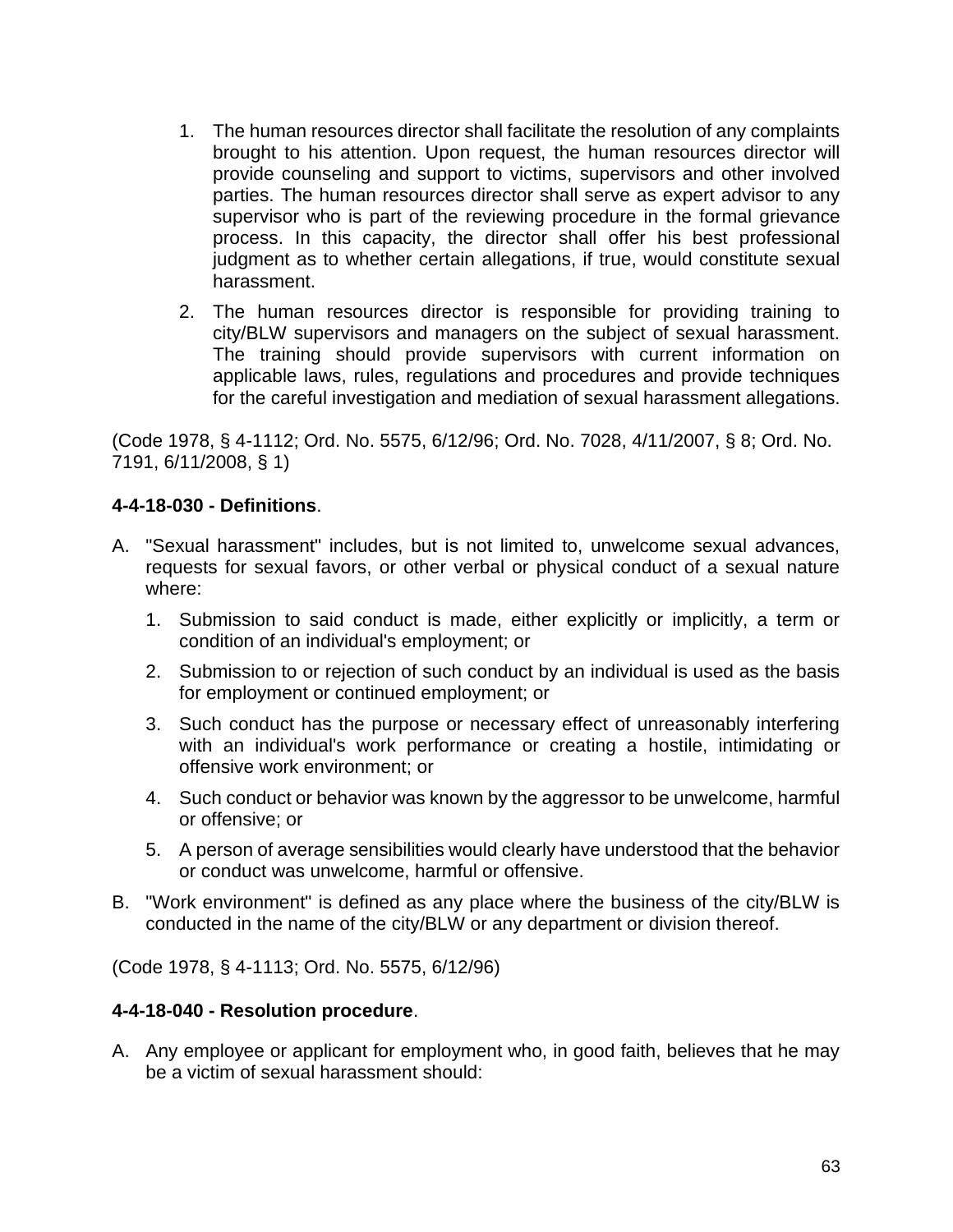- 1. Immediately ask the alleged offender to stop doing the unwelcome, harmful or offensive conduct; and
- 2. Promptly contact the offending party's supervisor, department head or the human resources director for support and guidance. Successful resolution efforts will be greatly facilitated by the timely reporting of complaints.
- B. The supervisor of the alleged offender and department head will promptly investigate the complaint and if the complaint is founded, will take appropriate disciplinary action up to and including termination of employment.
- C. The aggrieved party may also file a formal grievance as outlined in Article 4-4-20 of the personnel rules and regulations. Time limits for filing a formal grievance of sexual harassment are extended to 30 calendar days from the date of a specific alleged occurrence. If the alleged issue relates to on-going conditions, the employee may file a written grievance at any time.
- D. The human resources director will advise all supervisors/managers regarding the substance of the formal charges.
- E. If a complaint is filed against the human resources director, the city manager or his designee shall fulfill the role ascribed to the director of human resources.

(Code 1978, § 4-1114; Ord. No. 5575, 6/12/96; Ord. No. 7028, 4/11/2007, § 9; Ord. No. 7191, 6/11/2008, § 1)

# **4-4-18-050 - Remedial action**.

- A. In determining what remedial action may be appropriate, supervisors should consider the extent to which the offender knew or reasonably should have known that his conduct was unwelcome, harmful or offensive. Any person who:
	- 1. Commits sexual harassment; or
	- 2. Shirks his investigatory or supervisory responsibilities; or
	- 3. Provides false witness against another;

shall be subject to appropriate disciplinary action including, but not limited to, referral to professional counseling at the offending party's expense; oral and written reprimands, performance probation, suspension or termination.

B. Some coercive behavior, such as threats or promises that employment reprisals or wards will follow the refusal or granting of sexual favors, constitutes gross misconduct and may provide just cause of immediate termination.

(Code 1978, § 4-1115; Ord. No. 5575, 6/12/96)

# **ARTICLE 4-4-20 - DISCIPLINARY ACTION POLICY AND PROCEDURE**

# **4-4-20-010 - Goal and purpose**.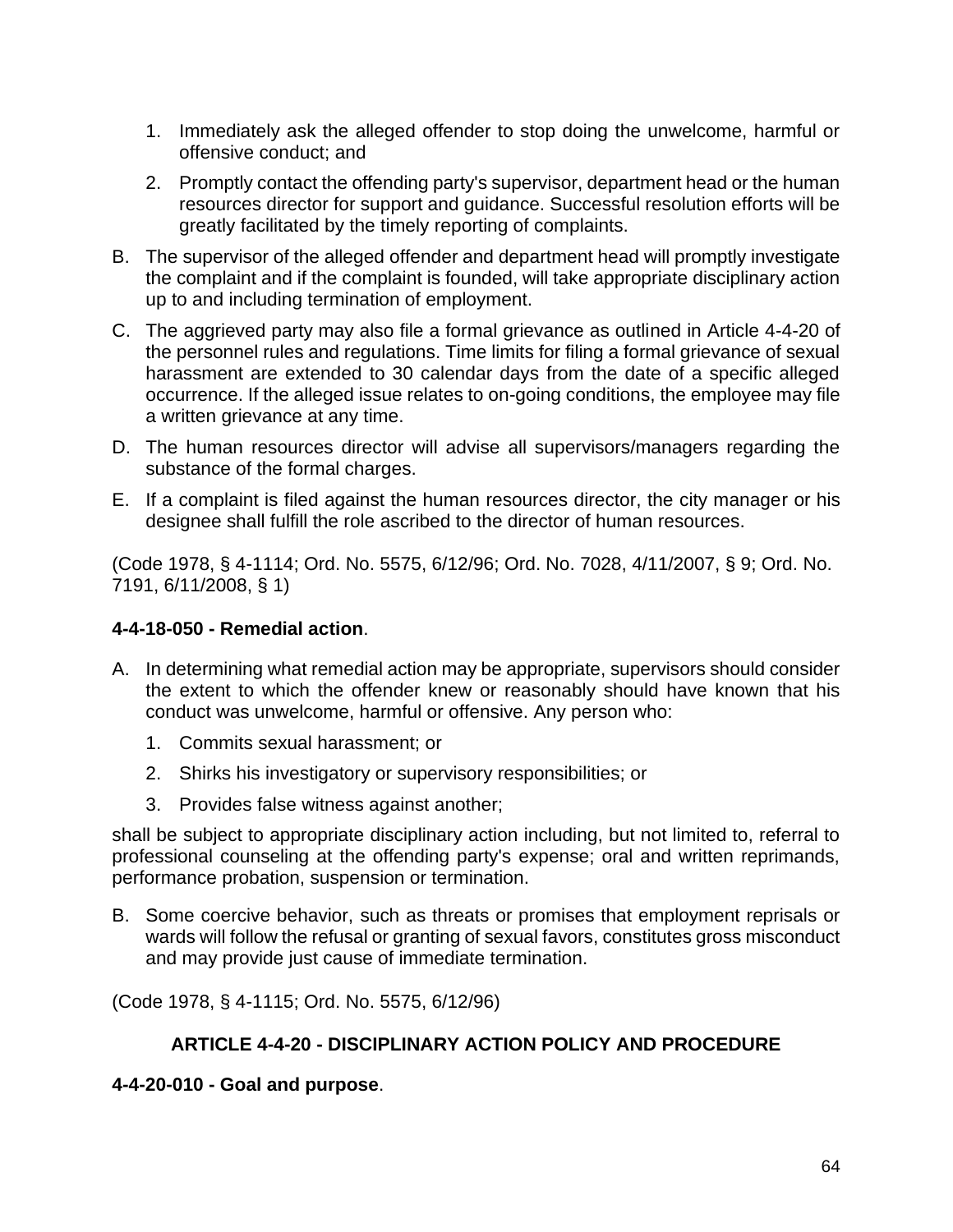- A. The goal of the city/BLW is to provide quality public services to the citizens and customers of the city/BLW. The establishment and maintenance of a cooperative and goal oriented work atmosphere is a responsibility of all employees and will go a long way toward eliminating serious disciplinary problems. If, however, disciplinary problems do arise, supervisors and department heads should make every effort to ensure that employees have a thorough understanding of city/BLW policies and an awareness of what is expected in job behavior and performance.
- B. The purpose of this policy is to provide a means to encourage employees to change their behavior through disciplinary action. The application of these guidelines must be consistent and equitable among all employees and departments so that employees receive like treatment for similar offenses.

(Code 1978, § 4-1121; Ord. No. 5575, 6/12/96)

### **4-4-20-020 - Definitions**.

- A. Adverse Action. An adverse action is an action taken by the appointing authority or his designee that results in monetary loss due to disciplinary suspension without pay, disciplinary demotion or disciplinary dismissal.
- B. Conduct Undermining the Operations of the City/BLW. Any conduct or actions on the part of any employee which tends to jeopardize or reduce the efficient operation of the city/BLW in the delivery of services to the public, including the interference with the performance or duties of any other employee, through harassment or other methods, on or off the job.
- C. Delinquency. Vandalism; nonpayment of debts owed to the city; or absences or tardiness to work.
- D. Disciplinary Demotion. An employee may be demoted from one pay range (grade) to a lower range (grade) for disciplinary reasons. A disciplinary demotion will include a decrease in salary.
- E. Insubordination: The refusal by an employee to perform work assigned or comply with the written or verbal instructions of any supervisor who is entitled to give such direction and have it obeyed.
- F. Negligence. The failure to exercise reasonable and ordinary care under the circumstances.
- G. Sexual Harassment. See Article 4-4-18.
- H. Unauthorized Absence. An absence from work either not authorized by an employee's supervisor or not covered under the paid leave or leave of absence policies; see Article 4-4-16.
- I. Under the Influence of Alcohol. Under the influence of alcohol shall mean any measurable amount of alcohol as measured by blood, breath or urine tests while the employee is on duty or subject to be called back to duty in a paid stand-by status, unless such measurement of alcohol is the result of consumption of alcohol or an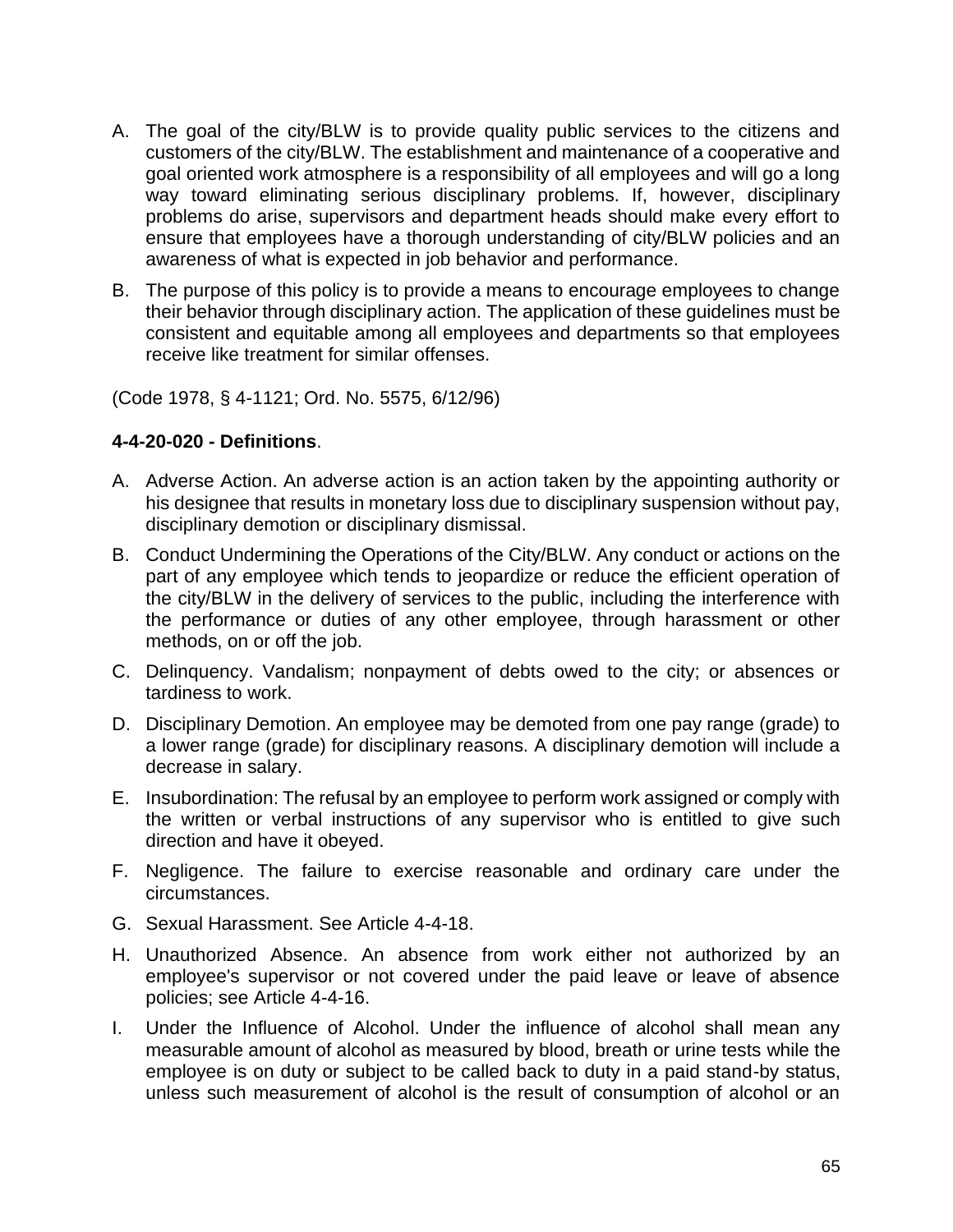alcohol related product that is prescribed by a licensed physician. Employees will be subject for testing who have the smell of alcohol on their breath which is capable of being smelled by another, or visible impairment of their normal abilities. Departments may have requirements more restrictive than the above limitations (see Article 4-4- 26).

- J. Under the Influence of Illegal Drugs (including the combination of drugs and alcohol). Under the influence of illegal drugs shall mean any measurable amount of illegal drugs as measured by blood or urine tests while the employee is on duty or subject to be called back to duty in a paid stand-by status. Departments may have requirements more restrictive than the above limitations (see Article 4-4-26).
- K. Legal Drug. Includes prescribed drugs and over-the-counter drugs which have been legally obtained and are being used solely for the purpose for which they were prescribed or manufactured (see Article 4-4-26).
- L. Illegal Drugs. Any drug:
	- 1. Which is not legally obtainable in the State of Georgia;
	- 2. Which may be legally obtainable but has not been legally obtained; or
	- 3. Which is being used in a manner or for a purpose other than as prescribed (see Article 4-4-26).

(Code 1978, § 4-1122; Ord. No. 5575, 6/12/96)

#### **4-4-20-030 - Procedure**.

- A. The procedure listed below is intended to assist supervisors and department heads in determining a proper course of action when discipline is needed. Any employee who violates any of the established personnel policies, directives or operational, safety or departmental rules shall be disciplined depending on the severity and/or frequency of the violation.
- B. Severity can generally be interpreted in the following manner:
	- 1. Minor. Not a threat to the safety or well-being of persons (employees, citizens, customers), property or the organization.
	- 2. Serious. A threat to the safety or well-being of persons (employees, citizens, customers), property or the organization.
	- 3. Major. Matters that cannot be tolerated. (Example: Fighting on the job; sale of illegal drugs, etc.).
- C. The city/BLW will utilize a corrective or progressive system of discipline to encourage employees to change their behavior in matters that can be described a "minor" in severity level. However, matters described as "serious" or "major" will be handled on a case by case basis.
- D. Supervisory staff has the right and responsibility to correct employee behavior by recommending disciplinary action. The department head and/or their designee,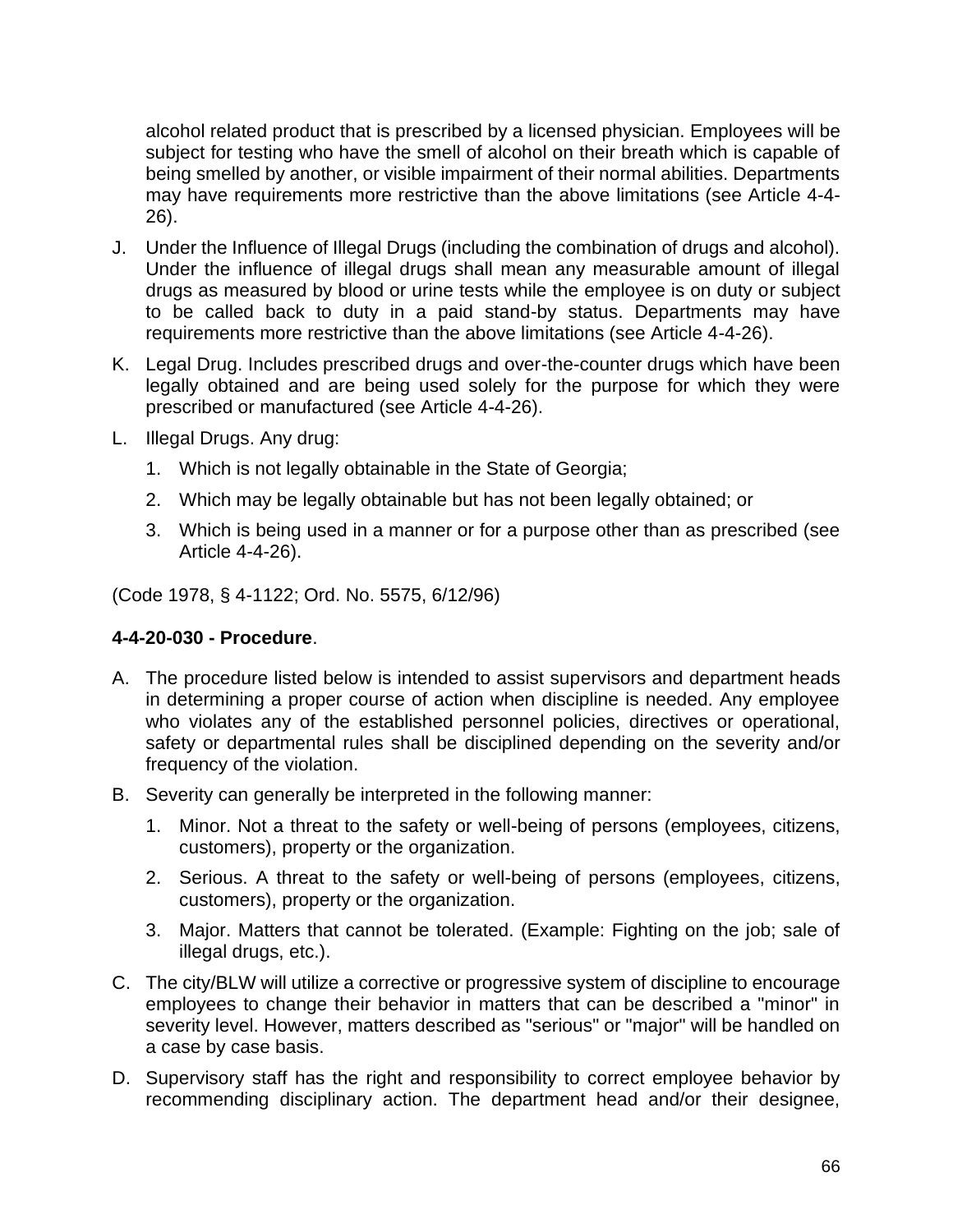subject to the appeal rights of regular employees, shall have the following alternatives for taking disciplinary action, again depending upon the severity and/or frequency of the incident or like occurrences:

- 1. Verbal Reprimand. An employee may be called in for private counseling by his supervisor, division manager or department head regarding unacceptable behavioral patterns or work performance standards. The department head or designee should record the giving of such verbal reprimand by documenting on a notice of counseling form which shall indicate the date of the counseling session, subject matter, and remedial action to be taken and timeframe, if any. The employee should, but is not required to acknowledge receipt of the notice of counseling form by their signature. Signing of the notice of counseling form does not indicate agreement with the action taken and failure to sign does not negate the disciplinary action. The notice of counseling is a departmental record and does not need to be sent to the human resources department unless it is to support subsequent disciplinary action(s). Verbal reprimands can be neither grieved nor appealed.
- 2. Written Reprimand. A written reprimand may be given to an employee by his department head or specified designee when:
	- a. A verbal reprimand has not resulted in the desired improvement; or
	- b. When the initial actions required greater discipline than a verbal warning.

An employee should, but is not required to, acknowledge receipt of all written disciplinary actions by their signature. Signing of the disciplinary action form does not indicate agreement with the action taken and failure to sign does not negate the disciplinary action. A copy of notice of written reprimand shall be filed in the employee's personnel file in the human resources department. All supporting documentation should be attached to the disciplinary action form. Written reprimands can be neither grieved nor appealed. However, the employee has the right to: a) discuss the written reprimand with the department head or specified designee and/or b) submit a written statement to be attached to the written reprimand and with any copy of such reprimand.

3. Suspension Without Pay. Prior to a final decision regarding a suspension without pay, a regular status employee (who has successfully completed his work test period) will be given a hearing before the department head. Written notice of that hearing will be submitted to the employee by the department head or their designee at least 24 hours before the time of the hearing. Notice shall be hand delivered to the employee or personally delivered to the employee's home, leaving it with the employee or with a person of suitable age and discretion residing therein. If the employee cannot, after due diligence, be located, notice shall be sent by regular and certified mail, return receipt requested. The notice will specifically state the alleged grounds for which the suspension without pay is being considered, including a summary of the incident(s) from which the proposed disciplinary action arose. The employee will then have an opportunity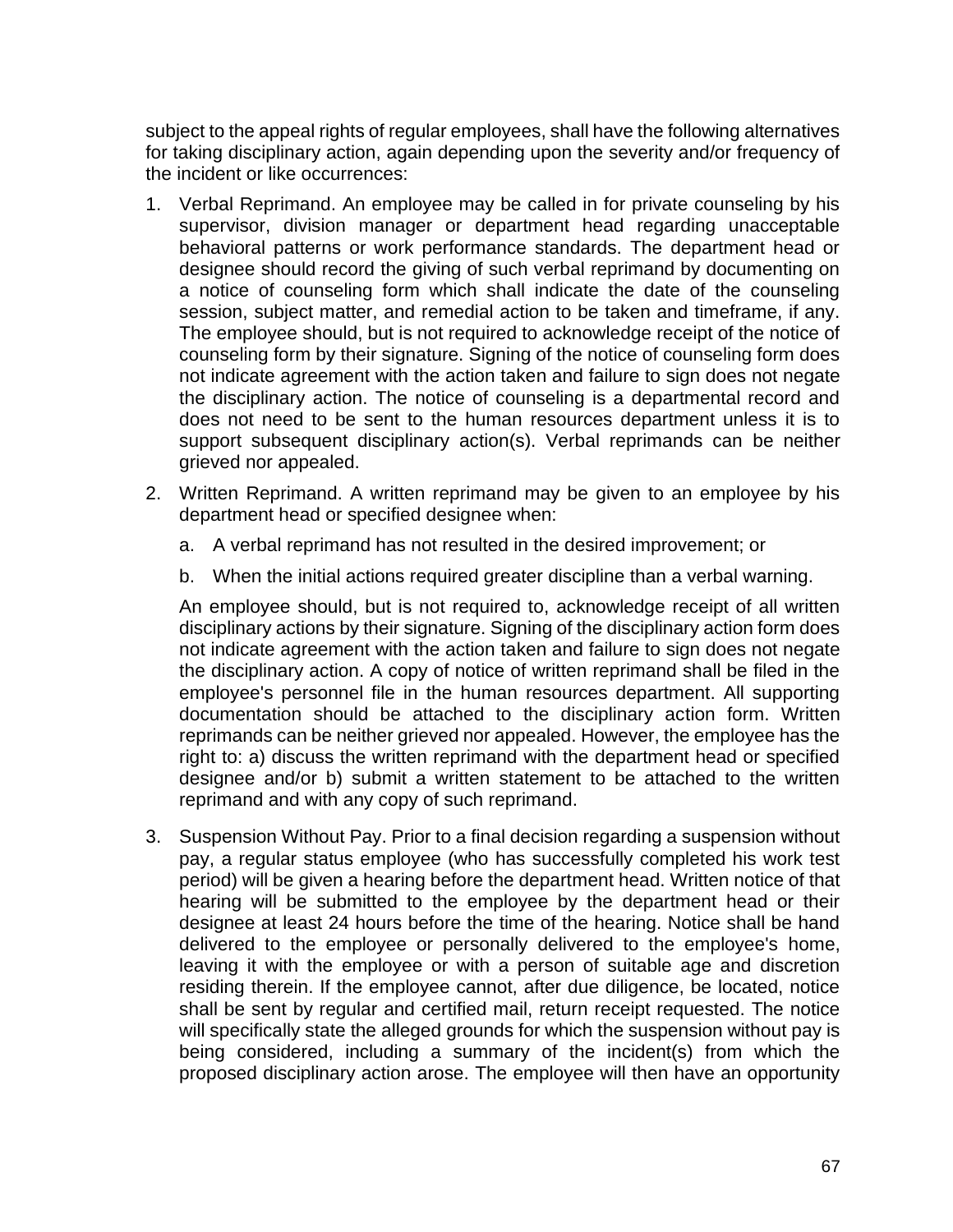at the hearing to explain, rebut or otherwise respond to the information upon which the proposed action is being taken.

A department head may suspend an employee without pay for up to 56 hours for fire personnel and 40 hours for all other personnel. A department head may suspend an employee without pay for periods exceeding 56 hours for fire personnel and 40 hours for all other personnel up to a maximum of 112 hours for fire personnel and 80 hours for all other personnel after informing the city manager and human resources director of the proposed disciplinary action. Failure to inform the city manager and human resources director shall not invalidate such disciplinary action.

- 4. Administrative Leave With Pay. During the investigation, hearing, or trial of an employee on a criminal charge or during the course of a civil action involving an employee, when allowing the employee to continue to perform his regular duties would be, in the opinion of the department head and the human resources director, detrimental to the city's legitimate interests, the department head may authorize administrative leave with pay of the employee for the duration of the proceedings as a nondisciplinary action. The department head may also authorize administrative leave with pay for non-disciplinary reasons pending investigation by the city of a suspected disciplinary infraction.
- 5. Demotion. Prior to a final decision to demote an employee, a regular status employee (who has successfully completed his work test period) will be given a hearing before the department head. Written notice of that hearing will be submitted to the employee by the department head or their designee at least 24 hours before the time of the hearing. Notice shall be hand delivered to the employee or personally delivered to the employee's home, leaving it with the employee or with a person of suitable age and discretion residing therein. If the employee cannot, after due diligence, be located, notice shall be sent by regular and certified mail, return receipt requested. The notice will specifically state the alleged grounds for which the demotion is being considered, including a summary of the incident(s) from which the proposed disciplinary action arose. The employee will then have an opportunity at the hearing to explain, rebut or otherwise respond to the information upon which the proposed action is being taken.

An employee who is unsatisfactory in his present position may be demoted for disciplinary reasons if, in the opinion of his department head or specified designee, he shows reasonable promise of becoming a satisfactory employee in another position. An employee who is demoted for disciplinary reasons shall be relieved of his present duties and responsibilities and assigned new duties and responsibilities which are less difficult and demanding and which will provide the employee a lower salary. This option is only available if a lower level authorized position is vacant or is created by the authorization of the city manager to downgrade an authorized position.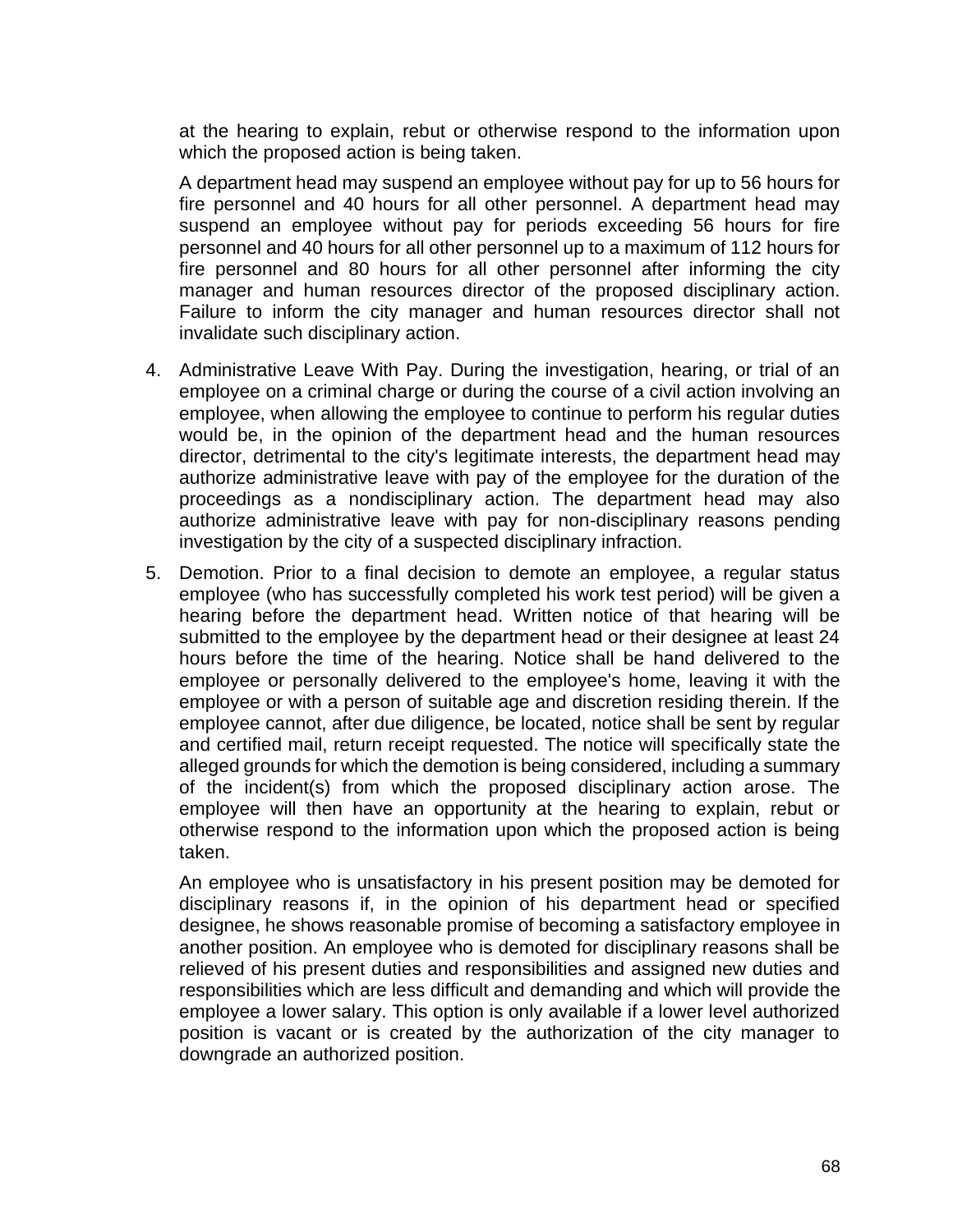- 6. Transfers that involve no reduction in salary or benefits do not constitute a demotion and can neither be grieved nor appealed, even if the transfer involves a change of duties, responsibilities and authority.
- 7. Dismissal.
	- a. A department head may dismiss an employee for cause after informing the city manager and human resources director of the proposed disciplinary action. Failure to inform the city manager and human resources director shall not invalidate the dismissal. The human resources director shall serve as expert advisor to the department head regarding all dismissal actions. Prior to a final decision regarding dismissal, a regular status employee (who has successfully completed his work test period) will be given a hearing before the department head. Written notice of that hearing will be submitted to the employee by the department head or their designee at least 24 hours before the time of the hearing. Notice shall be hand delivered to the employee or personally delivered to the employee's home, leaving it with the employee or with a person of suitable age and discretion residing therein. If the employee cannot, after due diligence, be located, notice shall be sent by regular and certified mail, return receipt requested. The notice will specifically state the alleged grounds for which termination is being considered, including a summary of the incident(s) from which the proposed dismissal action arose. The employee will then have an opportunity at the hearing to explain, rebut or otherwise respond to the information upon which the proposed action is being taken.
	- b. If discharge action is taken subsequent to the departmental hearing, the employee shall be furnished notice of the discharge in writing stating the reasons and his rights to appeal the dismissal, if applicable. The notice and attachments become a permanent record unless modified by appeal action.
	- c. Employees classified, as department heads who are employed in that capacity after February 9, 1994 are at-will employees of the city/BLW. However, any police chief and fire chief are exempted from these provisions and will be hired and may be terminated in compliance with the City Charter Section 4-12-1. Any other such department head may be discharged at any time within the discretion of the city manager, with or without cause. Prior to discharging a department head without cause or for cause deemed by the city manager to be beyond the department heads control as defined below, the city manager shall advise the city council in executive session of this intent; provided, that his omission to do so shall not affect the effectiveness of the discharge.
	- d. Upon his discharge, a department head hired after February 9, 1994, may be eligible for severance benefits as follows: (1) severance pay equal to an amount up to four times his most recent gross weekly salary, the amount of which is dependent upon whether or not such executive finds other employment within four weeks after the effective date of the discharge; and (2) continued participation in the city/BLW health insurance program at full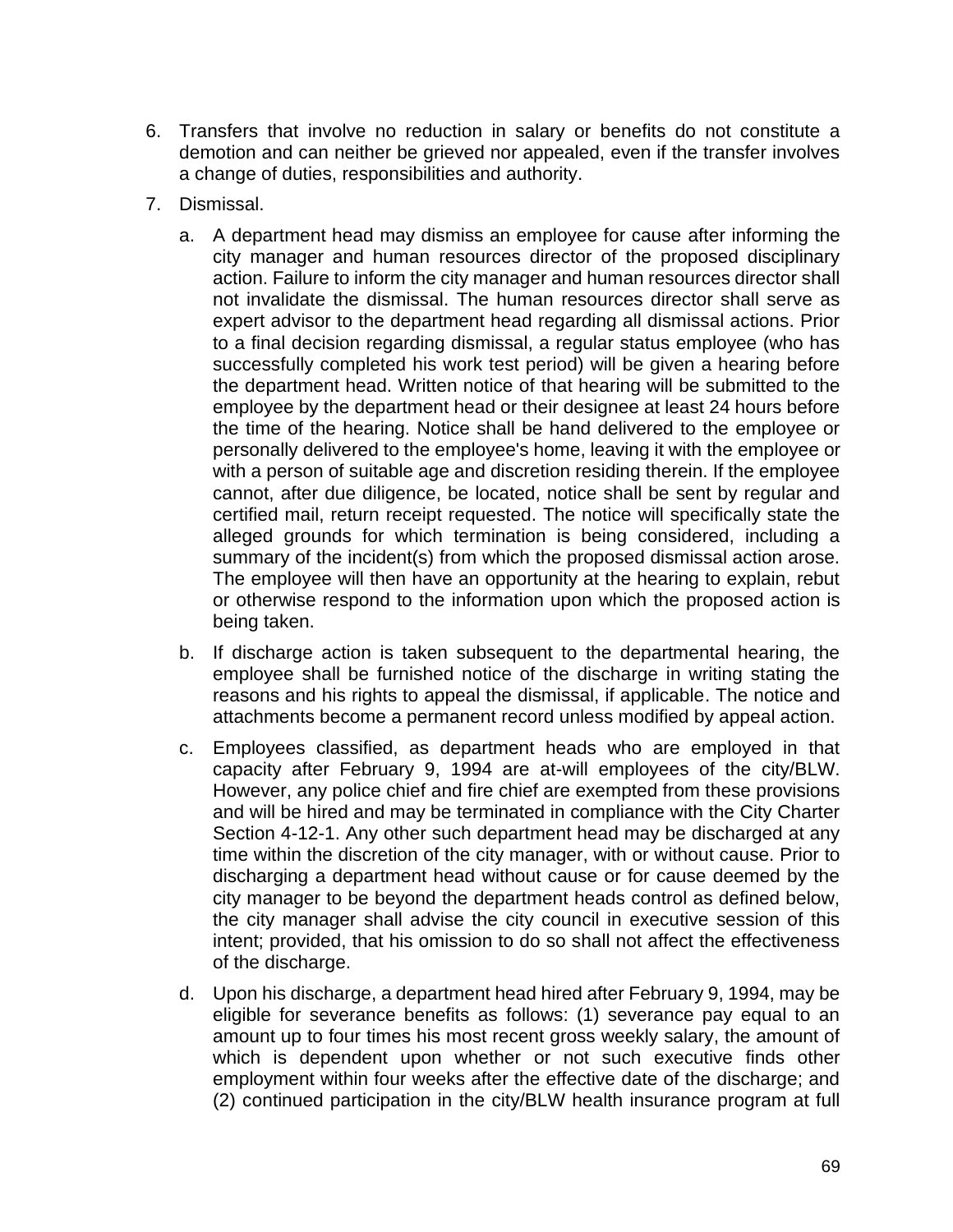predischarge levels at the expense of the city/BLW for a period up to four weeks from the date of separation, or until covered by another health insurance program, whichever occurs first. To qualify for these severance benefits, an otherwise eligible executive, as defined below, shall, in writing and in a form approved by the city attorney, release the city/BLW and its elected and appointed officials, officers and employees in both their official capacity and personally, from any and all claims relating to his employment or the termination thereof, and shall likewise relinquish rights to a grievance/appeal hearing as provided herein.

- e. Only a department head hired after February 9, 1994, is eligible for the above described severance benefits if and only if he is discharged without cause or for cause deemed by the city manager within his discretion to be beyond the department head's control (for example—reductions in force; elimination of a department; inability to perform job requirements at acceptable levels despite consistent demonstrable attempts to do so, etc.). Additionally, an eligible department head, upon being notified by the city manager that discharge is imminent, may choose instead to resign his employment voluntarily without loss of eligibility for severance benefits. A department head hired after February 9, 1994, who is discharged for cause as set forth in subparagraphs 1. through 24. of Section 4-4-20-040 of this chapter or other provisions of these rules and regulations or for any cause deemed by the city manager within his discretion to be contrary to the interests of the city/BLW shall not be eligible for severance benefits.
- E. At each level up to discharge action, employees will be warned that failure to correct their behavior, will result in specific, more severe disciplinary action.
- F. Notification of Disciplinary Suspension, Demotion or Dismissal. When an employee is suspended, demoted or dismissed by his department head, the department head shall immediately provide the employee with written notice of the action taken, the effective date, the reasons for the action and the recourse available to the employee under the provisions of these rules and regulations. A copy of such notice shall be furnished to the human resources director with copies of all supporting documentation.

(Code 1978, § 4-1123; Ord. No. 5140, 3/10/93, §§ 1, 2; Ord. No. 5262, 2/9/94; Ord. No. 5575, 6/12/96; Ord. No. 7028, 4/11/2007, § 10; Ord. No. 7191, 6/11/2008, §§ 1, 8)

#### **4-4-20-040 - Reasons for disciplinary action**.

Please note that the following listing is not exhaustive and certain actions or inactions may warrant disciplinary action under a given set of circumstances.

- A. Plea or conviction of any felony or any misdemeanor that is related to the duties of the employee or the entry of a plea of nolo contendere to either.
- B. Excessive tardiness or absenteeism as defined by the policy herein. Unauthorized absence from work for a period of three consecutive work days, or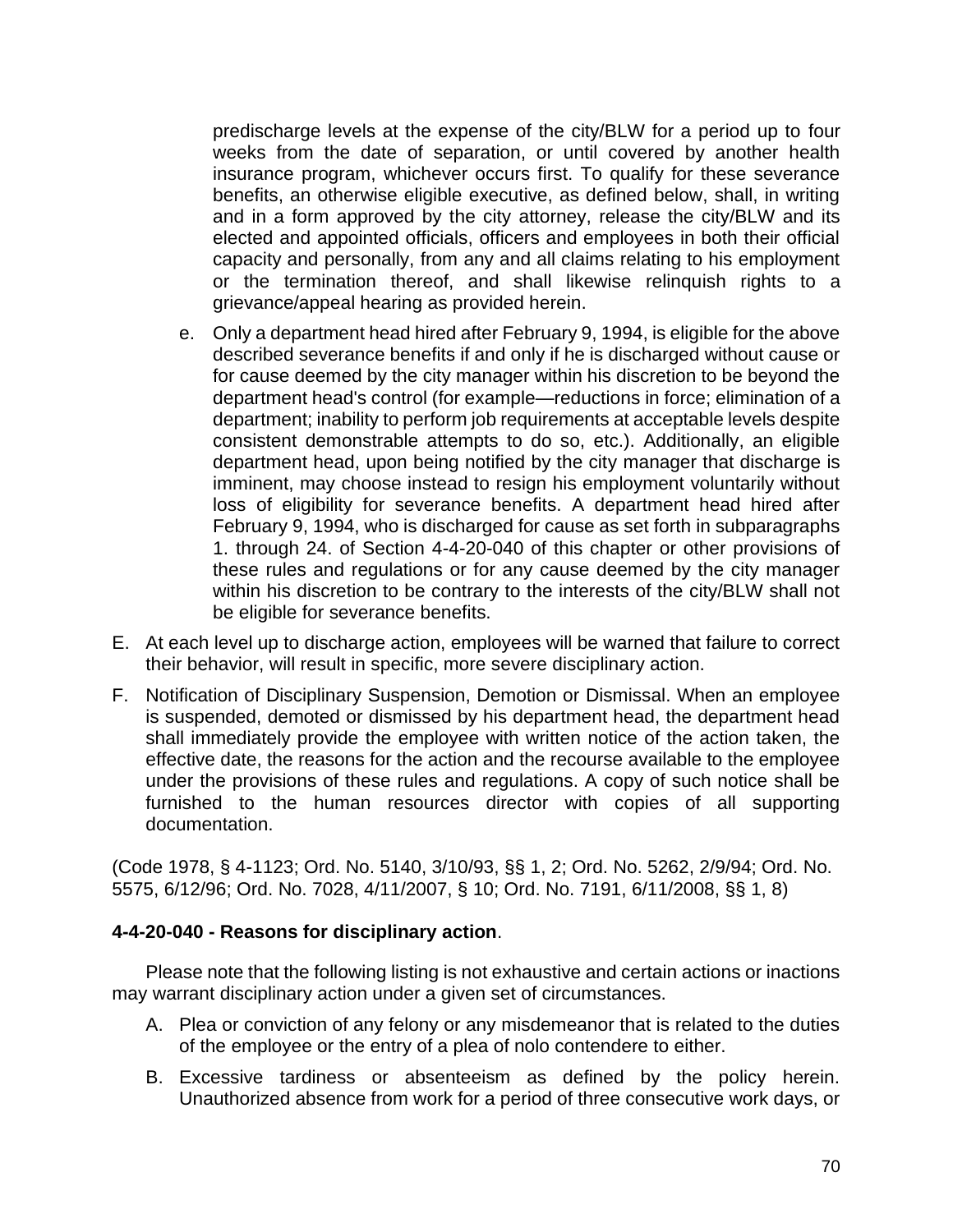for periods greater than 36 hours for fire personnel on a 24-hour shift, shall be considered job abandonment.

- C. Abuse of any leave policy including vacation, sick, compensatory, military, holiday or leave of absence without pay.
- D. Absent without permission or the failure to work assigned hours, including required overtime or emergency work.
- E. Inefficiency, negligence, or incompetence in the performance of duties.
- F. Careless, negligent or improper use of city/BLW property or equipment and/or other organizations' property or equipment utilized by city/BLW employees in the performance of assigned tasks.
- G. Theft or conversion of city/BLW or employee property, materials, or equipment. Theft or conversion of a citizen's property occurring on city/BLW worksites or on city/BLW time.
- H. Willfully giving false statements to supervisors, department heads or the public including falsification of city/BLW records.
- I. Gross discourtesy to coworkers, supervisors, department heads, or the public up to and including threats of violence, violent acts and fighting, on city/BLW property or worksites.
- J. Harassment or discrimination based upon race, color, creed, age, sex, national origin or ancestry, personal beliefs or handicaps.
- K. Possession of, sale of, or being under the influence of alcohol or illegal drugs when reporting for work or the use of such while on duty. Adulteration of any sample provided or disruption of any city/BLW authorized drug/alcohol testing process. Abuse of prescribed medication or the failure to inform appropriate supervisory authority of the use of prescribed medication that might adversely affect the employee's performance of assigned duties.
- L. Unauthorized possession of any explosive compound, firearm, or knife designed for the purpose of offense or defense in a city/BLW owned or operated building, vehicle, park or worksite.
- M. Performing work or activities of a personal nature on city/BLW time.
- N. Gambling during work hours or on city/BLW property.
- O. Unauthorized sleeping on the job; exception: Scheduled rest time for firefighters.
- P. Insubordination as evidenced by the refusal to perform work assigned or to comply with the written or verbal instructions of any supervisor who is entitled to give such direction and have it obeyed.
- Q. Instigation of, participation in, or leadership of strike, work stoppage, slow down or artificial restriction of productive work.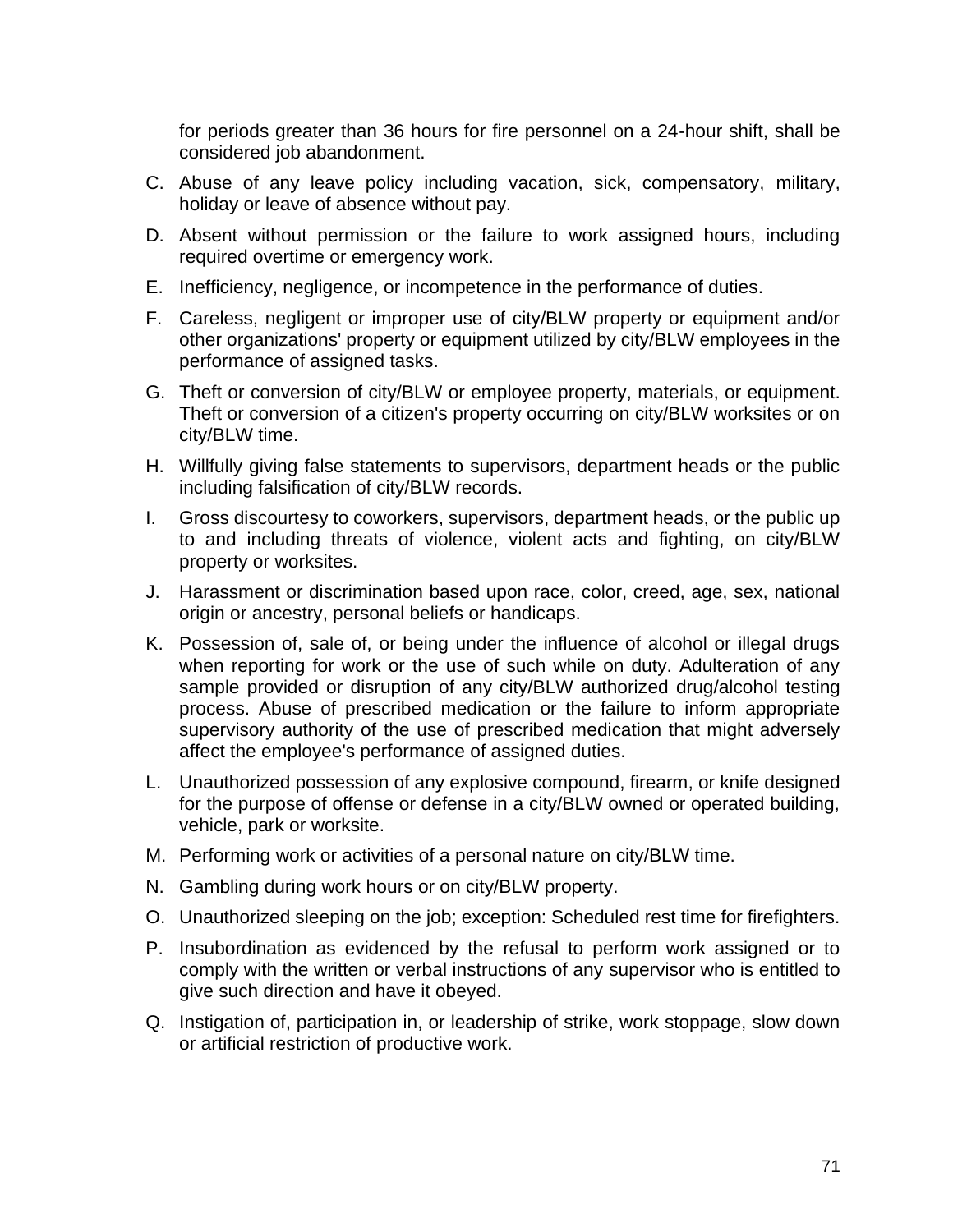- R. Political activity, outside employment, or acceptance of gratuities, ownership interest or personal activity in conflict with the policies and restrictions set forth in other articles of the personnel rules and regulations.
- S. Refusal to submit to any medical or psychological or other examination or drug screening for the purpose of determining fitness to remain on the job.
- T. Failure to report accidents or injuries.
- U. Preventable accidents which result in injury to self, others or damage to city/BLW equipment or property and/or other organizations' property or equipment utilized by city/BLW employees in the performance of assigned tasks.
- V. Violation of city/BLW charter requirements, administrative directives, safety, operational or departmental rules and regulations.
- W. The loss of job requirements, such as the loss of a necessary license, which prevents the adequate performance of assigned duties.
- X. Failure to report deficient, inadequate or otherwise poor quality of work to the appropriate supervisory personnel.
- Y. Other activities which adversely affect the safety, welfare, efficiency or successful performance of city/BLW services.
- Z. Improper, offensive or inappropriate use of city/BLW computer hardware or software or communications systems and, specifically, abuse of the policies as outlined in Article 4-4-11, Computer and Communication System Usage.

(Code 1978, § 4-1124; Ord. No. 5575, 6/12/96; Ord. No. 5683, 4/9/97; Ord. No. 7028, 4/11/2007, § 11; Ord. No. 7191, 6/11/2008, § 9; Ord. No. 7207, 8/13/2008, § 1)

### **4-4-20-050 - Safety and departmental personnel rules**.

The city manager, board manager, safety committee and all department heads may publish additional personnel or safety rules and regulations. The human resources director and the city manager shall review proposed personnel or safety rules and regulations. No such rules and regulations will be effective without approval by the city council. Approval by the city council shall carry the irrebuttable presumption that all required procedures have been followed and no rule or regulation shall be defective because the human resources director or the city manager have not reviewed them.

(Code 1978, § 4-1125; Ord. No. 5575, 6/12/96; Ord. No. 7191, 6/11/2008, § 1)

### **4-4-20-060 - Appeal rights**.

A. Any regular employee, except an employee classified as a department head who was hired after February 9, 1994, who has received disciplinary action after successfully completing his initial work test period shall have the right to appeal such action as provided in the applicable provisions of the grievance and appeals policy. However,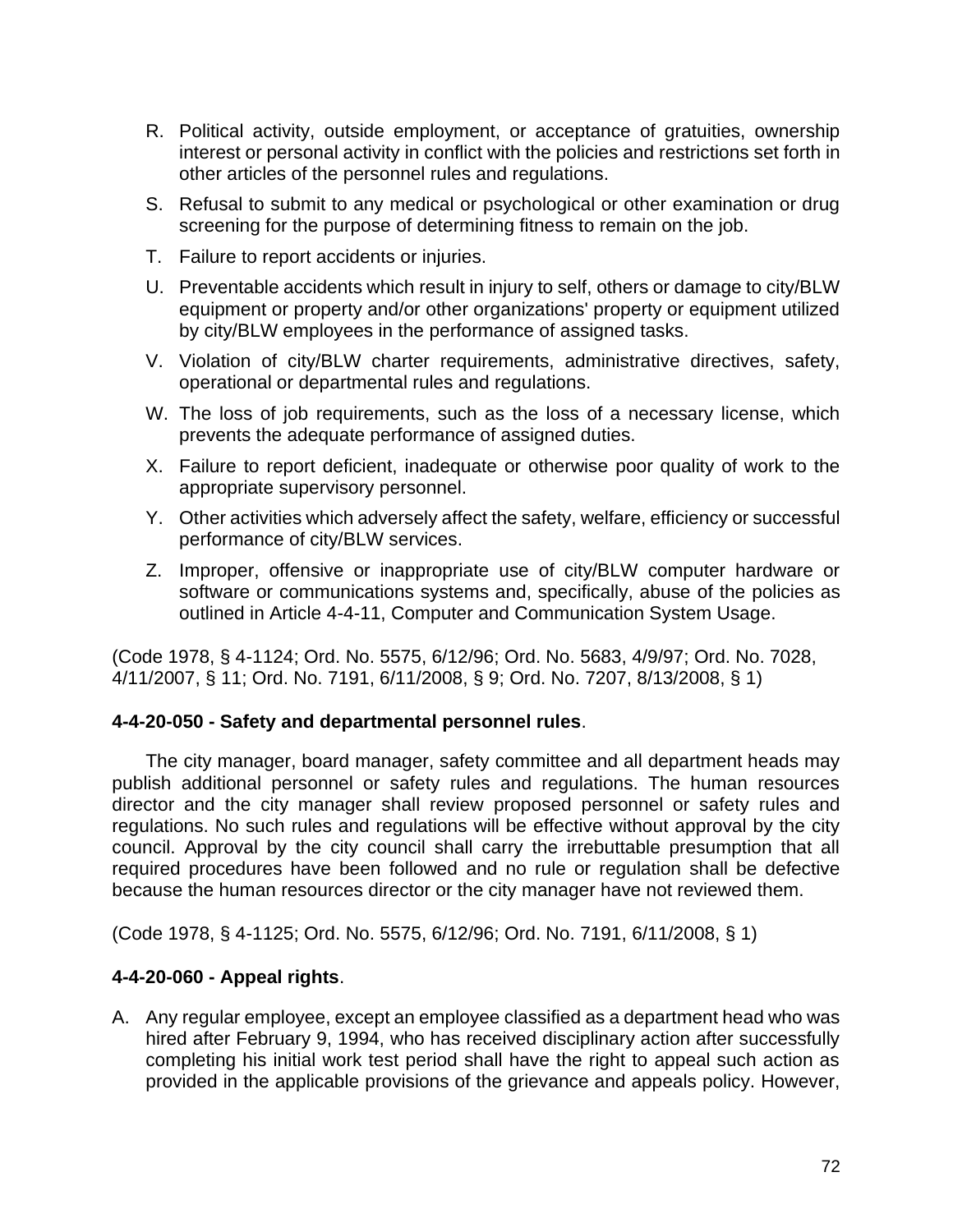any police chief and fire chief are exempted from these provisions and will be hired and may be terminated in compliance with the City Charter Section 4-12.1.

B. Temporary, part-time and contractual employees do not have grievance, appeal or hearing rights.

(Code 1978, § 4-1126; Ord. No. 5262, 2/9/94; Ord. No. 5575, 6/12/96; Ord. No. 7191, 6/11/2008, § 10)

## **ARTICLE 4-4-22 - GRIEVANCE AND APPEALS POLICY AND PROCEDURE**

### **4-4-22-010 - Policy**.

It is the policy of the city/BLW to resolve grievances informally if at all possible. Supervisors and managers are expected to make every effort to discuss and resolve problems as they arise. However, there may be grievances or appeals of disciplinary actions which can only be resolved after a formal review. This review process is outlined below.

(Code 1978, § 4-1141; Ord. No. 5575, 6/12/96)

### **4-4-22-020 - Definitions, coverage and applicability**.

- A. Definitions.
	- 1. Grievance. A formal grievance is a written complaint made by an employee concerning:
		- a. Unfair treatment in the application and/or interpretation of the personnel rules and regulations, departmental rules, administrative directives; or
		- b. An appeal of a disciplinary action which has the effect of adverse action on his employment with the city/BLW; or
		- c. To request the opportunity to correct an alleged discriminatory action on the basis of race, color, creed, national origin or ancestry, sex, handicap, religion, age, or political affiliation. (See article 4-4-4, equal opportunity policy).
	- 2. Employee. This term can refer to one individual employee or to a group of employees having the same grievance. As used in this chapter, this term does not include those employees classified as executives who are hired after February 9, 1994, unless otherwise noted. However, any police chief and fire chief are exempted from these provisions and will be hired and may be terminated in compliance with the City Charter Section 4-12.1.
	- 3. Non-grievable Issues. All items listed as powers of city management listed under Article 4-4-2, Section 4-4-2-040 of these rules and regulations and oral and written reprimands.
- B. Coverage and Applicability.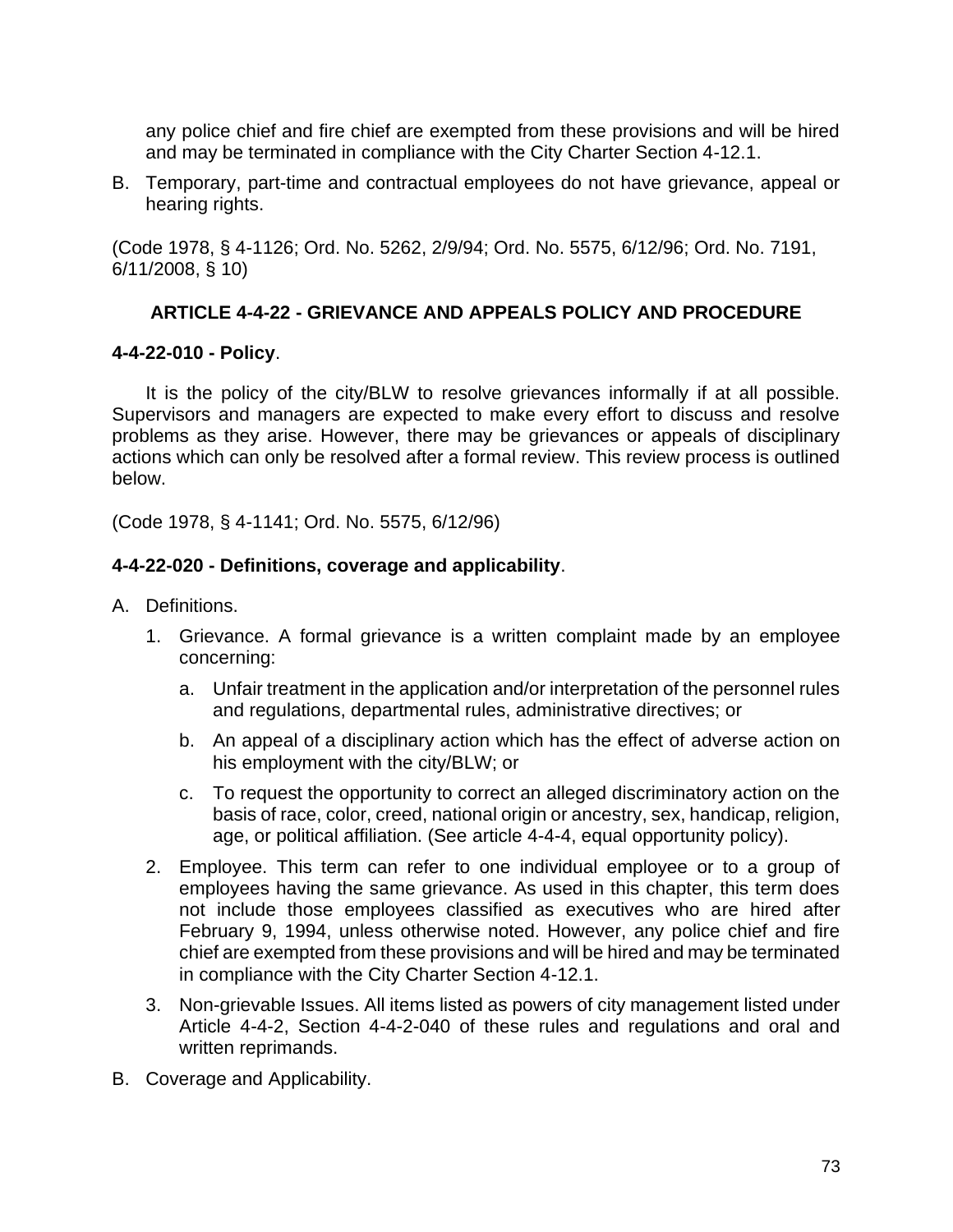- 1. This policy applies to all regular employees who have successfully completed their initial work test period. Temporary, contractual and part-time employees are excluded from this policy and procedure. Temporary and part-time and employees serving an initial working test period may grieve discriminatory matters as provided under Article 4-4-4, equal employment opportunity policy of these rules and regulations.
- 2. Police and fire personnel serving under civil service rules and regulations may utilize the provisions of this article only if they make an affirmative written waiver of their grievance and/or appeal rights to the civil service board.
- 3. If any eligible employee is denied the opportunity to present a complaint, grievance or appeal, as prescribed by this article, or if the employee is threatened or subjected to harassment or duress when presenting the complaint, the employee should notify the aggressor's department head, or in case of the department head as the aggressor, the city manager, and the human resources director in writing who will jointly initiate an investigation of any such complaint.

(Code 1978, § 4-1142; Ord. No. 5262, 2/9/94; Ord. No. 5575, 6/12/96; Ord. No. 7191, 6/11/2008, § 1)

## **4-4-22-030 - Formal grievance procedure**.

- A. Regular Employees Department Heads Hired Prior to February 9, 1994.
	- 1. If a grievance arises from the action of an official higher than the immediate supervisor, the grievance may be initiated at Step 2 or 3, as appropriate. At no time will an employee bypass a supervisor and/or department head that were involved in the grieved or appealed action.
	- 2. The human resources director shall serve as advisor of all parties involved of the correct procedural handling of each particular grievance/appeal including the determination of whether an issue is grievable.
	- 3. Employees are free to seek legal counsel at their expense at any time. However, the employee may be represented by counsel at Step 3 only and such representation is limited to opening and closing statements and written documentation supporting their client's case. Otherwise, employees are required to speak for themselves. It is the intent of this provision to encourage discussion between employees and supervisory staff on matters of mutual concern.
	- 4. If a grievance/appeal meeting or hearing is held during the normal work hours of any required participant, such participant shall be excused without loss of pay for that purpose. Attendance at grievance/appeal meetings or hearings held outside of normal work hours for any participant shall not be deemed as time worked.
	- 5. Failure to initiate a grievance/appeal within the time limit shall be deemed a waiver of the grievance/appeal. Failure at any step of this procedure to submit a grievance/appeal to the next step within the specified time limit shall be deemed to be acceptance of the decision at that step.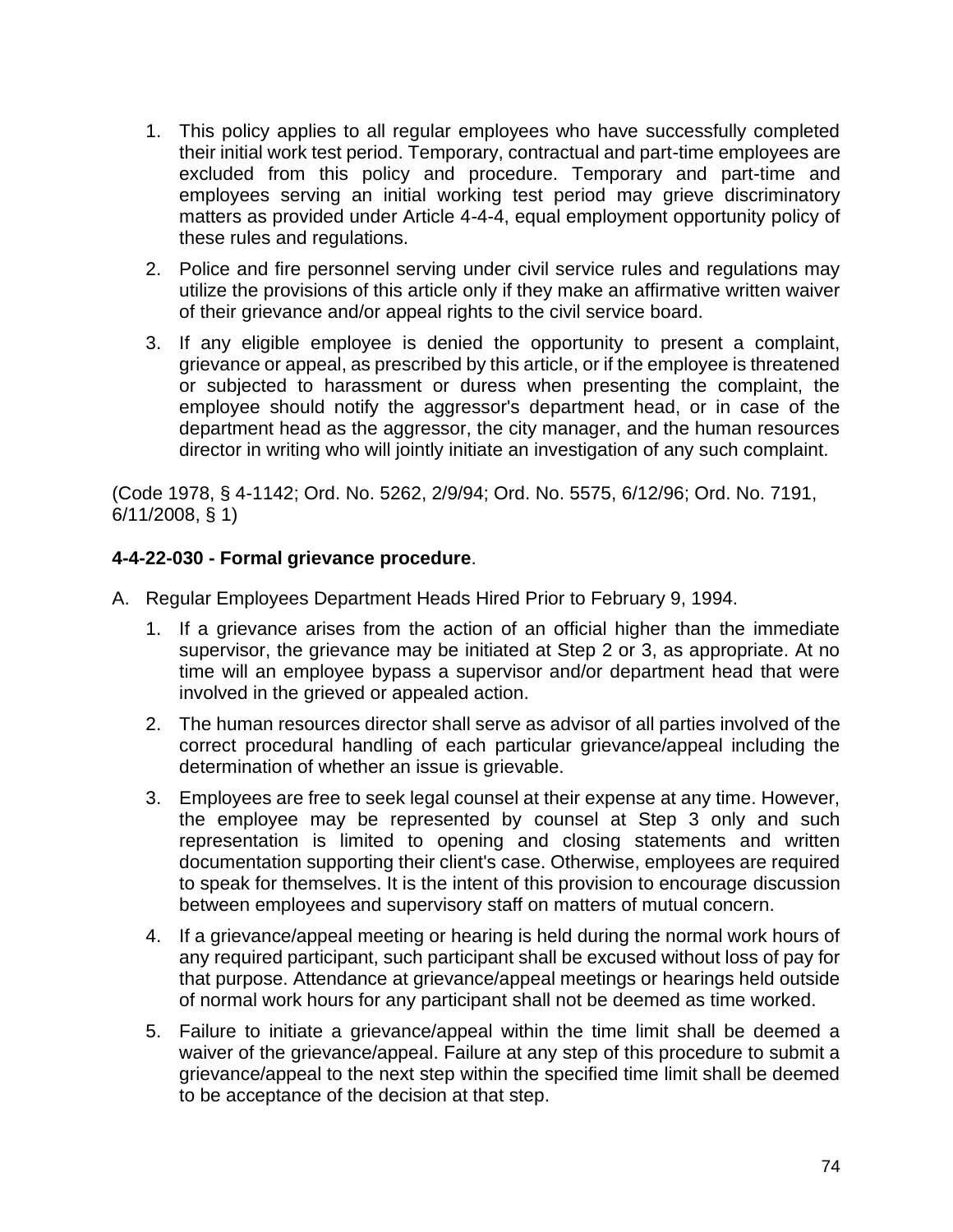- 6. Failure at any step of this procedure to communicate the decision on a grievance/appeal within the specified time limit shall permit the employee to proceed to the next step as set forth in the preceding paragraph.
- 7. Failure of the employee to cooperate, participate and meet as needed will result in dismissal of the grievance/appeal.
- 8. The time limits of the procedure maybe extended by the human resources director due to illness, vacations, business travel or other legitimate reasons. If an extension is required, involved all parties will be notified.
- 9. This procedure is the only formal process to handle employee complaints. At no time shall an employee approach the mayor or any council member or BLW board member to resolve a grievance or appeal.
- 10. The entire written portion of an employee's grievance/appeal and disposition at any level shall be kept in a separate file in the human resources department, under the jurisdiction of the human resources director, and will not be placed in any other file whatsoever.
- 11. Any employee who resigns from city/BLW shall be deemed to have waived the right to initiate or to process a grievance or appeal.
- B. Department Heads Hired After February 9, 1994. Department heads hired after February 9, 1994, do not have the right to administrative appeal, grievance procedures or hearing rights. A post-employment name-clearing hearing for such department heads may be conducted at the discretion of the city manager. However, any police chief and fire chief are exempted from these provisions and will be hired and may be terminated in compliance with the City Charter Section 4-12.1.
	- 1. Step 1: Division Level.
		- a. An employee who feels he has a valid reason for complaint should complete the city/BLW grievance/appeal form and submit the completed and signed form to his direct supervisor and/or division manager with a copy to the human resources director within seven calendar days following the incident that gave rise to the complaint. If the grievance is related to ongoing working conditions such as harassment or discrimination, the employee may file a written grievance at any time.
		- b. In filing a complaint, the employee should specifically state what action is being grieved or appealed; provide a description of the incident from the employee's perspective including persons involved, dates, time and relevant facts; specific provision(s) of the personnel rules and regulations that the incident pertains to; a statement as to why the employee feels the grievance or appeal is justified; state the remedy sought by defining the action the employee believes should be taken if the grievance or appeal is upheld.
		- c. The supervisor and/or division manager shall meet with the employee to discuss the grievance/appeal and communicate a decision in writing to the employee within seven calendar days following receipt of the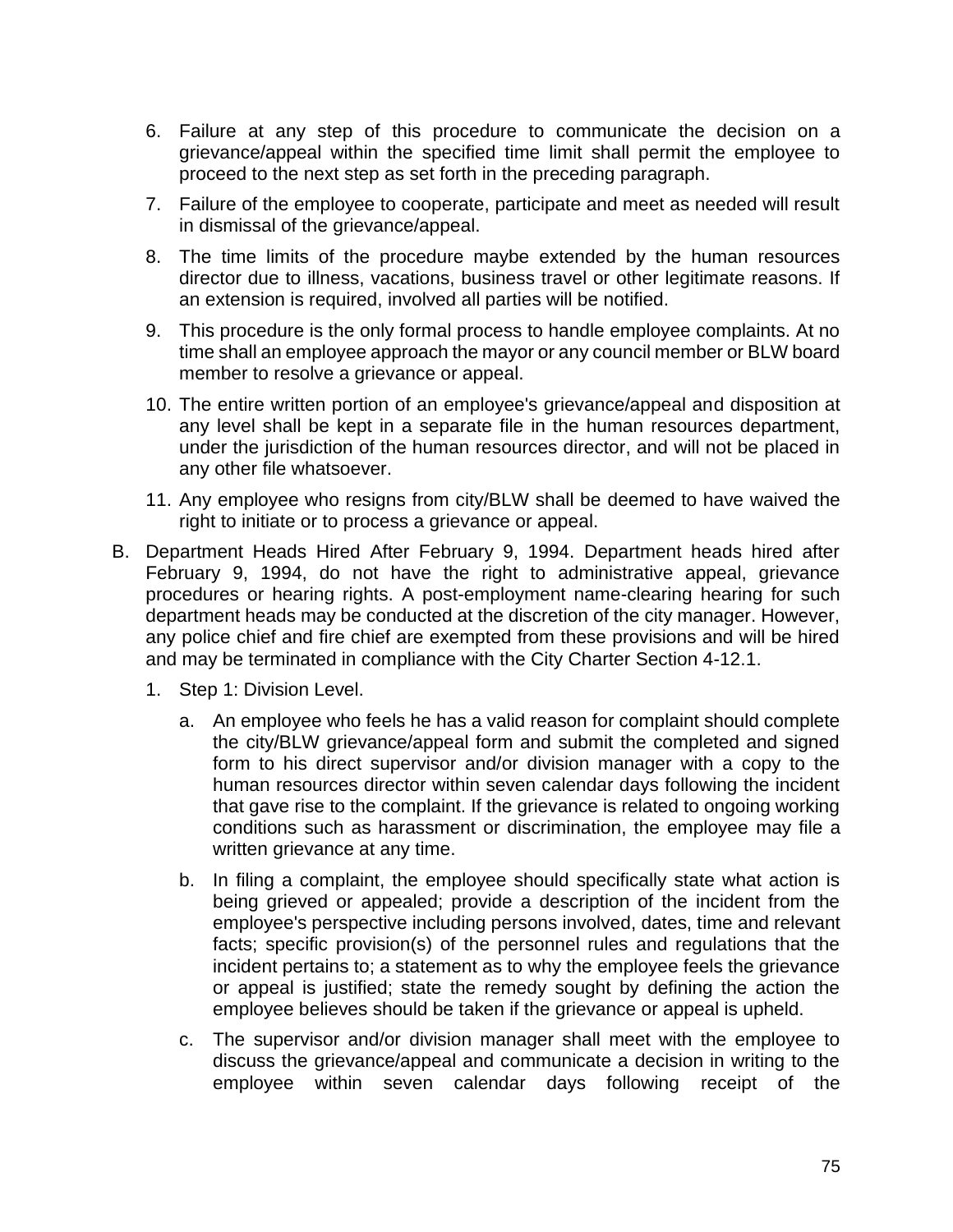grievance/appeal. A copy of the division manager's decision shall be sent to the department head and the human resources department.

- 2. Step 2: Department Level. If the grievance is not resolved at Step 1, the employee may submit the grievance form to his department head, with a copy to the human resources director within seven calendar days after receipt of the decision at Step 1. The department head shall meet with the employee to discuss the grievance and communicate a decision in writing to the employee within seven calendar days following receipt of the written grievance. A copy of the department head's decision shall be sent to the human resources department.
- 3. Step 3: City Manager Level.
	- a. This step is the final level of grievance review and/or appeal for all employees who do not report directly to the city manager. If the grievance is not resolved at Step 2, within seven calendar days of receipt of the department head's decision, the employee may submit the grievance with all supporting documents including copies of decisions rendered at Steps 1 and 2 to the city manager.
	- b. The city manager will conduct, or designate an impartial individual to conduct either:
		- (1) A separate investigation of the grievance to discuss the complaint with the grievant, including a meeting accompanied by his representative if the employee desires representation; or
		- (2) A hearing, if the grievance/appeal concerns an adverse action as defined in Section 4-4-20-020. If necessary, the city manager or his designee will conduct a hearing on the grieved or appealed issue at which allappropriate witnesses and supporting information shall be heard. The hearing shall be recorded. The grievant or appellant may, if he so desires, obtain a copy of the recording at his own expense. The evidentiary portion of this hearing shall be open to the press and public; however, the deliberation of the findings shall occur in closed session. After the city manager or his designee has heard from all involved parties, he will close the meeting.

After consideration of written materials and testimony given at the hearing, if the city manager has designated a hearing officer, such hearing officer will issue a recommendation to the city manager. The grievant/appellant and appropriate department head will receive copies of the hearing officer's recommendation.

The city manager shall communicate a decision in writing to the employee and to the representative, if any, within 30 days following receipt of the written grievance or following the meeting or hearing or following receipt of the recommended decision, whichever is later. Such decision shall be final.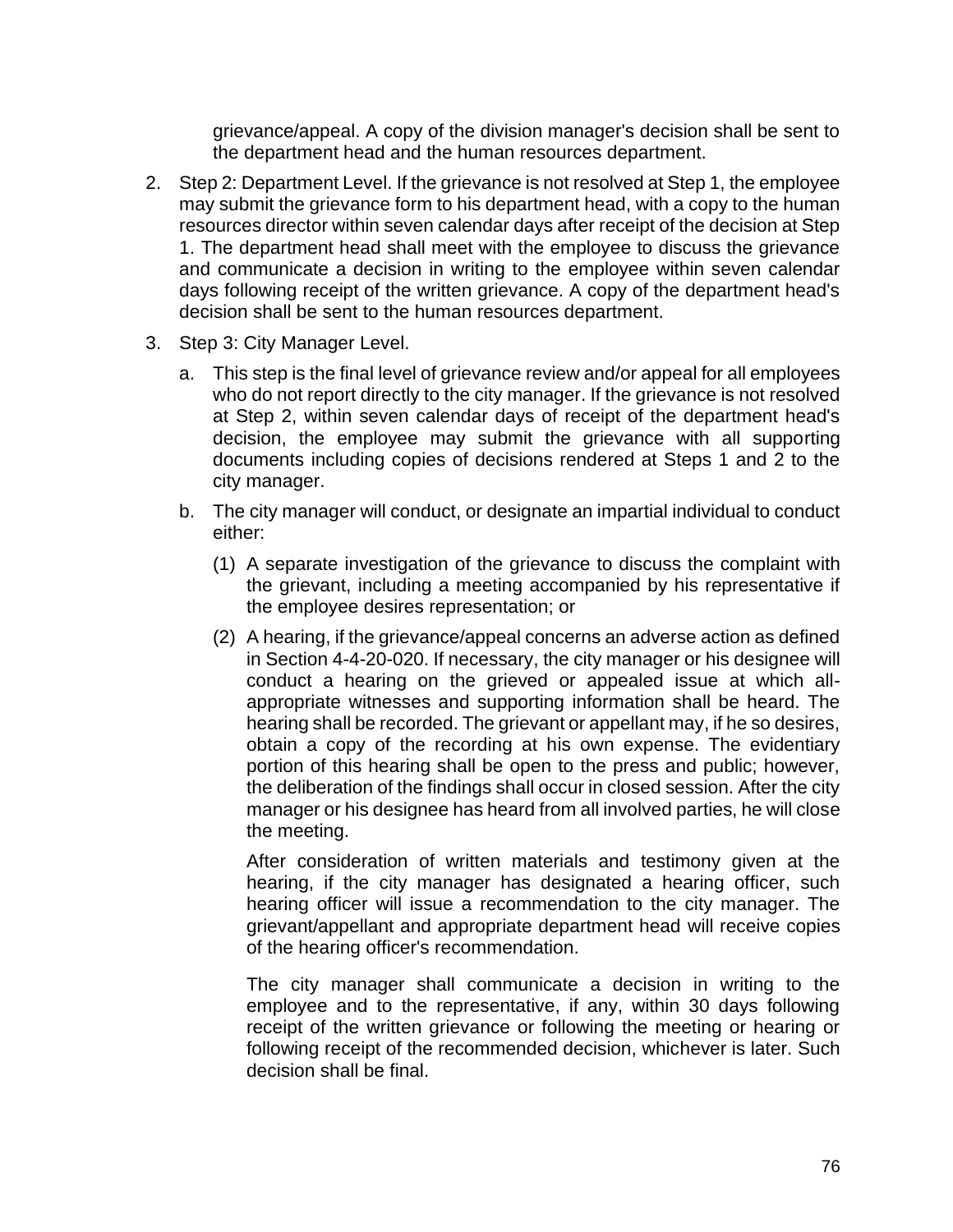- C. Employees Hired or Promoted Into in a Formal Apprenticeship Program on or After July 1, 2007. Employees hired or promoted into a formal apprenticeship program, such as apprentice electrical lineworker on or after July 1, 2007, do not have the right to administrative appeal, grievance procedures or hearing rights except that such employees have the right to utilize the procedure outlined herein to file complaints of discrimination on the basis of race, color, religion, national origin, age, sex, disability and political affiliation in accordance with Article 4-4-4. A post-employment name clearing hearing for such employees may be conducted at the discretion of the city manager.
- D. Procedure for Appeals from Actions of the City Manager. This procedure is available to those department heads and employees who report directly to the city manager to assure these employees have access to due process. An employee in this category who feels he has a valid reason for complaint from actions of the city manager should complete the city/BLW grievance/appeal form and submit the completed and signed form to the city manager with a copy to the human resources director within seven calendar days following the incident that gave rise to the complaint. If the grievance is related to ongoing working conditions such as harassment or discrimination, the employee may file a written grievance at any time.

In filing a complaint, the employee should specifically state what action is being grieved or appealed; provide a description of the incident from the employee's perspective including persons involved, dates, time and relevant facts; specific provisions of the personnel rules and regulations that the incident pertains to; a statement as to why the employee feels the grievance or appeal is justified; state the remedy sought by defining the action the employee believes should be taken if the grievance or appeal is upheld.

Since the city manager was the individual taking the aggrieved action, the human resources director shall call for the establishment of an ad hoc hearing board to hear the grievance/appeal. The human resources director or his designee shall communicate the hearing board's final decision in writing to the employee and to the city manager within five days following receipt of the hearing board's decision.

- E. Grievance/Appeal Board to Hear Complaints from Actions of the City Manager. The ad hoc grievance/appeal board is established to hear the grievance or appeal of an employee who directly reports to the city manager, the board shall be composed of:
	- 1. A part-time municipal court judge as nonvoting chairperson of the board. The mayor shall select one of the judges from the current personnel roster.
	- 2. The human resources director shall select from the current personnel roster or the pension payroll, two individuals to serve as members of the board as follows:
		- a. One appointee to this board shall be a current division manager from a city department other than the department of the grievant.
		- b. One appointee to this board may be a current or retired division manager or a retired department head. This appointment should be from a city department other than the department of the grievant and the department of the appointee selected by the human resources director in subparagraph (2)(a) of this section.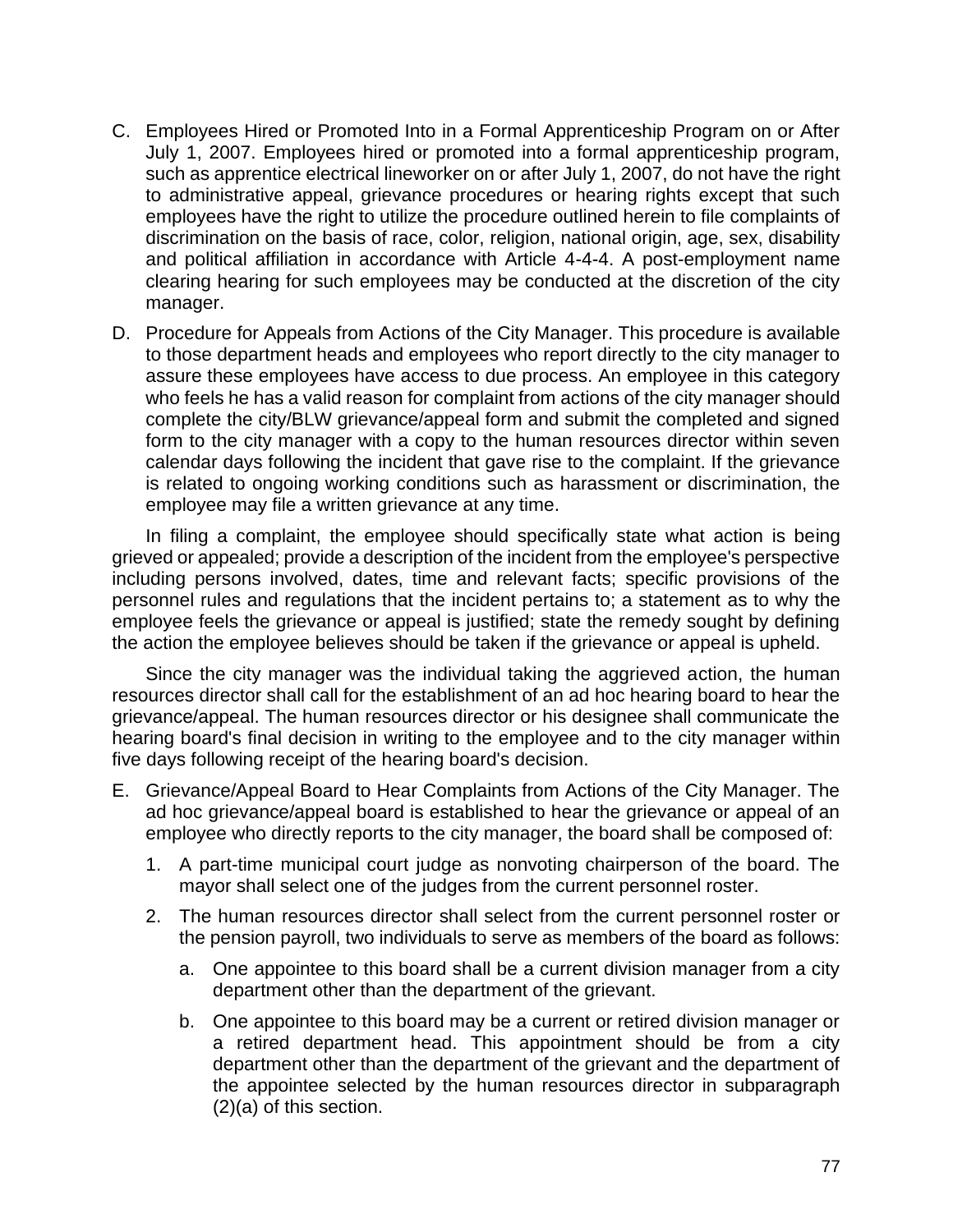3. The mayor shall select a person who is not a current or retired city/BLW employee and who is a Marietta citizen to serve as the third member of the appeal board.

The chairperson shall determine the procedural rules for the ad hoc grievance/appeal board hearing. The chairperson may also request the city attorney to serve as legal advisor to the grievance/appeal board. The city attorney shall attend the hearing, but shall not be involved in the closed, decision making process of the board or in the deliberations of the board. However, the city attorney shall be available to answer any questions that may arise during the closed session.

All members of this board shall be persons who have no personal relationships with any part to the grievance, that is, not related by blood or marriage, business partners, close personal friends or other relationship or circumstances that would tend to bias the judgment of the board members for or against any party to the grievance or appeal.

There shall be no private, one to one conversations between individual board members and any party to the grievance concerning the merits of the grievance or appeal at any time during the course of the proceedings.

The grievance/appeal board shall hold a hearing on the grieved or appealed issue at which all appropriate witnesses and supporting information shall be heard as determined by the board. The hearing shall be recorded. The grievant or appellant may, if he so desires, obtain a copy of the recording at his own expense. This recording shall be the only official record of the hearing. The evidentiary portion of the hearing before the board shall be open to the press and public, however, the deliberation of the findings of the board shall occur in closed session. After the board has heard from all involved parties, the chairperson will close the meeting. Only the voting members of the board shall be party to the deliberation of the findings of the board. After consideration of written materials and testimony given at the hearing, the board will issue through the chairperson a decision to the human resources director. The grievant/appellant and the city manager will receive copies of the board's decision which shall be final, subject to the right of appeal by either the city or the employee to a court of proper jurisdiction.

(Code 1978, § 4-1143; Ord. No. 5120, 1/13/93, § 2; Ord. No. 5262, 2/9/94; Ord. No. 5575, 6/12/96; Ord. No. 7061, 6/13/2007, § 4; Ord. No. 7191, 6/11/2008, §§ 1, 11)

### **4-4-22-040 - Salary of suspended, demoted, or dismissed employees**.

- A. Disciplinary action in the form of suspensions and demotions shall become effective upon the employee's receipt of the notice of the department head's decision following the informal hearing as described in Article 4-4-20, disciplinary policy and procedure. In the event the employee appeals such disciplinary action and said action is reversed or modified, then the employee shall be allowed back pay and benefits as consistent with the decision.
- B. From the time of the employee's receipt of the notice of dismissal following the departmental hearing until the dismissal becomes effective, such employee shall be considered suspended without pay pending discharge investigation. During such period of suspension without pay, said employee shall continue to be an employee of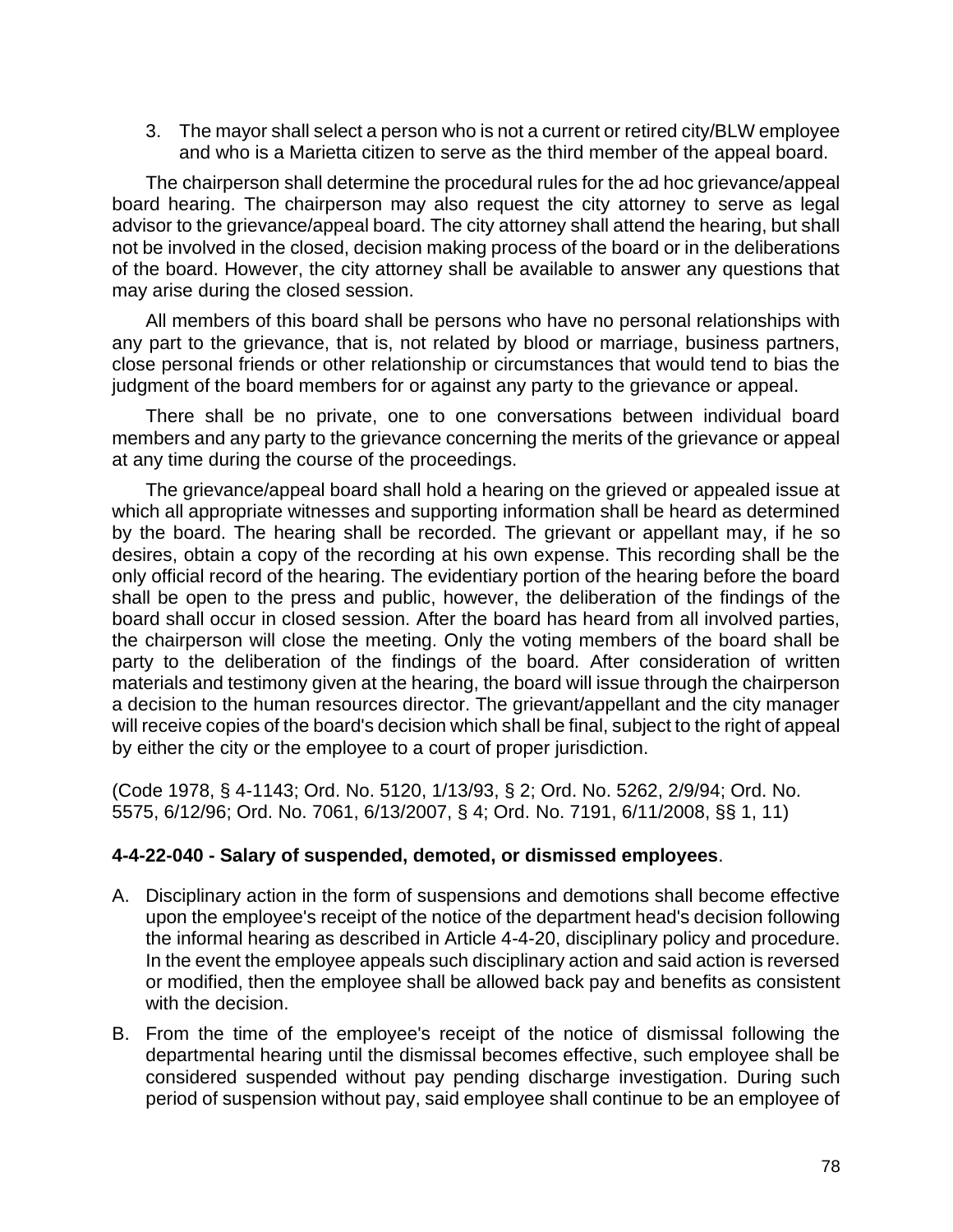the city/BLW and allowed all benefits and accruals pertaining thereto, except said employee shall not be allowed to work, appear on city/BLW property or work sites except on official business, or receive any salary or wages.

(Code 1978, § 4-1144; Ord. No. 5575, 6/12/96)

# **ARTICLE 4-4-24 – ADMINISTRATION OF THE CITY'S PAY AND CLASSIFICATION SYSTEM[1]**

Footnotes:

--- (**1**) ---

**Editor's note(s)—**Ord. No. 8227, § 1, adopted July 14, 2021, amended Art. 4-4-24 in its entirety to read as herein set out. Former Art. 4-4-24, §§ 4-4-24-010—4-4-24-130, pertained to the pay and classification plan, and derived from Ord. No. 7191, § 12, adopted June 11, 2008; Ord. No. 7197, § 1, adopted July 9, 2008; Ord. No. 7526, § 1, adopted Mar. 9, 2011; Ord. No. 7808, § 1, adopted May 13, 2015; and Ord. No. 7835, § 1, adopted Sept. 9, 2015.

### **4-4-24-005 - Definitions.**

Classification title. See Section 4-4-24-020.

Compensatory time means accrued leave provided to non-exempt employees in lieu of overtime pay, calculated at 1.5 hours for every hour of overtime worked.

Demotion. See Section 4-4-24-090.

Exempt employees means employees or positions that are not covered by the overtime provisions of the Fair Labor Standards Act (FLSA).

General employee means a city/BLW employee who is not a sworn member of the fire or police departments.

HR director means the director of human resources and risk management.

Maximum rate salary (wage) means the highest rate of pay in each range of the salary or wage classification system as approved by city council.

Minimum or entry rate salary (wage) means the lowest amount of salary or wage rate assigned in each salary/wage range as approved by the city council. This is the normal hiring rate for new employees.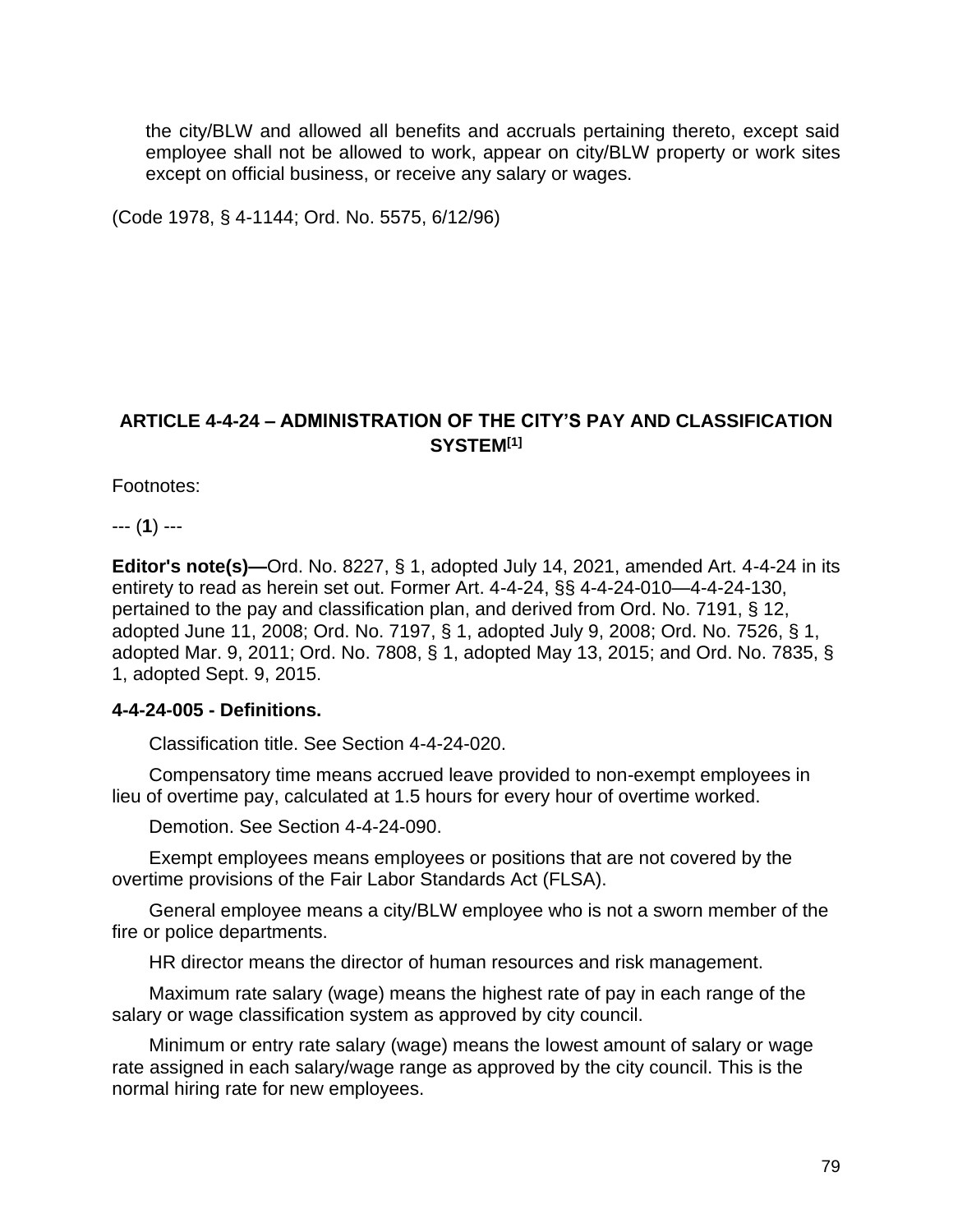Non-FLSA compensatory time. Accrued leave provided to exempt employees under certain circumstances for time worked in excess of their regular schedules, calculated at a straight-time (one-hour-for-one-hour) rate.

Pay compression. See Section 4-4-24-050(C).

Pay grade means the minimum and maximum range of pay assigned to a position classification. All positions within a pay grade, though they perform different functions, require the similar levels of difficulty in performance of those duties and responsibilities. A number of other terms may be used with the same meaning as pay grade including salary range, pay levels, grades, etc.

Position. See Section 4-4-24-020.

Position description. See Section 4-4-24-020.

Promotion. See Section 4-4-24-080(A).

Reclassification means the reassignment of a position from one classification either to another existing classification or to a newly established classification, either of which may be a higher or lower-level classification, thereby requiring a change in the position's assigned pay grade and/or job title.

Supervisor or supervisory position. See Section 4-4-24-080(B).

Trainee rate or wage means the rate used in special circumstances approved by the department head and the human resources director for employees who do not meet the minimum qualifications for the position but have the potential to do so within a prescribed time period.

(Ord. No. 8227, 7/14/2021, § 1)

### **4-4-24-010 - Purpose.**

- A. It is the policy of the city/BLW to establish and maintain a fair and equitable pay and classification system for all employees covered by these personnel rules and regulations. The pay and classification plan is designed to attempt to reflect:
	- 1. Relative difficulty and responsibility between jobs.
	- 2. Ranges of pay for other classifications within the city/BLW and competitive rates of pay for similar types of work in public and private employment in the labor market where the city/BLW recruits for employees.
	- 3. Economic conditions of the job market area, including the availability of qualified candidates.
	- 4. The city/BLW's economic circumstances.
	- 5. Financial policies of the city/BLW.
	- 6. Cost of living factors.
	- 7. Other business, economic, and operational considerations.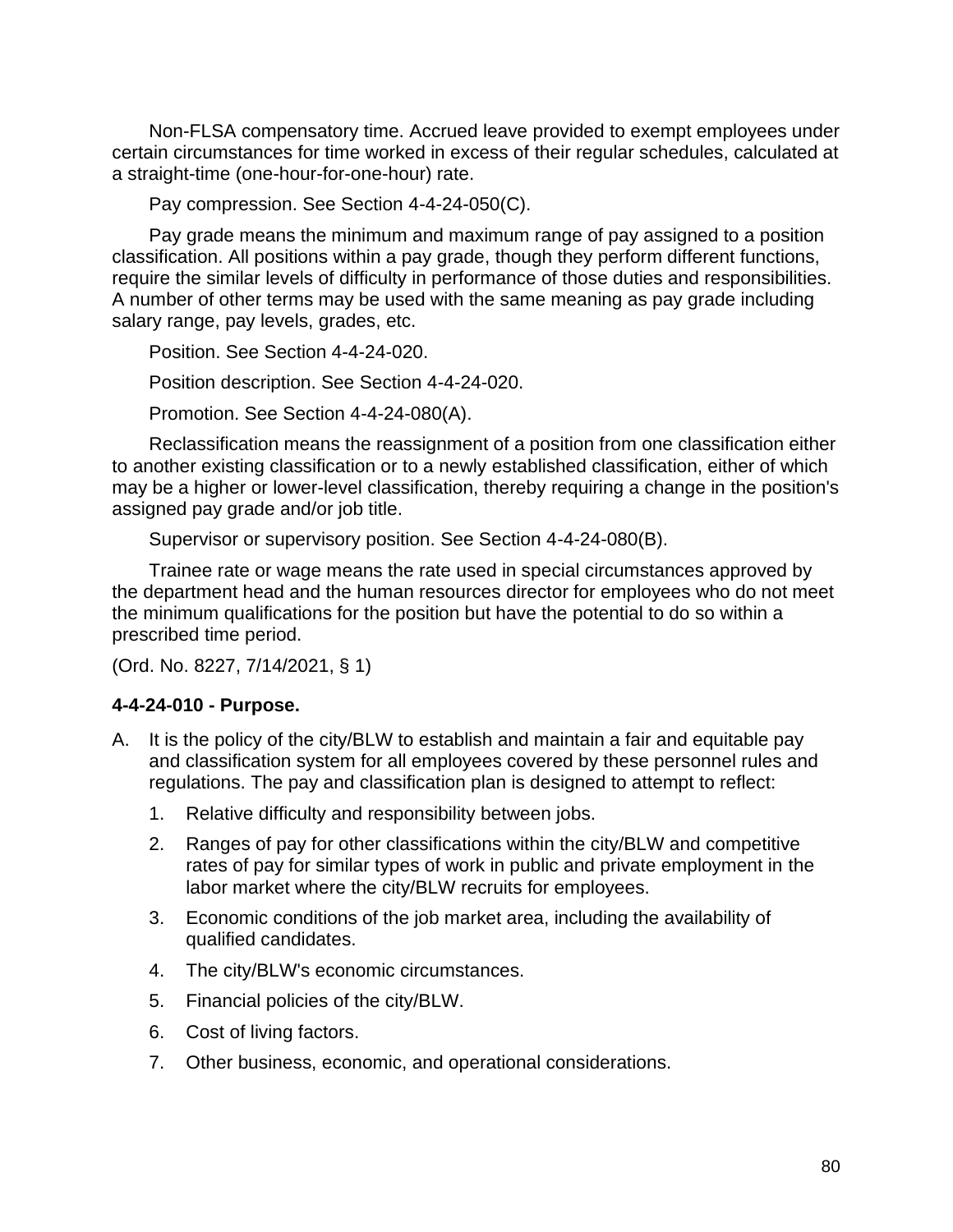The pay and classification plan is the official and approved system of grouping positions into appropriate pay grades and provides guidelines for administration.

- B. The pay and classification plan is a core component of the city/BLW's personnel policies and practices and should be used as follows:
	- 1. A guide in recruiting and evaluating candidates for employment.
	- 2. To determine lines of promotions and developing employee training programs.
	- 3. To determine the salary range for each position.
	- 4. To provide uniform pay information which is understood by city officials, employees, and the general public.
	- 5. To assist in maintaining and revising organizational structure, clarifying lines of authority and affixing responsibility.

(Ord. No. 8227, 7/14/2021, § 1)

## **4-4-24-020 - Content.**

A "position" is a set of assigned tasks, duties, and responsibilities requiring full-or part-time employment of one person. A position may be occupied or vacant. Each position will be assigned a classification and an appropriate pay range. Classifications and pay ranges shall be listed in the city/BLW's pay and classification plan.

Position descriptions are descriptive statements about every position in the organization. The position description contains a position/classification title, specific duties and responsibilities of that position (including those constituting "essential functions"), training and experience requirements, and other descriptive information defining the position.

A classification title is the official designation or name given to each written position description and shall be used on all official and personnel records.

The pay and classification plan shall establish a salary range for every classification in the city/BLW. Such salary ranges shall be determined with due regard to the factors identified in Section 4-4-24-010(A).

(Ord. No. 8227, 7/14/2021, § 1)

# **4-4-24-030 - Plan administration and maintenance.**

A. Responsibility for Administration and Maintenance of the Pay and Classification Plan. The HR director shall be responsible for administering the pay and classification plan and for interpreting (and, in appropriate cases, making recommendations to the city manager regarding) the application of the plan to any compensation concerns not specifically covered by these guidelines.

The HR director shall also review and make recommendations regarding any necessary or appropriate updates or revisions to the pay and classification plan during the annual budget process or, with the approval of the city manager, as needed during the budget year.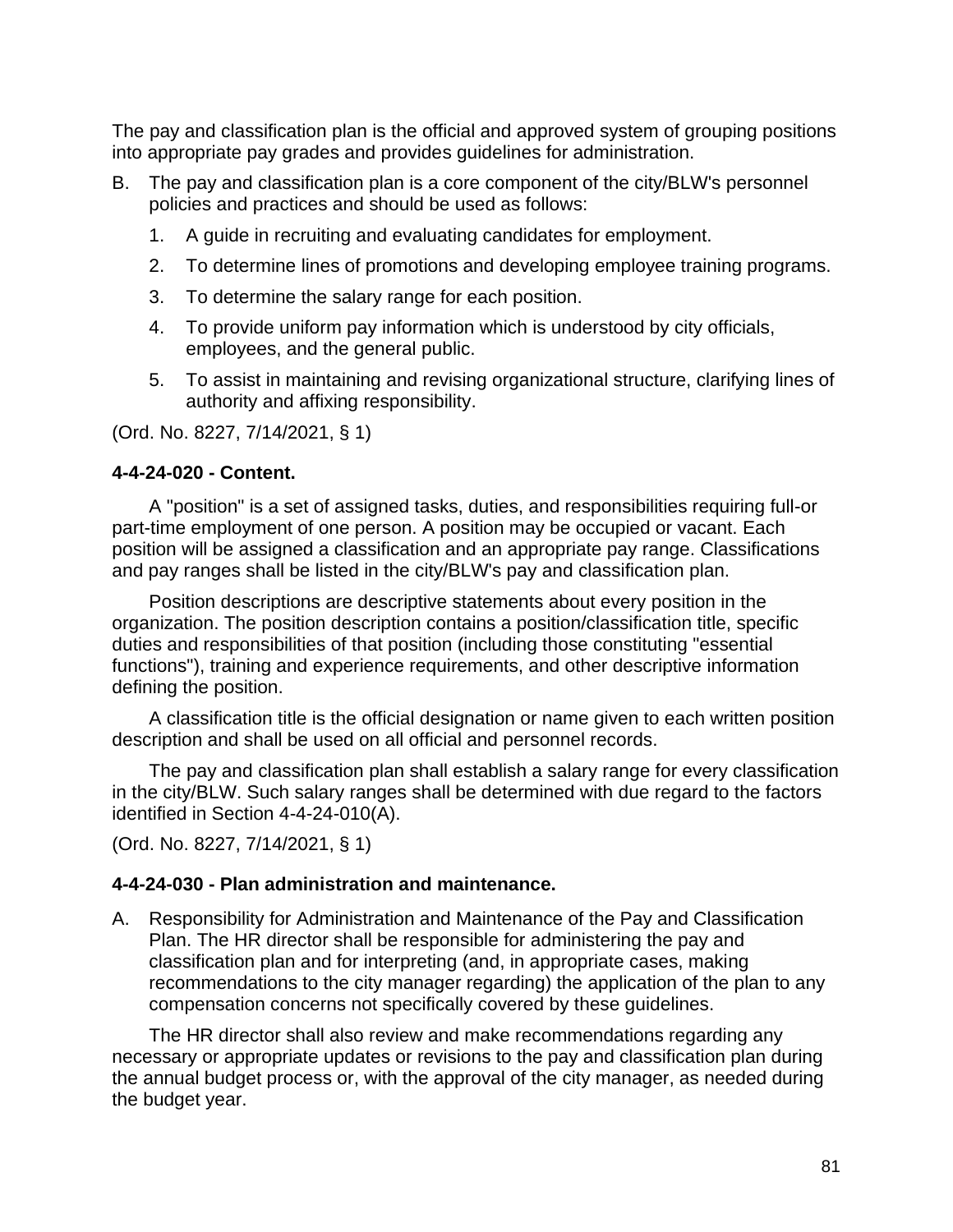The HR director may make or cause to have made such comparative studies as he/she deems necessary or appropriate of one or more of the factors identified in Section 4-4-24-010(A) affecting the level of salary ranges prior to the preparation of the annual budget, as well as at other times as needed. The HR director may request other officials and/or employees to assist in this process. Upon the recommendation of the HR director, the city manager may also authorize a review of the pay and classification plan, or any component thereof, by an independent consultant.

On the basis of the HR director's recommendation and the information derived from any such studies and/or reviews, the city manager shall recommend to the city council such changes in salary ranges or other aspects of the pay and classification plan as he/she deems necessary to fulfill the purpose of this article.

B. Position Descriptions and Classifications. Each department head shall be responsible for developing and maintaining accurate position descriptions, for updating and revising existing position descriptions as provided herein, and for abolishing position descriptions that are no longer needed. The HR director will assist the department heads as needed in fulfilling their responsibilities under this article.

Should the duties and responsibilities of a position change, the department head must ensure that the official position description is updated and revised accordingly. All such updated/revised position descriptions must be submitted to the HR director for approval, who will also evaluate whether a change in classification is warranted. The HR director's evaluation of the proposed updated/revised position description may result in one of the following actions:

- 1. A determination that no change to the position description is necessary.
- 2. A determination that the position description should be updated and revised as proposed (subject to any adjustments the HR director deems appropriate), but that the position is properly classified.
- 3. A determination that the position description should be updated and revised as proposed (subject to any adjustments the HR director deems appropriate) and that the updates/revisions may warrant reclassification to a currently established higher or lower-level classification as well as a change in the assigned pay grade and/or job title.
- 4. A determination that the position warrants reclassification to a new classification that requires the official establishment of a new position description.

Whenever a position description is updated/revised, the HR director should initiate an inquiry into whether similar updates/revisions for the descriptions of positions in closely related classifications are warranted.

Whenever a position description is updated/revised or a position is reclassified, the HR director should determine the effect, if any, on the position's status as exempt or non-exempt under the FLSA.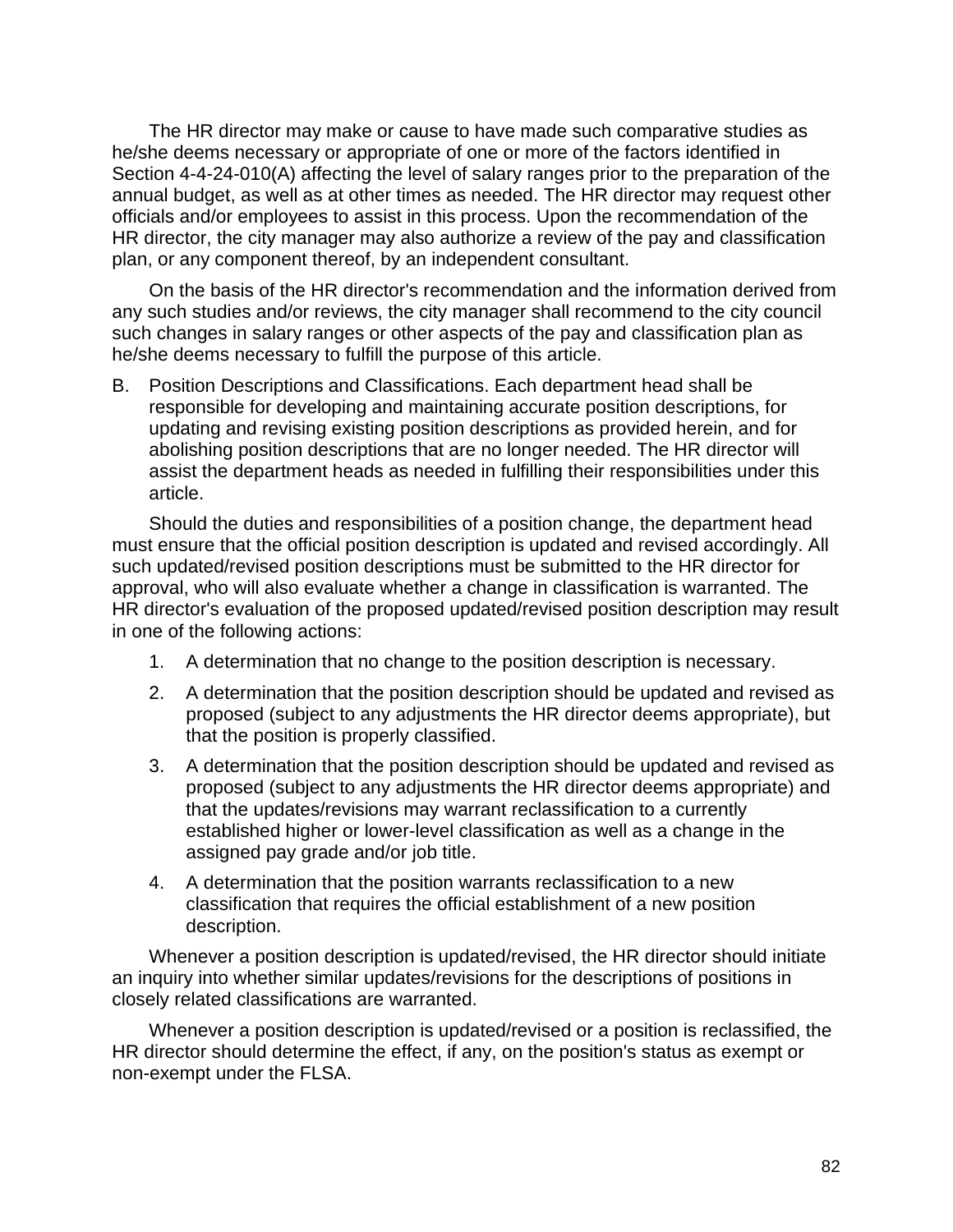Whenever a position is reclassified, the HR director should determine whether the reclassification requires the abolition of the classification and the subsequent removal of the position from the pay and classification plan.

- C. Position Review.
	- 1. Vacancies. Each time a vacancy occurs, the position shall be reviewed by the department head to determine whether the position has changed since the last time the position description was updated/revised. If so, then the department head will prepare and submit to the HR director a proposed updated/revised position description, identifying the altered functions and other changes to the position, to facilitate the evaluation described above, including a recommendation whether reclassification of the position is warranted. If the HR director determines that the proposed updates/revisions do not impact the classification of the position, the position description will be updated/revised prior to posting and advertising of the vacant position. If the HR director determines that the proposed updates/revisions require reclassification of the vacant position, the department head must submit a reclassification request as provided below during the annual budget process or service proposal process, unless the city manager specifically authorizes a reclassification review within the fiscal year.
	- 2. Non-Vacancies. Department heads must otherwise initiate requests for position reclassification during the annual budget or service proposal process whenever a significant change in the duties of a particular position has occurred. Such requests should be submitted via a memorandum of justification to the HR director, identifying the altered functions and other changes to the position, along with a copy of the proposed updated/revised position description. The HR director will review all reclassification requests and complete necessary job audits to determine the appropriate classification. The HR director may then recommend a suitable course of action to the city manager as provided in Subsection B above.
- D. Position Control. All positions in the city/BLW are established and maintained through a personnel budget each fiscal year in accordance with established budgeting and accounting procedures. The establishment of new or additional positions or upward reclassification of approved positions will require approval by the city council. Downward reclassification and lateral changes of approved positions will require the approval of the city manager.
- E. Change in Exemption Status. Any change in exemption status will require approval of the city manager and city council; provided, however, that the city manager shall have the discretion to implement temporary changes pending council approval if deemed appropriate.

(Ord. No. 8227, 7/14/2021, § 1)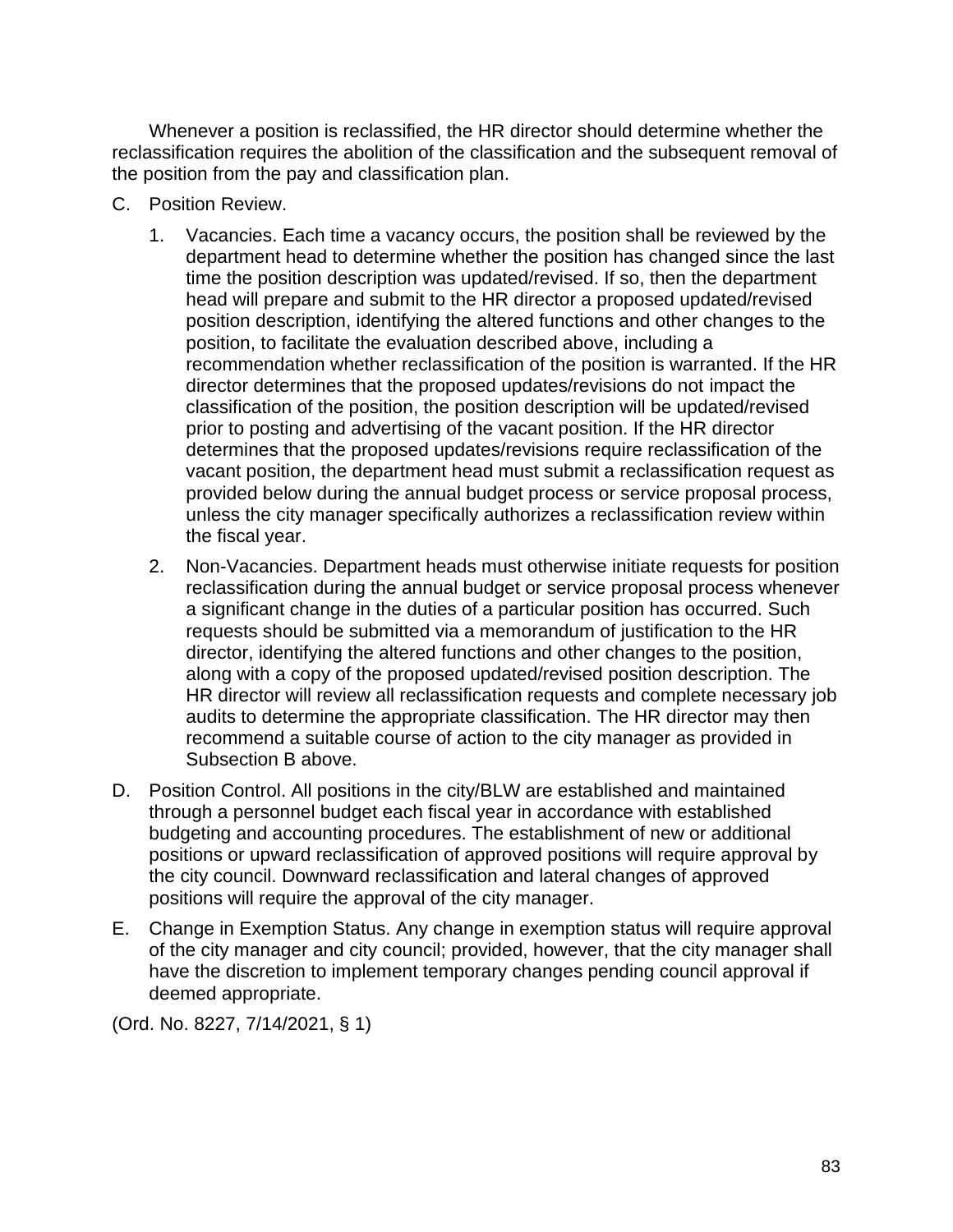## **4-4-24-040 - Employee requests for review of classification.**

- A. An employee shall have the right to seek review of his/her position classification, or any changes made thereto. Any such request must be submitted in writing to the employee's immediate supervisor/manager and include a memorandum and position description outlining any relevant changes in duties and responsibilities to the position or explaining any other reasons believed to support the requested reclassification.
- B. The supervisor/manager shall review the request and supporting materials provided by the employee, prepare a memorandum indicating agreement or disagreement with the reclassification request and explaining the basis for such agreement or disagreement, and forward the request, supporting materials, and memorandum to his department head. The department head shall review the information provided by the employee and supervisor/manager, prepare a memorandum indicating agreement or disagreement with the supervisor/manager's determination and explaining the basis for such agreement or disagreement, and forward all documentation to the HR director.
- C. The HR director or his/her designee will meet with the employee, the department head and such other persons as may be necessary to clarify the required duties and responsibilities of the position(s). In his/her discretion, the HR director may conduct or may cause to be conducted a job audit of the position based on observation of tasks performed at the job site(s).
- D. After the information is collected on the position, the HR director or his/her designee shall review the assignment of the job classification and assess the evaluation. The HR director shall make a recommendation to the city manager for final action on the review of classification request.
- E. At each stage, the employee shall be kept advised of the status of the request, which shall be processed as expeditiously as is practicable.
- F. No review of classification request may be resubmitted unless there have been changes in the duties and responsibilities of the position since the previous review was completed.

Under no circumstances will any request for review be accepted at any level on the basis of pay. This is a management decision based on assessment of the employee's actual position, duties, and responsibilities.

G. The effective date of any action that impacts the employee's pay shall be the date of the final decision. Any additional funding or position upgrade that would result from any reclassification is subject to the approval of the city manager and city council.

(Ord. No. 8227, 7/14/2021, § 1)

### **4-4-24-050 - Pay schedules and setting individual employee pay.**

A. Formal pay schedules will be developed and shall include position classification titles, pay grades/ranges, FLSA exemption status, EEOC job category, and position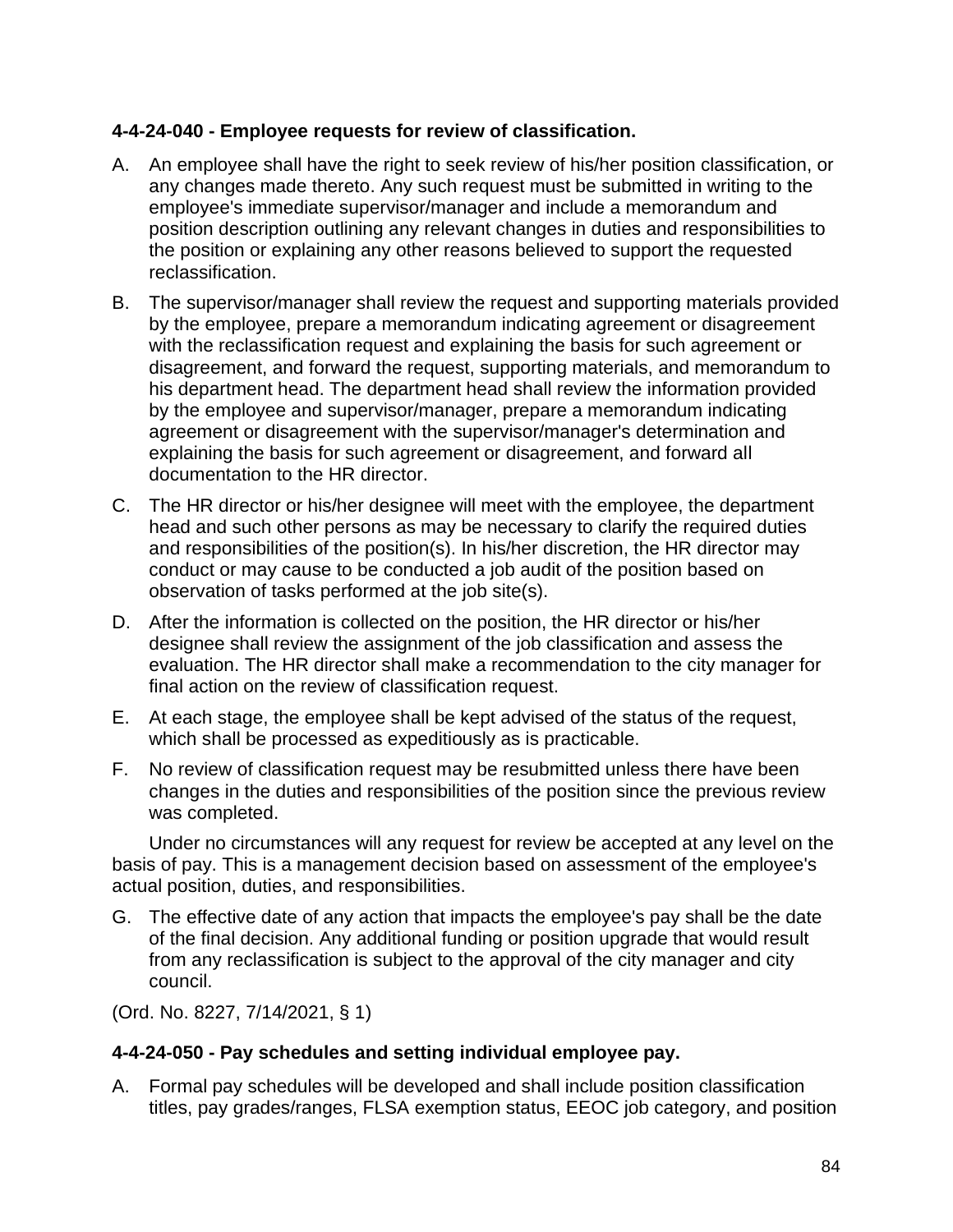numbers for payroll purposes, and other information as deemed necessary and appropriate by the city manager in consultation with the HR director.

Except as otherwise provided herein, all modifications to established pay schedules must be approved by the city council. Established pay schedules, including any councilapproved modified schedules, shall be used by management in setting individual employee pay in accordance with this article. Requests for copies of pay schedules must be presented to the employee's department head.

- B. When considering placement in the pay range for both new hires and promoted employees, department heads shall take into consideration relevant skill, required education, related ability, years of related experience, and any/all other qualifications required to perform the essential functions of the job, as well as the pay of other employees in the same department and pay grade, with strict adherence to the city/BLW's EEO policy (as stated in Article 4-4-4, Equal Employment Opportunity).
- C. Notwithstanding the foregoing, when considering placement in the pay range for both new hires and promoted employees, department heads shall also make every reasonable effort to avoid pay compression, defined for purposes of this article as most often resulting when:
	- 1. New hires or promoted employees are paid at or above the pay of existing employees with more experience or more responsibilities in the same position.
	- 2. New hires or promoted employees are paid at or above the pay of their supervisors/managers (when the new hires or promoted employees' routinely earned overtime compensation is included in the calculation).

If a department head is unable to effectuate the new hire or promotion without creating or contributing to existing pay compression, prior to effectuating the new hire or promotion, he/she must promptly notify the HR director who will consult with the city manager to discuss potential options and solutions.

(Ord. No. 8227, 7/14/2021, § 1)

### **4-4-24-060 - Original appointments.**

- A. Pay offered to newly hired employees shall be at an initial pay range that falls within the first quartile of the pay grade designated for his/her position, or is consistent with an approved schedule or program, with some exceptions as noted below.
- B. When the city/BLW is unable to recruit qualified applicants or when an applicant possesses exceptional qualifications warranting employment above the first quartile, the department head may request authorization from the HR director to hire up to the mid-point for technical and professional positions only. These positions are designated in the pay and classification plan as having an EEOC category of 01, 02, or 03.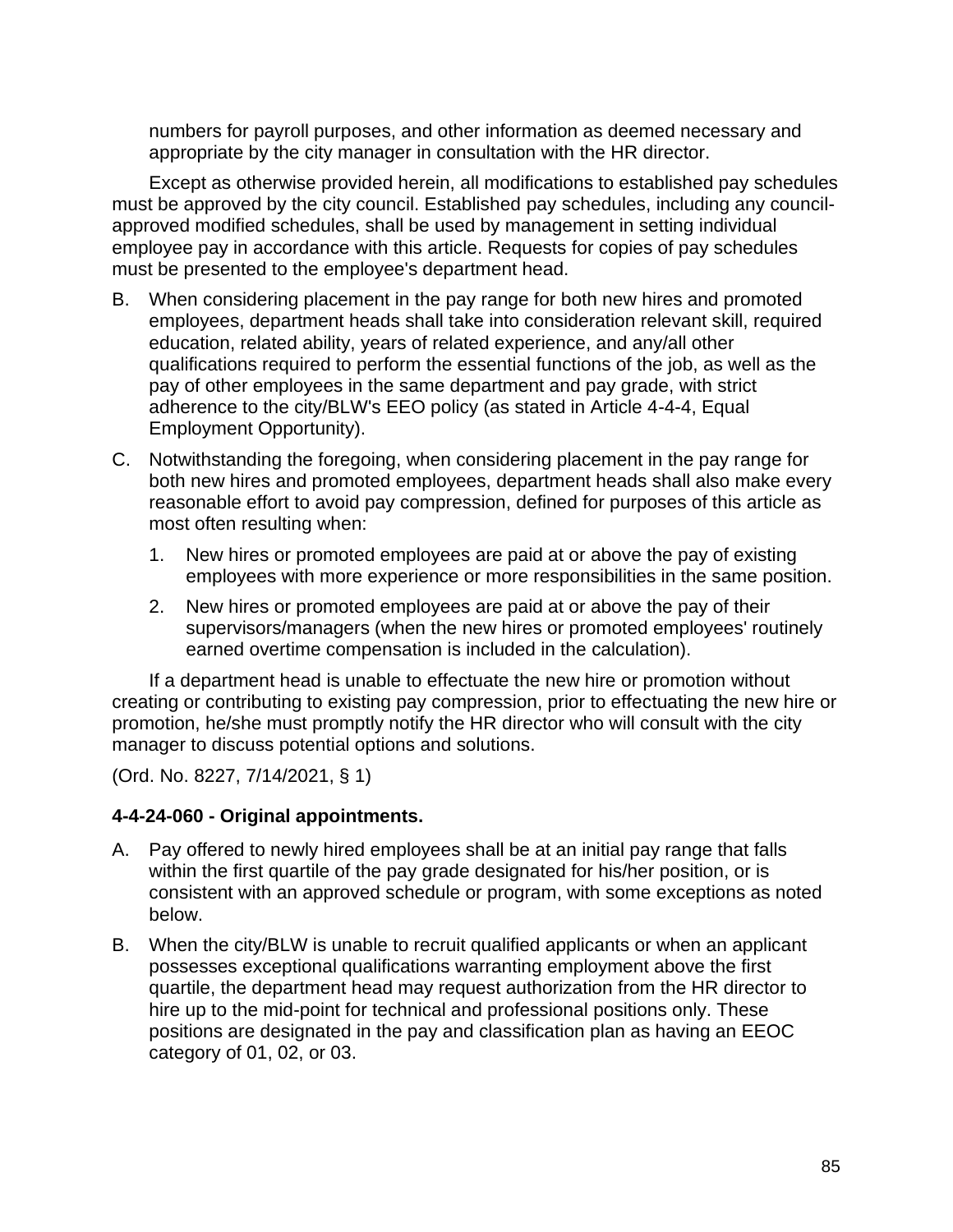- C. Requests to hire up to the mid-point of the pay grade for other positions requires the recommendation of the HR director and the authorization of the city manager and will be granted only in exceptional circumstances.
- D. Newly appointed personnel in a department head, managerial, or supervisory position may be compensated at any rate within the approved pay grade for the position as approved by the city manager so long as the salary does not exceed the maximum of the assigned pay grade.
- E. Appointments of candidates into a formal apprenticeship program or into a specific career development program, such as apprentice electrical line worker or line worker position, will be compensated according to pay and classification plan provisions specific to those programs as adopted by the city council.
- F. The HR director may authorize the hire of temporary employees at a rate of pay less than the minimum of the classification. Temporary employees on the city/BLW payroll shall be paid only for actual hours worked, inclusive of overtime, if any.

(Ord. No. 8227, 7/14/2021, § 1)

## **4-4-24-070 - Trainee status.**

Positions designated as trainee positions may be filled on a temporary basis, at a rate below the minimum salary of the pay grade. Pay rates shall be determined by the length of the training program so that, upon acquisition of required training and experience, the incumbent may be placed at the minimum salary in the pay grade.

(Ord. No. 8227, 7/14/2021, § 1)

### **4-4-24-080 - Promotions.**

- A. The movement of a current employee from a position in one pay grade to a position in a higher pay grade shall be considered a promotion. All promotions shall be made upon the recommendation of the department head and the HR director, subject to the approval of the city manager. Promotions will typically be made at an increase that falls within the higher pay grade's range and:
	- 1. Justification can clearly be demonstrated based on the employee's experience, education, skills, and abilities;
	- 2. With written consent of the HR director; and
	- 3. With approval of the city manager.

Employees in approved career development programs, progression ladders, step programs, or other specialized pay structures will be promoted and have salary set based on those approved guidelines.

B. Current employees promoted or moved to supervisory positions shall be paid as provided in paragraph A of this section. For purposes of this article, "supervisory position" shall be defined as an employee who has supervisory authority and responsibility over one or more employees on a regular basis.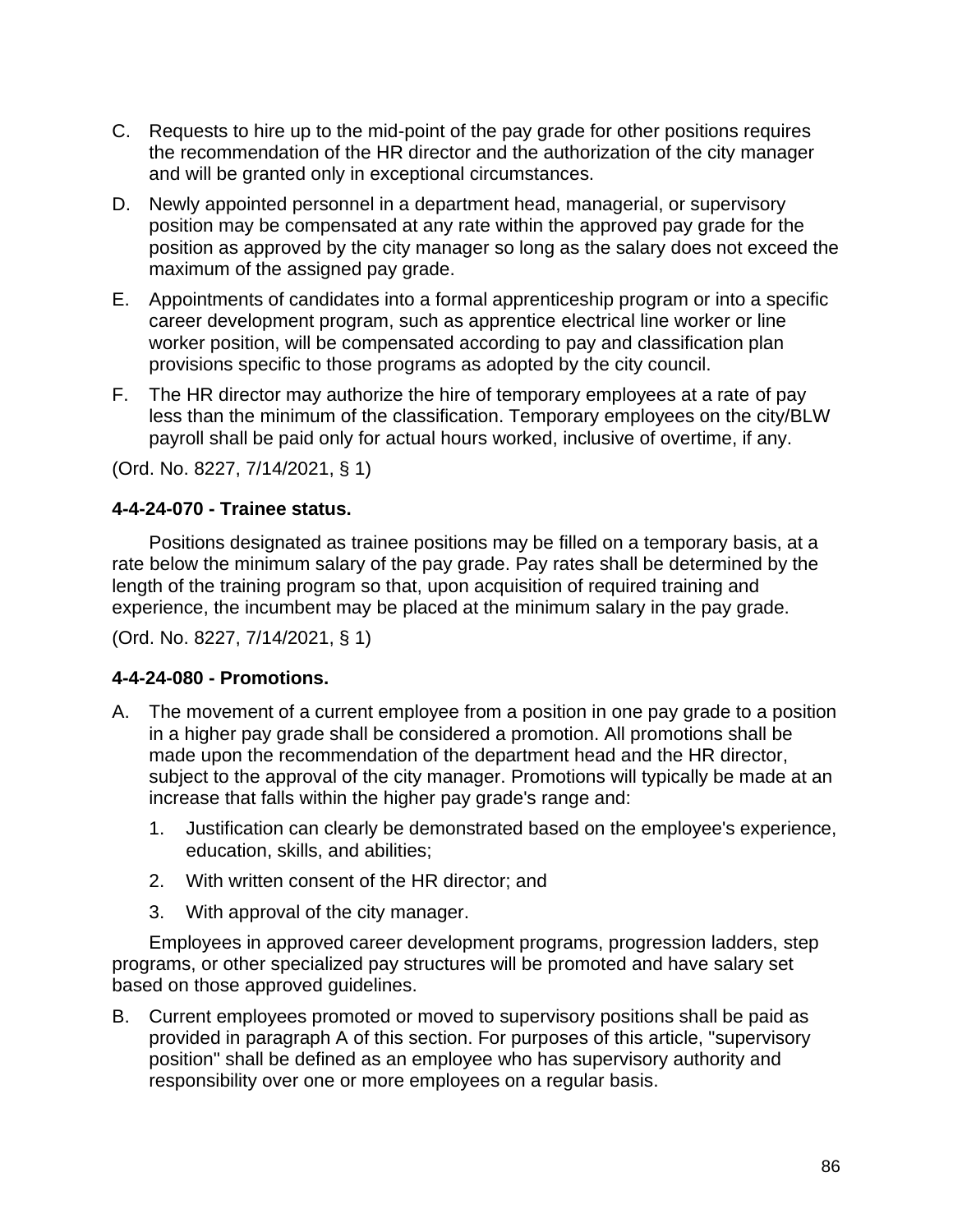C. As provided in Section 4-4-6-080, promoted employees shall serve a working test period, the duration of which is determined by the position occupied. The working test period in the promoted position may be extended by the department head, with the approval of the HR director, a maximum of an additional three-month period. Upon successful completion of the working test period, the promoted employee will be granted regular status in the new position. There is no salary increase at the end of the working test period for promoted employees.

(Ord. No. 8227, 7/14/2021, § 1)

#### **4-4-24-090 - Demotions.**

Demotion is defined as the assignment of an employee from a position in one classification to a position in another classification assigned a lower pay grade. Demotion may be disciplinary or otherwise involuntary or it may be voluntary.

When an employee requests and receives approval of a voluntary demotion, he/she will be placed in the newly assigned pay grade for the lower position at a minimum of five percent less than his/her current rate of pay and within the approved range for the lower pay grade. However, if it can be demonstrated to be in the best interest of the city/BLW, and with the prior recommendation of the HR director and approval by the city manager, the employee may be paid at a rate that is within the approved range for the lower-level position that does not exceed the employee's pay in his/her previous position, or the employee's current pay rate may be frozen until the pay rate falls within the specified range of the lower assigned pay grade. Employees whose pay is frozen are ineligible for increases until their pay falls within the stated range.

If an employee is involuntarily demoted per Section 4-4-20-030, the department head, in consultation with the HR director, may recommend an appropriate rate of pay in the pay grade to which the employee has been assigned. However, the newly assigned rate of pay will be at least five percent lower than his/her previous rate.

(Ord. No. 8227, 7/14/2021, § 1)

#### **4-4-24-100 - Lateral transfers.**

An employee who is transferred to a different position in the same pay grade as his/her current position may continue at his/her current pay rate if it can be demonstrated by the department head that the salary offered is appropriate based on the employee's skills, education, and experience as required by the job description.

Notwithstanding the foregoing, if the department head is unable to effectuate the transfer without creating or contributing to existing pay compression, prior to effectuating the transfer, he/she must promptly notify the HR director who will consult with the city manager to discuss potential options and solutions.

(Ord. No. 8227, 7/14/2021, § 1)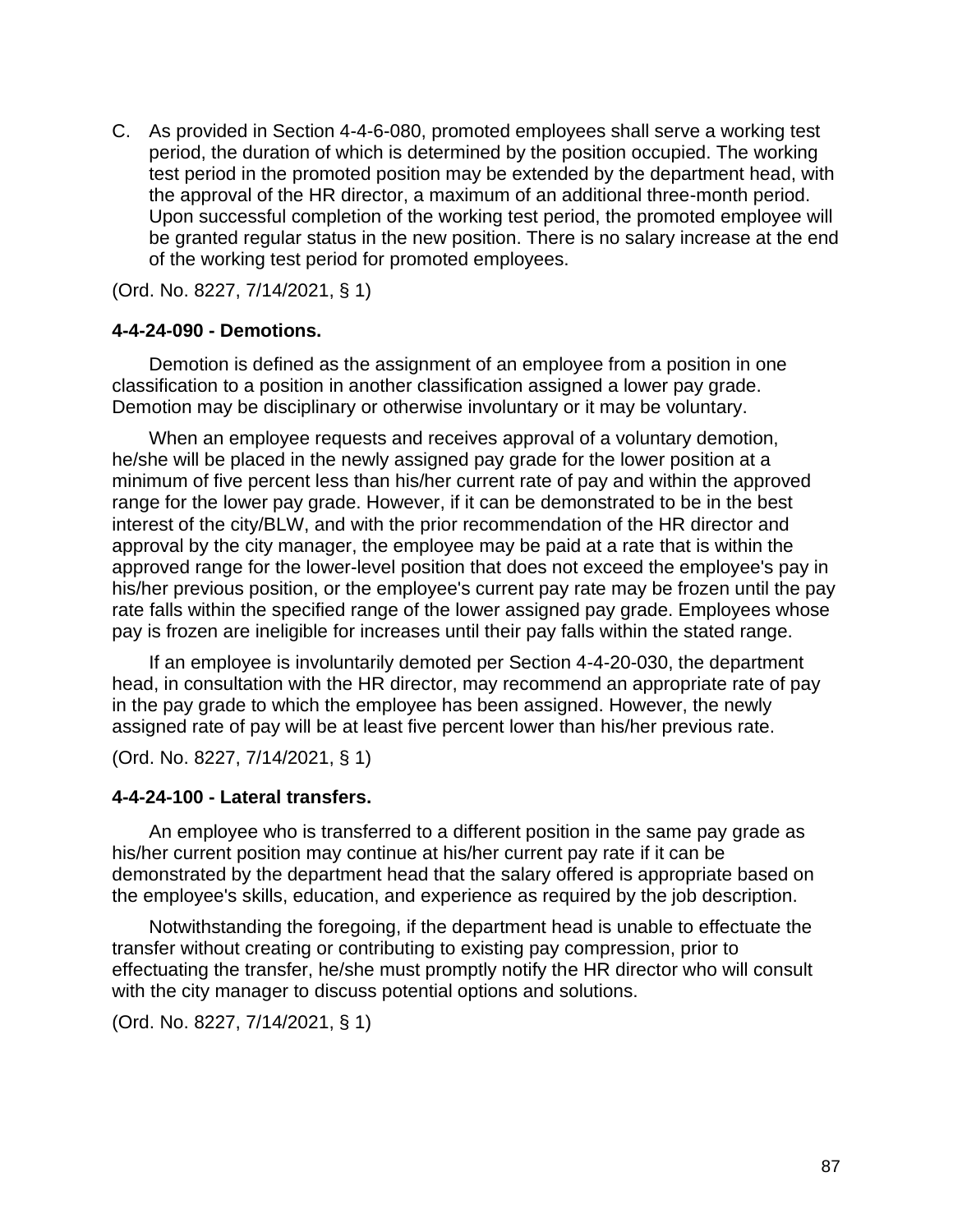#### **4-4-24-110 - Reclassifications.**

When an employee's position is reclassified to a lower grade and the employee's salary is above the maximum of the lower grade, the employee shall be permitted to continue at the rate of pay at the time of reclassification during the period of incumbency but shall not be entitled to any salary increases until the schedule is adjusted to include the employee's salary.

When an employee's position is approved by council to be reclassified to a higher pay grade, the incumbent will be placed in the newly assigned pay grade.

Notwithstanding the foregoing, when setting the pay for an employee whose position has been reclassified to a higher pay grade, the department head should make every effort to avoid creating or contributing to existing pay compression and, if unable to do so, must promptly notify the HR director who will consult with the city manager to discuss potential options and solutions.

(Ord. No. 8227, 7/14/2021, § 1)

#### **4-4-24-120 - Compensation policies and procedures.**

- A. Overtime. The city/BLW will comply with the requirements as outlined in the Fair Labor Standards Act (FLSA), as amended, and the U.S. Department of Labor's (DOL) regulations pertaining thereto.
	- 1. Non-exempt employees, other than fire protection and law enforcement personnel, earn overtime compensation at 1.5 times their regular hourly rate for all hours worked in excess of 40 hours in a work week. The city/BLW will utilize a partial exemption from the overtime pay requirements of Section 7(k) of the FLSA for otherwise non-exempt fire protection and law enforcement personnel as defined in the FLSA and DOL regulations. Police officers have a work cycle of seven days and earn overtime compensation at 1.5 times their regular hourly rate for all hours worked in excess of 43 hours in the seven-day work cycle. Firefighters have a work cycle of 21 days and earn overtime compensation at 1.5 times their regular hourly rate for all hours worked in excess of 159 hours in the 21-day work cycle.

In the event any non-exempt firefighter remains on duty after the expiration of his/her regularly scheduled shift due to a bona fide emergency situation, as determined by the fire chief, such firefighter shall be compensated for such post-shift work at the overtime rate, regardless of whether such post-shift work places the firefighter in an overtime situation based on the defined work period as described above; provided, however, that in determining whether the firefighter is entitled to overtime pay for the work period, only the actual postshift hours worked shall be counted.

2. The list of exempt and non-exempt positions will be a part of the pay and classification plan established for each budget year. In accordance with the FLSA, employees who are classified as exempt are paid a fixed salary for each payroll period, except as otherwise permitted under the FLSA. Therefore,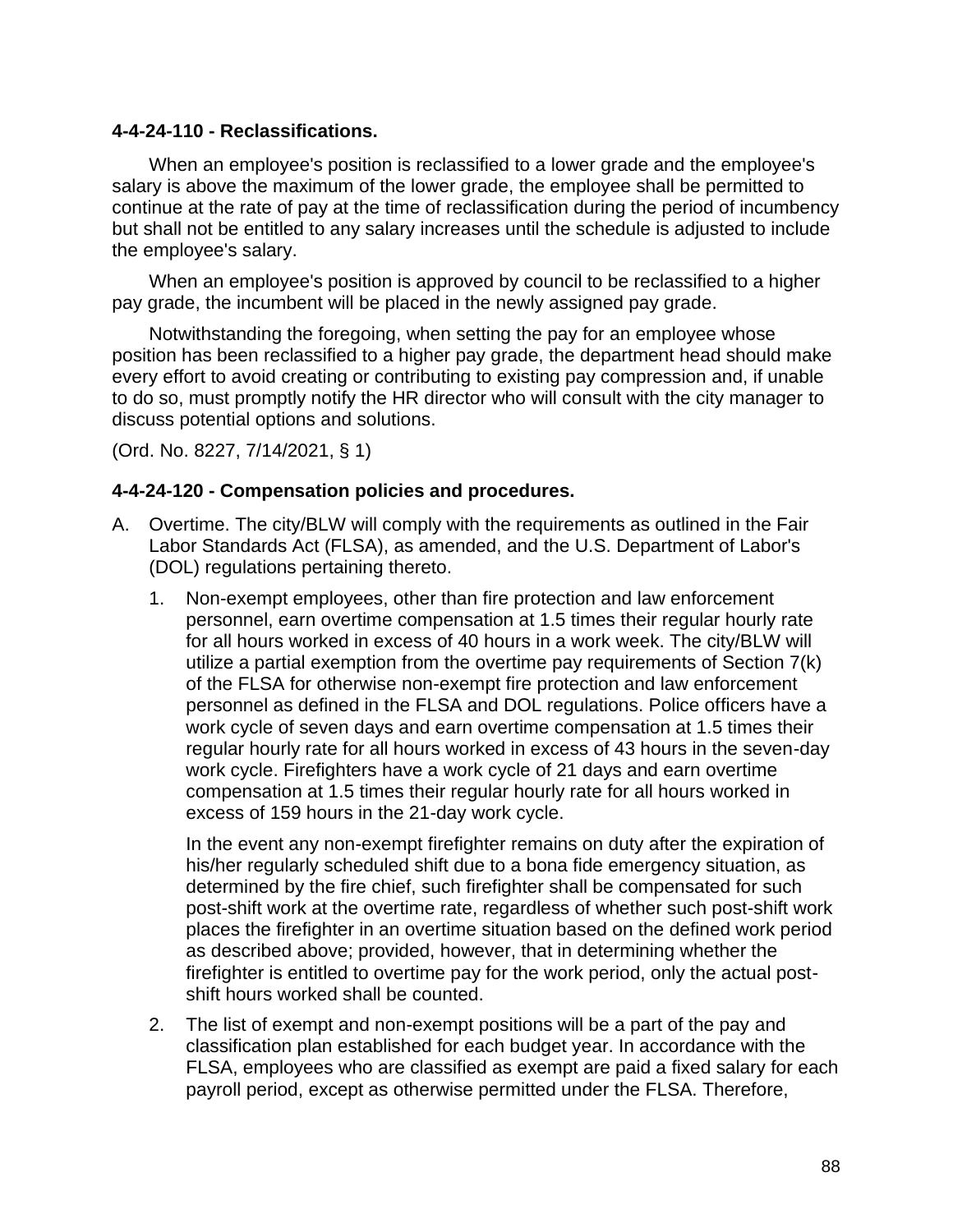exempt employees who work in excess of the FLSA's threshold number of hours for overtime during a payroll period are not entitled to overtime compensation. In addition, exempt employees who work less than the number of hours contemplated by their schedules will not have their salary reduced except as otherwise permitted by the FLSA.

- 3. The chief of police may allocate canine handlers pay to all police officers who are assigned as canine handlers and who are responsible for the at-home care of a bona fide departmental police dog. Canine handlers are paid for one additional hour per day at the officer's regular rate for reasons of care, boarding, and handling of the canines (including bathing, brushing, exercising, feeding, grooming, cleaning of the canine's kennel or transport vehicle, administering drugs or medicine to the canine for illness, and/or transporting the canine to or from an animal hospital or veterinarian as needed). Because the precise number of hours spent on these tasks is difficult or impossible to determine, this payment reflects a reasonable agreement between the canine handlers and the city, based on consideration of all pertinent facts, regarding the approximate number of hours the tasks are expected is take. The payment for one additional hour per day will be made seven days per week, regardless of whether the canine handler is on-duty or off-duty, on sick leave, or on vacation.
- 4. The completion of time cards by exempt employees, including the accrual and usage of leave under city/BLW authorized leave programs, provides important records documenting and justifying the city/BLW's expenditures of public funds, and is necessary for the effective administration of city/BLW authorized leave programs. Therefore, the completion of time cards by non-exempt employees, including to note the accrual and use of leave under city/BLW authorized leave programs, or other indicators of the use of exempt employees' time, does not controvert an employee's exempt or salaried status.
- 5. Department heads may require non-exempt employees to receive compensatory time instead of overtime pay.
- 6. General non-exempt employees may accumulate a maximum of 240 hours of compensatory time. Non-exempt police and firefighting personnel may accumulate a maximum of 480 hours of compensatory time. Non-exempt employees who have attained the maximum compensatory time shall be paid overtime pay for all overtime hours worked until their compensatory time balances are reduced below the maximum.

To reduce compensatory time balances, department heads or their designees may require employees to schedule time off. Such employees may also be required to utilize their accrued compensatory time prior to other paid leave programs, unless such requirement would result in an employee forfeiting an equivalent accrual balance in those leave programs within the ensuing three months.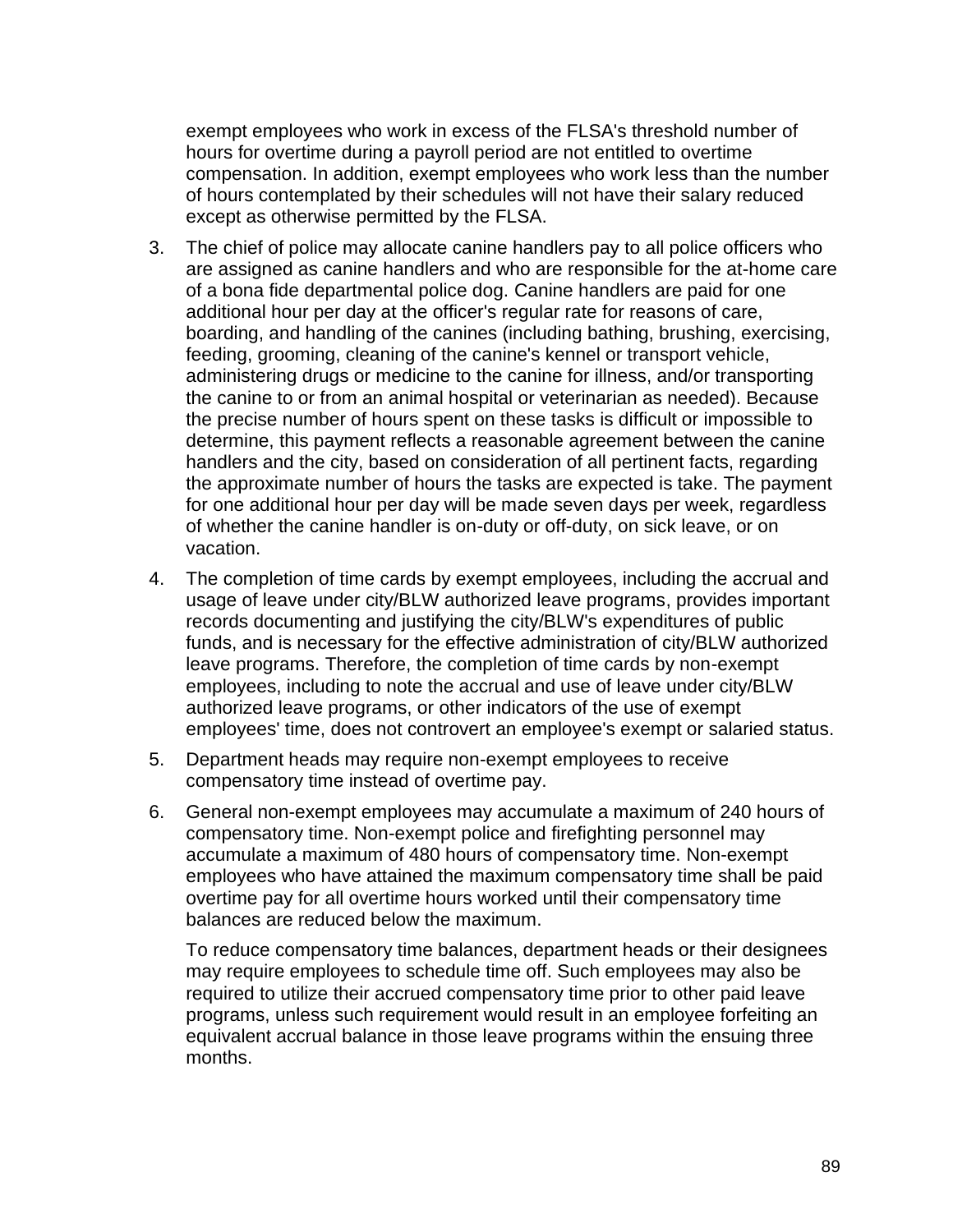- 7. All non-exempt employees shall be paid all accumulated balances of compensatory time upon termination of employment at a rate of compensation not less than:
	- a. The average regular rate received by such employee during the last three years of the employee's employment; or
	- b. The final regular rate received by such employee, whichever is higher.
- 8. Exempt employees who are required or authorized to work more hours than the standard work period established for their position may accumulate non-FLSA compensatory time at the rate of one times the number of hours worked in excess of their standard workweek. There will be a maximum accumulation of 120 hours at any time during a calendar year. All such non-FLSA compensatory time earned by an exempt employee in any calendar year must either be utilized by March 31 of the following calendar year or be forfeited. No non-FLSA compensatory time will be paid to exempt employees at any time, including, but not limited to, at termination of employment or upon forfeiture.
- 9. Deductions from Pay/Safe Harbor. The FLSA limits the types of deductions that may be made from the salary of an exempt employee. For instance, during the week an exempt employee begins work for the city or during his/her last week of employment, the employee will only be paid for actual hours worked. In addition, an exempt employee may be paid only for hours worked during a period when he/she is using unpaid leave under the Family and Medical Leave Act (FMLA). Other deductions that are permitted include but are not limited to:
	- a. Deductions that are required by law (e.g., income taxes);
	- b. Deductions for employee benefits when authorized by the employee;
	- c. Deductions due to absences from work for one or more full days for personal reasons other than sickness or disability;
	- d. Deductions due to absences from work for one or more full days due to sickness or disability if the deduction is made in accordance with a bona fide plan, policy, or practice of providing compensation for salary lost due to illness;
	- e. Unpaid disciplinary suspensions of one of more full days for violations infractions of safety rules of major significance; or
	- f. Unpaid disciplinary suspensions of one or more full days for significant violations of major workplace conduct rules.

The city/BLW complies with the FLSA's salary basis requirements and does not make improper deductions from the salaries of exempt employees. Any exempt employee who has reason to believe that an improper deduction has been taken from his/her salary should promptly report the deduction utilizing the procedure set forth in Subsection (A)(10) below.

10. Exempt employees may seek review of salary deductions through the following procedure.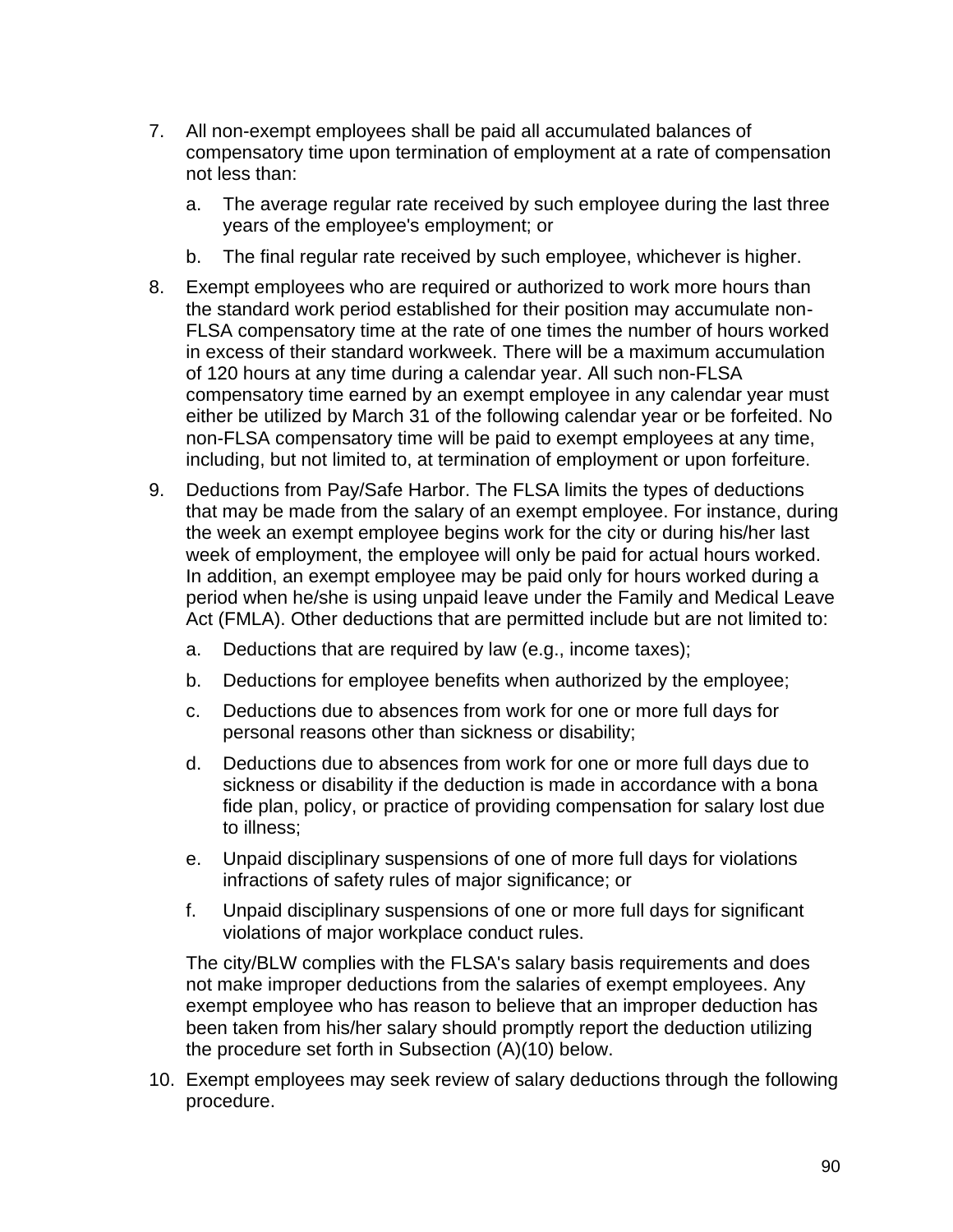Step 1: Division Level. An exempt employee who has reason to believe that an improper deduction has been taken from his/her salary should promptly report the matter to his/her division manager with a copy to the HR director. In submitting the report questioning a deduction(s), the employee should identify the specific deduction(s) in question and include a statement explaining why he/she believes that the deduction(s) was improper. The division manager will promptly investigate the report and issue a decision, in writing, to the employee, the department head, and the HR director within seven calendar days of receipt of the report.

Step 2: Department Level. If the matter is not resolved at Step 1, the exempt employee may request that his/her department head review the decision of the division manager by submitting a written request for review to the department head with a copy to the HR director. The department head will promptly review the division manager's decision and the underlying report and issue a decision, in writing, to the employee and the HR director within seven calendar days of receipt of the request for review.

Step 3: Director of Human Resources and Risk Management Level. If the matter is not resolved at Step 2, the exempt employee may request that the HR director review the decision of the department head by submitting a written request for review to the HR director. The HR director will promptly review the department head's decision and the underlying report and issue a decision, in writing, to the employee within seven calendar days of receipt of the request for review; provided, however, that if the HR director elects to consult with the city/BLW's labor counsel for a legal opinion on the matter, he/she may take such additional time as may be required for this purpose. This step is the final level of review, and the decision of the HR director shall not be grievable or appealable under Section 4-4-22 of the city/BLW's personnel rules and regulations.

If it is found that an improper deduction(s) has been made, the city/BLW will reimburse the employee for the improper deduction(s), and the HR director will take steps to ensure no recurrence of the improper deduction(s). Retaliation against any employee reporting a possible improper deduction is strictly prohibited.

11. Employees may seek review of their classifications as exempt or non-exempt through the same procedure set forth in Section 4-4-24-120A(10) above. Such review shall be initiated through the submission of a written report, in which the employee should provide as much information as possible supporting his/her belief that he/she has been misclassified. The third step of the review process is the final level of review, and the decision of the HR director shall not be grievable or appealable under Section 4-4-22 of the city/BLW's personnel rules and regulations.

If it is found that the employee was misclassified as exempt, the classification will be corrected immediately and the HR director will make a recommendation to the city manager regarding any other action to be taken, including but not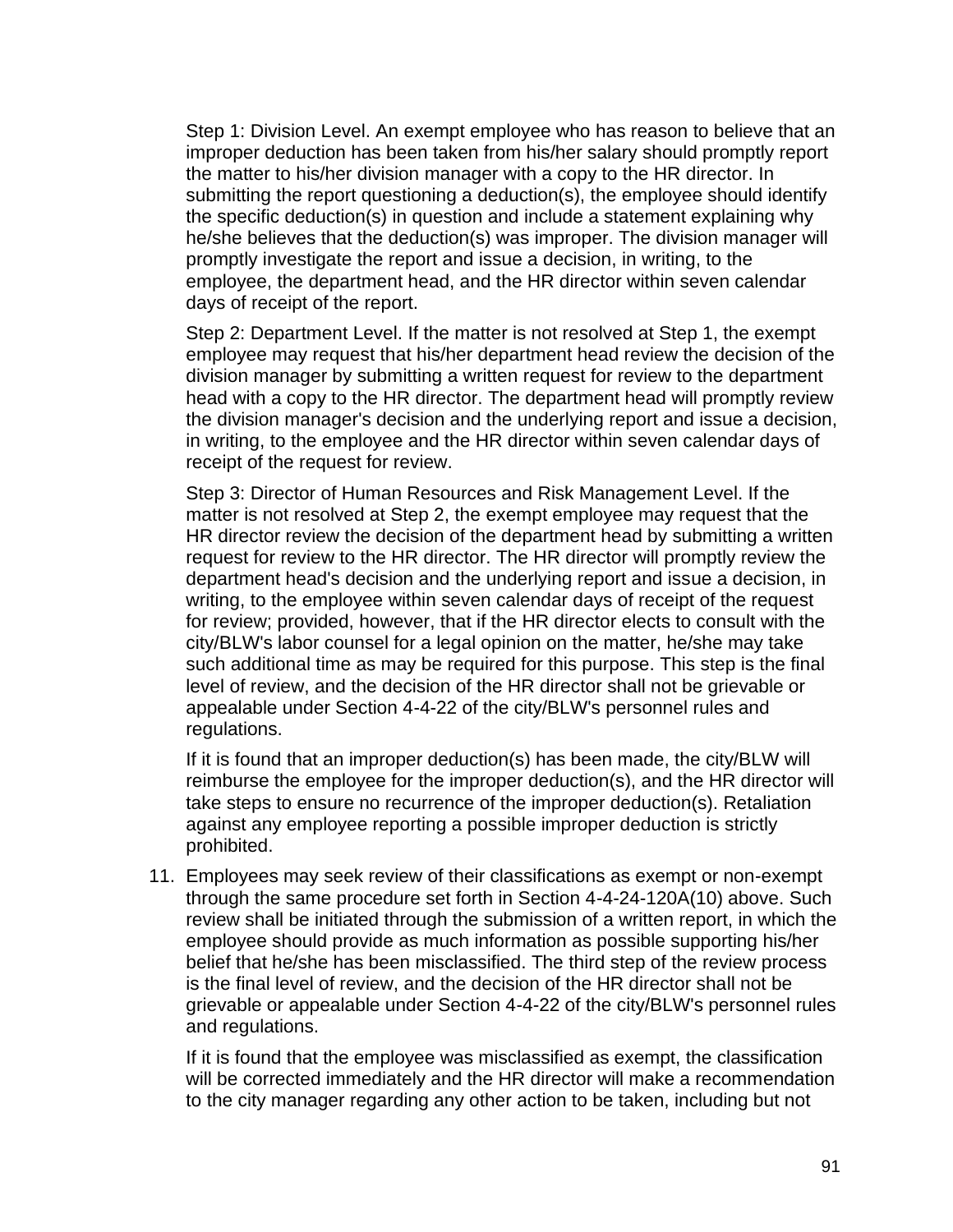limited to, payment for any earned but unpaid overtime. Additionally, the change must be approved by the city council in accordance with Section 4-4- 24-030(E). Retaliation against any employee reporting a possible exemption misclassification is strictly prohibited.

- B. Emergency Call-Out Pay for Non-Exempt Employees.
	- 1. If a non-exempt employee is officially ordered to and does report for duty of an unscheduled nature, he/she shall be compensated for a minimum of two and one-half hours at his/her overtime rate. Half an hour of the two- and one-halfhour minimum callback compensation is for travel time for an employee who is called back on the job and who does not have a city/BLW vehicle at home in which to respond to the call. If the employee does have a city/BLW vehicle at home in which to respond to the call, then such employee shall only be entitled to a minimum of two hours' call-back compensation at his/her overtime rate. Notwithstanding the foregoing, in determining whether the employee is entitled to overtime pay for the affected pay period, only the actual unscheduled time worked shall be counted.

To qualify for emergency call-out pay, the employee must be determined by his/her manager/supervisor to have reported promptly to the job site. In making this determination, the manager/supervisor shall take all relevant factors into consideration, including the time the employee began traveling to the job site and the distance traveled.

2. For the purpose of calculating emergency call-out pay, a non-exempt employee shall be credited with hours worked from the time the employee is notified of the order to report for duty until the work is completed and the employee is no longer restricted from using his/her time for his/her own pursuits.

The employee's regularly defined workday, as established by individual departments, shall be used to define a 24-hour work period in determining callback pay. Before returning home from an emergency call-out, the employee is required to check with his/her manager/supervisor or, if applicable, with the dispatcher for other calls and if none, notify the manager/supervisor or, if applicable, dispatcher that he/she is going off duty or other appropriate status.

- 3. Non-Emergency Call-Out Pay. If a non-exempt employee is required to and does report back to work at a pre-designated time, the employee will receive a minimum of one hour credited to his/her work period.
- C. Measuring Employee Performance.
	- 1. The city/BLW encourages the use of annual performance evaluations, which serves as a valuable tool for identifying and recognizing highly performing employees, for providing redirection, training, or other remedial measures to employees who are not achieving performance goals and objectives or otherwise meeting expectations in one or more areas, for establishing a record of performance to assist in making future personnel decisions, among other useful purposes. Department heads who choose not to use annual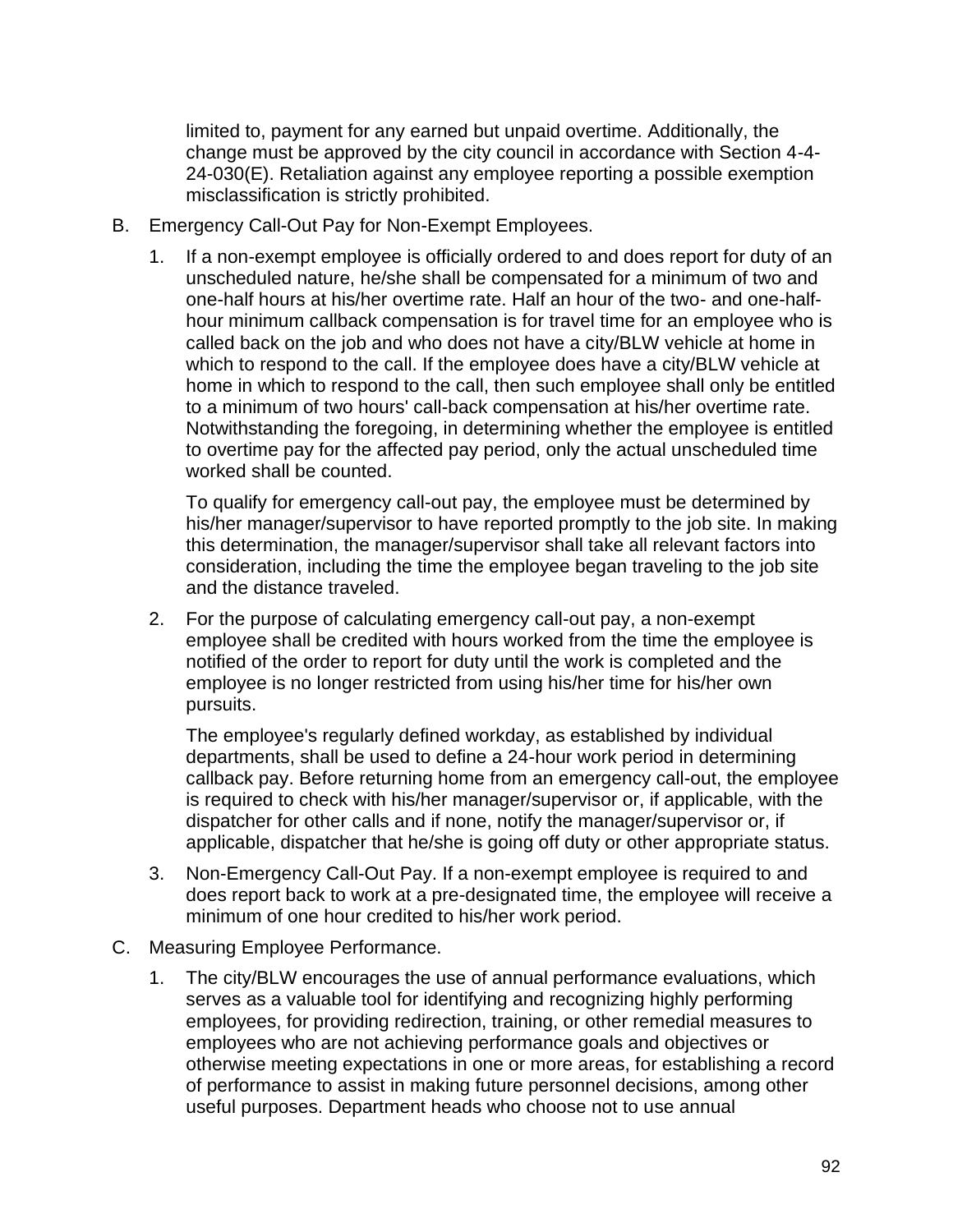performance evaluations are required to implement and consistently utilize a reasonable performance management process within their departments, whether formal or informal, designed to serve the above-described functions (including creating a record of performance).

- 2. Employees in an apprenticeship/career development program will be reviewed in accordance with their respective programs and may be granted increases in compensation as provided by those programs, if funded by the city council.
- 3. Merit increases, if authorized and approved, are based upon the employee's performance as determined by his/her supervisor and department head on the employee's performance evaluation or other performance management process utilized in the employee's department. Employees may attach a response to their performance evaluations or other relevant records of performance to be included in their personnel files, but performance evaluations and other records of performance may not be grieved past Step 2 of the city/BLW grievance procedure contained in Section 4-4-22-030.
- D. Longevity Pay.
	- 1. Employees who have completed at least five years of continuous service with the city/BLW are eligible for longevity pay.
	- 2. The amount of longevity pay will be apportioned by five-year increments up to a maximum of 25 years. The dollar amount allocated for each five-year increment of service by the employee will be determined as part of the budget approved annually by the city council.
	- 3. All longevity pay will be distributed in a block amount on the scheduled pay period immediately following the employee's employment anniversary date.
- E. Working Out of Classification.
	- 1. An employee who is designated by their department head as working out of classification will be compensated at five percent above his/her regular rate of pay for each day so designated unless limited by the maximum pay in the higher pay grade. An employee must work out of classification at least two full consecutive days or a 24-hour period for firefighters to be eligible for out of classification pay. Eligible employees will be compensated for each day worked out of their normal classification. No out of classification pay will be paid to employees required to act in an equal or lower classification as determined by pay grade.
	- 2. Employees who work out of classification for 30 days or more are to be compensated at the minimum rate of the assigned higher class or five percent above their regular rate of pay, whichever is greater, unless limited by the maximum pay in the higher pay grade. In special circumstances, the department head can recommend adding an additional five percent to the figure through the HR director with approval of the city manager.
- F. Required Court Appearance. Employees required to testify or give a deposition on behalf of the city/BLW or because of conduct arising out of and in the course of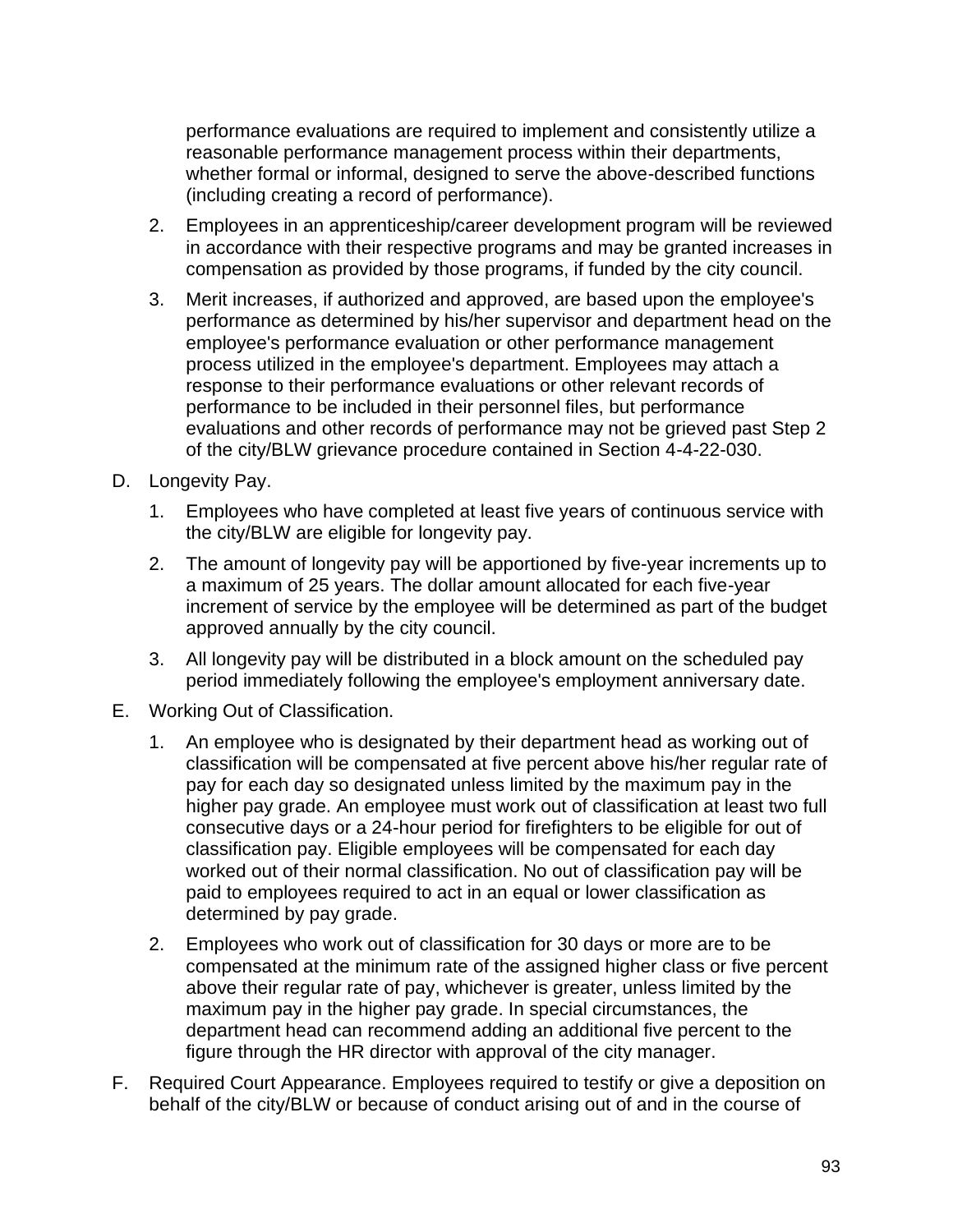employment with the city/BLW in connection with a judicial or administrative proceeding shall be paid for all hours required for such testimony or deposition, but non-exempt employees will receive a minimum of two hours credited to their regular work periods if any required appearances occur during their off duty hours, unless the required appearance is immediately before or immediately after the regular workday, in which case such time will be added to their actual hours worked for the pay period.

Any witness fees or other fees that the employee receives for this appearance shall be endorsed and promptly transmitted by the employee to his/her department head for forwarding to the finance department.

- G. Police Shift Differential Pay.
	- 1. Police officers and full-time civilian transport officers who work the hours of 3:00 p.m. to 11:00 p.m., will earn an additional \$0.50 per hour for increased risks and hazards in their occupation.
	- 2. Police officers and full-time civilian transport officers who work the hours of 11:00 p.m. to 7:00 a.m. will earn an additional \$1.00 per hour for increased risks and hazards of their occupation.
	- 3. A maximum of eight hours' shift differential pay may be earned in a 24-hour period.
	- 4. Assignment to a shift shall not vest a police officer or full-time civilian transport officer with a vested right to work a particular shift or to receive shift differential pay if reassigned to a different shift.
- H. Standby Pay.
	- 1. Employees placed on standby status are those directed to be available by telephone, pager, beeper, police radio or other means of communication so that they are available for and capable of reporting for work within a reasonable period of time. Department heads shall designate the positions and eligible employees for standby status as needed and in writing to the department of human resources and risk management and the finance department.
	- 2. Non-exempt employees who are placed on standby status are entitled to standby pay. Employees who are on standby and fail to respond to a call for duty shall forfeit all standby pay for the assigned period and may be subject to disciplinary action.
	- 3. Compensation for an employee serving standby duty will be at a rate of eight hours of pay at their regular rate for one week of standby duty served. Such hours shall be paid at the normal rate of pay (straight time) but shall not be included in the calculation of hours worked by the employee during the relevant pay period. Exempt employees will accrue eight hours' non-FLSA compensatory leave for one week of standby duty served. Standby time of less than seven days shall be credited on a proportionate basis.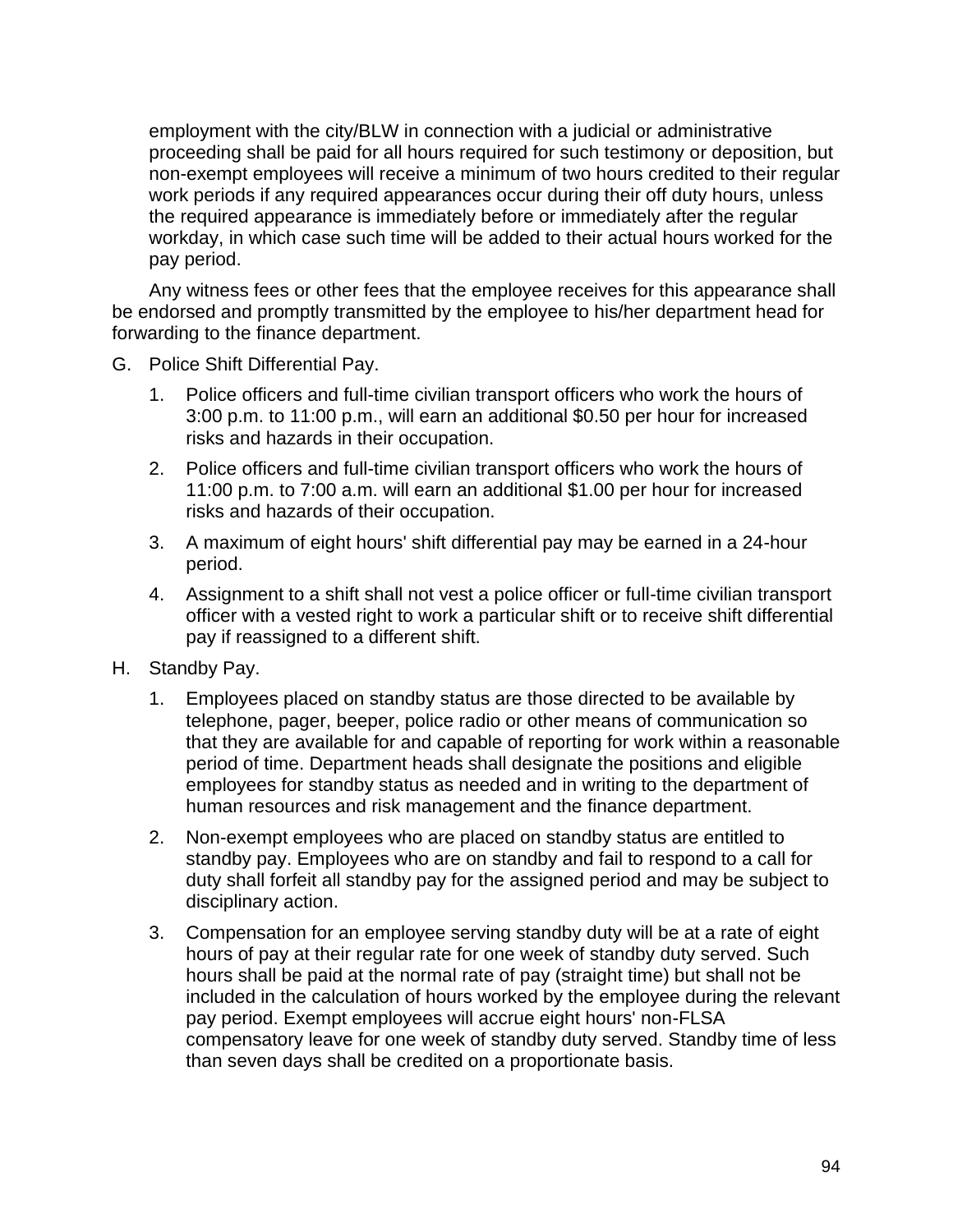- 4. In the event a non-exempt employee is called back to duty while on standby status, the employee shall receive compensation for actual hours worked at one and one-half times his/her normal rate of pay. If exempt employees are called back to duty while on standby status, they shall accrue non-FLSA compensatory time as provided in this section.
- 5. Compensation for police department personnel regarding court attendance will be in accordance with the FLSA. The department will develop and update procedures as necessary to carry out this purpose.

(Ord. No. 8227, 7/14/2021, § 1)

# **ARTICLE 4-4-26 - ALCOHOL AND CONTROLLED SUBSTANCE POLICY AND PROCEDURAL GUIDE**

## **4-4-26-010 - Policy**.

- A. It is the position of the city/BLW that alcohol and controlled substance abuse is the number one health problem in the United States today. The costs involved with this problem include human costs such as lost jobs, morale problems, injuries, illnesses, deaths, as well as economic costs such as property damage, absenteeism, tardiness, lost productivity, increased health insurance costs, and the costs involved in replacing and retraining new employees.
- B. The use of alcohol or controlled substances by city/BLW employees while on the job constitutes a direct threat to property and the safety of others. The work involved in many positions is inherently dangerous, and the safety of citizens and employees depends upon the ability of fellow employees to think clearly with unimpaired faculties.
- C. It is the objective of the city/BLW to provide safe and effective public service. To meet this objective, the problem of alcohol and controlled substance abuse must be identified, confronted and defeated. In order to achieve this, the city/BLW has developed a comprehensive alcohol and controlled substance policy. This policy consists of three interrelated programs:
	- 1. An employee education/supervisor training program;
	- 2. An employee referral system for assessment/treatment;
	- 3. An alcohol and controlled substance testing program.

The responsibility for this policy lies with the city/BLW department heads with the human resources department serving as expert advisor and training coordinator.

D. The city/BLW considers its employees to be its most valuable resource and sincerely wishes to assist its employees with any alcohol or controlled substance related problems they might have. As used in this policy the term "controlled substance" shall have the meaning and include the substances defined as "controlled substances" in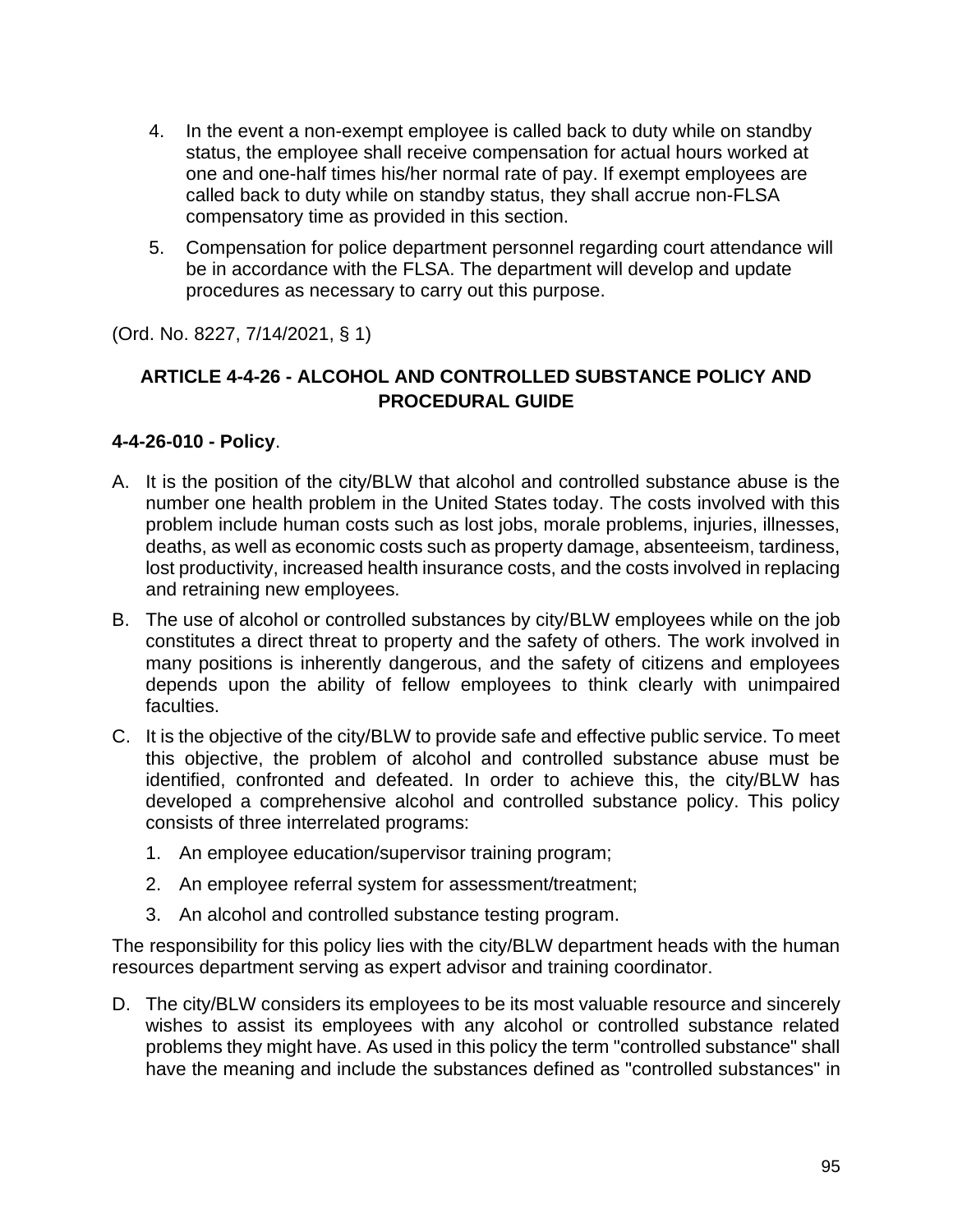the Georgia Controlled Substances Act, O.C.G.A. § 16-13-20 et seq., and especially O.C.G.A. § 16-12-21(4) as said section and said act shall appear from time to time.

(Code 1978, § 4-1161; Ord. No. 5575, 6/12/96; Ord. No. 7191, 6/11/2008, § 1)

# **4-4-26-015 - Definitions**.

- A. Under the Influence. For the purpose of this policy, being "under the influence" means that the employee is affected by a drug(s) or alcohol or the combination of a drug and alcohol in any detectable manner exceeding the measurable benchmarks determined by the testing process authorized herein. The symptoms of influence are not confined to those consistent with misconduct, nor to any obvious impairment of physical or mental ability, such as slurred speech or difficulty in maintaining balance.
- B. Illegal Drug. "Illegal drug" means any drug (a) not legally obtainable or (b) legally obtainable but not legally obtained or used. The term includes prescription drugs obtained illegally and prescription drugs not being used for prescribed purposes including but not limited to those prescribed for other persons. "Controlled substances" mean those listed in Schedules I through V of Section 202 of the Controlled Substance Act (21 U.S.C. 812) and as further defined in regulation 21 CFR 1308.11-1308.15.
- C. Reasonable Suspicion. A belief based on observed, specific, objective facts where the rational inference to be drawn under the circumstances is that the person is under the influence of drugs and/or alcohol.
- D. Safety Sensitive Positions/Duties. Any job that contains any duty regularly and routinely performed that is related to 1) the safe operation of city/BLW motorized equipment and vehicles, 2) the care, custody or interaction with children or the elderly in the course of their assigned responsibilities; and 3) any job or assigned task that involves the handling of hazardous materials, including, but not limited to medications, pesticides/herbicides, cleaning fluids, pool maintenance chemicals, etc. These tasks become safety sensitive during any period in which the city/BLW employee is actually performing, ready to perform or immediately available to perform the above functions.

(Ord. No. 7043, 5/9/2007, § 6)

# **4-4-26-020 - Prohibited acts**.

- A. The use or possession of alcohol or any controlled substance while on work time or work premises shall be prohibited.
- B. The sale, distribution or provision of alcohol or any controlled substance while on work time or work premises shall be prohibited.
- C. Reporting to work, or working, while intoxicated or otherwise impaired by alcohol or controlled substance use shall be prohibited.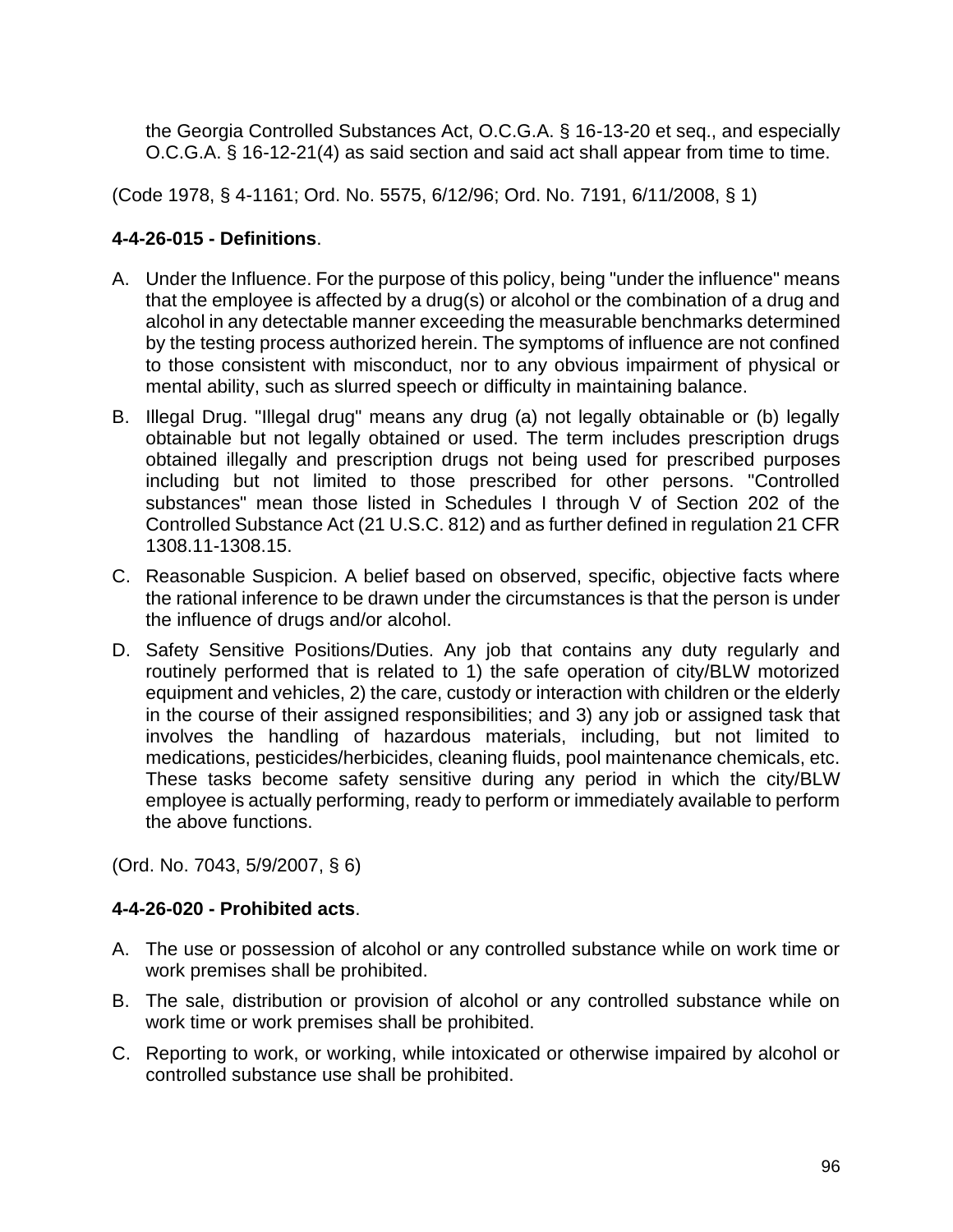- D. Alcohol or controlled substance related off duty conduct that tends to undermine the reputation, authority or efficiency of the city/BLW is prohibited.
- E. The use or possession of prescription drugs while on work premises, or while working, shall be prohibited, unless;
	- 1. The prescribing physician has been notified of the duties involved with the employee's position and has approved the use of the drug while that employee is performing those duties. It is the duty of the employee to notify the physician of the specific tasks of the position and the mental and physical demands required in the performance of those duties. Further, the city/BLW reserves the right to clarify those duties and the mental and physical demands required to perform those tasks to the physician; and
	- 2. The employee's supervisor has been notified in writing by the employee that he is using a prescription drug and that the employee's physician has approved the use of the drug while the employee is at work. Identification of a physician authorized prescription drug to the supervisor is not required.

It should be noted that certain departments may have more restrictive regulation of prescription or over the counter medication than as provided herein. Employees are to be informed of such departmental policy upon initial orientation.

- F. Any employee convicted of violating a criminal drug statute must inform his department head of such conviction (including pleas of guilty and nolo contendere) within five days of the conviction occurring. Failure to so inform the employer subjects the employee to disciplinary action up to and including termination for the first offense. By law, the city/BLW must notify any federal contracting officer within ten days of receiving such notice from an employee or other receiving notice of such a conviction.
- G. The adulteration of any sample provided or disruption of any city/BLW authorized drug/alcohol testing process shall be prohibited.

(Code 1978, § 4-1162; Ord. No. 5575, 6/12/96; Ord. No. 7043, 5/9/2007, § 7)

### **4-4-26-030 - Alcohol or controlled substance testing**.

Individuals shall submit to alcohol and/or controlled substance testing at the following times:

- A. At a time set by the human resources department during the final selection process prior to the actual commencement of employment or promotion or transfer or voluntary demotion for designated safety sensitive positions with the city/BLW or any other position with the city/BLW not prohibited by law.
- B. As a part of any required physical examination.
- C. When, in the opinion of any supervisory or management employee there is a reasonable suspicion that an employee of the city/BLW has violated any provision of the alcohol and controlled substance policy dealing with the use of alcohol or any controlled substance.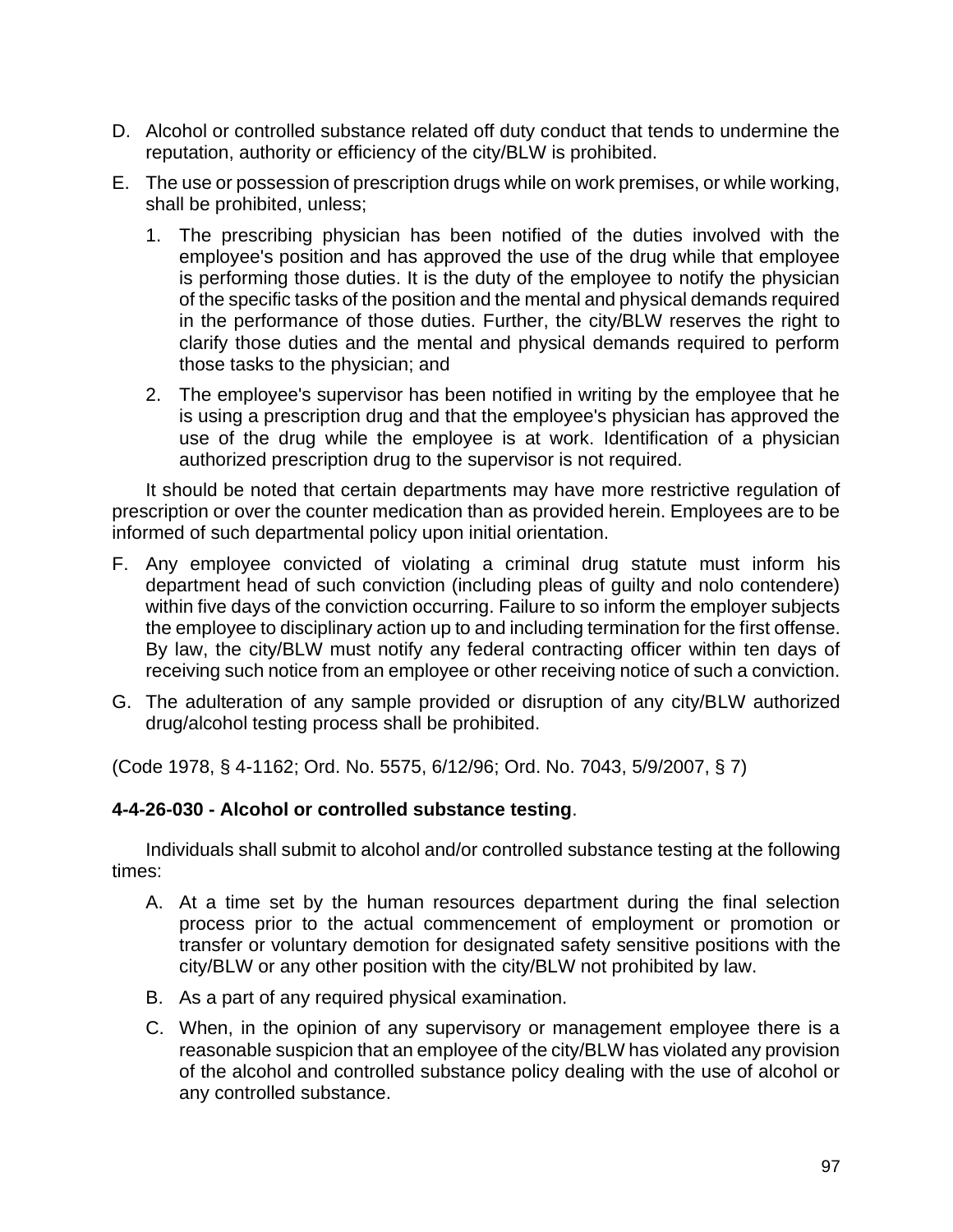- D. When involved in an accident which results in property damage or personal injury involving city/BLW equipment or while on duty, on standby duty or in the process of reporting to or leaving work.
- E. As part of the random testing program for all employees who:
	- 1. Perform safety sensitive functions [see Subsection 4-4-26-015(D) above] which shall include but is not limited to those employees who regularly drive a city/BLW vehicle as part of their required duties of their position; or
	- 2. Are required by the Federal Highway Administration (FHWA), 49 CFR, Part 382, to maintain a commercial driver's license.
- F. If the employee is returned to regular duty after violation of the alcohol and controlled substance policy and follow-up testing for employees after such violation, employees will be, at a minimum, subject to 18 unannounced tests over a 36-month period. The time period and tests may be extended at the discretion of the human resources director.

The city/BLW may test for the following substances and for any other substance as may be deemed an illegal and/or controlled substance or that may be required by federal, state law or regulation. This list is provided for information only and is not in any way intended to limit the scope of testing for illegal and/or controlled substances:

- 1. Alcohol.
- 2. Hallucinogens.
- 3. Amphetamines/methamphetamines.
- 4. Marijuana (THC).
- 5. Barbiturates.
- 6. Methadone.
- 7. Benzodiazepines.
- 8. Opiate derivatives (example: Oxycontin or oxy derivatives, heroin, morphine, codeine).
- 9. Cocaine metabolites.
- 10. Phencyclidine (PCP).
- 11. MDMA (Ecstasy).

The city/BLW specifically authorizes the human resources director to periodically review the foregoing list and to add additional illegal and/or controlled substances to the testing list with or without notice to the employee.

(Code 1978, § 4-1163; Ord. No. 5575, 6/12/96; Ord. No. 6905, 4/12/2006, § 1; Ord. No. 7043, 5/9/2007, § 8; Ord. No. 7191, 6/11/2008, § 1)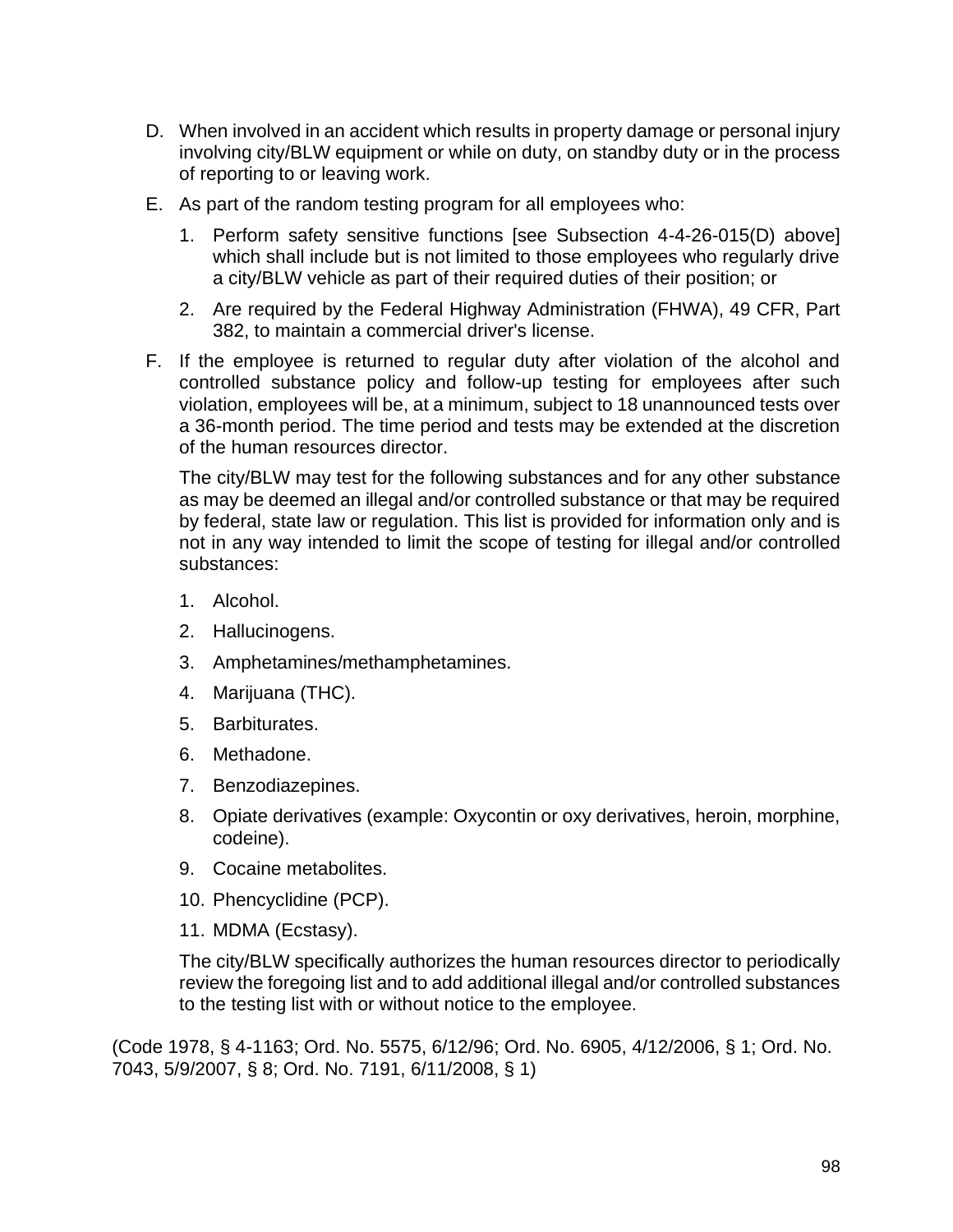## **4-4-26-040 - Procedural guide for violations**.

If in the opinion of the supervisor, a reasonable suspicion exists that the employee is reporting to work, or is working, while under the influence of alcohol or controlled substances, or while impaired from the use of same, the procedures outlined below shall be followed. Please note that for the purposes of this policy the term "reasonable suspicion" shall be based on objective indications of substance abuse.

- A. Procedures for Impairment Violations.
	- 1. The supervisor shall arrange, if possible, for at least one other supervisor to observe the conduct of the employee. The observing supervisor shall make a written report of the incident, including the "supervisor's observation checklists" form which includes a description of the conduct of the employee upon which such reasonable suspicion is based.
	- 2. If the employee fails to explain his condition to the satisfaction of the employee's supervisor, an alcohol and/or controlled substance screening test shall be administered to the suspected employee. The employee will be driven by the supervisor or other designated official to the city designated testing facility. Refusal to submit to such tests shall constitute insubordination and shall be a sufficient ground for termination. The employee will be suspended with pay pending the results of the alcohol and/or controlled substance screening test. Tests for alcohol impairment may be administered by the use of the device known as Intox 5000 or any other similar device approved for use by the director of the state crime lab.
	- 3. The supervisor should make the necessary arrangements to have the employee taken home. If the employee refuses any assistance, at least two supervisory personnel can verify that the employee refused such assistance. However, if an employee cannot control his actions and refuses assistance, then the police department shall be called to warn them of the employee's condition and refusal of assistance before the employee is allowed to leave the work site. The police department shall be given the employee's name and description of the employee's car. The reason for this action is for the safety of the employee and the general public. The city/BLW has a duty to take such action as a reasonably prudent employer to prevent the employee from causing an unreasonable risk of harm to himself and others.
	- 4. If the confirmed results of such tests indicate the presence of alcohol or any illegal controlled substance in the system of the employee, it will be presumed that the employee is impaired. The presumption of impairment will result in the suspension with pay pending discharge investigation of the employee pursuant to procedures set forth in Article 4-4-20 of these rules and regulations.
	- 5. During the period the employee is suspended with pay, an investigation shall take place. This investigation will be completed within five eight-hour work days (Saturday, Sunday and holidays excluded) unless extended by the human resources director. During this investigation, the employee may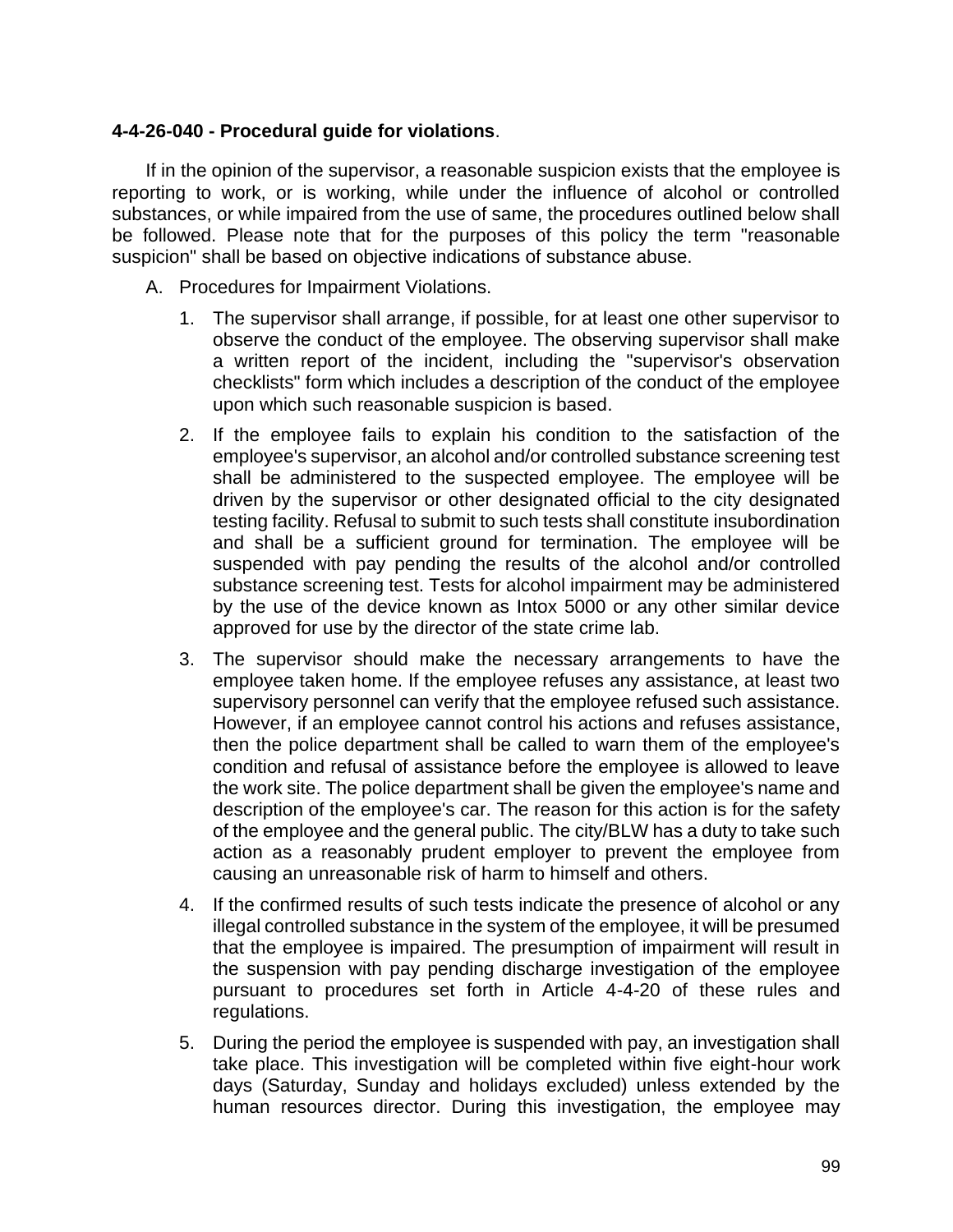through his own effort attempt to rebut the presumption of impairment. For example, the employee may submit to a blood test within three hours of the city/BLW-administered test for the presence of alcohol or controlled substances. If such blood test produces a negative result, the presumption of impairment may be considered rebutted, depending upon such factors as the timing of the blood test and other circumstances surrounding the impairment.

- 6. If after the investigation is completed, and if it has been determined that a violation of the alcohol and controlled substance policy has occurred, it shall be within the discretion of the supervisory personnel to:
	- a. Discipline up to and including termination of the employee following the procedural guidelines set forth in Article 4-4-20 of these rules and regulations; or
	- b. Coordinate with the human resources department to refer the employee for a rehabilitation assessment, at the city's expense to determine if there is a significant chance that the employee can be rehabilitated. This option is only available if the employee has not committed an act or omission which presented an immediate danger to the public, himself or other employees or if he has not committed any felony or a misdemeanor related to his job or acts or omissions which could reasonably impact his ability to do his job effectively. The employee permitted to utilize this option will be required to sign an agreement accepting the conditions of the rehabilitation program in order to maintain an employment relationship with the city. Any conditions of the rehabilitation program must have been previously approved by the human resources director and the employee's department head. If such conditions are unacceptable to the employee, the provisions of Subsection (6)(a) shall apply. This referral would be the employee's "last chance." After successful completion of an alcohol and/or controlled substance program, at the employee's expense, the employee may return to work subject to random alcohol and controlled substance screening tests for a minimum period of 36 months. If at any time during this "last chance" testing period, a screening test indicates the presence of alcohol or any controlled substance in the employee's system, the employee shall be immediately terminated after following the procedural guidelines set forth in the Disciplinary Action Policy and Procedure in Article 4-4-20 of these rules and regulations. Any subsequent relapse after 36 months will be handled as in Subsection (6)(a) above.
- B. Procedures for the Sale, Distribution or Provision of Alcohol/controlled Substances While at Work Violations. Violations of Section 4-4-26-020(b) will ordinarily result in termination consistent with the procedural guidelines set forth in Article 4-4-20 of these rules and regulations.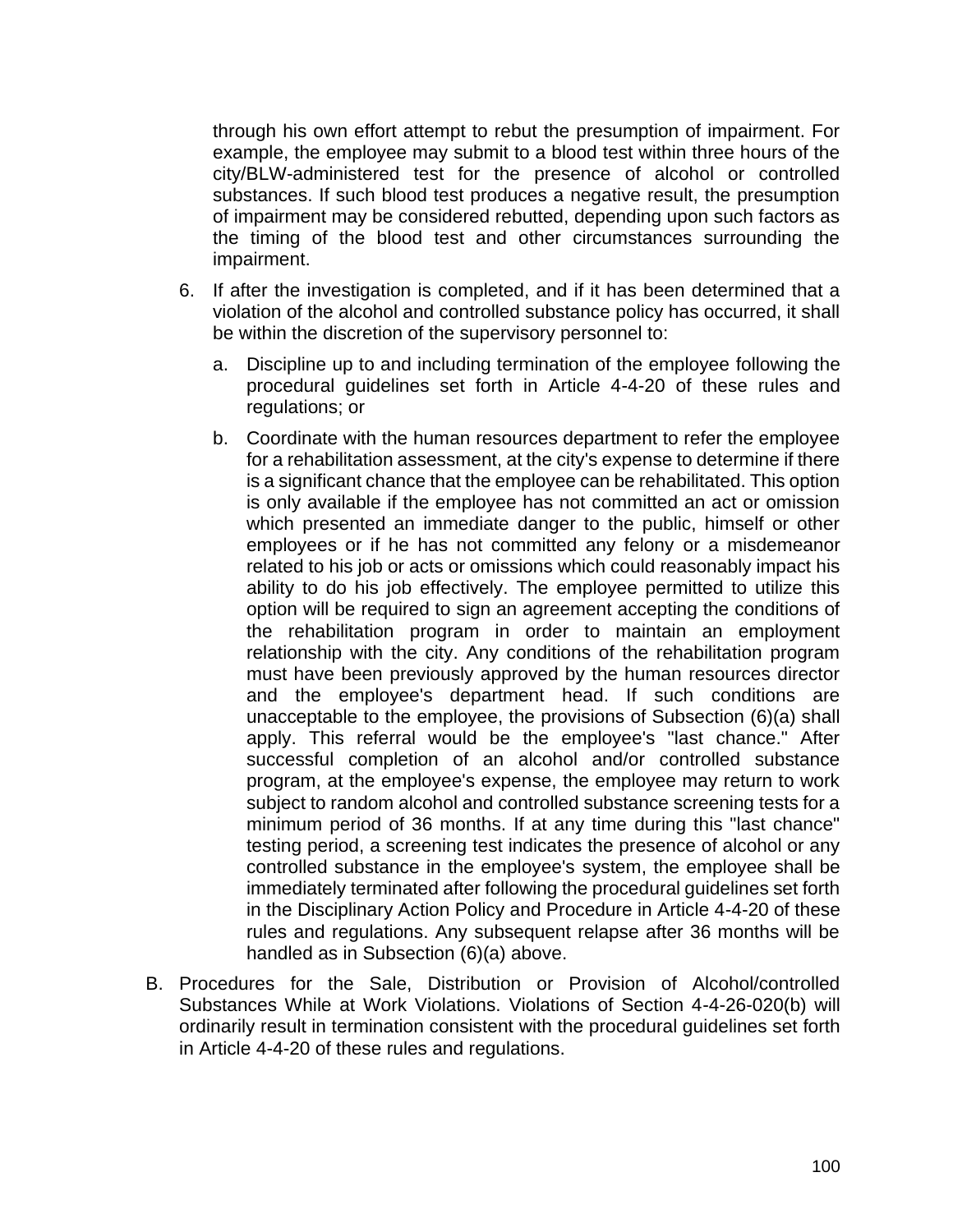(Code 1978, § 4-1164; Ord. No. 5575, 6/12/96; Ord. No. 7043, 5/9/2007, § 9; Ord. No. 7191, 6/11/2008, § 1)

#### **4-4-26-050 - Confidentiality**.

At all times during an investigation of violations of the alcohol and controlled substances policy, reasonable steps will be taken to maintain the confidentiality of the case.

(Code 1978, § 4-1165; Ord. No. 5575, 6/12/96)

#### **4-4-26-060 - Awareness program**.

The basic idea behind this program is that employee alcohol/controlled substance abuse can be prevented by supplying employees with information about the problems alcohol/controlled substances can create. The awareness program is divided into two sections, an employee education section to include all city employees and a supervisory training section.

- A. Employee Education, Generally. The human resources department with assistance from the Marietta police and fire departments will provide educational seminars at least once annually. These seminars may include questionnaires at both the start and completion of the program (to chart any belief/knowledge changes); audiovisual programs; group discussions; a presentation of what a treatment program is, what it does, and how to take advantage of one; insurance coverage for treatment (if any); and a description and discussion of the city/BLW's alcohol and controlled substances policy.
- B. Employee Education for Holders of Commercial Drivers' Licenses. All new hires required to possess and maintain a commercial driver's license (CDL), and current employees transferring to positions requiring them to obtain a CDL, will be given a handbook entitled, "Drug Abuse and Alcohol Misuse Training Guide for CDL Drivers", which will include:
	- 1. The identity of the person designated to answer questions about the materials.
	- 2. The categories of drivers who are subject to the provisions of 49 CFR, Part 382.
	- 3. Sufficient information about safety sensitive functions performed by those drivers to make clear what period of the work day the driver is required to be in compliance.
	- 4. Specific information concerning driver conduct that is prohibited.
	- 5. The circumstances under which a driver will be tested for alcohol and/or controlled substances.
	- 6. The procedures that will be used to test for the presence of alcohol and controlled substances, protect the driver and the integrity of the testing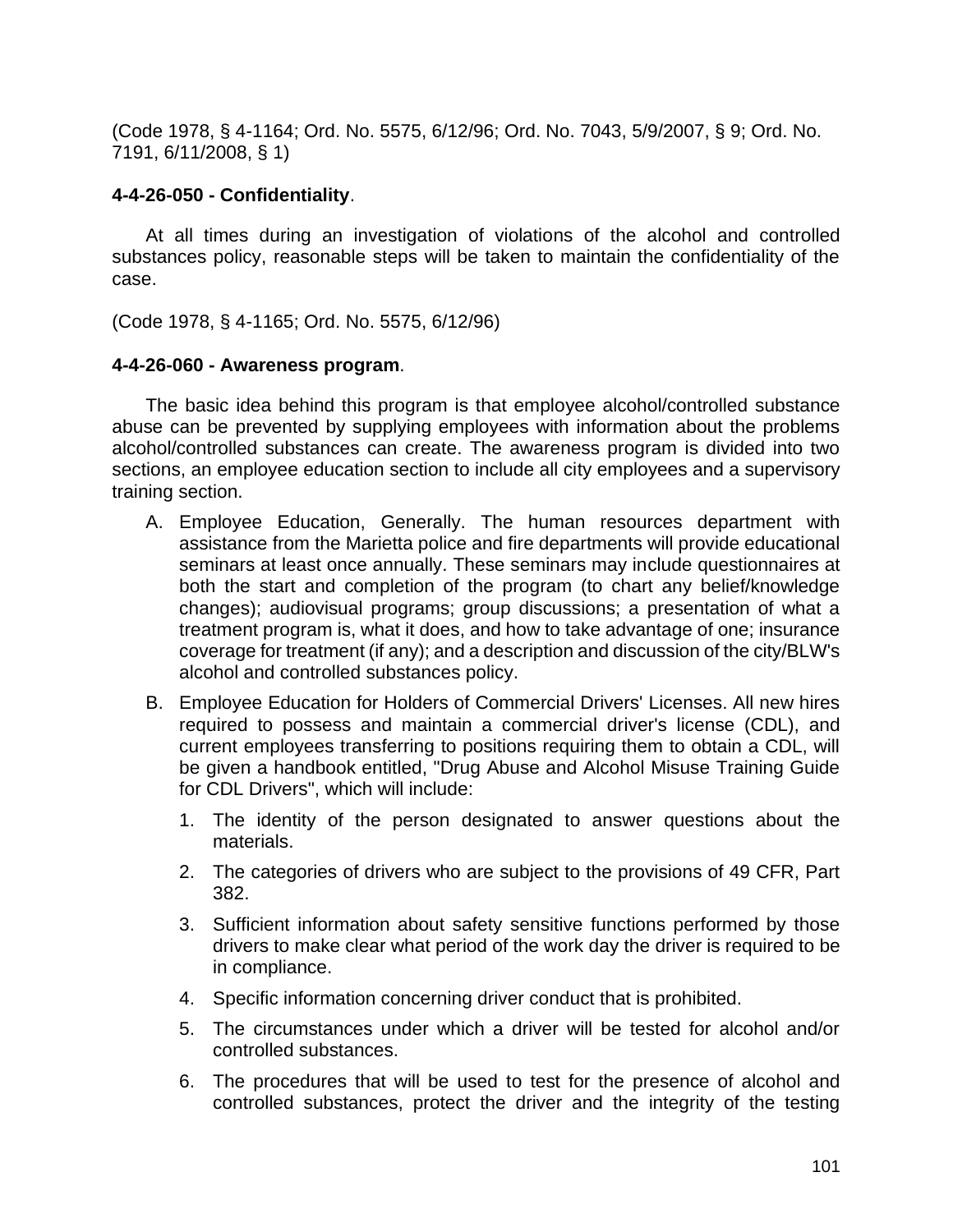process, safeguard the validity of the test results and ensure that those results are attributed to the correct driver.

- 7. The requirement that a driver submit to alcohol and controlled substances tests.
- 8. An explanation of what constitutes a refusal to submit to an alcohol or controlled substances test.
- 9. The consequence for drivers found to have an alcohol concentration of .02 or greater, but less than .04.
- 10. Information concerning the effect of alcohol and controlled substances use on an individual's health, work and personal life; signs and symptoms of an alcohol or a controlled substances problem; and available methods of intervening when an alcohol or controlled substances problem is suspected, including confrontation, referral programs and/or referral to management for disciplinary action.
- C. Supervisory Training. The human resources department with assistance from the Marietta police and fire departments will provide training to supervisors on the important role supervisors have in preventing alcohol/controlled substance abuse. The program may include instruction in identifying warning signs of alcohol/ controlled substance abuse by employees; role playing scenarios of what to do if an employee is suspected; group discussions; and a thorough presentation of the alcohol and controlled substances policy. Supervisory personnel designated to determine whether an employee should be required to submit to a controlled substance or alcohol reasonable suspicion test, shall receive an initial 60 minutes of training on controlled substance use, and 60 minutes of training on alcohol use, which will include the physical, behavioral, speech and performance indicators of probable use of controlled substances and alcohol.
- D. The city/BLW recognizes that alcohol/drug abuse and/or dependency are medical/behavioral conditions that can be successfully treated. Employees with alcohol/drug problems are encouraged to voluntarily request assistance from the Employee Assistance Program (EAP). Participation in an EAP is totally voluntary and completely confidential; however a request for assistance or actual participation in an EAP does not excuse an employee from violation of this policy. The only exception to the EAP confidentiality provision occurs when an employee is referred to the EAP by city/BLW authorized management personnel.

(Code 1978, § 4-1166; Ord. No. 5575, 6/12/96; Ord. No. 7043, 5/9/2007, § 10; Ord. No. 7191, 6/11/2008, § 1)

### **4-4-26-070 - Referral for rehabilitation**.

A. The alcohol and controlled substance policy allows a supervisor to refer an employee for assessment and rehabilitation as an option other than termination for a violation of this policy. However, this option is only available if the employee has not committed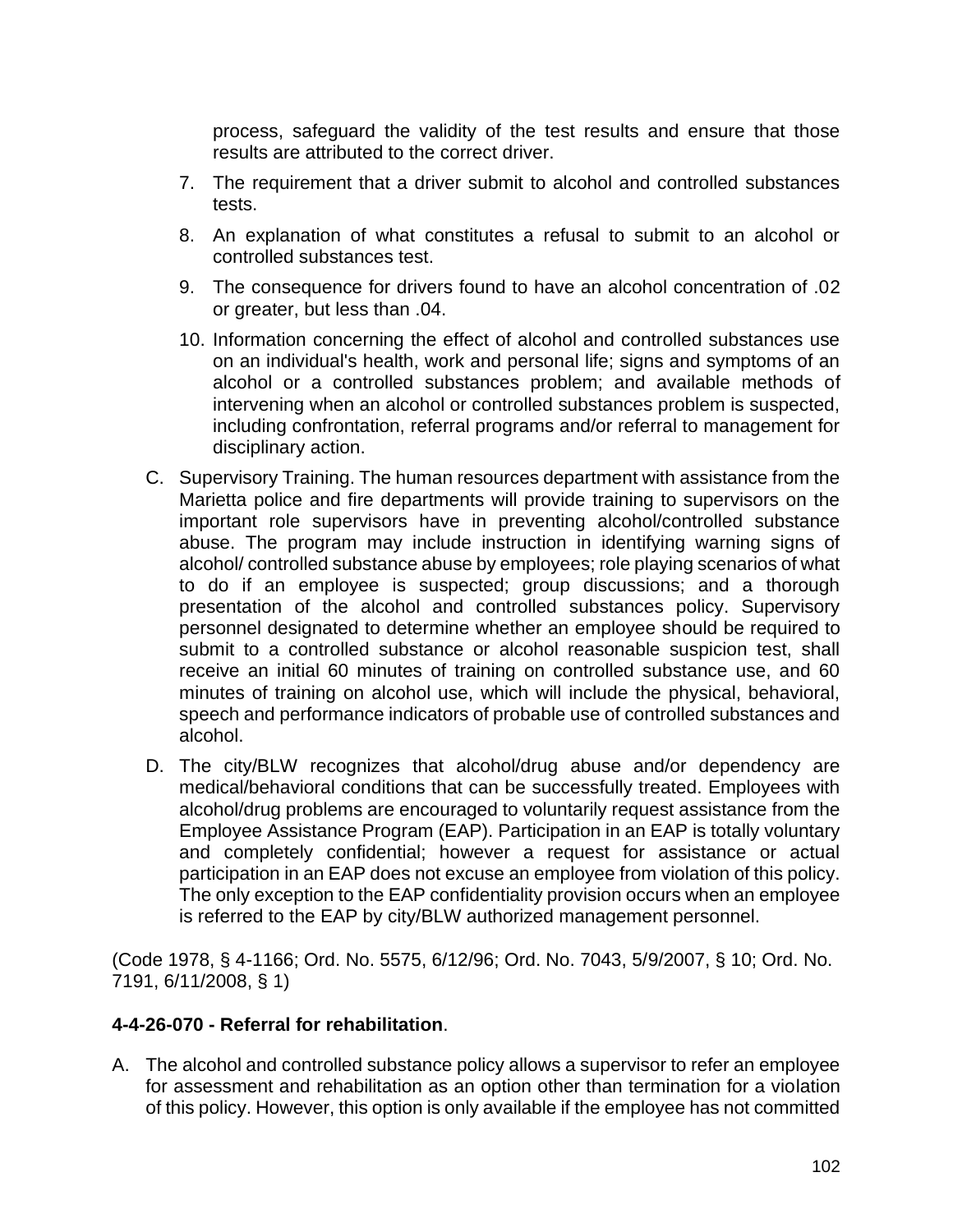an act or omission which presented an immediate danger to the public, himself or other employees or if he has not committed any felony or a misdemeanor related to his job or acts or omissions which could reasonably impact his ability to do his job effectively.

- B. All referrals will be coordinated through the city/BLW human resources department. Factors to take into account when this decision is made include:
	- 1. The employee's length of service;
	- 2. The employee's position and performance in that position prior to and during impairment;
	- 3. The severity of the policy violation;
	- 4. The publicity concerning the violation including the loss of credibility or believability of an employee who exercises discretionary judgment in the duties of his position;
	- 5. Whether the violation involved substance dependence or an incident(s) motivated by reasons other than substance dependence (for example, the sale of drugs to other employees).
- C. After a decision to refer the employee for rehabilitation has been made, the employee will be counseled by the department head and a representative of the human resources department. At this counseling session, the policy shall be reviewed with the employee, the employee shall sign the "employee consent and referral" form. It must be made clear to the employee at this time that the referral is his last chance, and that he must make the firm choice between rehabilitation or termination.
- D. If an employee must take time off to take part in a rehabilitation program, the absence will be treated as sick leave.
- E. Upon returning to work, the employee will be subject to unannounced alcohol/controlled substance screening tests for a minimum period of 36 months, with an emphasis on post-weekend (Mondays) testing or after vacations. However, a fixed schedule will not be established. Unless circumstances clearly require more frequent testing, there shall be no more than one screening test per month.

(Code 1978, § 4-1167; Ord. No. 5575, 6/12/96; Ord. No. 7043, 5/9/2007, § 11; Ord. No. 7191, 6/11/2008, § 1)

### **4-4-26-080 - Screening test program**.

- A. Testing Quality and Techniques to be Utilized.
	- 1. The city/BLW will establish a professional relationship with a professional laboratory which shall comply with all current National Institute of Drug Abuse standards. An assessment of the laboratory will be performed which will include a review of how samples are actually tested; all procedures involved (chain of custody of sample, notation of time and place sample was taken, the amount of turn around time that will elapse before a result is reached, etc.); qualifications of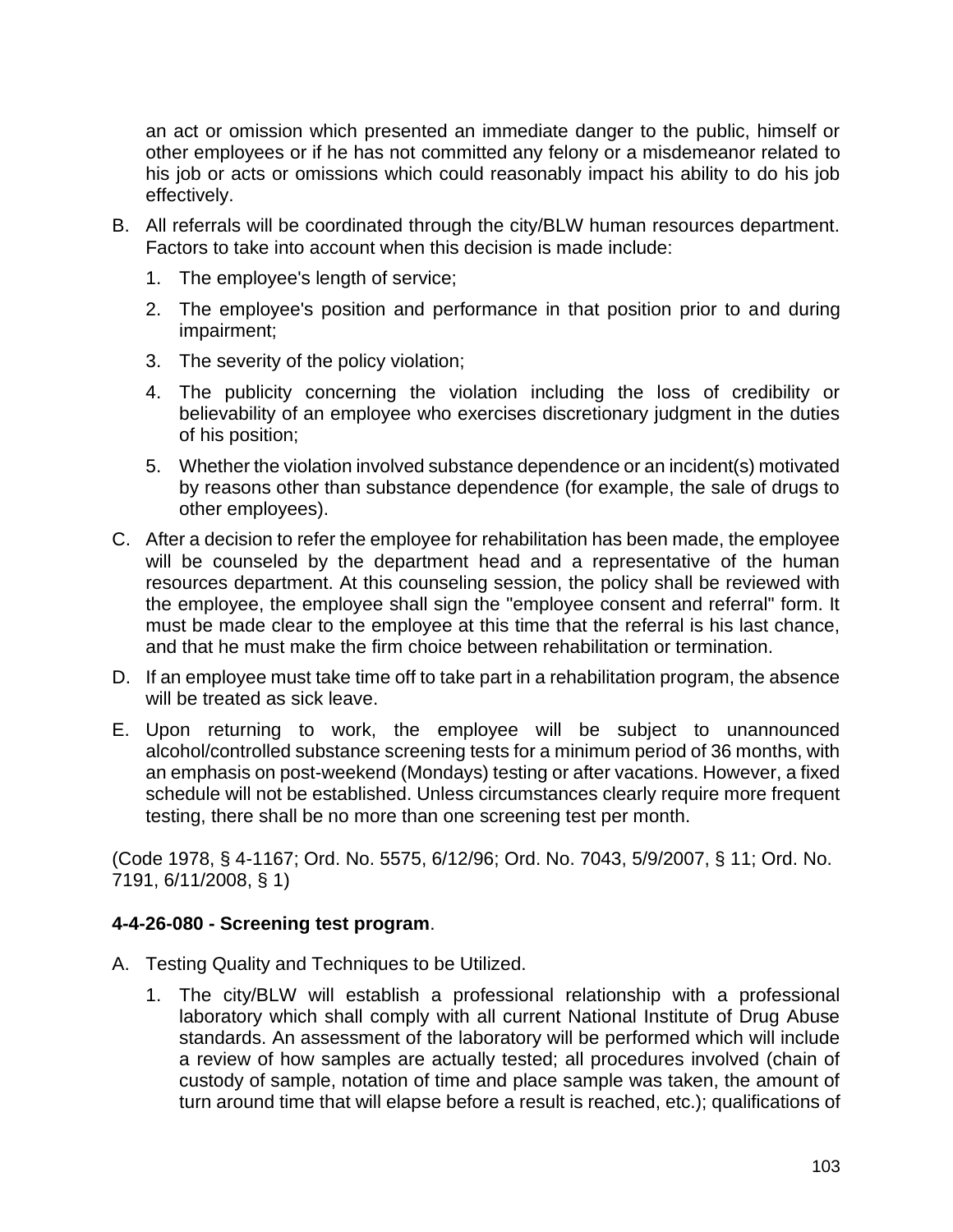the laboratory personnel; and a check of the internal quality control records of the laboratory.

- 2. All samples will be collected at the laboratory, hospital or other city designated testing facility including but not limited to any law enforcement agency that has an Intox 5000 or similar device. The samples will be carefully checked and marked with the name of the employee, the date and time the sample was collected, and the location where the sample was collected. A chain of custody/control will be established so that samples are properly handled before testing occurs. Every effort must be made to assure that the sample being tested is the sample actually collected from the employee/applicant in question.
- 3. When testing for alcohol, a breathalyzer, such as the Intox 5000 or other similar device. Any measurable amount of alcohol found will be sufficient for a presumption of impairment, unless such measurement is the result of consumption of alcohol or an alcohol related product that is prescribed by a licensed physician. Some departments may require more restrictive standards than described herein. The employee has the right to request a blood test if he so desires. This test will be at the employee's expense.
- 4. The city/BLW will use urine samples for controlled substance testing even though the presence of foreign metabolites in urine does not necessarily indicate impairment, but rather recent exposure to the substance. However, alternatives such as blood tests and hair analysis may be interpreted as more intrusive, but may be used if necessary.
- 5. The city/BLW will utilize the testing standards of the department of transportation regulations as provided in 49 CFR Part 40, as amended and as may be hereafter amended. The following is a brief outline of the methods to be used. The city/BLW will utilize the technique known as immunoassay technique of chemical testing. The immunoassay technique has a high degree of reliability under "optimal" conditions. However, all positive immunoassay tests on current employees shall be confirmed by another more elaborate and thorough test method. Confirmatory methods include any one of the following techniques: thin layer chromatography, gas chromatography and gas chromatography/mass spectrometry. All positive immunoassay tests on samples from applicants will be confirmed with a repeat administration of the immunoassay technique on the sample.
- B. Testing Procedure. The alcohol and controlled substance policy provides for testing in six different situations: the preemployment or promotion/demotion/transfer screen; the screen as part of any required annual physical examination; the "reasonable suspicion" screen; post accident screen; random test program for safety sensitive positions and drivers of city/BLW vehicles; and random test program after return to work after an alcohol and/or controlled substance policy violation.
	- 1. Post Employment Offer or Promotion/Demotion/Transfer Screen.
		- a. After an employment offer has been made to a prospective employee, but before employment has begun or any employee who has applied for and is offered a safety sensitive position, a position requiring driving of a city/BLW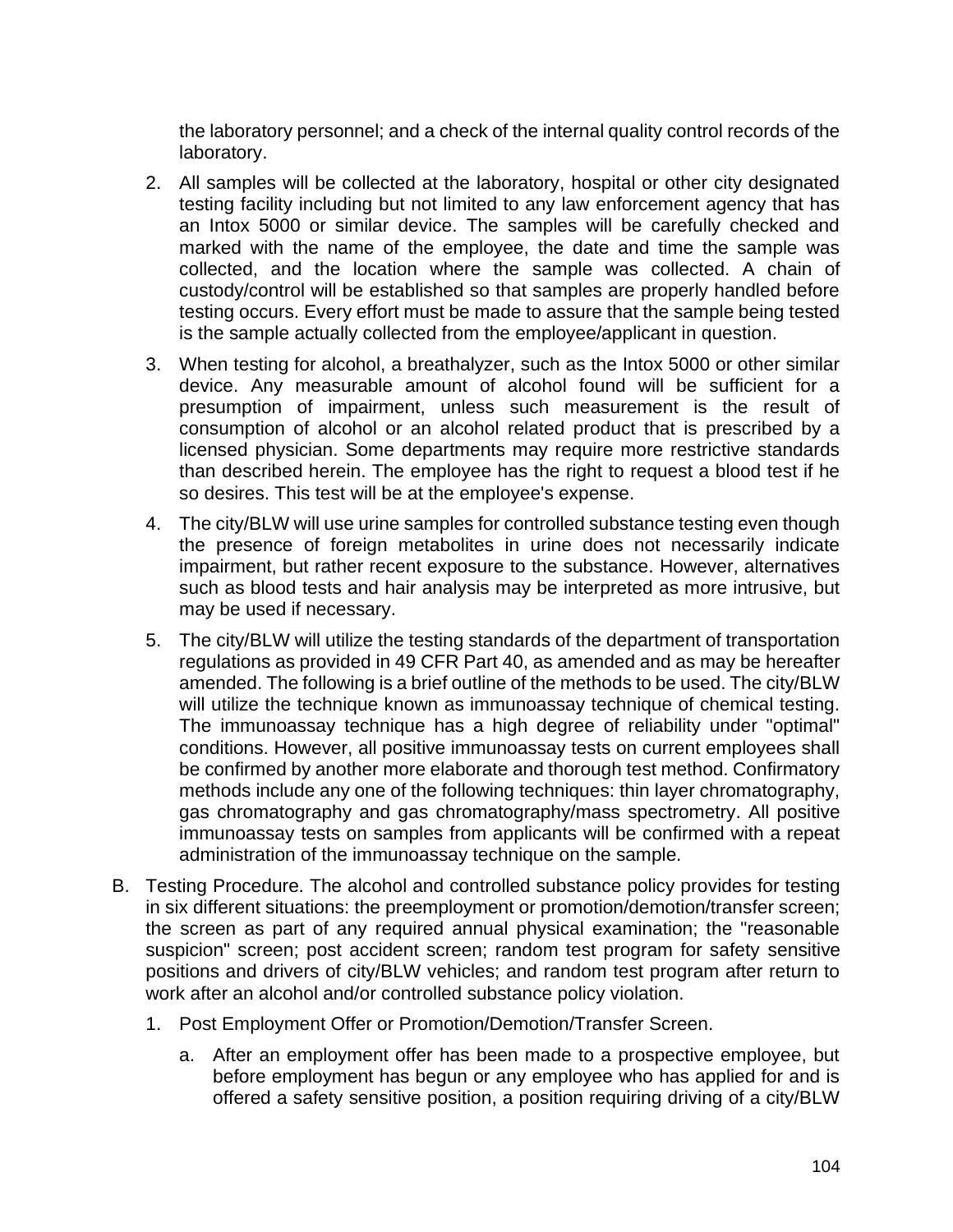vehicle or any other position with the city/BLW not prohibited by law, will be sent to the human resources department and scheduled for a post employment offer alcohol and controlled substance test. The applicant when sent to the testing facility will be asked to sign consent and notice form. Job candidate applicants, including current employees, are required to provide truthful statements to the questions asked. Any false statements provided will result in rescission of the employment offer and in the case of current employees, could result in disciplinary action up to and including termination of employment.

- b. Should the applicant refuse to sign the consent form, the application process will continue. On the application it will be noted only that the applicant "refused screen". It will not mention suspected alcohol or drug use by the applicant. The applicant has a right to refuse to consent to the test, but the city/BLW has a parallel right to refuse to hire/promote/transfer/voluntarily demote the applicant. However, should an inquiry as to that specific application be made by the applicant or a third party at a later date, the city will protect the confidentiality of the application process. For instance, if another employer contacts the city/BLW in the context of a reference check, the only information that will be supplied is that the applicant did apply and that the applicant "failed to meet the qualifications necessary for employment". It will never be revealed that the applicant refused to consent to an alcohol/controlled substances screen unless required to defend, answer and/or litigate a suit or through some other legal action.
- c. If the applicant being considered for the position has consented to the test and the test results are negative, the applicant will continue with the hiring process. However, should the test results come back positive, the test must be confirmed utilizing the same sample originally provided.
- d. All test results are confidential except as provided herein. If a preemployment test is confirmed a positive result, all inquiries as to why the applicant who is not a current city/BLW employee, was not hired will be answered by stating, "the applicant failed to meet the qualifications necessary for the position". However, the city/BLW reserves the right to notify the current department head of any employee who tests positive on any alcohol/drug screen conducted as a part of any application process for another position within the city/BLW organization. All applicants with a confirmed positive result may reapply at a later date at which time he/she will submit to another alcohol/controlled substance screening test.
- 2. Medical Examination Screen.
	- a. At the time the employee is to undergo a required medical examination, the alcohol and controlled substance policy should be explained to the employee and he/she will sign the "employee consent and notice" form at the testing facility. Alcohol testing may be performed by the use of the standard breathalyzer, Intox 5000 or any similar device approved by the state crime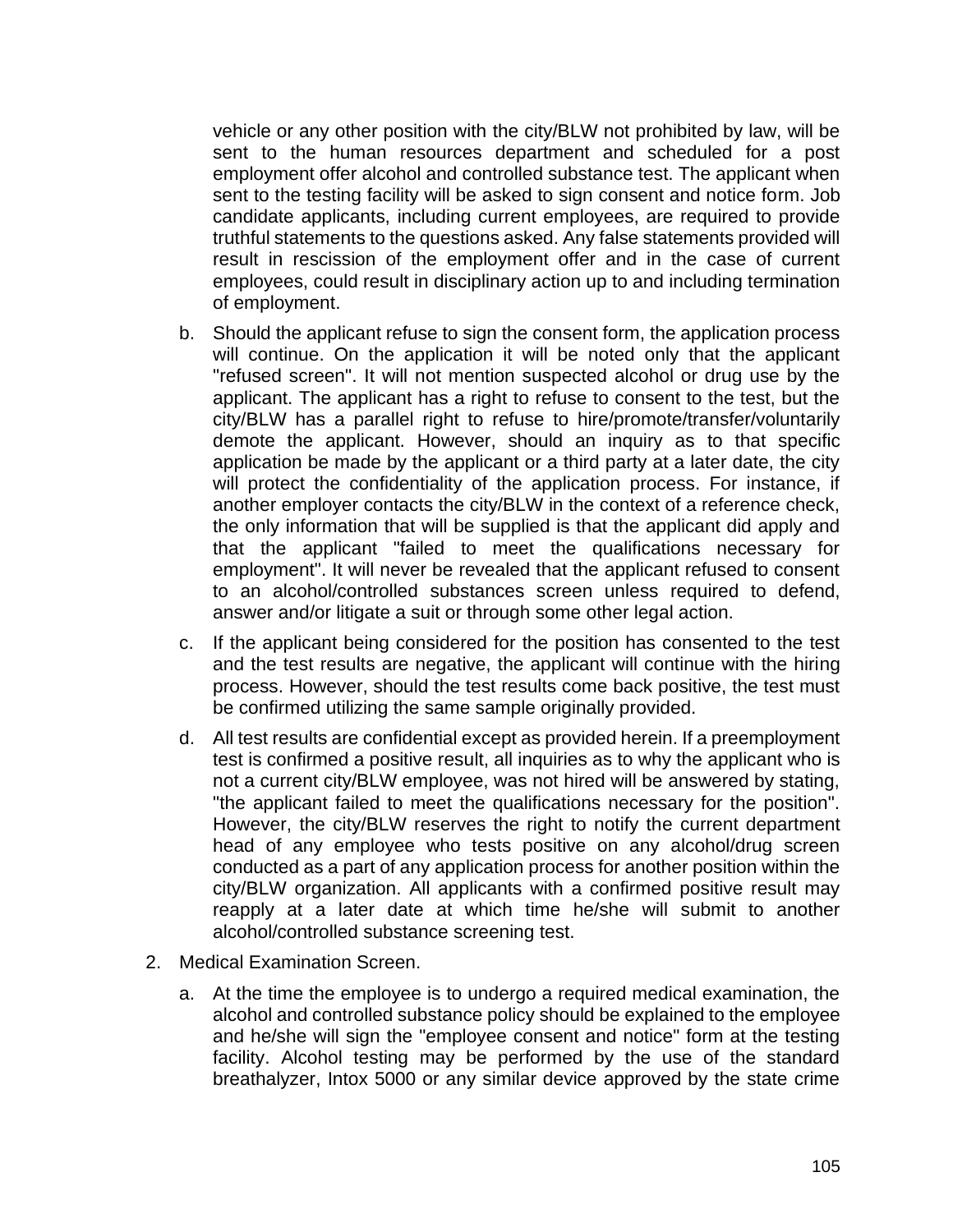lab director at a city designated testing facility including, but not limited to, any law enforcement agency that has such equipment.

- b. Should the employee refuse to sign the consent form, the medical examination will proceed. After the examination has been completed, the employee will be suspended with pay, following the procedure set forth in Article 4-4-20 of these rules and regulations. The employee may be terminated for "insubordination", pursuant to the procedure set forth in Article 4-4-20 of these rules and regulations. The stated reason for terminating an employee will never be "refusal to submit to urinalysis", but rather "insubordination" or "failure to follow the legitimate instructions of supervisors", or other reason listed in Article 4-4-20.
- c. If the employee consents to the test and the test results are negative, the employee can return to work if he has passed the rest of the medical examination. However, should the test results indicate the presence of alcohol or controlled substances, that test result must and will be confirmed by one of the more specific confirmatory tests cited above utilizing the same sample originally provided. If the confirmatory test also indicates the presence of alcohol/controlled substances, the employee will be assumed to be impaired, and may be suspended with pay pending investigation for discharge, in accordance with the alcohol and controlled substance policy and Article 4-4-20 of this chapter.
- d. During the period of suspension, an intensive investigation into the employee's employment background and the circumstances behind the alleged policy violation will take place. After the investigation is completed, and there is sufficient cause to believe that a policy violation has occurred, the employee will be either:
	- (1) Disciplined up to and including termination; or
	- (2) Referred for assessment/treatment by his department head.
- e. If after the investigation has been completed it is determined that a policy violation has not occurred (for example, if the employee successfully rebuts the assumption of impairment by submitting to a blood test within three hours after the original test, and the results of which are negative), the employee will be reinstated to his former position.
- 3. "Reasonable Suspicion" Screen.
	- a. The screen upon reasonable suspicion involves a great deal of discretion on the part of supervisory personnel. The supervisory training program will provide precise guidelines as to what is involved with identifying a potential alcohol or controlled substance abuser. The task of identifying potential abusers does not include diagnosing a worker. The fact that a problem exists is all that is to be discussed when dealing with an employee; that is, demonstrated employee behavior. It is not the position of the supervisor to act in the role of a diagnostician. When it is suspected that an employee has violated the alcohol and controlled substance policy, the employee will only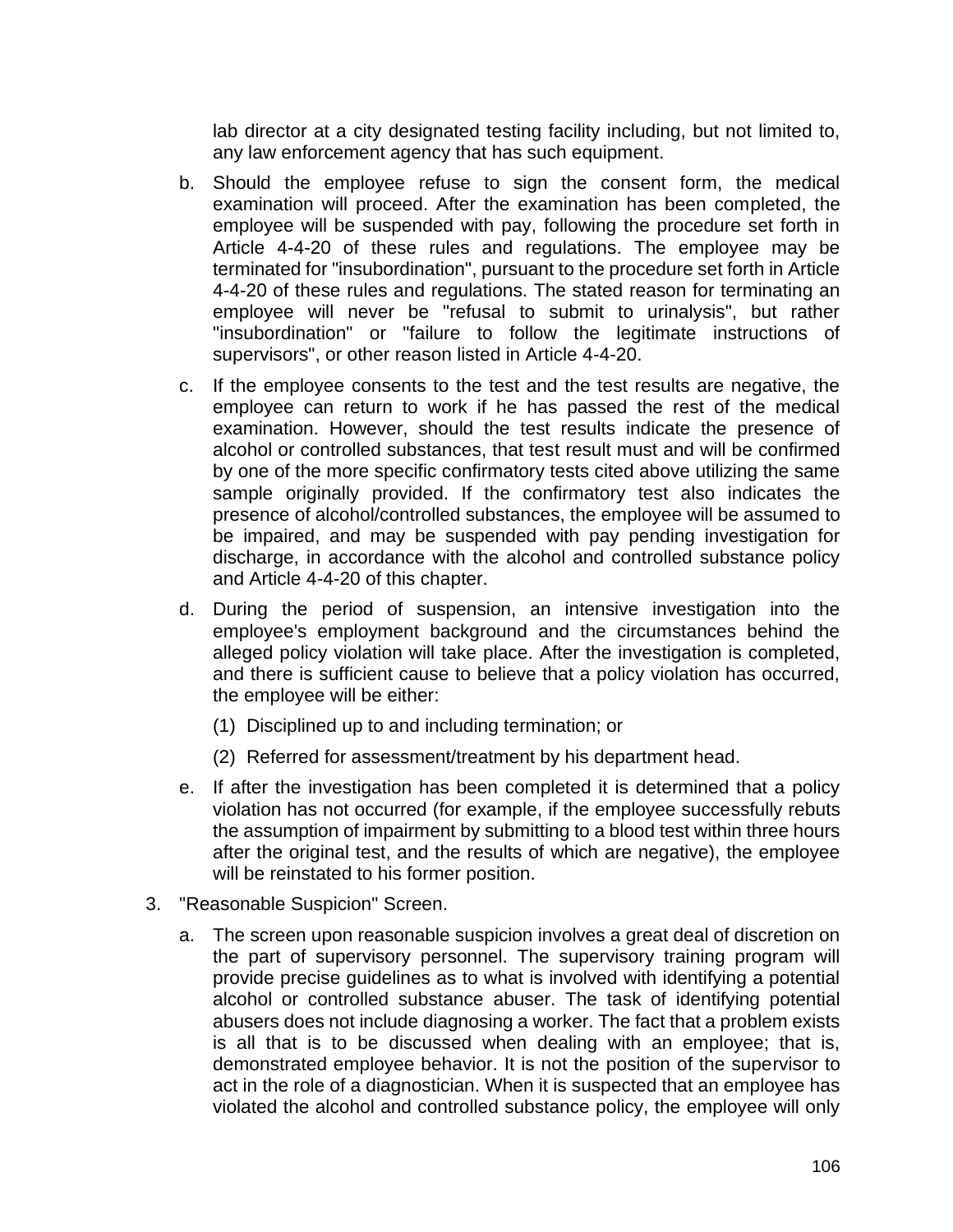be told that job-related problems have developed and that it is suspected that these job-related problems are the result of alcohol and/or controlled substance abuse. The underlying cause of such abuse should not be a concern of the supervisor.

- b. The phrase "reasonable suspicion" means that a screening test should be administered if it is reasonable to suspect that an employee has violated this policy.
- c. A "suspicion" must be based upon objective indications of substance abuse or other policy violations. Therefore, forms have been developed to provide guidance to supervisors in assessing whether a "reasonable suspicion" exists as well as providing documentation of the basis of a decision to require an alcohol or controlled substance test. Thorough documentation of all steps of an investigation for a possible violation of this policy is a must including the date and time of any discussion with the employee. For further information, see Section 4-4-26-040 above, procedural guide for violations.
- 4. Post Accident Screen. After an on-the-job accident involving injury to the employee or others or property damage, the department head, with approval of the human resources director, may require testing for alcohol and/or controlled substances.
- 5. Random Testing for Safety Sensitive Positions. The random testing program shall include all employees who 1) perform safety sensitive functions (see Section 4- 4-26-015(D) above) which shall include but is not limited to those employees who regularly drive a city/BLW vehicle as part of the required duties of their position; or 2) are required by the Federal Highway Administration (FHWA), 49 CFR, Part 382, to maintain a commercial driver's license. Employees in safety sensitive positions as described above are subject to random alcohol and controlled substance testing at an annual percentage for the calendar year as prescribed by the Federal Highway Administration for all CDL holders. The tests will be unannounced and will be reasonably spaced throughout the year. Drivers chosen for a random test must proceed immediately upon notification of the random test to the designated test site.
- 6. Return to Duty After Policy Violation. If an employee has been relieved of duty for a prohibited use of alcohol or controlled substances, that employee shall undergo an alcohol and controlled substance test before returning to work, if permitted to do so. The results of such test must be negative. If an employee is returned to duty, the employee is required to comply with the conditions of a rehabilitation program, such employee shall be subject up to nine unannounced tests in the first 12 months after their return and up to 18 unannounced tests in the 36 months following return to duty.

(Code 1978, § 4-1168; Ord. No. 5575, 6/12/96; Ord. No. 6905, 4/12/2006, § 2; Ord. No. 7043, 5/9/2007, § 12; Ord. No. 7191, 6/11/2008, § 1)

## **4-4-26-090 - Disciplinary actions**.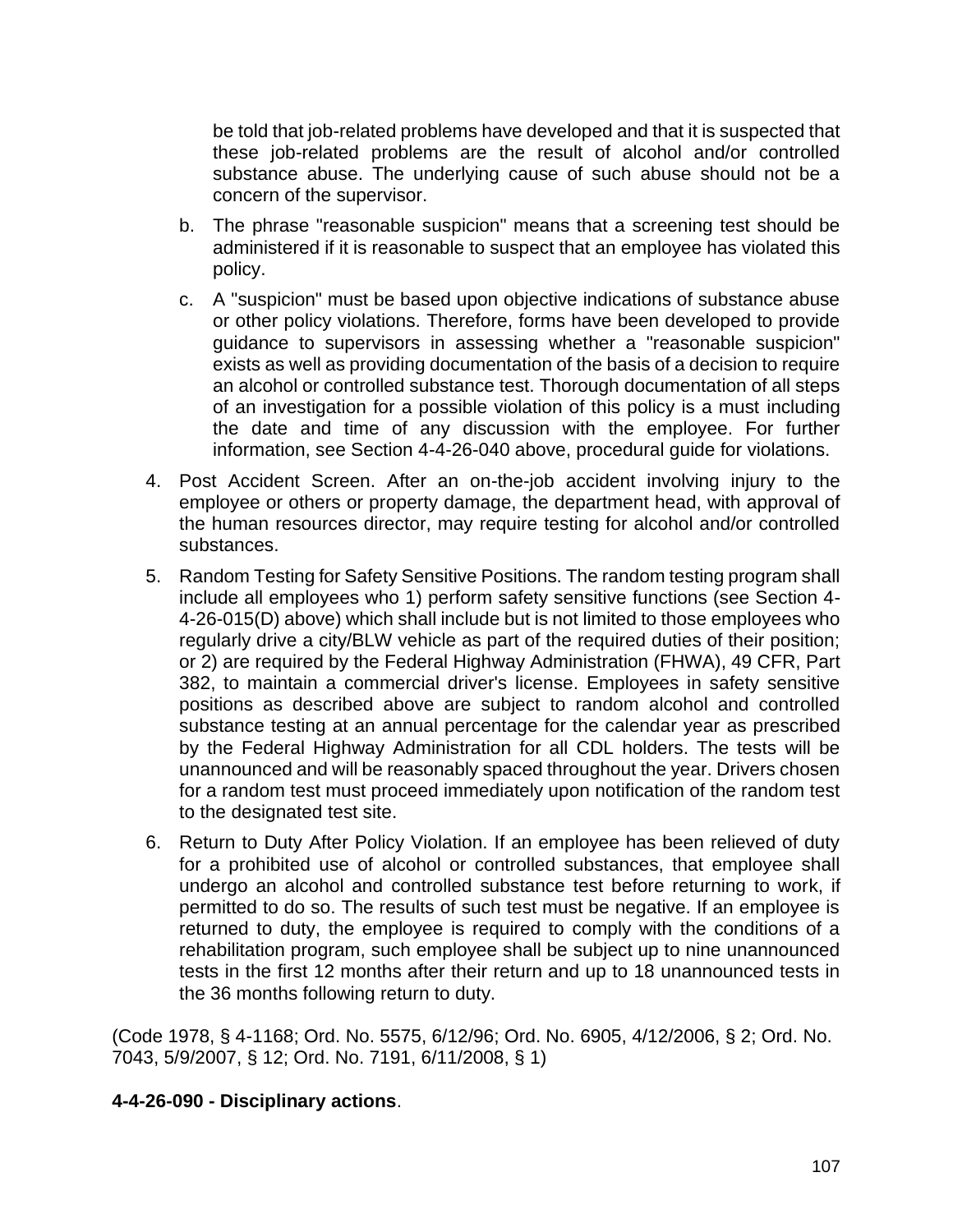- A. The suspension or termination of an employee will never be justified on the basis that the employee is an alcoholic or substance abuser. Instead, discipline will center around the employee's failure to meet objective, job-related criteria. "Substandard performance," "insubordination," "violation of policy," or "failure to follow orders," "under the influence of alcohol while on duty" are examples of proper reasons for discipline.
- B. Discriminatory enforcement will not be tolerated and any supervisor exhibiting such behavior will be disciplined accordingly.
- C. The employee cannot be terminated unless the procedures set forth in Article 4-4-20 are followed.
- D. After disciplinary proceedings have taken place, inquiries as to the reason for termination/suspension will be answered by the statement of the actual rule violations only.

(Code 1978, § 4-1169; Ord. No. 5575, 6/12/96)

# **ARTICLE 4-4-28 - EMPLOYEE EVALUATION[2]**

Footnotes:

--- (**2**) ---

**Editor's note—**Section 13 of Ord. No. 7191, adopted June 11, 2008, amended Art. 4-4- 28 in its entirety to read as herein set out. Former Art. 4-4-28 was comprised of §§ 4-4- 28-010—4-4-28-160, pertained to similar subject matter, and derived from §§ 4-1181— 4-1196 of the 1978 Code; Ord. No. 4929, adopted Aug. 14, 1991; Ord. No. 5061, adopted July 8, 1992; Ord. No. 5376, adopted Nov. 9, 1994; Ord. No. 5475, adopted Aug. 9, 1995; Ord. No. 5575, adopted June 12, 1996; Ord. No. 5607, adopted Oct. 9, 1996; Ord. No. 5781, adopted Dec. 17, 1997; Ord. No. 6283, adopted Sept. 12, 2001; Ord. No. 6705, adopted Aug. 11, 2004; Ord. No. 6891, adopted Dec. 14, 2005; Ord. No. 7043, adopted May 9, 2007; Ord. No. 7061, adopted June 13, 2007; and Ord. No. 7113, adopted Nov. 19, 2007.

## **4-4-28-010 - Purpose**.

Performance evaluation is considered a key element in the management of human resources. It is the process of identifying and communicating organizational requirements, then measuring and developing the employee's performance. The primary purpose of performance evaluation is to provide an opportunity for feedback. Performance evaluations may be used to facilitate management decisions regarding compensation, training and development. It is of the utmost importance that the performance evaluation system be consistent, job related, and based on clear and objective criteria.

1. A performance evaluation system should be formalized, standardized, objective and not biased against race, color, sex, religion, or national origin.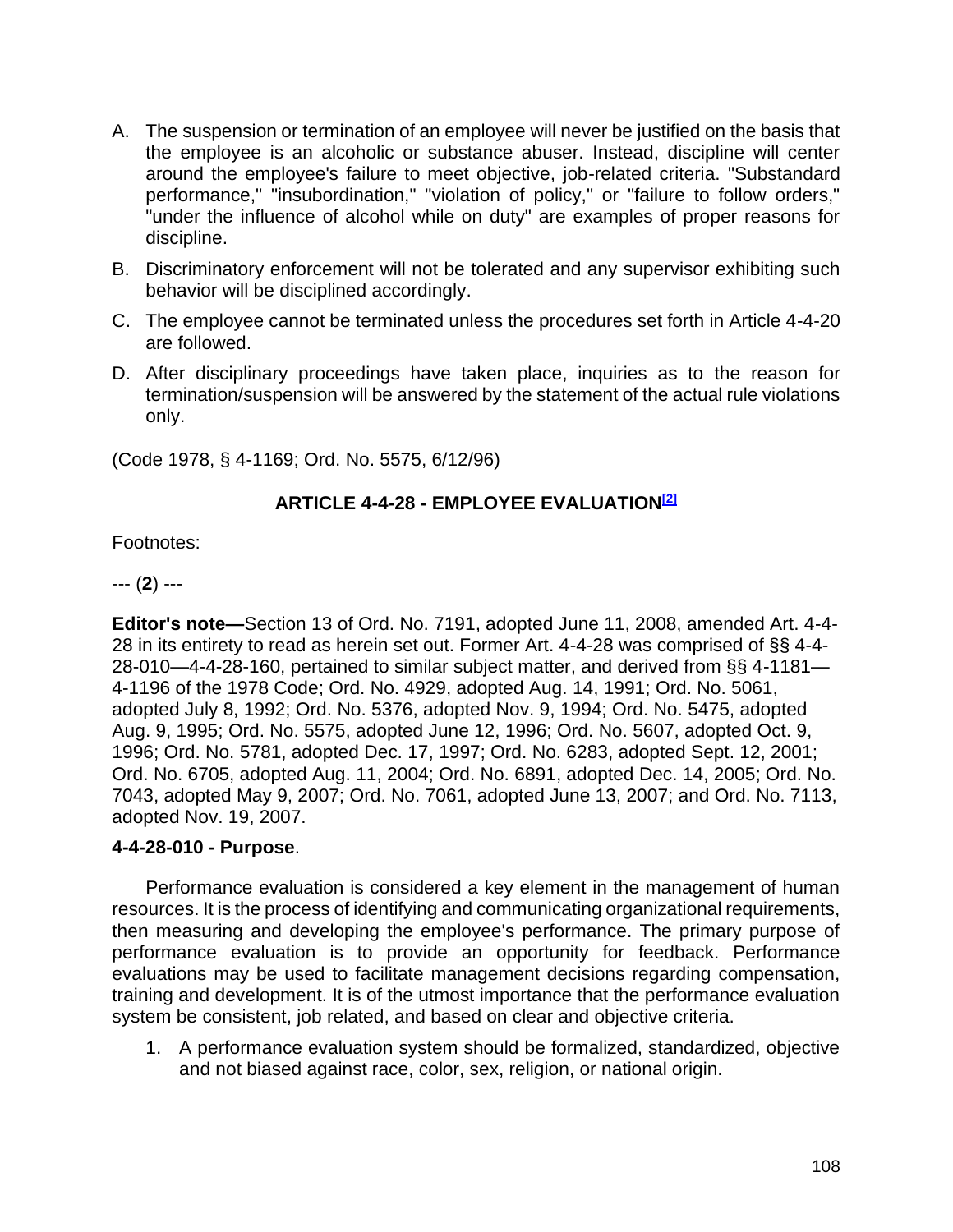- 2. Performance measurements must be job-related and based on critical elements specific to the job.
- 3. Evaluators mast be trained and have substantial daily contact with the employee evaluated.
- 4. Administration and scoring of the performance evaluation must be standardized and controlled.

(Ord. No. 7191, 6/11/2008, § 13)

# **4-4-28-020 - Types of evaluations**.

- 1. Annual Evaluations. Pursuant to Section 2-2-24-120, employees will be evaluated annually on the anniversary of their most recent hire date for purposes of determining eligibility for merit increases. If the employee receives a rating of satisfactory or higher on their last annual evaluation they will be eligible to receive any council approved merit increase. Merit increases do not apply to part-time employees, appointed employees, employees in the apprentice line worker and line work program, interns or contractual employees.
- 2. Working Test Period Evaluations. Employees are placed in a working test status upon hire by the city/BLW and when promoted, demoted or transferred. A working test period evaluation must be completed at the end of the employee's working test period indicating successful completion of that process. If an employee's working test period is extended, an additional evaluation will be completed prior to the employee being assigned regular status.
- 3. Other Evaluations. A performance evaluation may be performed when an employee's performance has substantially declined or in connection with a disciplinary action when approved in advance by the department head and human resources director.

(Ord. No. 7191, 6/11/2008, § 13)

## **4-4-28-030 - Supervisory responsibilities**.

An employee's supervisor is required to prepare an employee's evaluation then meet, review and discuss the evaluation with the employee. After the review, the employee should be asked to sign the evaluation to indicate that he has read and understood the evaluation and has had an opportunity to discuss any question he might have with his supervisor. The employee's signature does not necessarily mean he agrees with the evaluation, just that he has had the opportunity to meet and discuss the evaluation with his supervisor.

Failure to complete an employee's evaluation timely or failure to responsibly communicate the contents of an evaluation to employees will result in lower evaluation scores on the supervisor's annual evaluation.

(Ord. No. 7191, 6/11/2008, § 13)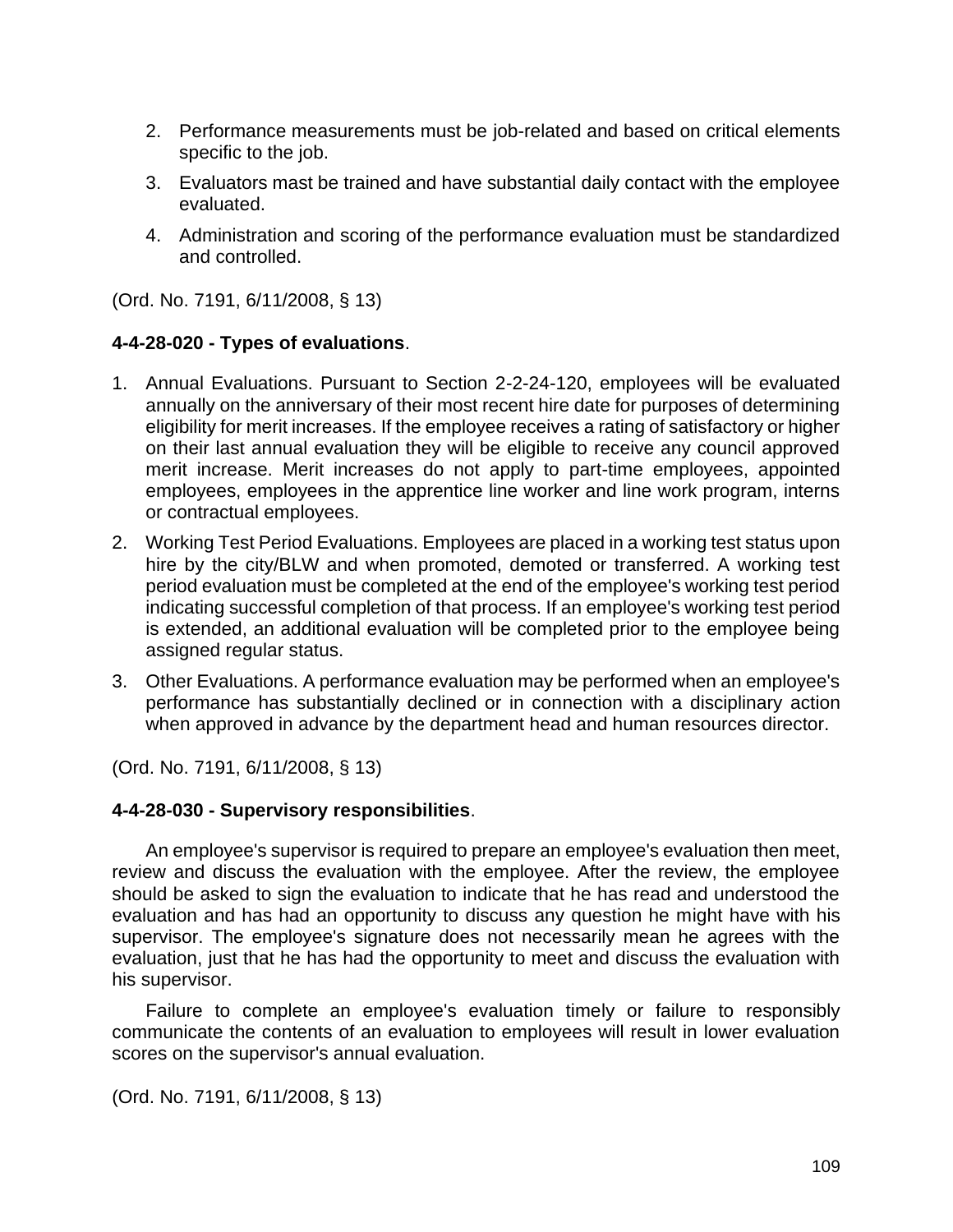# **ARTICLE 4-4-30 - SAFETY AND WORKERS' COMPENSATION POLICY**

#### **4-4-30-010 - Safety policy**.

It is the policy of the city/BLW that every employee is entitled to work under the safest possible conditions in the various positions of the city. To this end, every reasonable effort will be made to provide and maintain a safe and healthy workplace, safe equipment, proper materials to work with and to establish and enforce safe work methods and practices at all times.

(Code 1978, § 4-1211; Ord. No. 5575, 6/12/96)

#### **4-4-30-020 - On-the-job injuries**.

- A. The purpose of this section is to provide city/BLW employees with fair and equitable workers' compensation benefits as defined under the State of Georgia Workers' Compensation Act.
- B. This policy applies to all employees on city/BLW payroll and excludes all contracted services.
- C. Responsibilities.
	- 1. Employee. When injured or ill due to an on-the-job incident, notify his supervisor of the injury or illness immediately, to keep their supervisor informed of required absences and to follow the instructions of the treating physician.
	- 2. Supervisor. To provide proper safety training and supervision of job skills so that accidents may not occur and to ensure that injured or ill employees that are involved in on-the-job accidents receive proper medical or first aid treatment as soon as possible.
	- 3. Department Heads or Their Designee. To make authorization and/or approvals for treatment of injured or ill employees; ensure proper follow-up of accident investigations; ensure that absences of the employee are properly excused; and that the proper payment is made to the employee, if any, under any leave policy while absent due to an on-the-job injury or illness. The department head will ensure that the human resources department is informed within 24 hours of any on-the-job injury or illness or by 5:00 p.m. on Monday following an incident occurring over the previous weekend and of any absence of the employee due to such injury or illness.
	- 4. Human Resources Department. This department will coordinate and administer the city/BLW workers' compensation program and fund.
- D. Treatment of Injured Employees.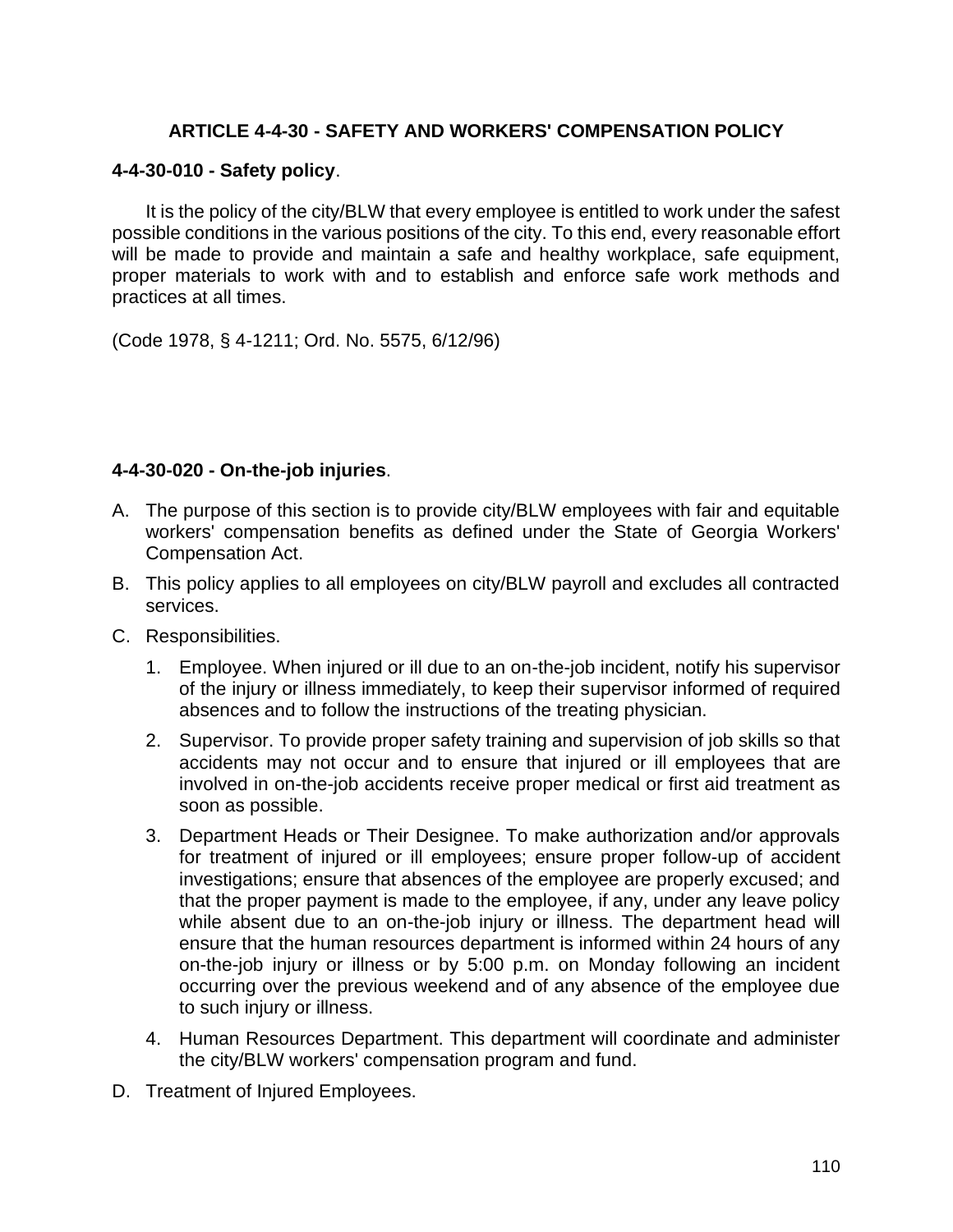- 1. A supervisor or department head may administer minor first aid treatment for scratches, minor cuts or scrapes only.
- 2. Injuries or illnesses requiring physician treatment:
	- a. All occupational injuries or illnesses which require physician treatment are to be referred to one of the physicians or physician groups listed on the workers' compensation approved panel of physicians that are posted on all employee bulletin boards. Department heads or their designee will issue an authorization to treat the employee to give to the designated physician. A copy of such authorization will be sent to the human resources department. If none of the posted physicians or physician groups are available, the employee is to be treated at the nearest urgent care facility (such as Wellstar, etc.) or if necessary, the nearest hospital emergency room.
	- b. All emergency on-the-job accident victims shall be transported to the emergency room of a licensed hospital. Supervisors must have approval from their department head to personally transport or delegate an employee to transport job-related injured or ill employees to the hospital emergency room. In cases of severe injuries or illnesses, the supervisor or their designee will immediately call 911 for immediate treatment and transport to the hospital. However, as soon as possible after the employee is transported to the hospital, the supervisor should notify his department head.
	- c. The human resources department will be responsible for review of bills received for treatment, and submitted to the city's workers' compensation administrator for approval and payment. The city will only be responsible for those medical expenses authorized by the department head, the department of human resources or medical emergency treatment at a licensed hospital or urgent care facility for job-related injuries or illnesses. If a claim for workers' compensation benefits is subsequently denied due to fraud, violation of safety rules, or other legitimate reasons, incurred expenses may be the responsibility of the employee.
	- d. Employees injured on the job have the right to a one-time change of their initial treating physician to another physician on the workers' compensation panel. Employees shall inform the human resources department in writing of any change in treating physicians.
	- e. Prescription drugs/medical supplies authorized for treatment of on-the-job injuries. Employees may choose between the following options for filling prescribed drugs and obtaining medical supplies.
		- (1) The employee may go to one of the pharmacies or medical supply businesses that the city/BLW has arranged to be invoiced for workers' compensation-related charges. The employee will need to show the pharmacist an authorization to invoice the city/BLW that is on the bottom of the "authorization to treat" form as well as proper identification that the person to whom the pharmacist is giving the prescription drugs to is the injured employee or their authorized representative. Only the prescription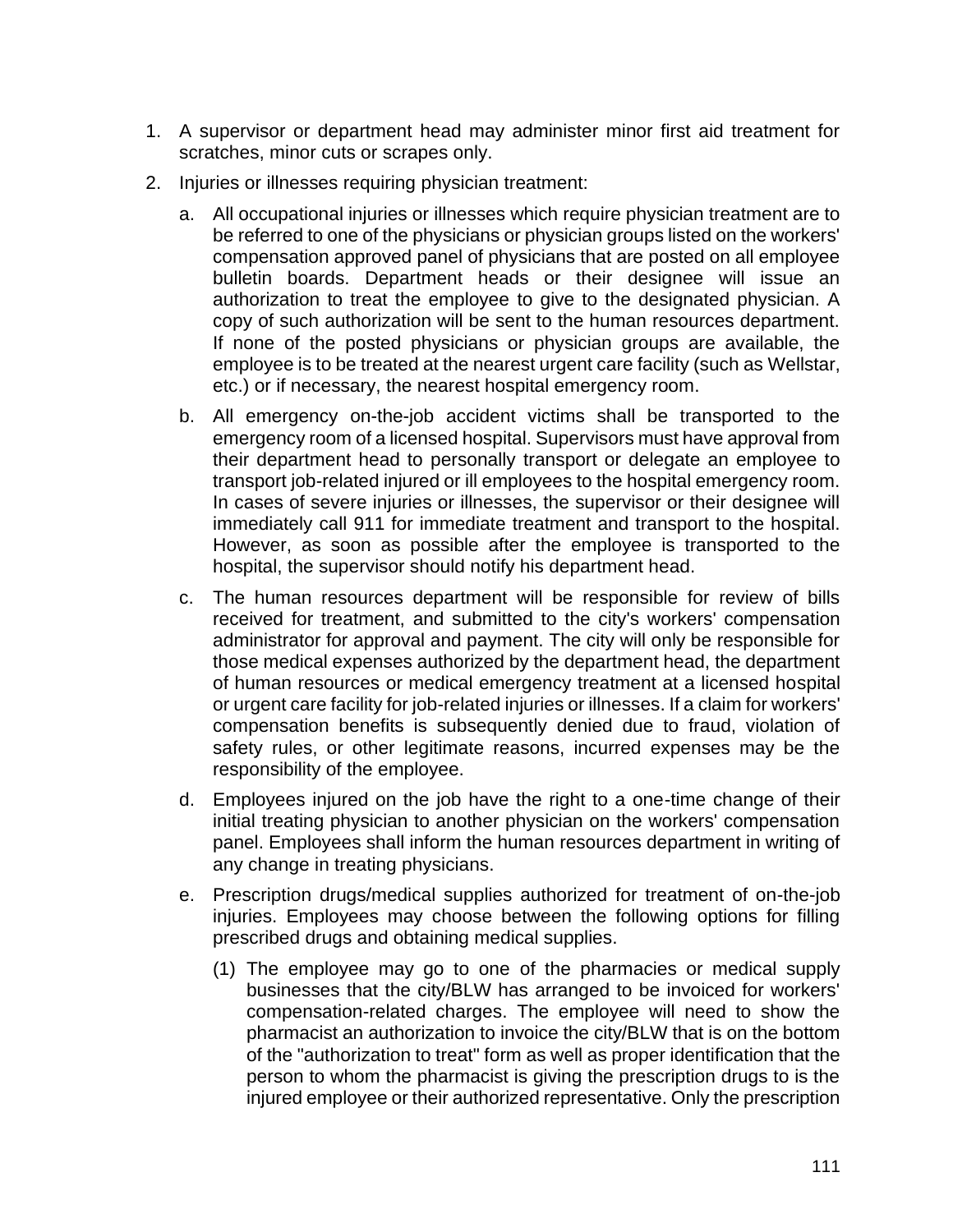drugs and medical supplies authorized by the treating physician shall be charged and paid for by the city/BLW.

- (2) The employee may pay for the prescription drugs and/or medical supplies and submit receipts indicating the prescription number, issuing pharmacy, prescribing physician, date filled, and price to the human resources department for reimbursement.
- E. Required Reports.
	- 1. The employee, or if unavailable, the appropriate supervisor must report all occupational injuries, accidents and illnesses to the department head or his designee by the end of the workday in which an accident, injury or illness occurs. After normal working hours or on weekends, a report must be filed with the department head or his designee by 12:00 noon the following workday. The city/BLW may consider as invalid any on-the-job injury/accident that has not been reported using the required "first report of injury" form and within the above time limits. A "first report of injury" form will be used to report all job-related accidents, injuries or illnesses regardless of the nature or severity.
	- 2. It is the employee's responsibility to make sure that the "first report of injury" form states exactly what happened and a clear indication of the type and severity of the injury or illness. If the supervisor or department head disagrees with the employee's explanation, he should so indicate in an attachment memorandum to the "first report of injury" form and provide explanatory detail. However, the report should be submitted to the human resources department with the employee's account of the accident/incident intact.
	- 3. Employees are responsible for obtaining excused absence slips from their treating physicians and to provide them to their department head or his designee on a timely basis so that the workers' compensation insurance payments may be promptly processed. The excuse should include an estimated time that will be required to be absent from duty. If light duty is authorized, the physician should include specific restrictions in order to properly assign duties without further injury. If excuses for absences due to on-the-job injury are not received (except for hospital admissions due to on-the-job injuries), then the city/BLW's absenteeism policy will be enforced.
	- 4. Employees are also responsible for obtaining authorization to return to work from their treating physician.
	- 5. The department head should review and discuss the accident and subsequent injury or illness with the appropriate supervisor to develop safety precautions to help ensure that similar accidents, if preventable, do not recur.
	- 6. The department head must file the "first report of injury" form with the human resources department within two eight-hour workdays after the accident, injury or illness occurred or by 5:00 p.m. on the Monday following an incident that occurred over the immediately preceding weekend (including accidents involving employees assigned to shifts). The department head shall notify the human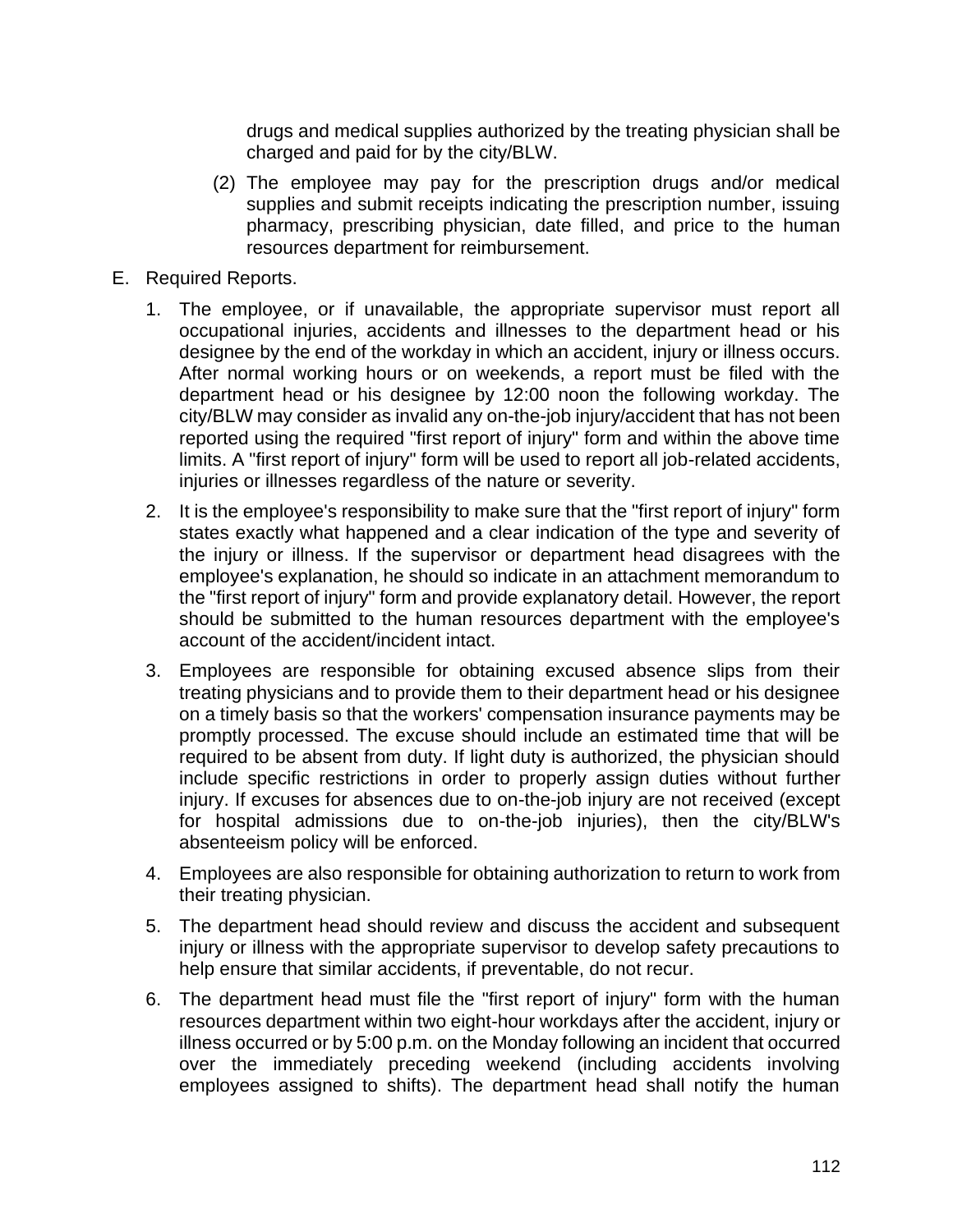resources department when an employee returns to work after being off due to an on-the-job injury or illness.

- 7. The human resources director and/or risk manager shall consult with the workers' compensation administrator's assigned attorneys on all legal matters regarding liabilities of the city/BLW in relation to workers' compensation.
- F. Temporary Assignments.
	- 1. Occasionally, an employee who has suffered an on-the-job injury is temporarily partially disabled, but is able to perform other productive duties in his department. Department heads should make every effort to return employees to work in some productive capacity from on-the-job injuries as soon as possible. However, if light duty work or appropriate duties within the skill level and physical capability of the employee is not available within their department, the department head should consult with the human resources department for placement of the light duty employee in another department on a temporary basis. If there is still no light duty available, the employee will remain off duty on workers' compensation benefits until he/she is able to return to work without restrictions.
	- 2. Employees on light duty work due to an on-the-job injury shall be paid the same rate of pay worked on their regular job. This provision does not apply to any period of partial loss of earnings due to an injury for which a permanent award is paid under the Workers' Compensation Act since such award is intended to compensate the employee for loss of all earnings during the stated period. Any temporary light duty work assignment provided as an accommodation to an onthe-job injury will not constitute working out of the employee's classification for purposes of Section 4-4-28-120.
- G. Employee Compensation.
	- 1. Medical bills: If an employee is injured on the job or becomes ill due to an onthe-job condition or exposure, the employee is eligible for treatment as provided under the State of Georgia Workers' Compensation Act, as amended.
	- 2. Salary or wage, first 90 days of lost time due to the approved injury: The employee shall be paid regular straight pay up to 90 calendar days, or 67 eight-hour workdays (536 hours) or for fire personnel 751 hours, unless the claim for workers' compensation benefits is controverted by the city/BLW or by the city/BLW's workers' compensation administrator. For approved claims, no deduction will be made from any leave balance credited to the employee. However, the employee is required to endorse the workers' compensation check to the city/BLW. The intent is to provide the employee's normal base salary or wage for the first 90 calendar days of lost time due to the injury, but not any amount greater than the employee would earn if they were working their normal base workweek.
	- 3. Salary or wage, after the first 90 days of lost time injury: If the employee remains unable to return to work due to his on-the-job injury or illness after the first 90 days of absence, or 67 eight-hour workdays (536 hours) or for fire personnel 751 hours, the employee may choose one of the following options: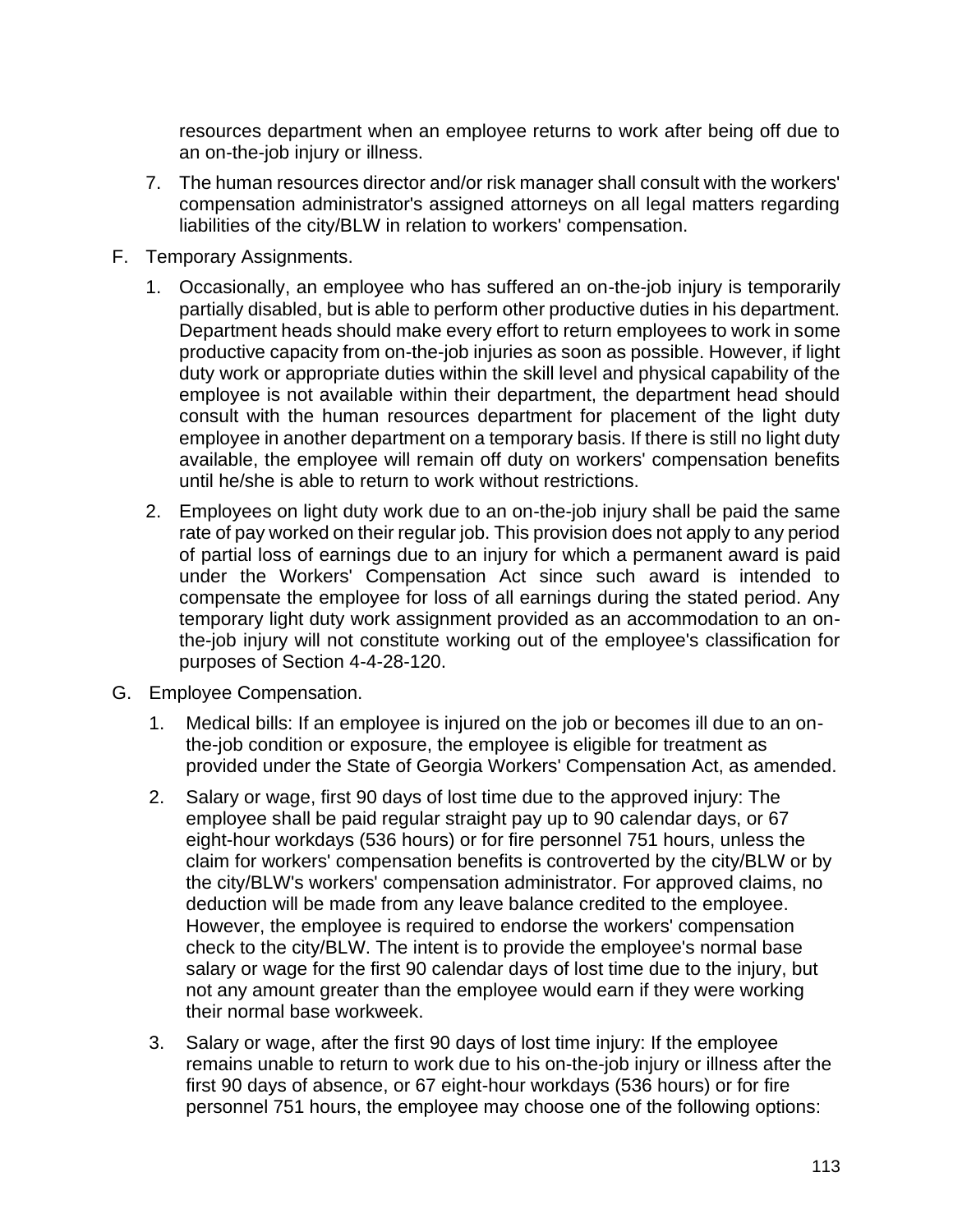- a. Receive full salary from accrued leave balances and endorse the workers' compensation check to the city/BLW; or
- b. Receive the workers' compensation check and receive partial salary from leave balances; or
- c. Accept the workers' compensation check as total compensation. If the workers' compensation check is accepted as total compensation, no time will be deducted from any leave balance while the employee remains unable to return to work due to an on-the-job injury or illness.
- d. Notwithstanding the foregoing, at the discretion of the city manager, in consultation with the human resources director, the following option may also be made available to an eligible employee under qualifying circumstances: Continuation of salary or wage payments for up to an additional 90 days, or 67 eight-hour workdays (536 hours) or for fire personnel 751 hours, as provided in Section 4-4-30-020G(2) above.
	- (i) For purposes of this discretionary option, "qualifying circumstances" means circumstances [A] that are beyond the employee's control and were not unreasonably caused or contributed to by the employee, [B] that have precluded the employee from being able to return to work due to his/her on-the-job injury or illness, and [C] that would result in substantial harm or prejudice to the employee if the relief authorized herein were not provided.
	- (ii) Where this option is initially determined to be available to an employee, it will be provided in one-third (e.g., 30-day) increments, to enable the city/BLW to make any reasonable inquiries necessary and appropriate to ensure the continued existence of qualifying circumstances. An initial determination that this option is available shall create no enforceable expectation, contractual right, or property interest in the continuation of the option.
- 4. Accruals. Except as otherwise provided in Section 4-4-16-090A, all leave balances and benefits will continue to accrue to the employee while absent due to on-the-job injury or illness.
- H. Coordination with FMLA Leave. Workers' compensation does not establish an independent basis for leave of absence. Therefore, when an on-the-job injury or illness requires an employee to be absent from work and to receive inpatient care or continuing treatment by a healthcare provider, it constitutes a serious personal health condition within the meaning of the city/BLW's FMLA policy. See Section 4- 4-16-090A(1)(c), (2). Accordingly, where the employee otherwise meets all eligibility requirements, his/her absence shall be designated as FMLA leave; provided, however, that for any period of time during which an employee is receiving workers' compensation benefits while on FMLA leave, the requirement that he/she first use any accrued vacation, sick, holiday or compensatory leave for all or any part of the 12-week FMLA leave period shall not apply.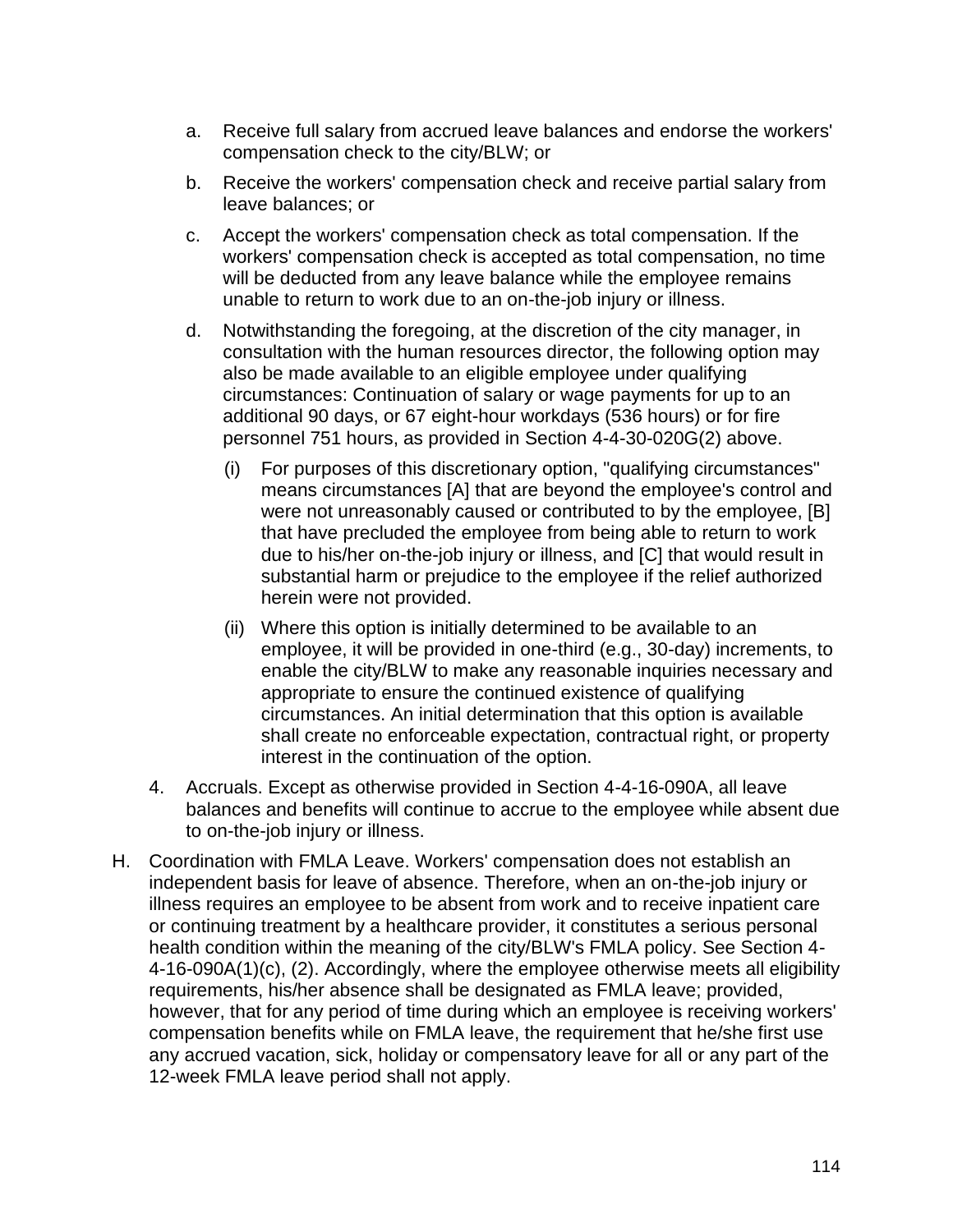(Code 1978, § 4-1212; Ord. No. 5575, 6/12/96; Ord. No. 7043, 5/9/2007, § 20; Ord. No. 7191, 6/11/2008, § 1; Ord. No. 8211 , 1/13/2021, §§ 1, 2)

# **4-4-30-030 - Weapons policy**.

- A. Purpose and Intent. The city/BLW's employees are its most valuable resource and, for that reason, their health and safety is of paramount concern. As such, the purpose and intent of this policy are to promote safe and secure working environments for all city/BLW employees.
- B. Weapon Defined. For purposes of this policy, the term "weapon" means the following: any explosive compounds (including fireworks); firearms (including those designed to fire or expel bullets, pellets, BBs, paintballs, arrows, darts, or other projectiles); Tasers or other electrical stunning devices; knives (with blades longer than three inches); pepper spray, mace, or other noxious chemicals or substances designed to incapacitate; any club, baton, metal or plastic knuckles, or other bludgeon; and any other instrument, device, or item designed, modified, or adapted for use primarily as a weapon. The term "weapon" also includes any of the foregoing instruments, devices, or items that are non-functional, unloaded, or imitation (excluding obvious toys). The term "weapon" does not include any tool provided or approved for an employee's use by the city/BLW; provided, however, that the use or threatened use of any such tool (or any other instrument, device, or item not referenced above or not normally regarded as a weapon) as a weapon shall be considered to be a violation of this policy.
- C. Scope. This policy shall apply to all city/BLW employees other than sworn or unsworn employees of the police department or employees who otherwise work under the supervision of the chief of police. The chief of police shall implement a standard operating procedure regulating and determining the possession, carrying, and transportation of firearms and other weapons by sworn and unsworn employees of the police department or who otherwise work under his or her supervision, in accordance and consistent with state and federal law.
- D. Prohibited Conduct; Exception.
	- 1. No employee of the city/BLW shall carry, possess, or transport a weapon inside any city/BLW government building, on the grounds of any city/BLW property (including parking lots or parking facilities as provided below), or in a city/BLW government vehicle, while on duty or otherwise acting in the course of his or her employment.
	- 2. No employee of the city/BLW, whether on duty or off duty or whether or not acting in the course of his or her employment, shall carry, possess, or transport a weapon inside any city/BLW government vehicle.
	- 3. No employee of the city/BLW who is off duty or otherwise not acting in the course of his or her employment shall wear any uniform, shirt, jacket, hat, or other visible article of clothing or other item that identifies him or her as an employee of the city/BLW while carrying, possessing, or transporting a weapon. The purpose of this latter prohibition is to prevent misunderstandings or confusion among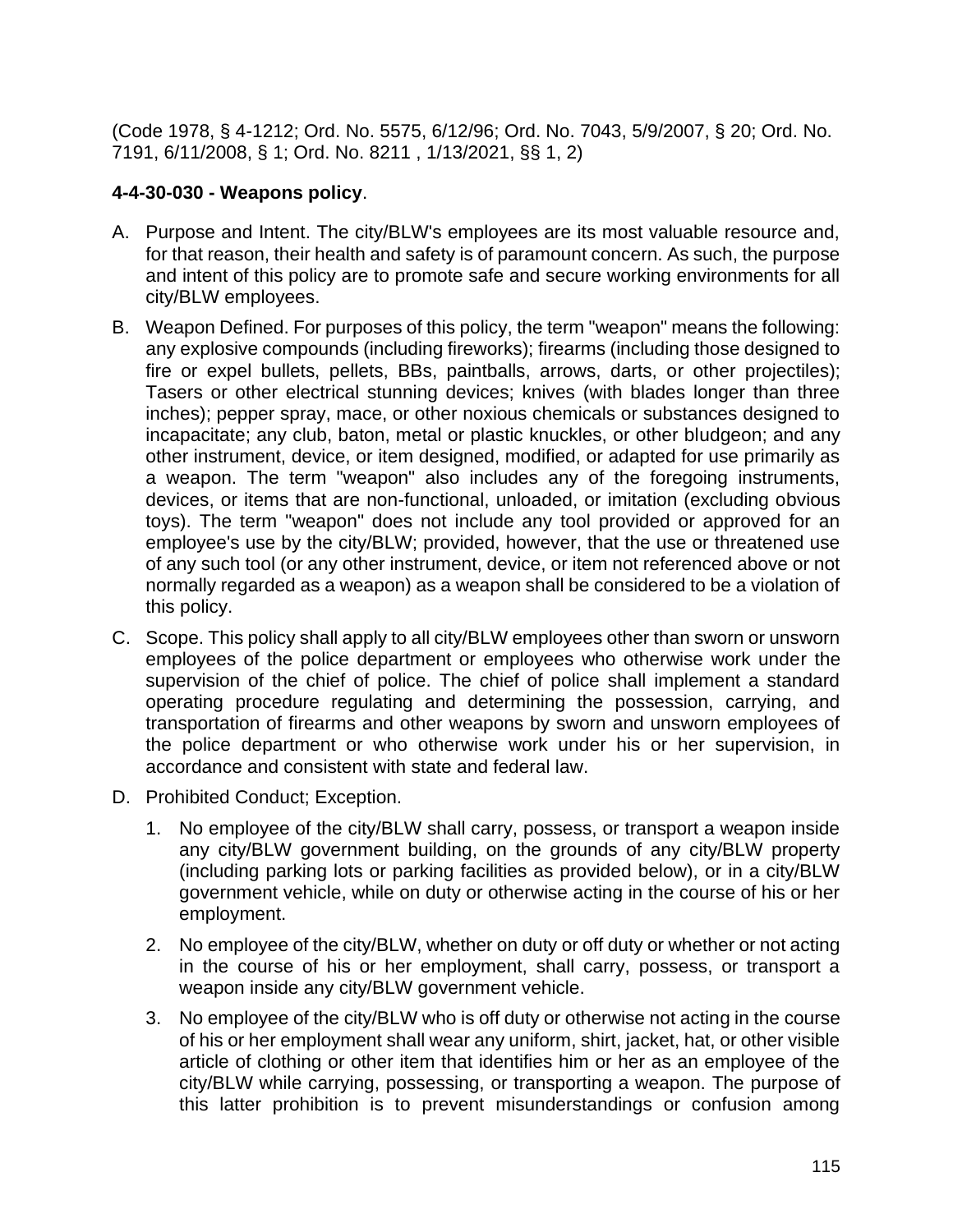members of the general public as to the identity, position, authority, duties, or responsibilities of an off-duty employee of the city/BLW and to make clear that such an employee is not carrying, possessing, or transporting the weapon in the course of his or her employment.

- 4. Limited exception. Notwithstanding the foregoing, it shall not be a violation of this policy for any city/BLW employee to possess a weapon in his or her personal vehicle in a parking lot or parking facility owned or operated by the city/BLW, provided each of the following requirements is met:
	- a. The weapon is secured in a locked compartment or locked rack of the employee's personal vehicle or in a locked container in the vehicle; and
	- b. The parking lot or parking facility (or the portion thereof in which the employee's vehicle is parked) is unsecured and available to the general public. For purposes of this provision, the term "unsecured" means not controlled by a security station, security officer, or similar means which limit public access to such parking lot or parking facility.

To the extent that this limited exception applies, it shall not be a violation of this policy for an employee to carry a weapon on his or her person or otherwise have a weapon in his or her control while in his or her personal vehicle and entering or exiting the parking lot or parking facility; provided that, if the weapon is one for which state law requires a license, said employee holds such license.

- E. Exemptions. In his or her sole discretion, the city manager shall be authorized to grant a temporary or limited exemption to an employee, in writing, upon a showing of good cause or other appropriate circumstances.
- F. Construction. This policy shall be construed and applied in a manner fully consistent with the United States Constitution, the Constitution of the State of Georgia, and HB 60 (2014).

(Ord. No. 7734, 7/9/2014, § 1)

## **ARTICLE 4-4-34 - TRAVEL AND TRAINING POLICY**

#### **4-4-34-010 - Policy**.

It is the policy of the city/BLW to provide for the necessary training and business travel of its employees on a planned basis that provides fairness to all participants and conservation of public funds.

Nothing contained herein shall be construed as creating enforceable interests in this chapter as a benefit of employment or otherwise as limiting or restricting the authority of the city/BLW.

(Code 1978, § 4-1231; Ord. No. 4981, 11/13/91, § 1; Ord. No. 5575, 6/12/96)

## **4-4-34-020 - Scope**.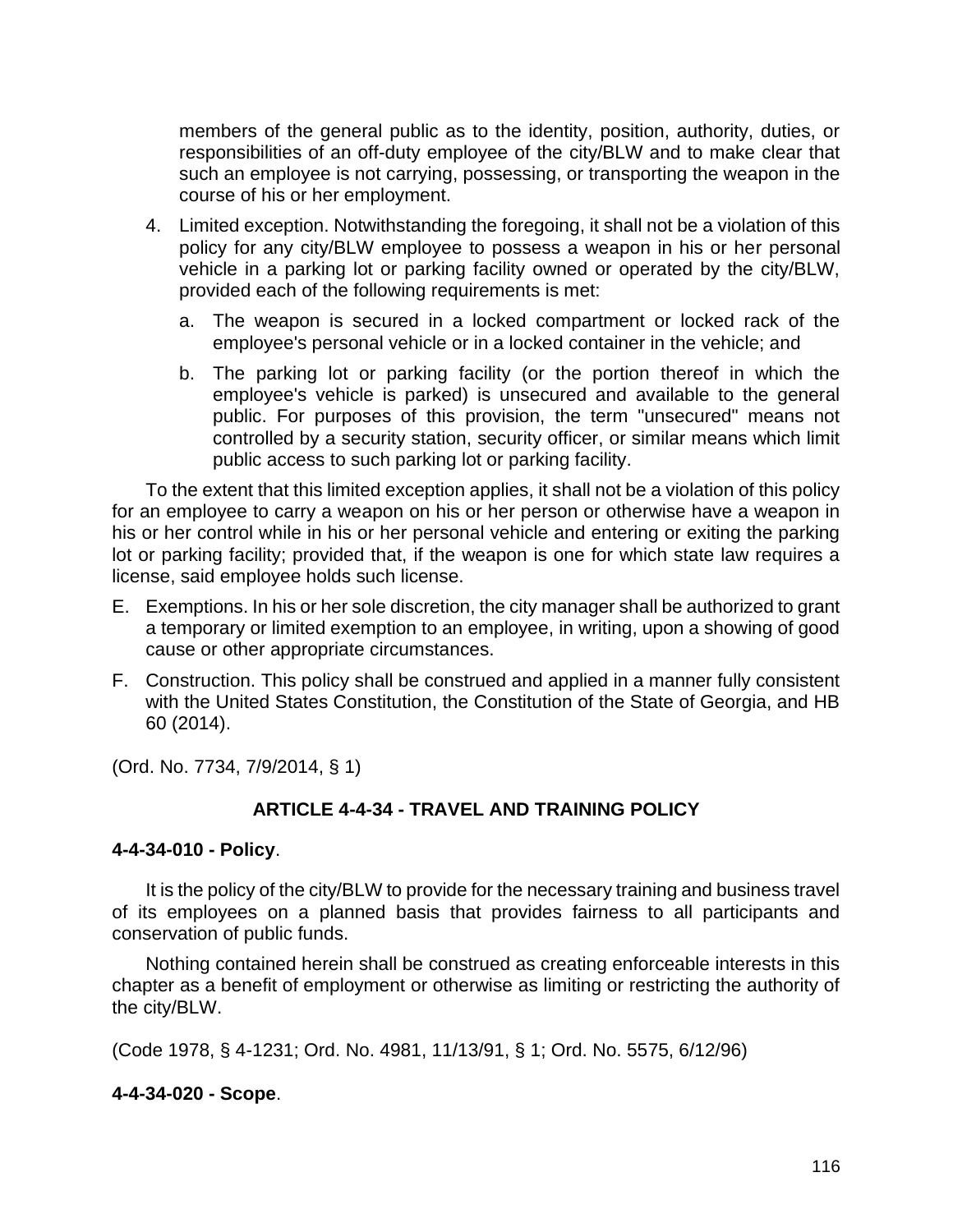These policies and procedures apply to all employees covered by the personnel rules and regulations and:

- A. Full-and part-time regular employees appointed by the mayor or city council: City manager, city clerk, administrative assistant to the mayor, municipal court judge, prosecuting attorney, and municipal court clerk and other appointed positions not named herein.
- B. Permanent and temporary part-time, temporary full-time, volunteers, or provisional positions.

(Code 1978, § 4-1232; Ord. No. 4981, 11/13/91, § 1; Ord. No. 5575, 6/12/96)

# **4-4-34-030 - Responsibilities**.

- A. Supervisory Responsibilities. In declaring this policy, the city/BLW recognizes and affirms the obligation of every individual having supervisory responsibility to:
	- 1. Determine the individual and collective training needs of employees under his supervision.
	- 2. Provide each employee with adequate information on the objectives, policies and programs of the city/BLW, his department and his organizational unit so that he will be guided by a clearer understanding of the work of the city/BLW and the department and unit in which he is employed.
	- 3. Compare the relative worth of the different methods of receiving training and to recommend/participate in the most cost-beneficial method.
	- 4. Develop annual training plans for each employee under his supervision to be included as a part of the employee evaluation program.
	- 5. All employees will be given fair and equitable consideration in selection for training, without regard to race, color, religion, sex, national origin, age or handicapped status.
	- 6. Employees will be selected for training on the basis of the following factors.
		- a. The relative degree of need for the training;
		- b. The relative extent to which knowledge, skills and attitudes are likely to be improved by the training;
		- c. The relative potential of the employee to apply the improved knowledge, skills and attitudes to present and future assignments;
		- d. The relative ability of the employee to pass on the training to others upon return to the job;
		- e. The relative length of time and the degree to which the city/BLW can expect to benefit from the employee's improved knowledge and skills;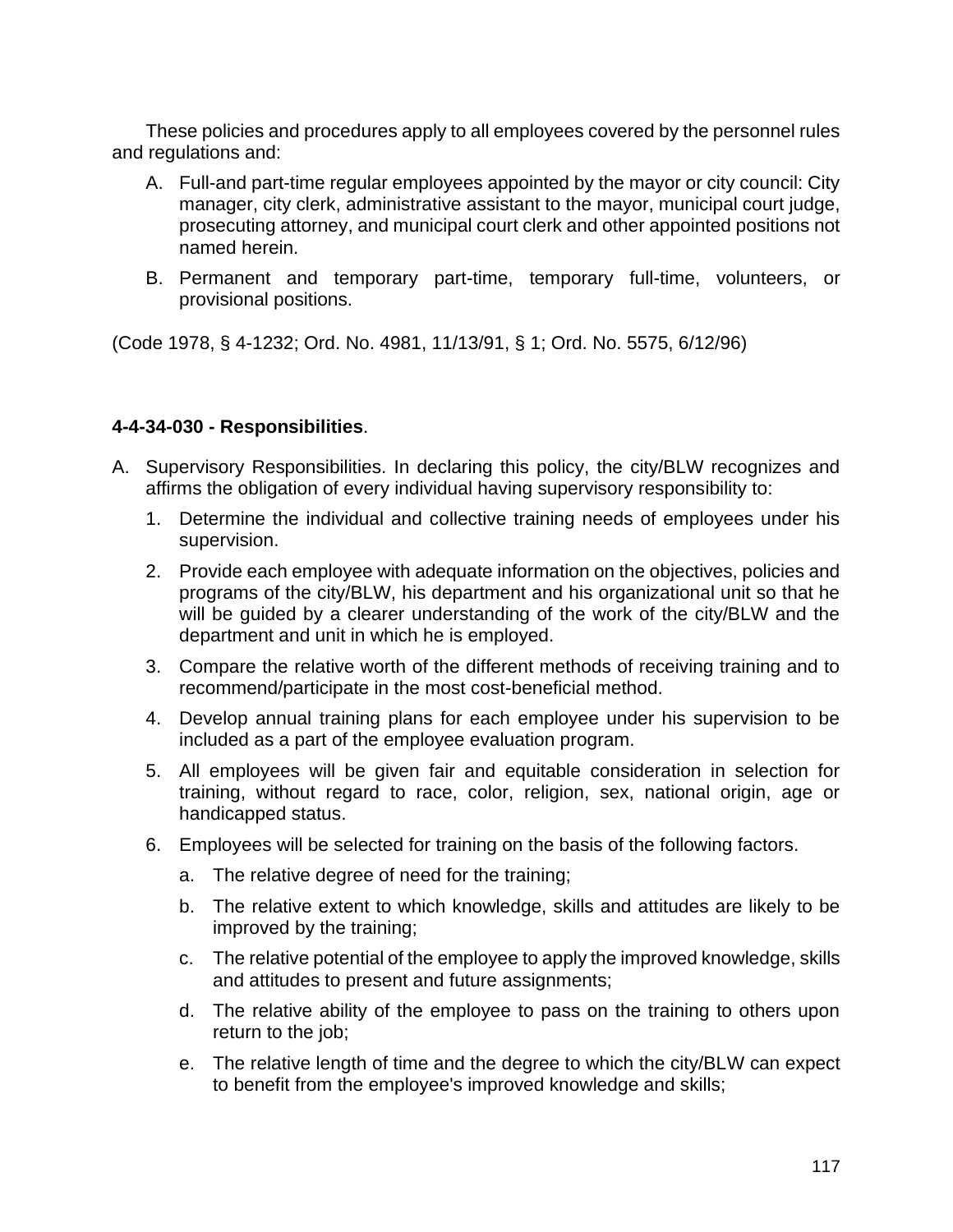- f. The employee's interest in improving his performance, and the efforts he has made to improve his performance;
- g. The need to meet mandated certification requirements.
- 7. Evaluation of training received to include a determination of the economics, increased efficiency, improved work methods, etc., that have resulted from the training received within budgetary limitations.
- 8. Keep adequate and accurate records of training offered, taken, and completed, including attendance figures on scheduled training events, such as, did the employee actually participate in the educational sessions of the conference? Which ones? etc., and all expenses related thereto.
- 9. Adhere to, support and enforce these regulations.
- B. Employee Responsibilities. It is the responsibility of all employees participating in training and business travel to adhere to these regulations with the understanding that such activity, while improving an individual's personal knowledge, skill, abilities and attitudes, is intended to improve the city/BLW's services. It is the responsibility of all employees participating in training activities to physically attend the training sessions that are planned for the employee to attend and to request and receive city/BLW funds for expenses specifically authorized herein. Failure to comply with the provisions of this policy can result in disciplinary action up to and including termination from employment.
- C. Finance Department. The finance director shall designate a qualified individual to review all business travel and training expenses to determine compliance with these regulations for payment and/or reimbursement purposes.

(Code 1978, § 4-1233; Ord. No. 4981, 11/13/91, § 1; Ord. No. 5575, 6/12/96; Ord. No. 7043, 5/9/2007, § 21)

# **4-4-34-040 - Definitions**.

- A. City/BLW Business. As used in this chapter, city/BLW business shall pertain to either of the following:
	- 1. Business Travel. Travel for the purposes of conducting official city/BLW business.
	- 2. Professional/educational Travel. Travel to attend meetings, conferences, training programs for professional growth and development as well as the benefit of the city/BLW.
- B. Authorizing Party. The individual department head authorized to approve or disapprove travel and training requests for the requesting employee. All advances and expense reports require the approval of the division head (if applicable), department head and budget officer. If a department head is a requesting party, the city manager is the authorizing party and must approve the advance request and the corresponding expense report. All approvals must be obtained in writing prior to any advance being issued to the requesting party.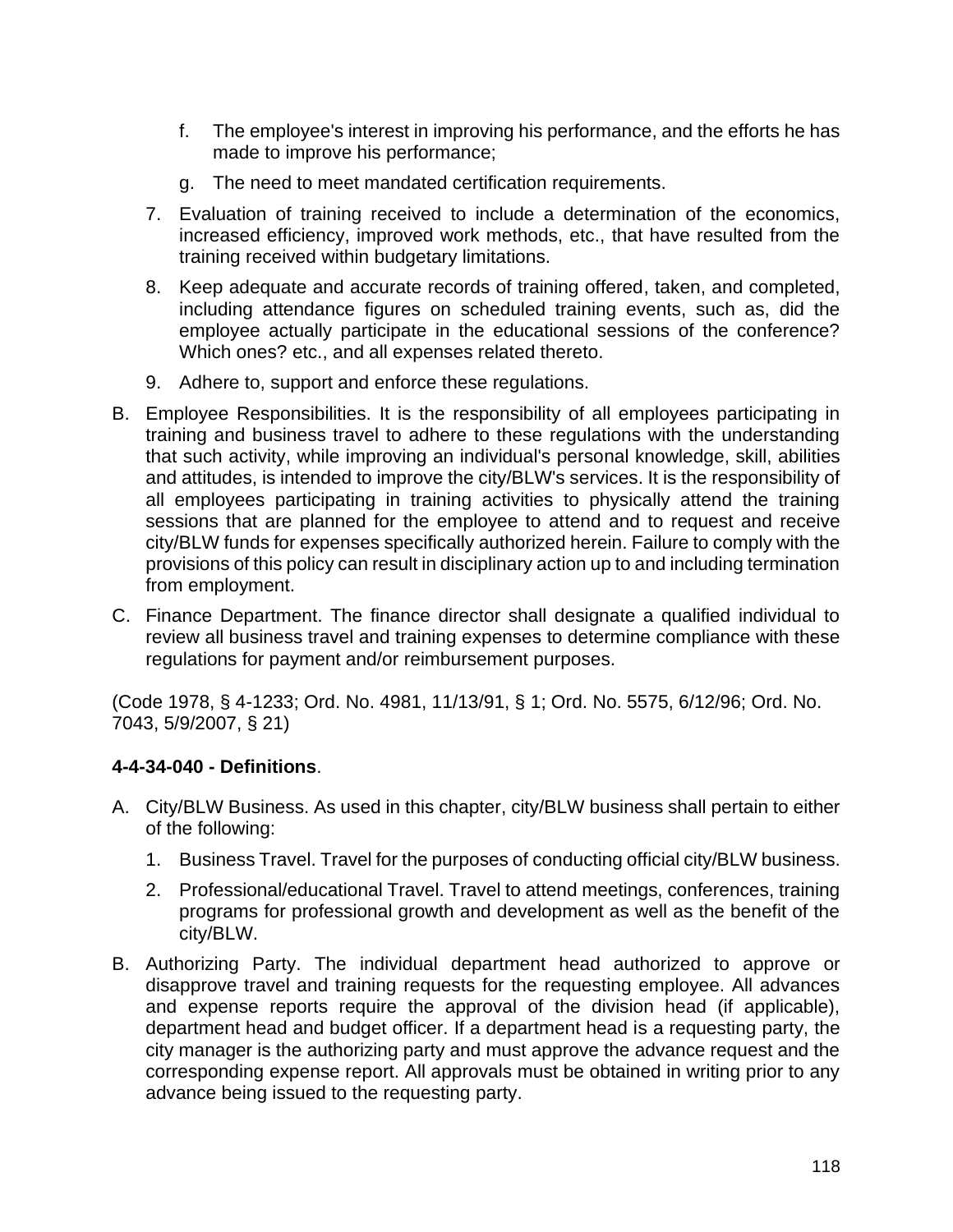- C. Requesting Party. The employee who will be reimbursed for travel costs incurred.
- D. Metro-Atlanta Area. Includes the counties of Cobb, Fulton, Gwinnett, DeKalb, Clayton, Cherokee, Bartow, Forsyth, Rockdale, Henry, Fayette, Douglas and Paulding.
- E. Per Diem. Authorized only for approved overnight trips. The amount of the per diem for employees covered by this policy is \$40.00 a day and is set by council action as a part of the budget process. The per diem is to provide for all meals and all tips, including those given to luggage handlers, taxi cab drivers, waiters/waitresses, etc.
- F. Mileage Allotment. Authorized for reimbursement for use of personal vehicles in the conduct of city/BLW business. The mileage allotment rate for employees covered by this policy is \$0.40 per mile effective July 1, 2007, and is set by council action as a part of the budget process. The mileage allotment is to provide for all costs associated with the use of the employee's personal vehicle including insurance, repairs, etc.

(Code 1978, § 4-1234; Ord. No. 4981, 11/13/91; Ord. No. 5575, 6/12/96; Ord. No. 7043, 5/9/2007, § 22)

# **4-4-34-050 - General guidelines for authorization of travel/training**.

- A. Decisions as to how much and which travel and training is authorized begins with the budgetary process. Travel/training needs must be anticipated and submitted in the budget each year for approval by the city council. An annual training/travel plan should be developed and submitted with the department's budget request.
- B. The department head must stay within the travel/training allocation for their department as approved by the city council.
- C. Prior to approving a travel request, the department head is responsible for determining that a sufficient unexpended balance remains in the travel budget to reimburse all anticipated costs of the travel/training. Travel requests should be received by the finance department two weeks prior to the date for which a check is needed. Any exception to this schedule must be approved by the finance director.
- D. Personal items (such as cigarettes, shampoo, razor, etc.) and alcoholic beverages for employees and all expenses for family members are not authorized. Only business telephone calls are authorized. Expense reports must be prepared to reflect only actual expenses essential to the conduct of city/BLW business.
- E. The per diem rate is \$40.00 per day and is determined by council action as a part of the annual budgetary process. Breakfast allowance will not be authorized, either in a per diem calculation or based on receipt, if the business travel was initiated from the employee's home as the first business activity of the day.
- F. Mileage expense authorized shall be calculated from wherever the trip is initiated from (either the employee's home or work site). The mileage reimbursement rate is \$.040 per mile effective July 1, 2007, and is determined by council action as a part of the annual budgetary process.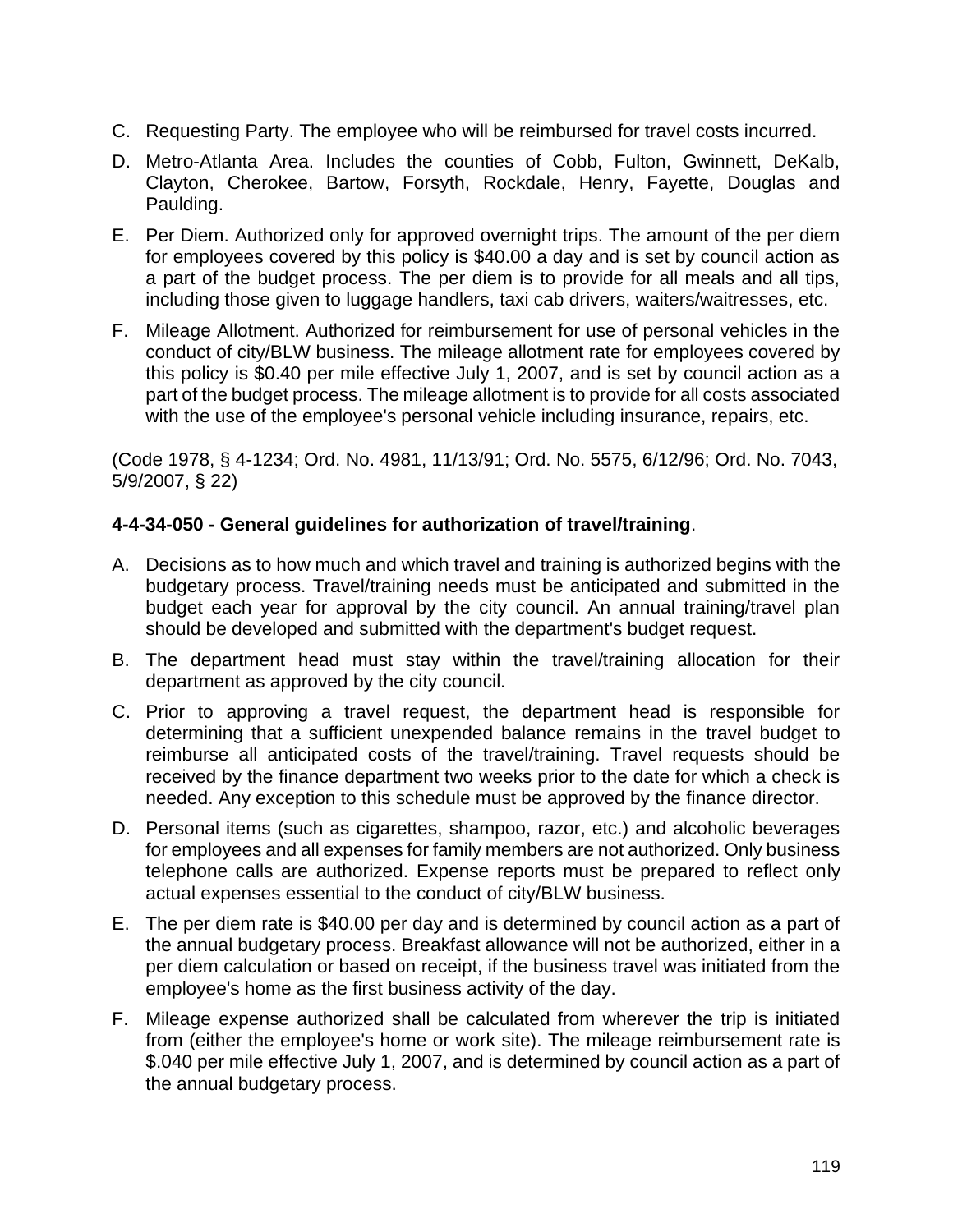(Code 1978, § 4-1235; Ord. No. 4981, 11/13/91, § 1; Ord. No. 5575, 6/12/96; Ord. No. 7043, 5/9/2007, § 23)

## **4-4-34-060 - Authorization for travel/training**.

- A. As soon as the requesting party becomes aware of the need to travel, he should prepare and submit a request for travel and training form to his authorizing party. All estimated expenses and a description of each expense should be filled out on one form. For example, registration, lodging, airfare, mileage and all other costs should not be submitted on multiple request forms. The form should be submitted to the authorizing party in sufficient time for the authorizing party to adequately assess it and forward the request to the finance department, budget officer and, if necessary, the city manager or his designee.
- B. The authorizing party is responsible for determining that:
	- 1. There is factual and sufficient justification provided by the requesting party to permit approval and that the request only includes expenditures for expenses authorized under this policy.
	- 2. There is sufficient unexpended appropriation amount remaining in the department's travel budget to reimburse all anticipated costs of travel. Inquiries regarding the remaining budget balance available can be done through the information available to the department head via online access to the GMBA information on the computer. This will provide the most current information except for trips for which there is no expense report received.
	- 3. The authorizing party may approve the request form once he has determined the need and validity of the request.
- C. When approved by the department head, the original of the request for travel and training form shall be sent to the finance department (to be matched with the subsequently submitted expense report form covering the actual accounting of the trip costs). After review the request form shall be forwarded to the budget officer for verification of funds available, and, if necessary, to the city manager or his designee. The form will then be forwarded to the finance department to issue checks.
- D. Reservations. Nonrefundable reservations shall not be made until the authorizing party approves the travel and training request form.
- E. Travel Advances. No travel advance for amounts greater than \$500.00 will be issued without the prior approval of the city manager.
- F. Estimated Travel Expenses. Travel and training forms for all trips with estimated expenses in the amount of \$1,000.00 or more shall be approved by the city manager or his designee regardless if advance checks are issued.
- G. Emergency Travel. Emergency travel situations should follow the above procedures with the exception that it may be necessary, due to time constraints, for the finance department to prepare a manual check. Requests for manual checks should be limited to emergencies. A manual check request should be in writing explaining the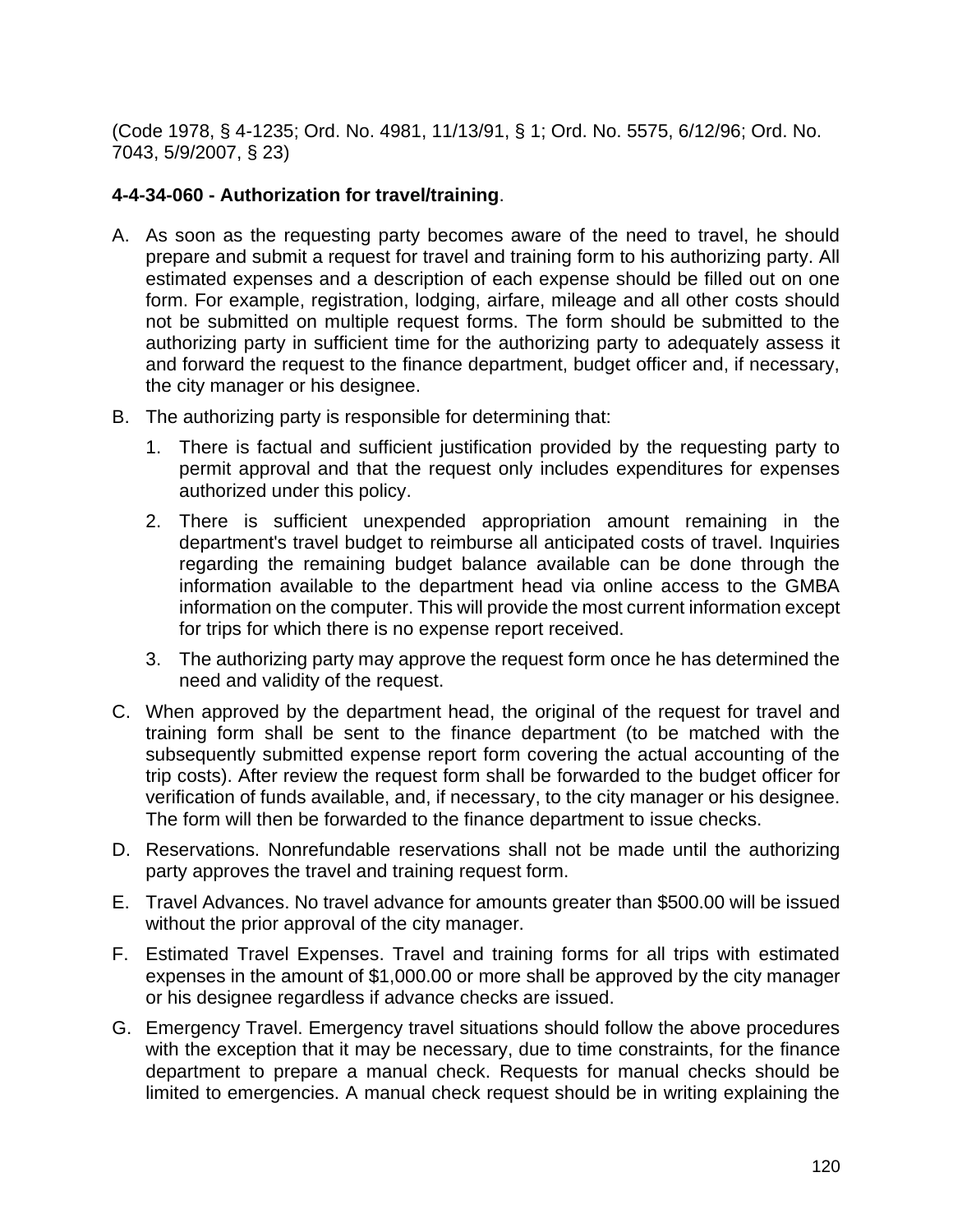emergency need for the check and should be submitted with the travel and training request form no later than 11:00 a.m. on the date needed to allow time for preparation. Manual checks will be ready for pickup by 3:00 p.m. The finance director or his designee will determine if the manual check request is of sufficient urgency to warrant issuing a manual check.

(Code 1978, § 4-1236; Ord. No. 4981, 11/13/91, § 1; Ord. No. 5575, 6/12/96; Ord. No. 7043, 5/9/2007, § 24)

# **4-4-34-070 - Expense reimbursement**.

The following reimbursement guidelines are intended to set forth maximum standards. Employees of the city/BLW are expected to spend funds prudently. All travel and training expenses should be submitted for reimbursement on the approved travel and training expense form.

- A. Subsistence.
	- 1. Lodging. Reimbursement for lodging is authorized when the individual's travel requires overnight accommodation. Overnight accommodations are generally not considered necessary within the metro-Atlanta area, however, overnight accommodations will be considered for approval on a case-by-case basis by the city manager or his designee. Detailed receipts (not charge slips) are required for all lodging costs. Charges for meals and telephone calls that are included in hotel/motel bill should be extrapolated for reporting purposes. If a per diem is used, charges for individual meals are not authorized.
		- a. Lodging shall be a standard hotel/motel consistent with other facilities available in the area.
		- b. Accommodations shall be reimbursed at actual costs incurred at the single room rate.
		- c. When two employees share a room, one employee shall pay and request reimbursement for the full lodging charge. The second employee shall not be entitled to any reimbursement since they did not incur any expense.
		- d. The requesting party is responsible for obtaining a tax exempt statement from the finance department prior to departure and give the statement to the registrar at their hotel/motel upon arrival. It is recognized that different hotel/motels acknowledge such statements to varying degrees.
	- 2. Meals.
		- a. Meals During Overnight Travel. Employees are entitled to reimbursement for meals based on a per diem amount for overnight travel only. The per diem rate is \$40.00 per day and may be amended periodically by the city council. The per diem should be sufficient in most locales visited by the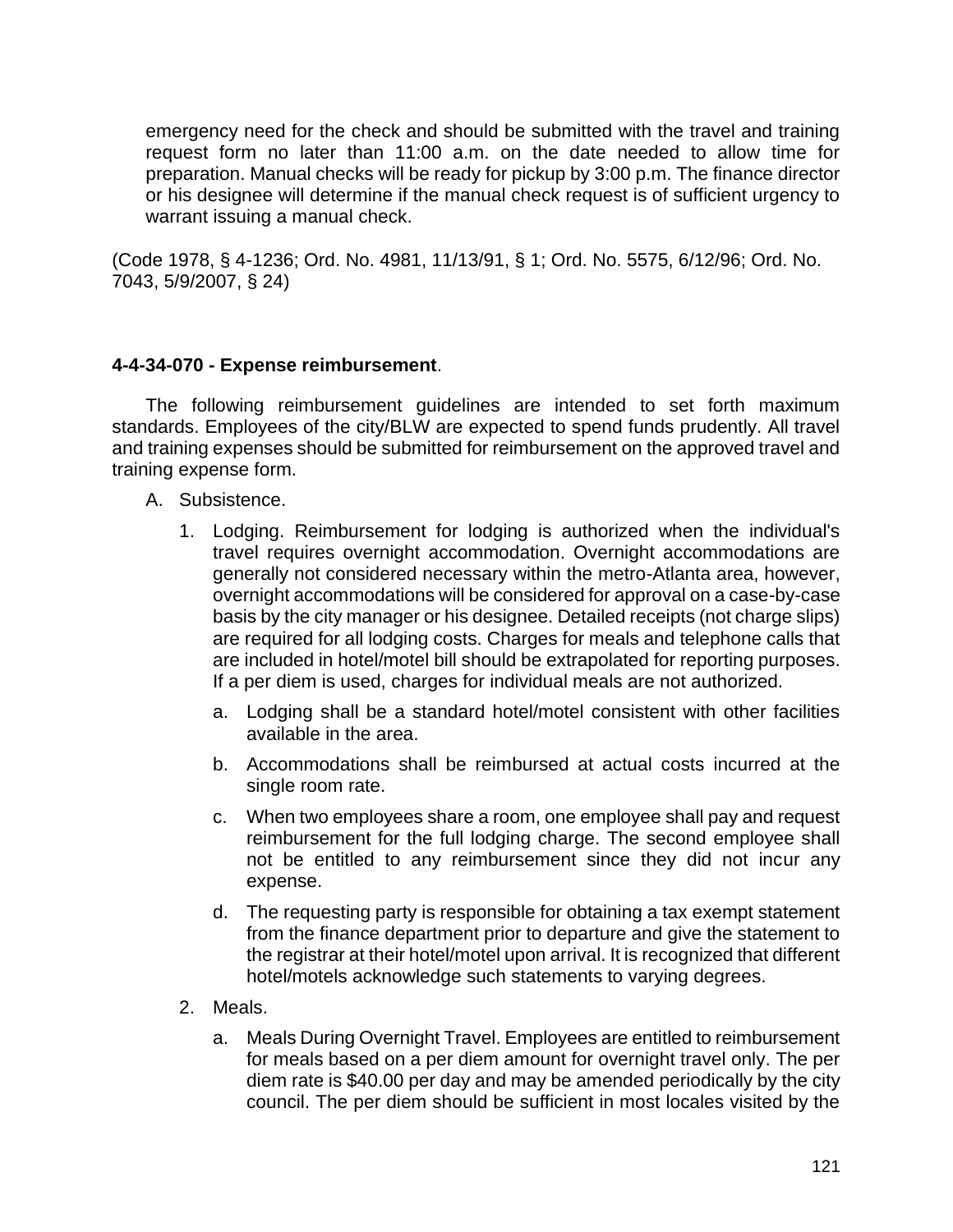requesting party. Receipts are not required when requesting reimbursement at per diem rates. Occasionally, due to the location of the travel, the per diem rate may be insufficient. Reimbursement in excess of the per diem rate will be considered only when supported by receipts clearly proving more cost was incurred. This is intended to reimburse the traveler for higher costs in major cities and not provide a reason to spend more. The department heads are expected to carefully monitor and specifically approve/deny requests for reimbursement in excess of the per diem rate.

Breakfast allowance will not be authorized, either in a per diem calculation or based on receipt, if the business travel was initiated from the employee's home as the first business activity of the day. If the requesting party returns to their home or to Cobb County before 2:00 p.m., then the \$10.00 allotment for lunch for that day's travel per diem will be deducted. If the requesting party returns to their home or to Cobb County before 7:00 p.m., then the \$15.00 allotment for dinner of that day's travel per diem will be deducted.

- b. If meals are provided as a part of the registration, such meals should be deducted from the per diem authorized by the following amounts of the per diem: \$7.00 for breakfast, \$10.00 for lunch and \$15.00 for dinner. Example: At a per diem rate of \$40.00 per day with a luncheon that is provided as a part of the registration, the reduced per diem for that day of the conference would be  $$40 - $10 = $30$ .
- c. Single Day Travel. Reimbursement may be made for meal expense during single day travel based on the individual meal allotment amounts described in the above paragraph if the following requisite conditions exist:

Breakfast—Generally, no reimbursement will be authorized for breakfast during a single day trip unless the employee is attending a formal breakfast at which the city/BLW business is conducted or a breakfast that is included as a part of a registration fee for a workshop, seminar, etc.

Lunch—Generally, no reimbursement will be authorized for lunch during a single day trip except under the following conditions:

- (1) The employee cannot return from city/BLW business before 2:00 p.m.; or
- (2) The employee is attending a formal luncheon at which city/BLW business is conducted.
- (3) The luncheon is included as a part of a registration fee for a workshop, seminar, etc.

Dinner—Reimbursement may be authorized provided the employee returns to their home or to Cobb County after 7:00 p.m.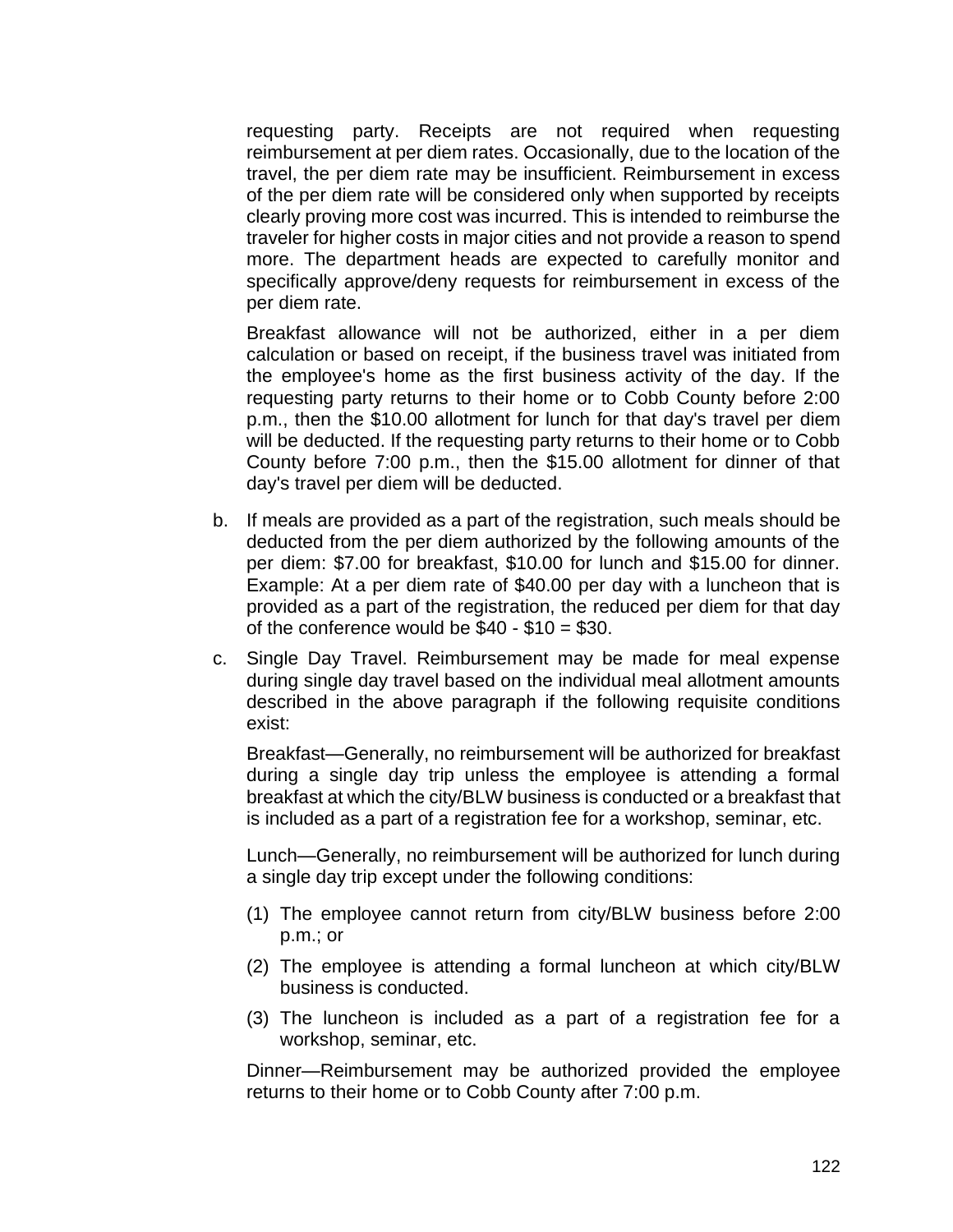- B. Transportation Expense. Transportation shall be reimbursed at the most economical rate for the most economical and practical method of travel. Example: The traveler may choose to travel by personal vehicle, perhaps so that his family may go along; however, the most economical method is to fly at coach rates with the ticket for the employee purchased through the city-designated travel agency. Therefore, the traveler would be reimbursed for the amount of such coach ticket.
	- 1. Ticketed Travel. A travel agency in the metropolitan Atlanta area shall be selected by the purchasing division with the approval of the city manager to be the city/BLW's sole agent for providing travel reservations and ticketing for a predetermined time period. All requesting parties who anticipate overnight travel or air travel should check with this travel agency as to the most economical method of travel. Employees have the option of arranging air travel through this agency in which case the invoices will be paid directly to the agency by the finance department. Employees also have the option of booking air travel via the Internet and charging the fare to their personal credit card. Reimbursement to the employee will be made using the travel and training expense form. The authorizing party should certify that the method of travel selected is the most economical and practical method for the city/BLW.

Reimbursement for ticketed travel expense should be substantiated by the traveler's copy of the ticket or travel agency invoices as well as copies of any automobile rental contracts.

2. City Vehicles. The use of a city/BLW vehicle is authorized for travel to a destination of up to 400 miles from Cobb County. Operation of the city/BLW vehicle outside the State of Georgia requires the prior approval of the department head.

If more than one employee is attending the same conference or business meeting, only one city/BLW vehicle shall be used until the limit of the capacity of such vehicle is attained.

Gasoline and oil should not, except in emergency situations, be purchased for city/BLW vehicles at commercial providers in the metropolitan Atlanta area. The traveler in the metropolitan area should prepare the city/BLW vehicle for anticipated travel at the motor transport division or other designated city/BLW loading areas.

Receipts must be obtained for all city/BLW vehicle expenses incurred, including gasoline purchases, for reimbursement approval.

City/BLW vehicles may be driven only by city/BLW employees and officials.

- 3. Personal Vehicles.
	- a. Advance approval for use of a personal vehicle for business travel must be obtained from the department head. Advance approval for department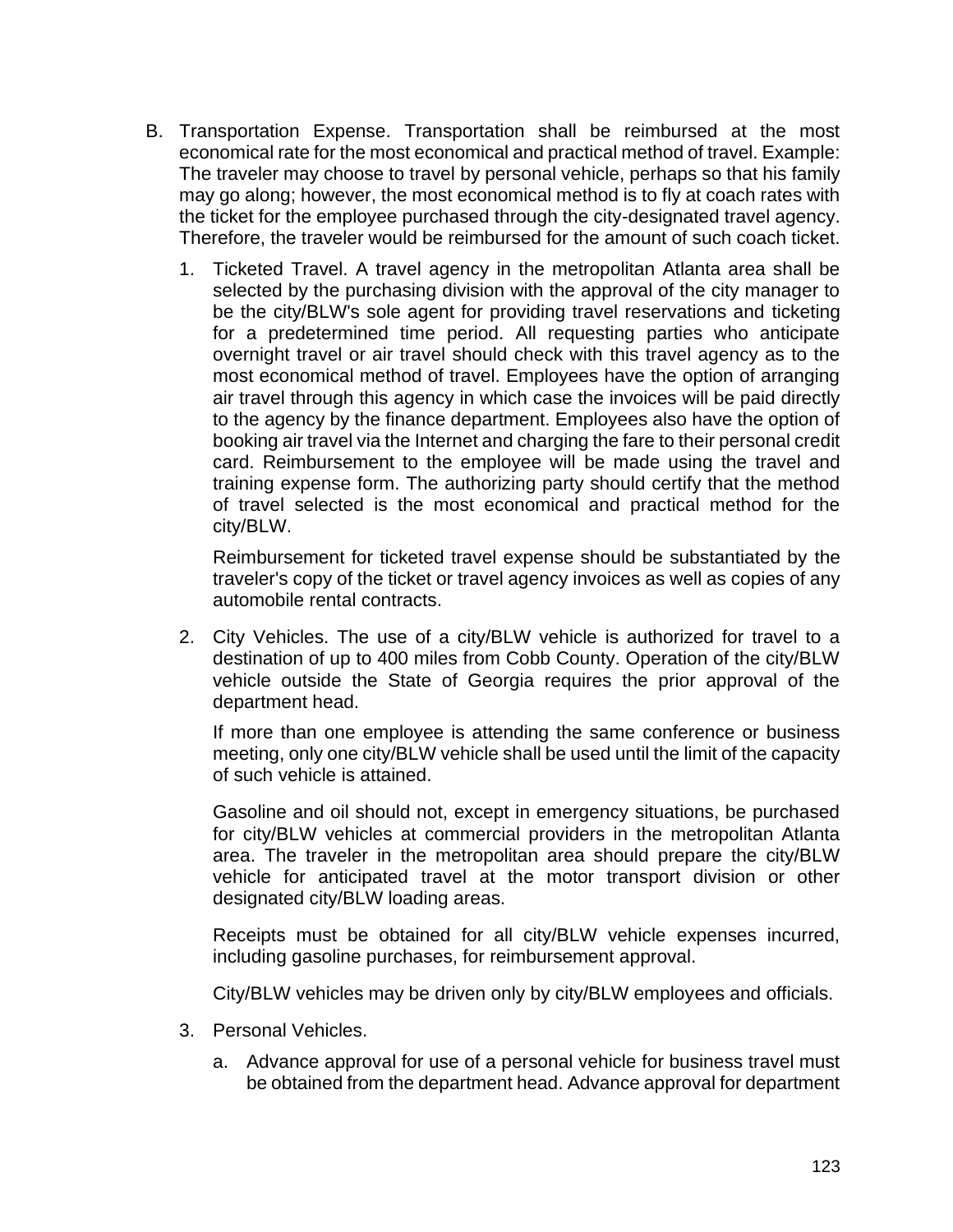and division heads for personal vehicle usage is not necessary, but the criteria below will be applied for approval for reimbursement purposes.

Use of a personal vehicle may be authorized only if one of the following conditions is met:

- (1) No suitable city/BLW vehicle is available.
- (2) Round trip travel mileage is less than 100 miles.
- (3) The requesting party has a physical handicap which requires the use of a specially equipped vehicle.
- (4) An employee's family member(s) accompany the employee on the trip.
- (5) The most economical and practical method to attend a conference or seminar is the use of a personal vehicle.
- b. Mileage expense authorized shall be calculated from the initiating point of the business travel (either from the employee's home or the work site). If personal usage of the vehicle occurs while on business travel, such mileage shall be deducted from authorized business travel mileage. The mileage reimbursement rate is \$0.40 per mile [effective July 1, 2007] and may be increased or decreased by council action. Requested mileage reimbursement must be supported by odometer readings (as amended by Ord. No. 5300, 5/11/94).
- c. Employees who are directed to utilize their personal vehicles for the conduct of city/BLW business, should be reimbursed for all business miles driven during such trips. Employees who are routinely assigned to conduct city/BLW business through the use of their personal vehicles should complete a monthly mileage log which should indicate the time and date the trip was initiated and completed, purpose of the trip and odometer readings at the beginning and end of the trip.

Reimbursement for the business use of a personal vehicle constitutes all compensation for the use of the vehicle including insurance for property damage to the vehicle, breakdown repairs, etc.

- 4. Rental Cars.
	- a. A rental car may be used when:
		- (1) The traveler has flown to a location; and
		- (2) Travel between sites at such location is necessary for the conduct of city/BLW business; and
		- (3) It is determined that no other mode of transportation is as economical or practical, i.e., taxi, subway, bus; and
		- (4) Is preapproved by the department head or city manager or his designee.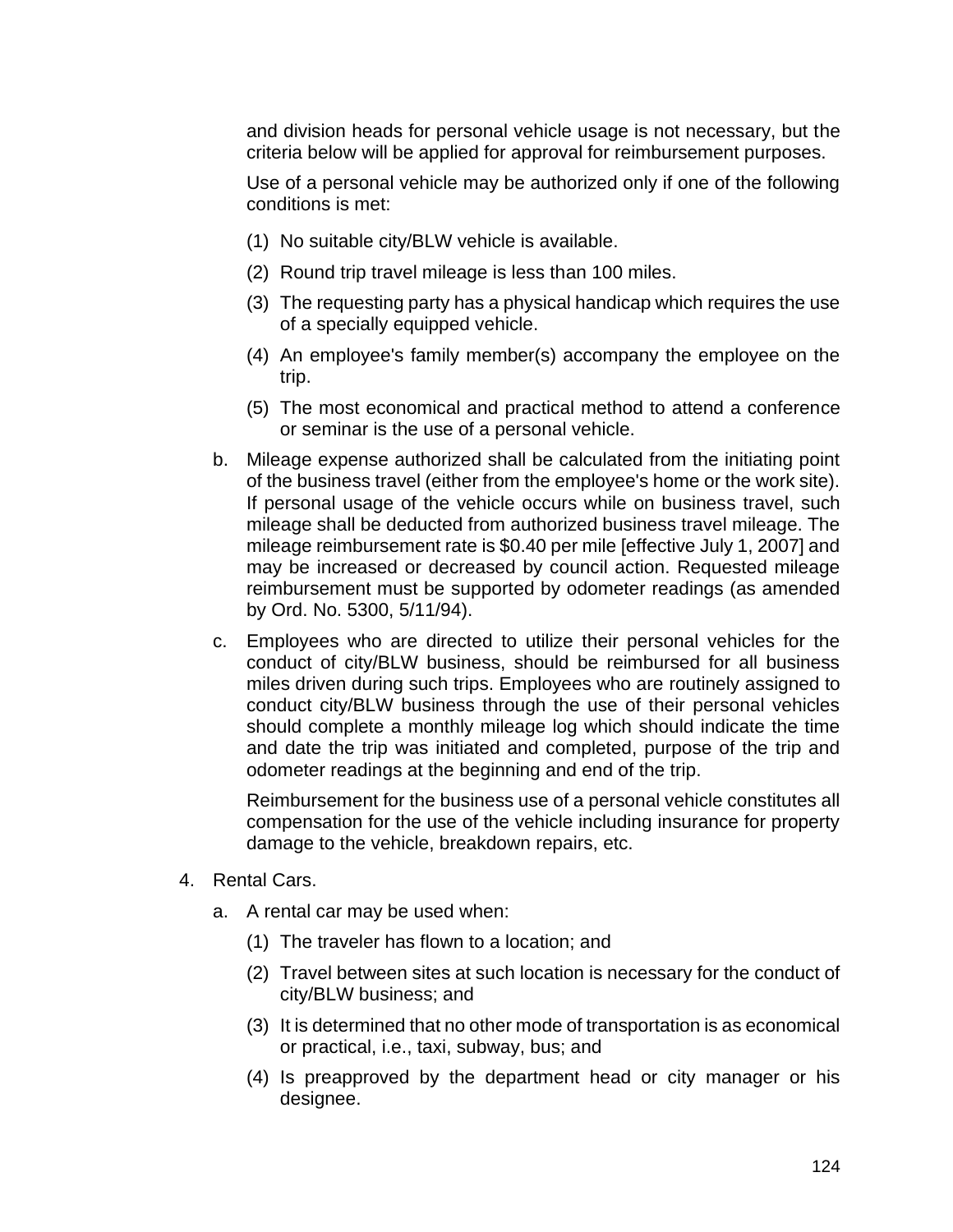- b. Rental cars should be limited to a maximum of "mid-size" automobiles with standard accessories unless special circumstances dictate a larger vehicle which should be preapproved by the department head or city manager or assistant city manager.
- c. Receipts are required for the reimbursement of any rental car costs, including gas. Purchase of insurance for rental vehicles at the time of rental is not necessary.
- 5. Local Ground Transportation. Travelers on authorized trips outside the metropolitan area may be reimbursed for local transportation costs incurred in the conduct of city/BLW business, such as, taxis, subways, etc. Receipts for such services should be obtained when possible and provided to support reimbursement. Such receipts should not contain reimbursements for tips since tips are to be accounted for out of the allowed per diem. If receipts cannot be obtained, the employee shall certify as to the accuracy of the amount paid on the expense report upon return.
- C. Registration. Registration fees are paid by the finance department in advance of the trip provided the travel request with sufficient documentation is received two weeks in advance of the date that a check is needed. The requesting party should make every attempt to take advantage of discounted registration fees by meeting early-bird registration deadlines. If advance registration is not utilized, registration fees for approved conferences or seminars are reimbursable when supported by receipts. An expense report for registration fees is necessary even if the employee did not receive any additional funds for the training.
- D. Miscellaneous Expenditures.
	- 1. Parking Fees. Parking fees for business travel will be reimbursed when supported by receipts.
	- 2. Toll Road/Bridge Charges. Toll charges for business travel will be reimbursed when supported by receipts for amounts of \$1.00 or more per charge and by certification of the employee for amounts less than \$1.00 per charge.
	- 3. Telephone Calls. Necessary business related telephone calls are reimbursable when supported by receipts. No personal calls are reimbursable.

Other travel related expenses are reimbursable when it is supported by receipt and it is determined by the department head that such expense was to the benefit of the city/BLW.

- E. Expense Reports.
	- 1. Upon returning from an authorized trip, the requesting party shall present to the authorizing party a complete itemization of all trip expenses on an expense report form within five calendar days after returning from the trip. Such report will be prepared accurately and completely including all required receipts and explanations to facilitate its review, understanding and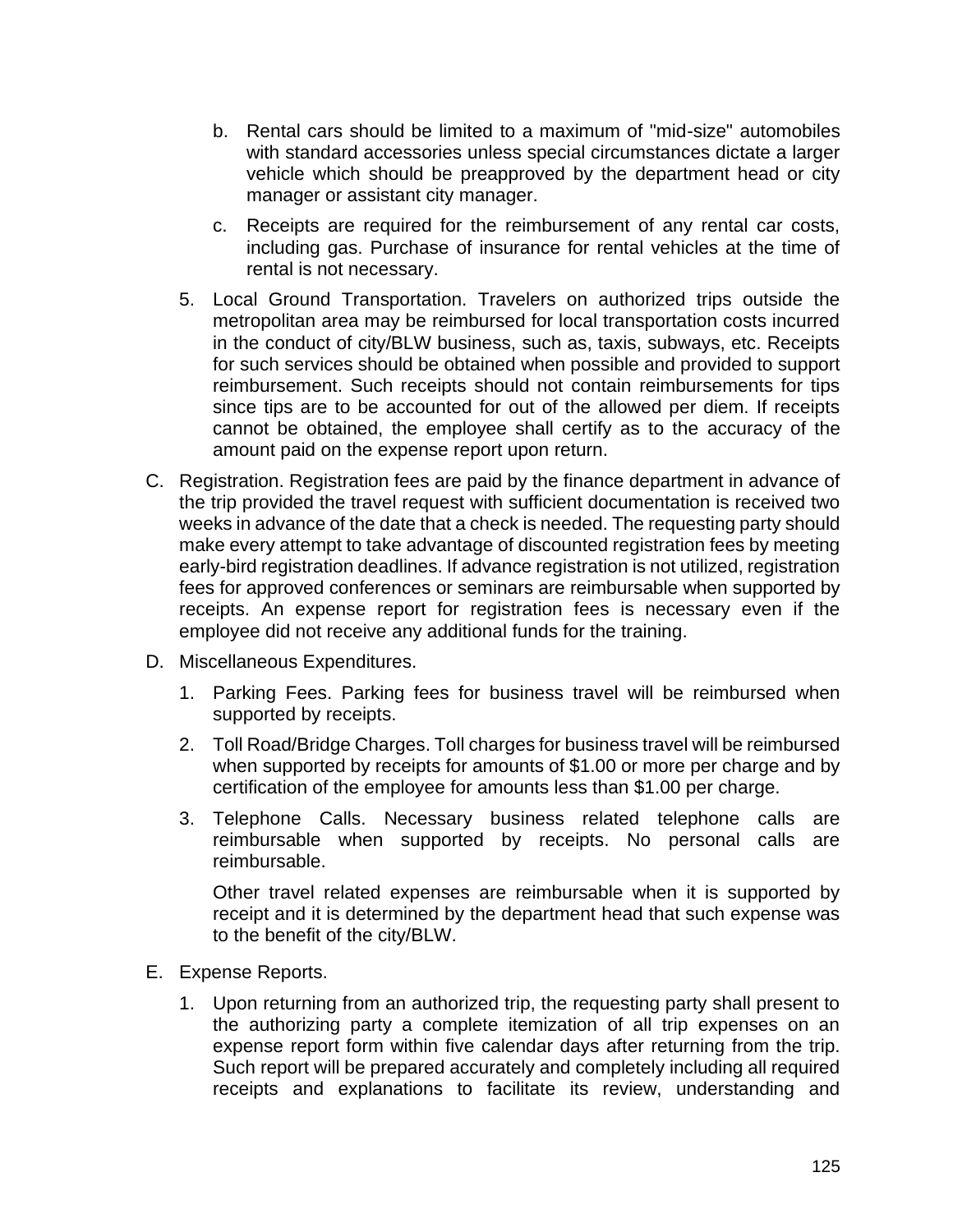processing. Failure to provide the required receipts will result in the unsupported amount not being reimbursed. The authorizing party shall review, sign and submit the expense report to the finance department within two workdays after receipt from the requesting party. The employee signature on the expense reports will be certification by the employee that all expenses paid are compliant with this policy.

- 2. Settlement of Travel Advances. If the requesting party received a travel advance that was greater than the actual expenses incurred, a check in the amount of the unused portion of the advance must accompany the expense report. Any travel advance that remains outstanding for periods greater than 15 calendar days from the date of return, shall be deemed a salary advance and may be deducted from the employee's next paycheck. Further advances will not be issued until the employee has settled all previous travel advances.
- 3. Finance Department Review. The finance department shall audit all expense reports to determine mathematical accuracy; cross reference amount claimed to appropriate receipts; and review the appropriateness of expenditures in accordance with this policy. Upon determination of accuracy and compliance, the finance department will authorize the issuance of a check of net amounts due to the employee in the event that actual expenses exceed any advance taken. Reimbursement as a result of an expense report will be processed only after the report has been matched with the travel request form. If a reimbursement is due to the requesting party, the budget officer will approve the expense form verifying that funds are available for such reimbursement. Submission of inaccurate expense reports will result in return to the authorizing party for correction and resubmission, possible disallowance of amounts requested to be reimbursed and review for possible disciplinary action.
- 4. Falsification of Expense Report. An employee who submits a false claim for reimbursement will be subject to disciplinary action up to and including termination of employment.

(Code 1978, § 4-1237; Ord. No. 5128, 2/10/93, § 1; Ord. No. 5575, 6/12/96; Ord. No. 5756, 10/8/97, §§ 1, 2; Ord. No. 6823, 6/8/2005, § 1; Ord. No. 7043, 5/9/2007, § 25)

## **4-4-34-080 - Meals/entertainment (nontravel).**

This type of expense is restricted for the use of marketing/sales/customer retention, and economic development. This expense is also allowed for executive level employees when the purpose of the expense is for the benefit of the city/BLW. When meals and entertainment are provided for others, their names, companies/agencies and the reason for the expenditure should be included as an attachment to the receipt, for which reimbursement is requested. All meal/entertainment expenses (nontravel) may be approved for reimbursement at the discretion of the finance director, city manager or BLW general manager, after determining that such interaction will prove beneficial to the city/BLW. Any difference in interpretation, exceptions or conflict for such expenses, will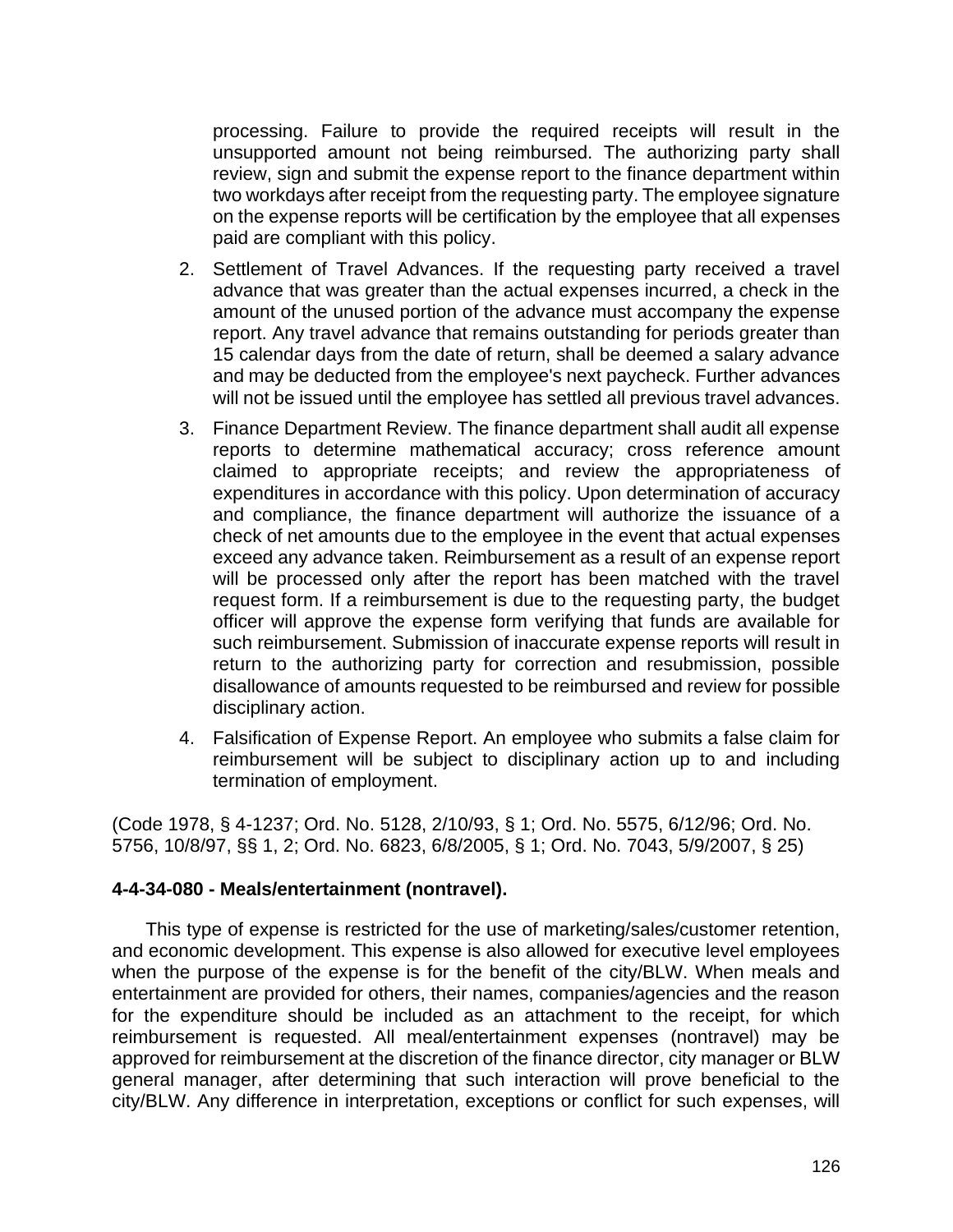be resolved by the city manager. Meals where only another employee(s) is present are prohibited.

(Ord. No. 5756, 10/8/97, § 3; Ord. No. 7043, 5/9/2007, § 26)

#### **ARTICLE 4-4-36 - SMOKING POLICY**

#### **4-4-36-010 - Purpose**.

The purpose of this policy is to provide a healthful work and business environment for the city/BLW employees, citizens, customers and visitors to city owned buildings, facilities and vehicles and to comply with the Georgia Smokefree Air Act of 2005 or as hereafter amended by the Georgia State Legislature.

(Code 1978, § 4-1251; Ord. No. 5128, 2/10/93; Ord. No. 5575, 6/12/96; Ord. No. 6838, 7/13/2005, § 1)

#### **4-4-36-020 - Scope**.

This article shall apply to all city/BLW employees and visitors to city/BLW buildings, facilities and vehicles.

(Code 1978, § 4-1252; Ord. No. 5128, 2/10/93, § 2; Ord. No. 5575, 6/12/96)

#### **4-4-36-030 - Policy**.

Smoking and smokeless tobacco use is prohibited in all city/BLW owned buildings, facilities and vehicles. Smoking is prohibited within 100 feet of any flammable substances in outdoor work areas, fueling stations, three-walled garages and storage areas. In addition, smoking is prohibited in indoor and outdoor parks and recreational facilities located within the City of Marietta, including, but not limited to, the restrooms, athletic fields, aquatic areas, parks, hiking/walking/biking trails, playgrounds, off-leash areas, and spectator and concession areas, unless there is a designated smoking area as established by the Parks, Recreation and Facilities Director. A designated smoking area must be the minimum of 50 feet from a playing field, playground and/or program site.

The prohibition set forth in the above paragraph shall not apply to the public golf course known as the City Club or the Marietta Golf Center. Smoking will be permitted in outside work areas, except indoor and outdoor parks and recreational facilities specified in the above paragraph, which are not within 100 feet of any flammable or combustible substances.

"No smoking" signs or symbols will be clearly and conspicuously posted in every city/BLW owned building. All ashtrays are to be removed from any building where smoking is prohibited herein unless such ashtray is permanently affixed to an existing structure. Further, ash trays are not to be brought to any city/BLW owned building on or after July 1, 2005. Such prohibition on smoking shall be communicated to all current